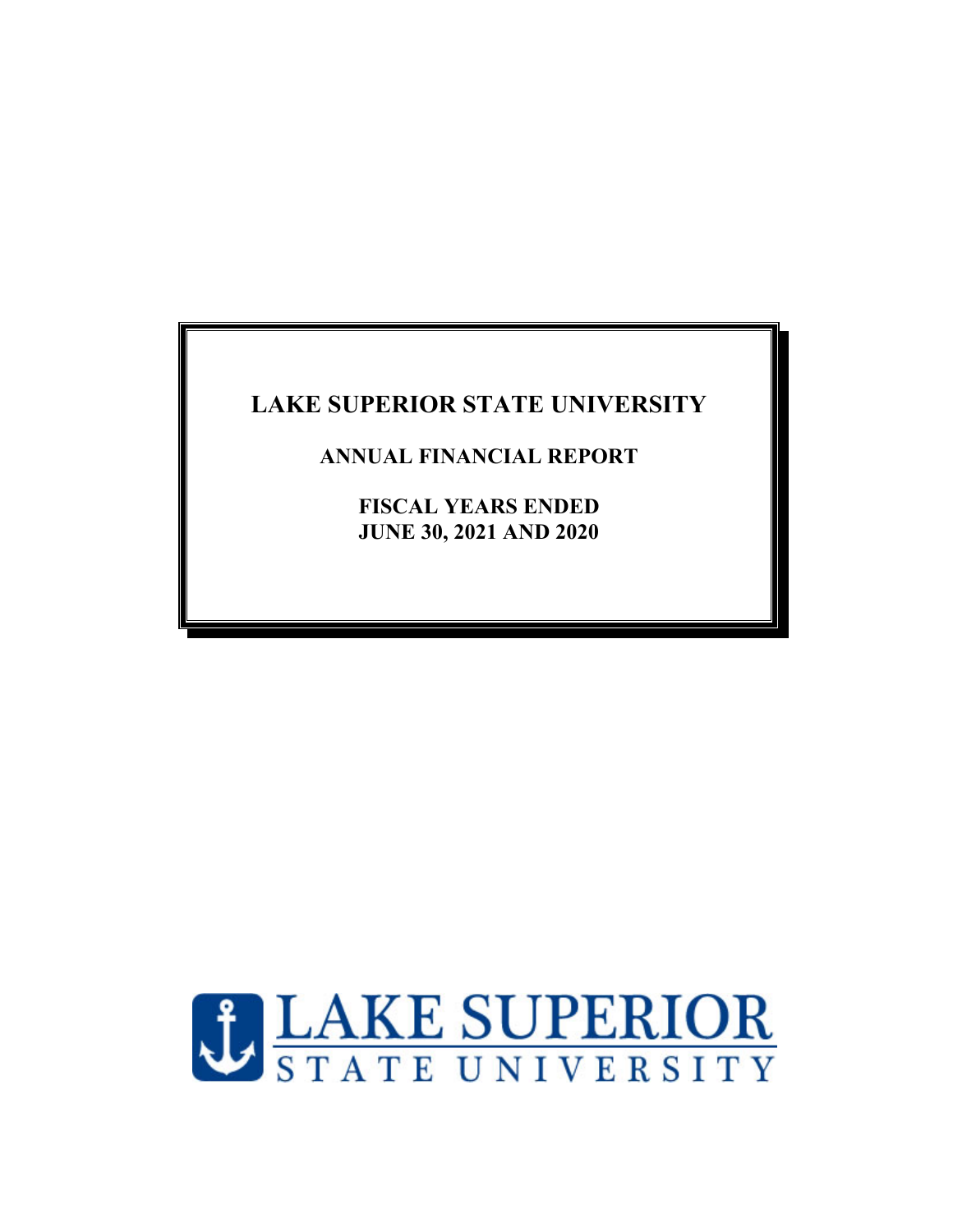## **TABLE OF CONTENTS**

|                                                              | PAGE           |
|--------------------------------------------------------------|----------------|
| <b>University Officers</b>                                   | 1              |
| <b>Management's Discussion and Analysis</b>                  | $\overline{2}$ |
| <b>Report of Independent Auditors</b>                        | 16             |
| <b>Lake Superior State University</b>                        |                |
| <b>Statements of Net Position</b>                            | 18             |
| Statements of Revenues, Expenses and Changes in Net Position | 19             |
| <b>Statements of Cash Flows</b>                              | 20             |
| <b>Lake Superior State University Foundation</b>             |                |
| <b>Statements of Financial Position</b>                      | 22             |
| <b>Statements of Activities</b>                              | 23             |
| <b>Statements of Cash Flows</b>                              | 24             |
| <b>Notes to Financial Statements</b>                         | 25             |
| <b>Required Supplementary Information</b>                    | 75             |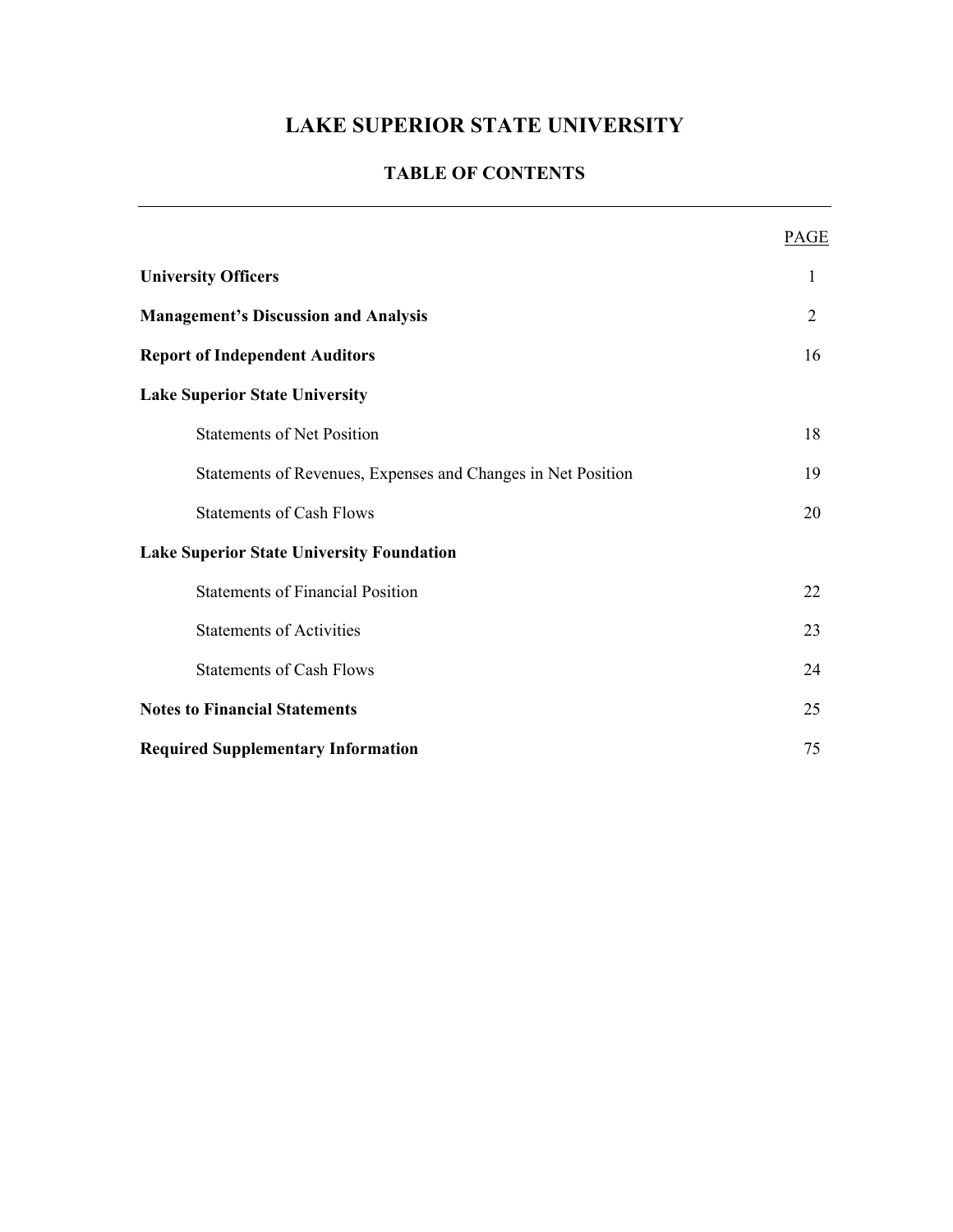# **Lake Superior State University**

## **University Officers**

## **Board of Trustees**

Thomas C. Bailey Chair Term Expires January 27, 2024

Sandi Frost Steensma Second Vice Chair Term Expires January 27, 2022

Dr. Mark W. Mercer Term Expires January 27, 2022

Randy D. Pingatore Term Expires January 27, 2024 Timothy L. Lukenda First Vice Chair Term Expires January 27, 2026

Richard W. Barch Term Expires January 27, 2026

Patricia L. Caruso Term Expires January 27, 2028

Cynthia K. Williams Term Expires January 27, 2028

## **President and Vice Presidents**

Dr. Rodney S. Hanley President

Dr. Nafez Alyan Vice President, Finance and Operations Treasurer to the Board of Trustees Dr. Lynn Gillette Vice President, Academic Affairs and Provost

Scott P. Smith Vice President of Advancement

# **Lake Superior State University Foundation**

Patricia Caruso Joseph Breed Chair First Vice Chair

Dr. Rodney S. Hanley Dr. Nafez Alyan Second Vice Chair, Ex-Officio Treasurer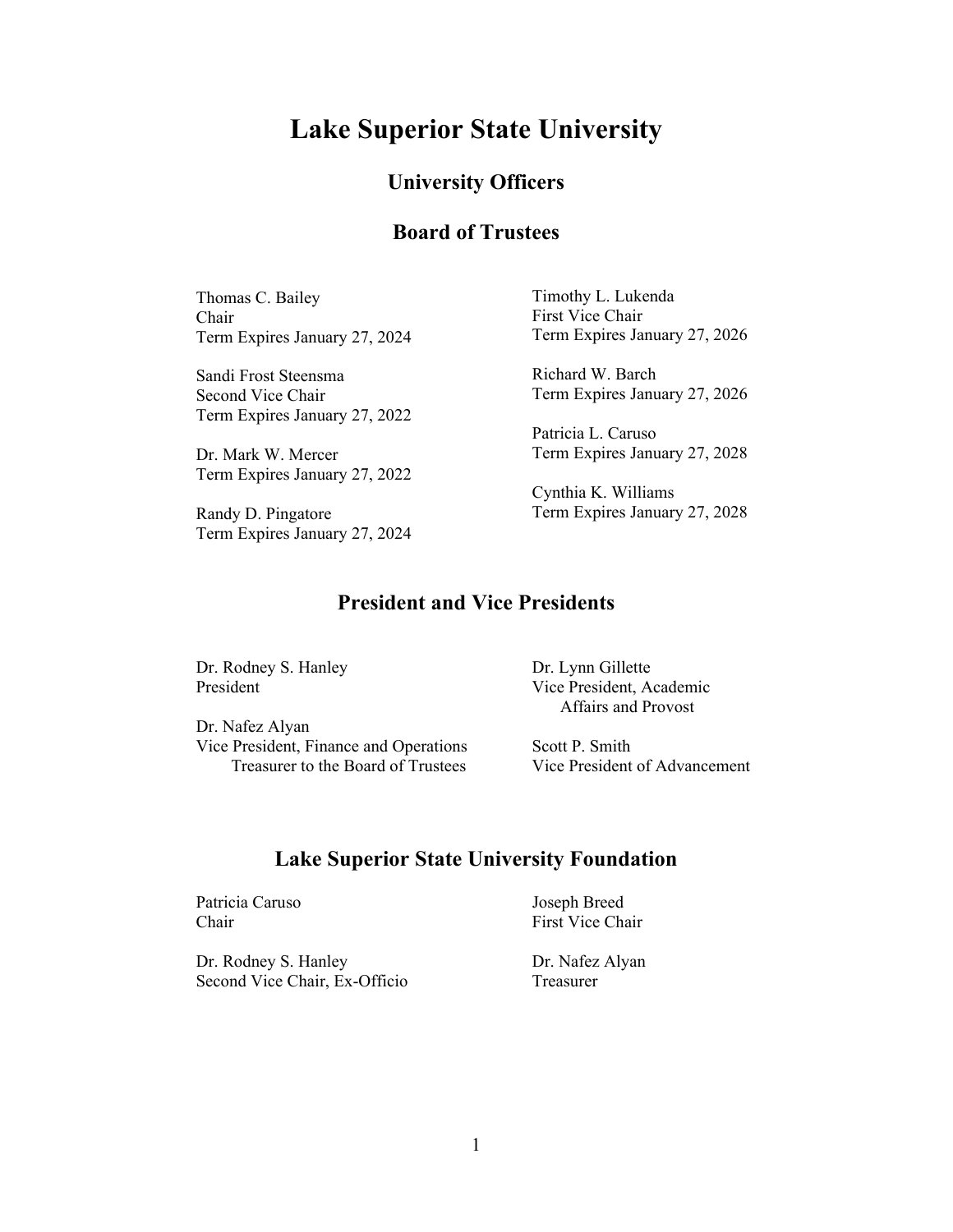### **Lake Superior State University Management's Discussion and Analysis**

This discussion and analysis section of the Lake Superior State University (University) annual financial report provides an overview of our financial activities during the years ended June 30, 2021, 2020 and 2019. University management has prepared the financial statements and the related footnote disclosures along with this discussion and analysis, which includes the Lake Superior State University Foundation (Foundation) whenever appropriate. This discussion should be read in conjunction with the accompanying financial statements and footnotes. Responsibility for the completeness and fairness of this information rests with University management.

### **Reporting Entity**

Lake Superior State University is an institution of higher education and is considered a component unit of the State of Michigan (State). The Governor of the State of Michigan appoints the University's Board of Trustees. The University is included in the State's financial statements as a discrete component unit. Transactions with the State of Michigan primarily relate to appropriations for operations, appropriations for Charter Schools, receipt of grants, payments to State retirement programs on behalf of certain University employees, and reimbursements for capital outlay projects.

The financial statements include not only the University itself, but also a legally separate entity, the Lake Superior State University Foundation, for which the University is financially accountable. Financial statement information for this component unit is reported separately from the financial information presented for the University.

#### **Using the Annual Report**

This annual report includes financial statements prepared in accordance with Governmental Accounting Standards Board (GASB) Statement No. 35, *Basic Financial Statements and Management's Discussion and Analysis for Public Colleges and Universities.* The accompanying financial statements, which focus on the financial condition, results of operations, and cash flows of the University as a whole, present financial information in a form similar to that used by commercial enterprises. The financial statements are prepared using the accrual basis of accounting, whereby revenues and assets are recognized when the service is provided and expenses and liabilities are recognized when others provide the service, regardless of when cash is exchanged.

#### **COVID-19 and Federal Relief Acts**

The University has been awarded over \$6 million in Higher Education Emergency Relief Funding to aid in dealing with the effects of the COVID-19 pandemic. The first awards were through the Coronavirus Aid, Relief and Economic Security (CARES) Act which was signed into law in the Spring of 2020. At the end of 2020, the Coronavirus Response and Relief Supplemental Appropriations (CRRSA) Act was passed. Also, in March of 2021, the American Rescue Plan (ARP) was signed into law.

The awards from the three acts are now commonly referred to as HEERF I, HEERF II and HEERF III grants. The grants carried certain compliance requirements as to how funds were spent and recorded. The aid was directed towards covering COVID-19 expenditures, recovery for lost revenue and grants to students.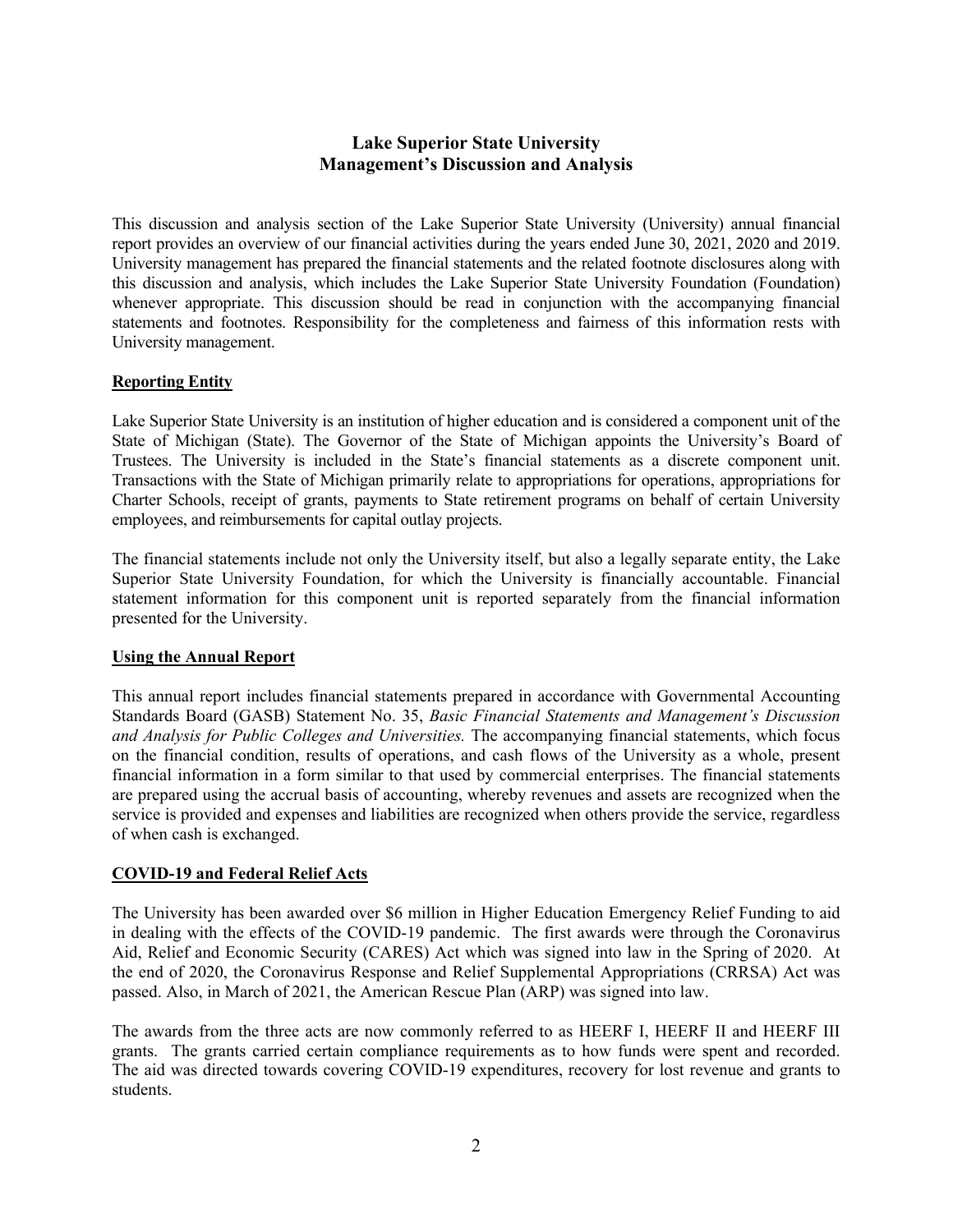In addition, the State of Michigan passed Senate Bill 373 on July 22, 2020 which reduced State Aid funding to LSSU by \$1,502,600 and awarded the University \$1,502,600 of CARES Act funds. The University recognized revenue from the grant equal to allowable expenditures and foregone revenue incurred between March 1 and December 31, 2020 during the fiscal year ended June 30, 2021. For further grant details, refer to Note 19.

#### **Financial Highlights**

The University's financial position was fairly stable as of June 30, 2021. Net position for the year ended June 30, 2021 of approximately \$52.2 million increased by approximately \$13.4 million from the prior year as compared to a decrease of approximately \$1.0 million for the year ended June 30, 2020. The deficit in the unrestricted net position of approximately \$11.2 million decreased by approximately \$5.3 million. The increase in total net position is largely due to a decrease in operating expenses and increase in Federal Corona Virus relief funds and investment market appreciation.

The following chart provides a graphical breakdown of net position by category for the fiscal years ended June 30, 2021, 2020 and 2019:



Operating revenues include all transactions that result in the sales and/or receipts from goods and services such as tuition and fees, housing, and other rental and sales activities. In addition, certain federal, state, and nongovernmental grants and contracts are considered operating if they are not for capital purposes and are considered a contract for services.

Nonoperating revenues consist primarily of State appropriations, investment income, and grants and contracts that do not require any services to be performed. Annual appropriations, while budgeted for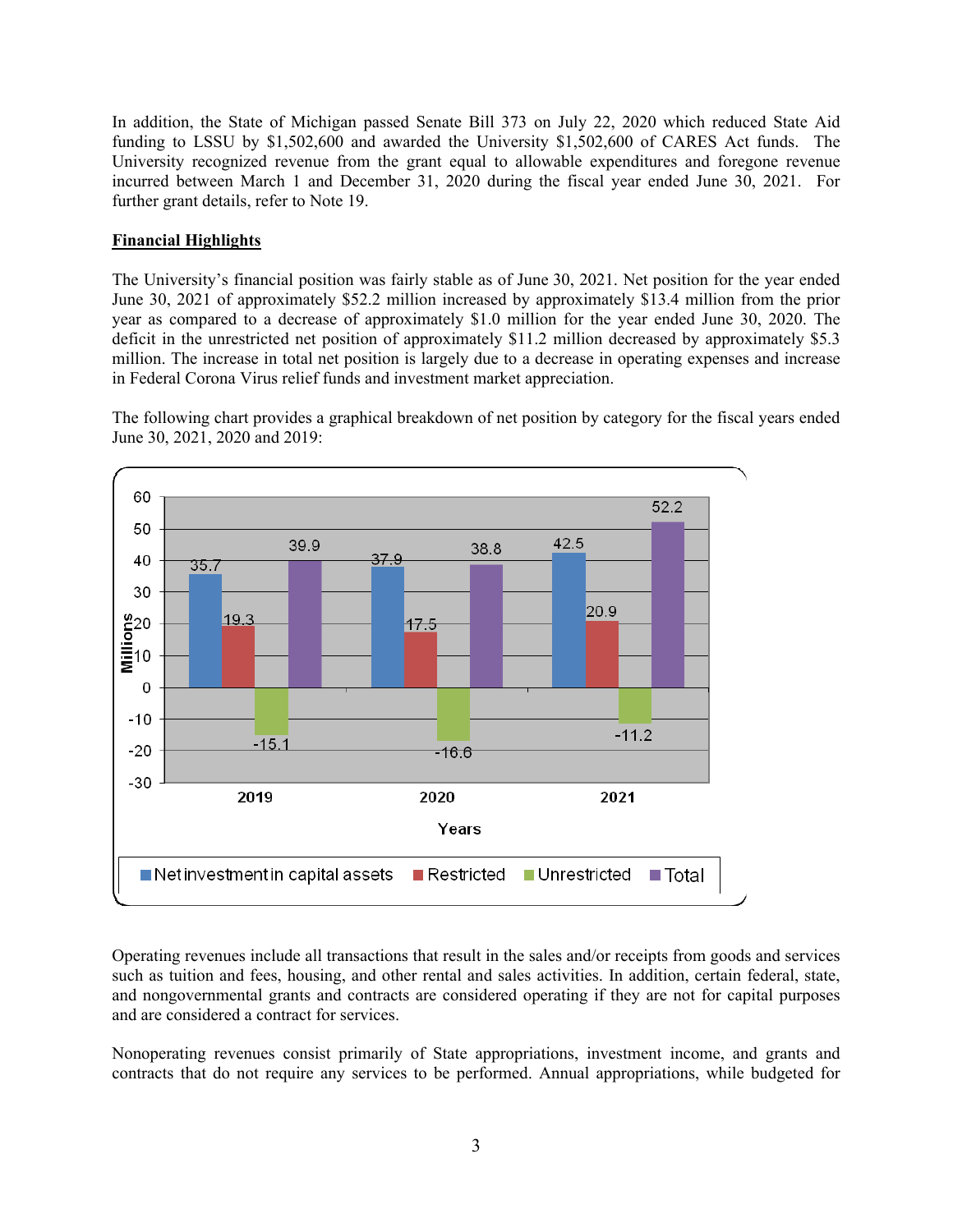operations, are considered nonoperating revenues according to U.S. generally accepted accounting principles.

Revenues of the University consist of four main categories: tuition, State appropriations, auxiliary activities, and other revenue.

Tuition and fees, net of scholarship allowances, make up the largest contribution to the total revenue of the University. State appropriations are the next largest. Auxiliary activities consist of primarily housing, food services, and athletics. Other revenue includes investment income and gifts.

Revenues totaled approximately \$59.8 million for the 2021 fiscal year. The following is a graphical illustration of revenues by source for the fiscal year ended June 30, 2021:



Operating expenses are all of the costs necessary to perform and conduct the programs and purposes of the University. Universities traditionally use functional classifications of expenses to represent the types of programs and services they provide.

Operating expenses totaled approximately \$44.6 million for the 2021 fiscal year. The following is a graphical illustration of the University's operating expenses by functional classification for the year ended June 30, 2021: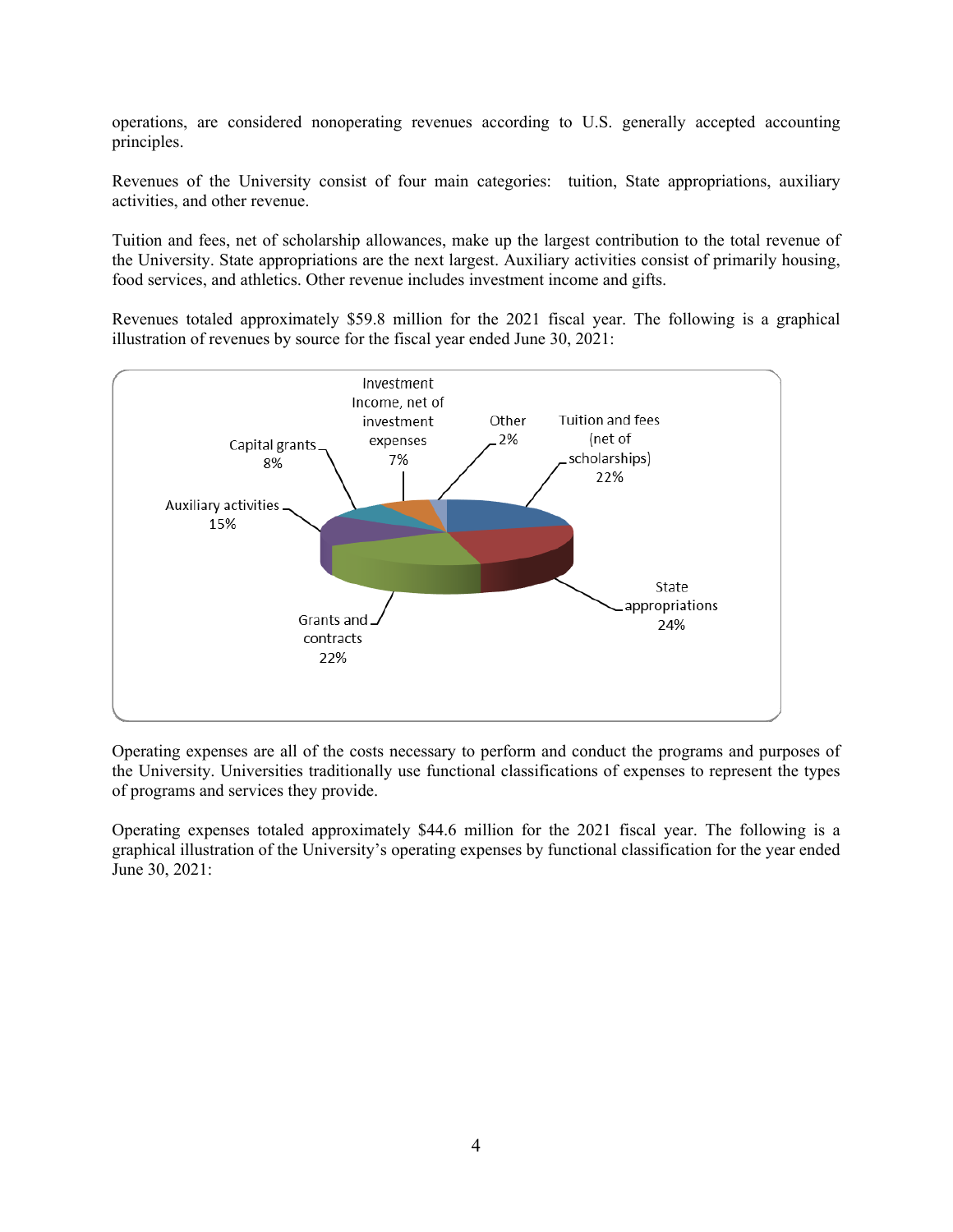

#### **The Statements of Net Position**

The Statements of Net Position include all assets and liabilities. Over time, increases or decreases in net position (the difference between assets and liabilities) is one indicator of the improvement or erosion of the University's financial health when considered with operating measures such as enrollment levels and the physical condition of facilities.

|                                       |                      | June 30              |                      |
|---------------------------------------|----------------------|----------------------|----------------------|
|                                       | 2021                 | 2020                 | 2019                 |
| <b>Assets</b>                         |                      |                      |                      |
| Current assets                        | 21,507,765<br>S.     | 18,524,758<br>S.     | 23,842,320<br>S.     |
| Capital assets, net                   | 79, 163, 287         | 75,381,187           | 71,671,880           |
| Other noncurrent assets               | 17,223,147           | 14,176,000           | 14,752,517           |
| <b>Total Assets</b>                   | <u>\$117,894,199</u> | <u>\$108,081,187</u> | <u>\$110,266,717</u> |
| <b>Deferred outflows of resources</b> | 134.871              | 1,082,304            | 1.411.161            |
| <b>Liabilities</b>                    |                      |                      |                      |
| Current liabilities                   | \$<br>5,448,611      | \$.<br>6,656,361     | \$.<br>7,473,978     |
| Noncurrent liabilities                | 39,098,543           | 40,105,923           | 40,360,807           |
| Net pension obligation and OPEB       | 21,877,396           | 22,829,001           | 22,704,023           |
| <b>Total liabilities</b>              | 66,424,550           | 69,591,285<br>S.     | 70,538,808<br>S      |
| Deferred inflows of resources         | <u>328.034</u>       | 747.495              | .275.072             |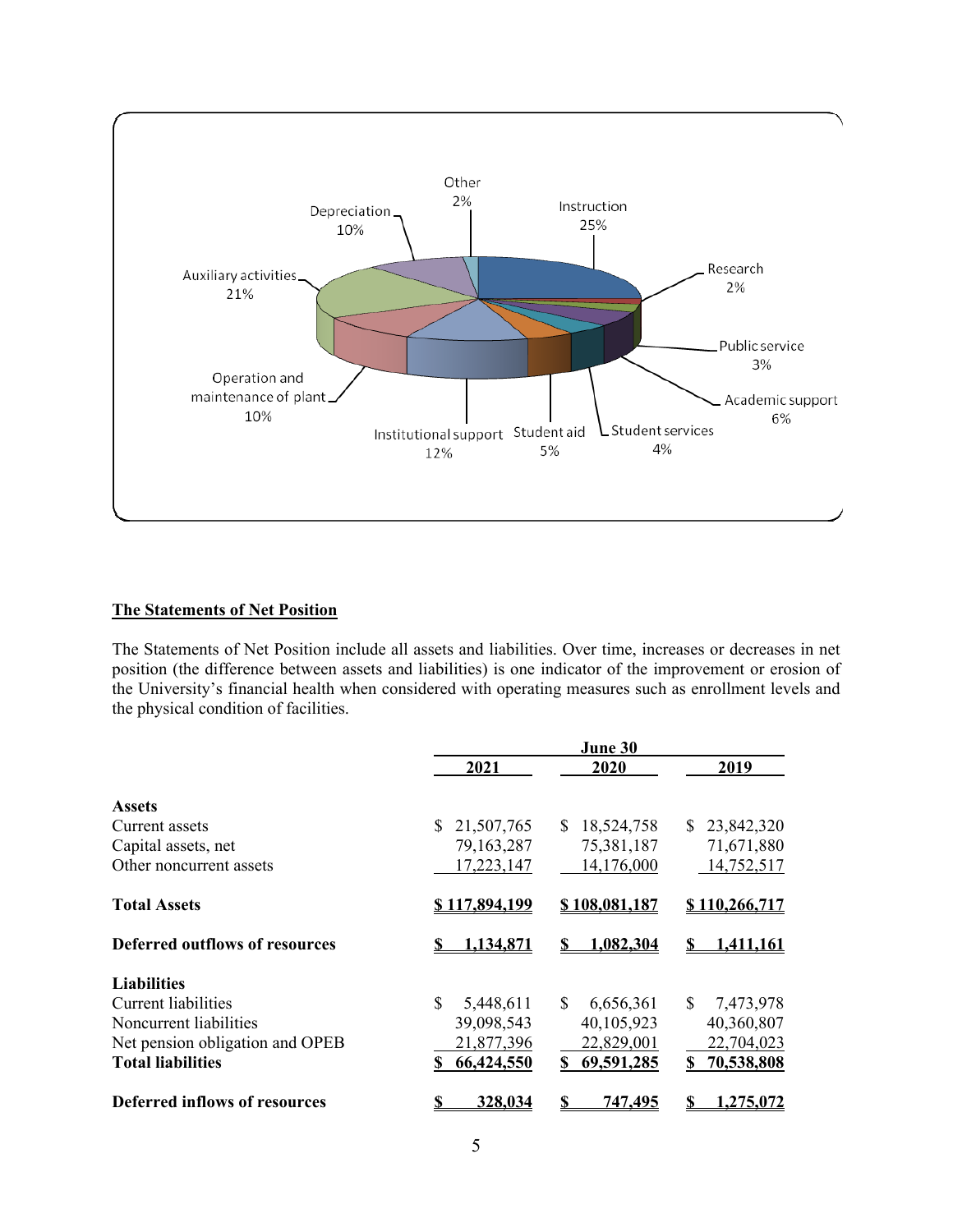| <b>Net position</b>                       |                |               |               |
|-------------------------------------------|----------------|---------------|---------------|
| Net investment in capital assets          | 42,576,409     | \$37,884,782  | \$35,665,383  |
| Restricted, nonexpendable                 | 205,837        | 205,837       | 205,837       |
| Restricted, expendable                    | 20,769,710     | 17,320,124    | 19,089,836    |
| Unrestricted                              | (11, 275, 470) | (16,585,274)  | (15,097,058)  |
| Total net position                        | \$52,276,486   | 38,825,469    | \$39,863,998  |
| <b>Total Liabilities and Net position</b> | \$118,701,036  | \$108,416,754 | \$110,402,806 |

#### **Changes from 2020 to 2021:**

Cash, cash equivalents and short-term investments, collectively, increased by approximately \$772,000 to approximately \$16.1 million. Accounts receivable increased by approximately \$703,000 from the prior year. Current assets increased approximately \$2.9 million. Management attributes the majority of the increase in current assets to an increase in State appropriations of \$1.4 million.

The University's Capital Assets additions of \$8.2 million and the annual depreciation charge of \$4.4 million resulted in the Net Capital Assets increasing by \$3.8 million for fiscal year 2021.

Deferred outflows of resources reflects an increase of approximately \$53,000 from the prior year.

Total liabilities decreased by approximately \$3.1 million, primarily due to a decrease of accounts payable and long-term debt, net of current portion of approximately \$1.1 million and \$1.0 million, respectively.

Total net position increased by approximately \$13.5 million. The University's net investment in capital assets increased approximately \$4.7 million. This is the result of the capital asset acquisitions and payments on long-term debt being greater than the depreciation charge. Restricted expendable net position increased \$3.4 million. The deficit in the unrestricted net position decreased by approximately \$5.3 million, primarily due to operating expenditures decreasing by \$3.3 million. The June 30, 2021 deficit in the unrestricted net position of approximately \$11.3 million consists of reserves in designated funds, auxiliary funds, insurance and benefit reserves, and the net pension deficit of approximately \$16.5 million.

#### **Changes from 2019 to 2020:**

Cash, cash equivalents and short-term investments, collectively, decreased by approximately \$3.7 million to approximately \$15.3 million. Accounts receivable decreased by approximately \$258,000 from the prior year. Current assets decreased approximately \$5.3 million. Management attributes the majority of the decrease in current assets to expended 2019 bond funds (scheduled to be expended in FY20) and reductions in State appropriations due to COVID-19.

The University's capital assets additions of \$22.1 million and the annual depreciation charge of \$4.6 million resulted in the net capital assets increasing by \$3.7 million for fiscal year 2020. Deferred outflows of resources reflects a decrease of approximately \$329,000 from the prior year.

Total liabilities decreased by approximately \$947,000, primarily due to a decrease of accounts payable and long-term debt, net of current portion of approximately \$952,000 and \$261,000, respectively.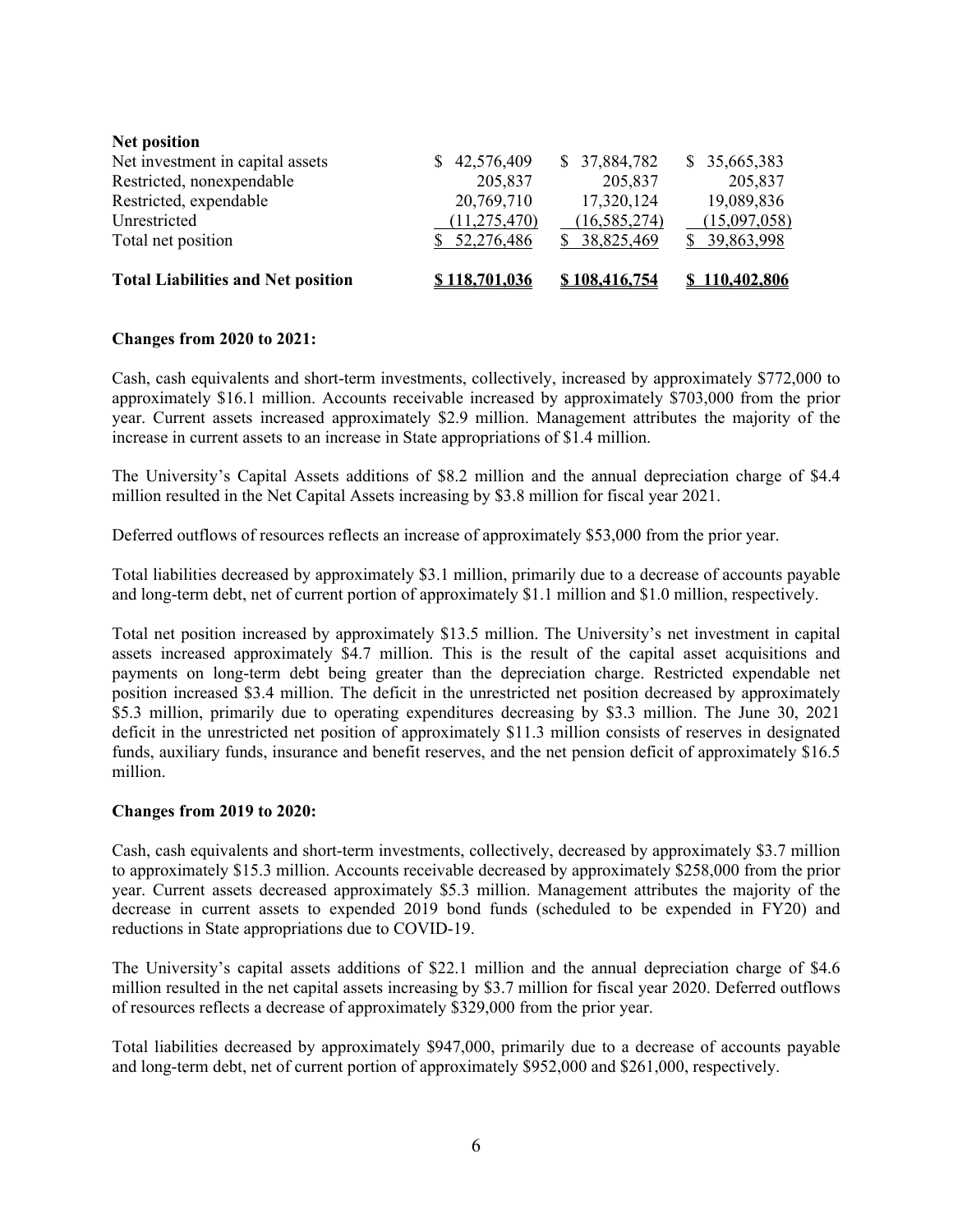Total net position decreased by approximately \$1.0 million. The University's net investment in capital assets increased approximately \$2.2 million. This is the result of the capital asset acquisitions and payments on long-term debt being greater than the depreciation charge. Restricted, expendable net position decreased \$1.8 million. The deficit in the unrestricted net position increased by approximately \$1.5 million, primarily due to operating expenditures decreasing by \$1.3 million. The June 30, 2020 deficit in the unrestricted net position of approximately \$16.6 million consists of reserves in designated funds, auxiliary funds, insurance and benefit reserves, a general fund deficit of approximately \$3.4 million and the net pension deficit of approximately \$16.3 million.

#### **The Statements of Revenues, Expenses and Changes in Net Position**

The Statements of Revenues, Expenses and Changes in Net Position present the revenues earned and expenses incurred each fiscal year. Activities are reported as either operating or nonoperating. A public university's dependency on State aid and grants will result in operating deficits because the financial reporting model classifies State appropriations as nonoperating revenues. The utilization of capital assets is reflected in the financial statements as depreciation, which amortizes the cost of an asset over its expected useful life.

|                                     | <b>Year Ended June 30</b> |                  |                   |
|-------------------------------------|---------------------------|------------------|-------------------|
|                                     | 2021                      | <b>2020</b>      | 2019              |
| Total operating revenues            | 28,269,281<br>S.          | 28,108,617<br>S. | 29,642,405<br>S.  |
| Total operating expenses            | 44,697,917                | 48,084,880       | 49,338,131        |
| Operating loss                      | (16, 428, 636)            | (19, 976, 263)   | (19,695,726)      |
| Net nonoperating revenues           | 25,010,681                | 15,656,666       | 17,615,406        |
| Income (loss) before other revenues | 8,582,045                 | (4,319,597)      | (2,080,320)       |
| Total other revenues                | 4,868,972                 | 3,281,068        | 1,759,947         |
| Increase (decrease) in net position | 13,451,017                | (1,038,529)      | (320, 373)        |
| Net position, beginning of year     | 38,825,469                | 39,863,998       | 40,184,371        |
| Net position, end of year           | 52,276,486                | 38,825,469       | <u>39,863,998</u> |

#### **Changes from 2020 to 2021:**

Operating revenues increased by approximately \$160,000. Tuition and fees, net of scholarship allowances, decreased by approximately \$212,000 or 1.6% after a tuition rate increase of 3.8% and a slight decrease in total fall semester headcount. Scholarship allowances increased approximately \$443,000 from the prior year. Auxiliary activities, net of scholarship allowances, decreased by approximately \$132,000 or 1.5% after a 2.0% increase in room and board rate and a decrease in occupancy.

Operating expenses decreased by approximately \$3.3 million. Operation and maintenance of plant decreased by approximately \$305,000; research expenses increased by approximately \$237,000; and auxiliary activities increased by approximately \$68,000 over the prior year.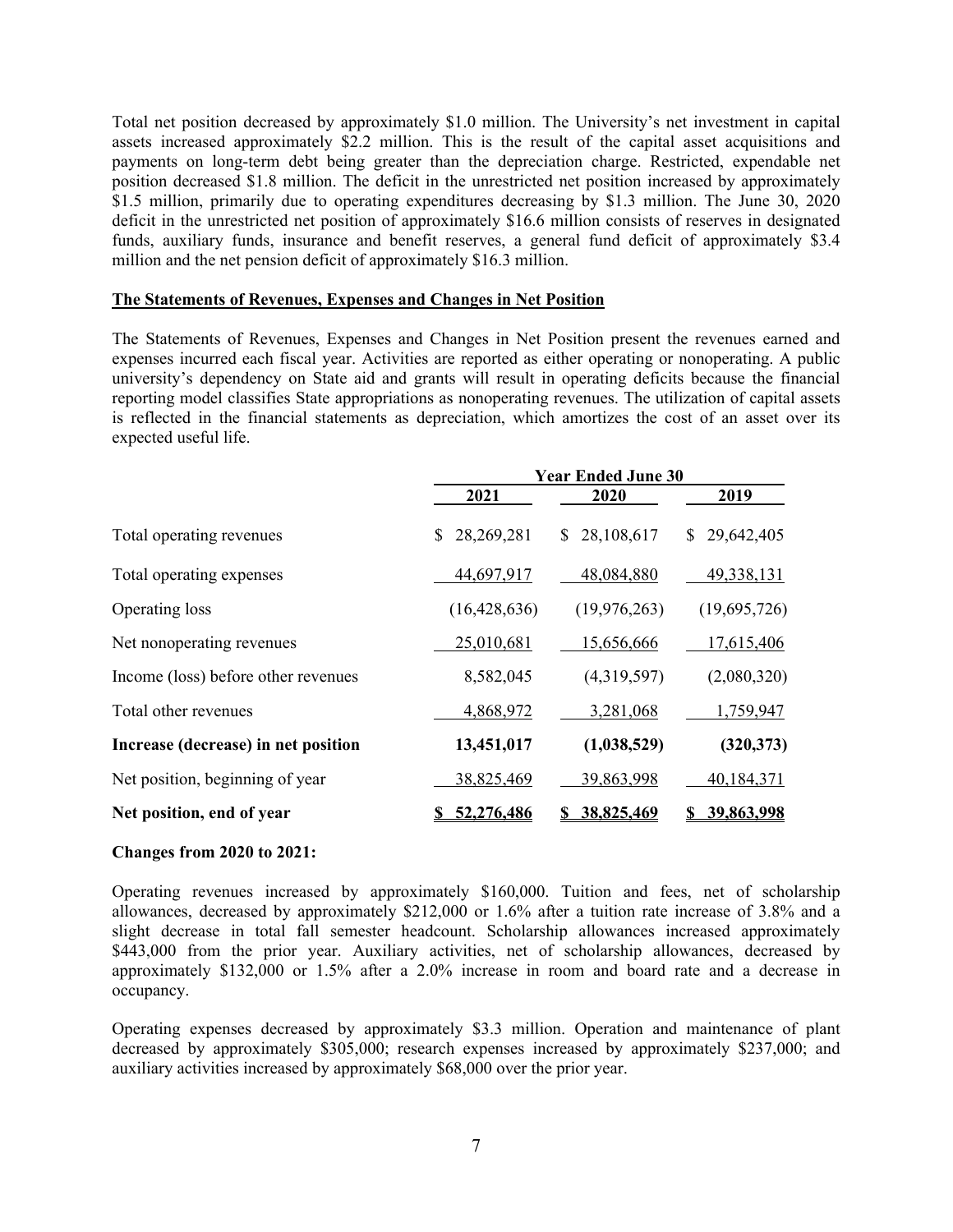Net nonoperating revenues increased by approximately \$9.3 million. State appropriations decreased by approximately \$1.5 million. Investment income, net of investment expenses, increased by approximately \$3.2 million from 2020.

The net result of operations for the year was an increase in net position of approximately \$13.4 million.

#### **Changes from 2019 to 2020:**

Operating revenues decreased by approximately \$1.5 million. Tuition and fees, net of scholarship allowances, decreased by approximately \$622,000 or 4.5% after a tuition rate increase of 3.0% and a slight decrease in total fall semester headcount. Scholarship allowances decreased approximately \$382,000 from the prior year. Auxiliary activities, net of scholarship allowances, decreased by approximately \$103,000 or 1.1% after a 3.0% increase in room and board rate, a slight decrease in occupancy and board rate increase and lost revenue in various departments due to COVID-19.

Operating expenses decreased by approximately \$1.2 million. Operation and maintenance of plant decreased by approximately \$1.2 million; research expenses increased by approximately \$37,000; and auxiliary activities decreased by approximately \$927,000 over the prior year.

Net nonoperating revenues decreased by approximately \$2.0 million. State appropriations decreased by approximately \$1.3 million. Investment income, net of investment expenses, decreased by approximately \$530,000 from 2019.

The net result of operations for the year was a decrease in net position of approximately \$1.0 million.

#### **The Statements of Cash Flows**

The Statements of Cash Flows present information related to cash inflows and outflows summarized by operating, noncapital financing, capital and related financing, and investing activities, and help measure the University's ability to meet its financial obligations as they mature.

|                                              |                | <b>Year Ended June 30</b> |                |
|----------------------------------------------|----------------|---------------------------|----------------|
|                                              | 2021           | 2020                      | 2019           |
| Cash from:                                   |                |                           |                |
| Operating activities                         | \$(14,826,447) | \$(15,598,574)            | \$(12,888,486) |
| Noncapital financing activities              | 21,456,576     | 17,849,658                | 17,356,657     |
| Capital and related financing activities     | (6,415,534)    | (6,832,560)               | (441, 462)     |
| Investing activities                         | 796,779        | 4,451,314                 | 323,268        |
| Net change in cash and cash equivalents      | 1,011,374      | (130, 162)                | 4,349,977      |
| Cash and cash equivalents, beginning of year | 12,312,343     | 12,442,505                | 8,092,528      |
| Cash and cash equivalents, end of year       | 3.325.         | 12.312.343                | 2.442.505      |

#### **Changes from 2020 to 2021:**

The most significant components of cash flows from operating activities are tuition and fees, auxiliary activities, grants and contracts and the return of excess pension contributions. Net cash from operating activities for the year ended June 30, 2021 was approximately \$14.8 million, decreasing significantly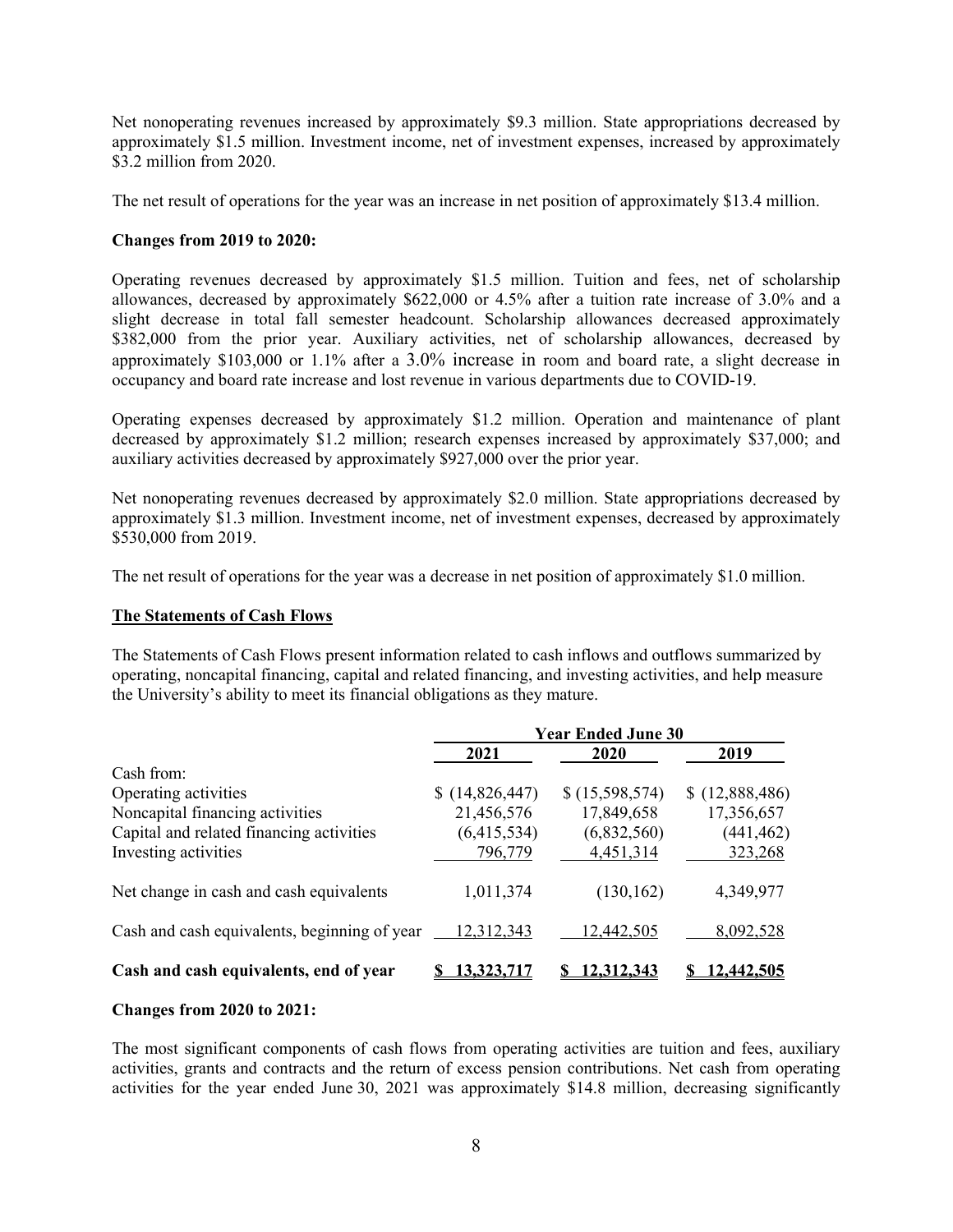from the prior year. Uses of cash from operating activities include payments to employees, vendors, and students.

The net cash from noncapital financing activities, which consisted primarily of State appropriations and Federal Pell grants, was approximately \$21.5 million for the year ended June 30, 2021, up approximately \$3.6 million from 2020. The University received approximately \$1.2 million less in State appropriations, approximately \$4.9 million more in Federal CARES Act funds and approximately \$87,000 less in Federal Pell grants than in 2020.

Net cash from capital and related financing activities increased by approximately \$417,000 from 2020, to approximately \$6.4 million in 2021. The University spent approximately \$8.6 million on capitalized improvements in 2021 and approximately \$8.2 million in 2020.

Cash from investing activities decreased by approximately \$3.6 million totaling approximately \$796,000 for 2021. The decrease is mostly attributable to an increase of approximately \$3.3 million in the purchases of investments and a decrease of \$152,000 in proceeds from sales and maturities of investments as compared to 2020.

Overall, cash and cash equivalents increased by approximately \$1.0 million for the year ended June 30, 2021.

#### **Changes from 2019 to 2020:**

The most significant components of cash flows from operating activities are tuition and fees, auxiliary activities, grants and contracts and the return of excess pension contributions. Net cash from operating activities for the year ended June 30, 2020 was approximately \$15.6 million, decreasing significantly from the prior year. Uses of cash from operating activities include payments to employees, vendors, and students.

The net cash from noncapital financing activities, which consisted primarily of State appropriations and Federal Pell grants, was approximately \$17.8 million for the year ended June 30, 2020, up approximately \$493,000 from 2019. The University received approximately \$251,000 more cash from State appropriations and approximately \$482,000 less in Federal Pell grants than in 2019.

Net cash from capital and related financing activities decreased by approximately \$6.4 million from 2019, to approximately \$6.8 million in 2020. The University spent approximately \$8.2 million on capitalized improvements in 2020 and approximately \$23.4 million in 2019.

Cash from investing activities increased by approximately \$4.1 million totaling approximately \$5.5 million for 2020. The increase is mostly attributable to an increase of approximately \$20.8 million in the purchases of investments and a decrease of \$16.7 million in proceeds from sales and maturities of investments as compared to 2019.

Overall, cash and cash equivalents decreased by approximately \$130,000 for the year ended June 30, 2020.

#### **Factors That Will Affect the Future COVID 19-Continuing Impact**

COVID-19 continues to affect educational institutions across Michigan. Since March 2020, Lake Superior State University has lost millions of dollars in revenue and provided student refunds. At the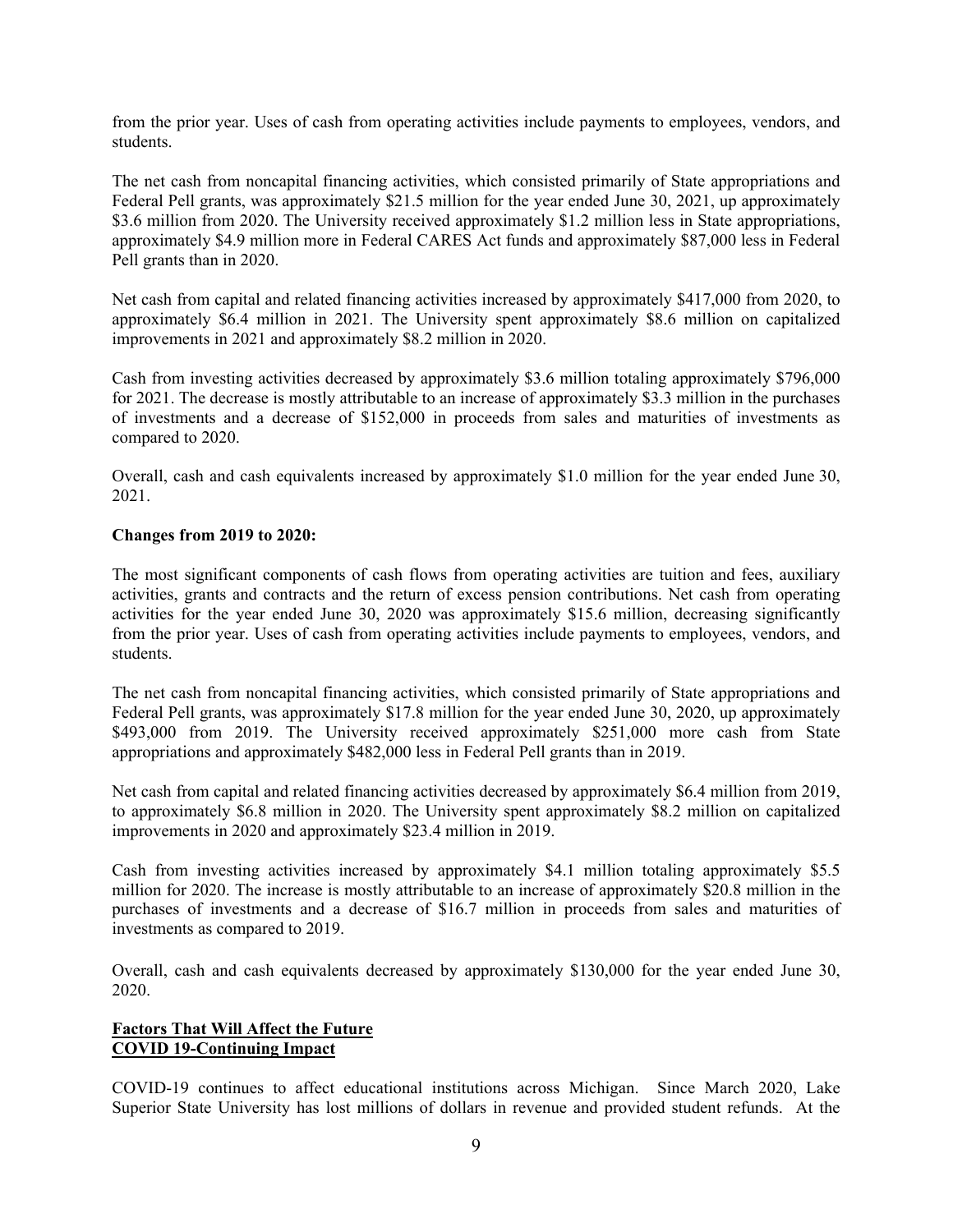same time the University has spent millions of dollars seeking to keep students, employees and communities safe from the continued impact of COVID-19. It is unknown when education, business, industry, and communities may return to pre-COVID-19 conditions. Until this occurs, the economic impact on the University may continue to be significant.

#### **Factors That Will Affect the Future Senior Management Team Stability**

The LSSU Senior Management Team (SMT) is comprised of the President; Provost and Vice President of Academic Affairs; Vice President for Finance & Operations; Vice President of Advancement; Dean of Admissions and Marketing; Dean of Student Affairs; Director of Athletics; Director of Human Resources, Title IX, Safety, & Risk; and the State Relations Officer.

The SMT works collaboratively and capably, combining their diverse and extensive experience and knowledge to accomplish the goals established in the University's 2020-2025 strategic plan.

The SMT remains stable with Dr. Nafez Alyan being hired July 15, 2021 as Vice President for Finance and Operations to replace Morrie Walworth who retired on July 30, 2021, and Dr. Dave Diles being hired August 10, 2021 as Director of Athletics to replace Dr. David Paitson who left July 27, 2021.

#### **Factors That Will Affect the Future Major Initiatives**

Capital Outlay:

In July 2016, the State of Michigan approved LSSU's \$13.2M capital outlay project to build a new Center for Freshwater Research and Education (CFRE) facility on the St. Marys River. Construction was approved by the State in June of 2019. The State is expected to issue bonds for the project in Fall 2021. Despite COVID-19 caused delays such as State mandated shut downs and scarcity of materials as well as emerging brownfield issues, construction is nearing completion. The facility is now scheduled to open in early 2022 near downtown Sault Ste. Marie.

The site was purchased from the City of Sault Ste. Marie for \$500,000 in FY19. Previously the location of Union Carbide from 1900 until 1960, the CFRE location was designated a Brownfield site. In partnership with the City of Sault Sainte Marie, LSSU has secured a \$1,000,000 grant and a \$1,000,000 loan from the State of Michigan Department of Environment, Great Lakes & Energy (EGLE) for the project. Additionally, LSSU has obtained about \$1,000,000 of additional funds to enhance research facilities and mitigate the ecological impact of the center.

The new facility will continue to support LSSU's hatchery, in addition to providing educational programming for the University and regional communities and serving as a base for world-class research into freshwater systems.

### **Factors That Will Affect the Future Enrollment Initiatives**

While COVID-19 continued to create a challenging environment for recruiting and matriculation, Lake Superior State University's response and planning established a very favorable foundation for future enrollment growth. The majority of the 2019-2020 cycle focused on central communication plans and territory management strategies that enhanced brand awareness and affinity based on the value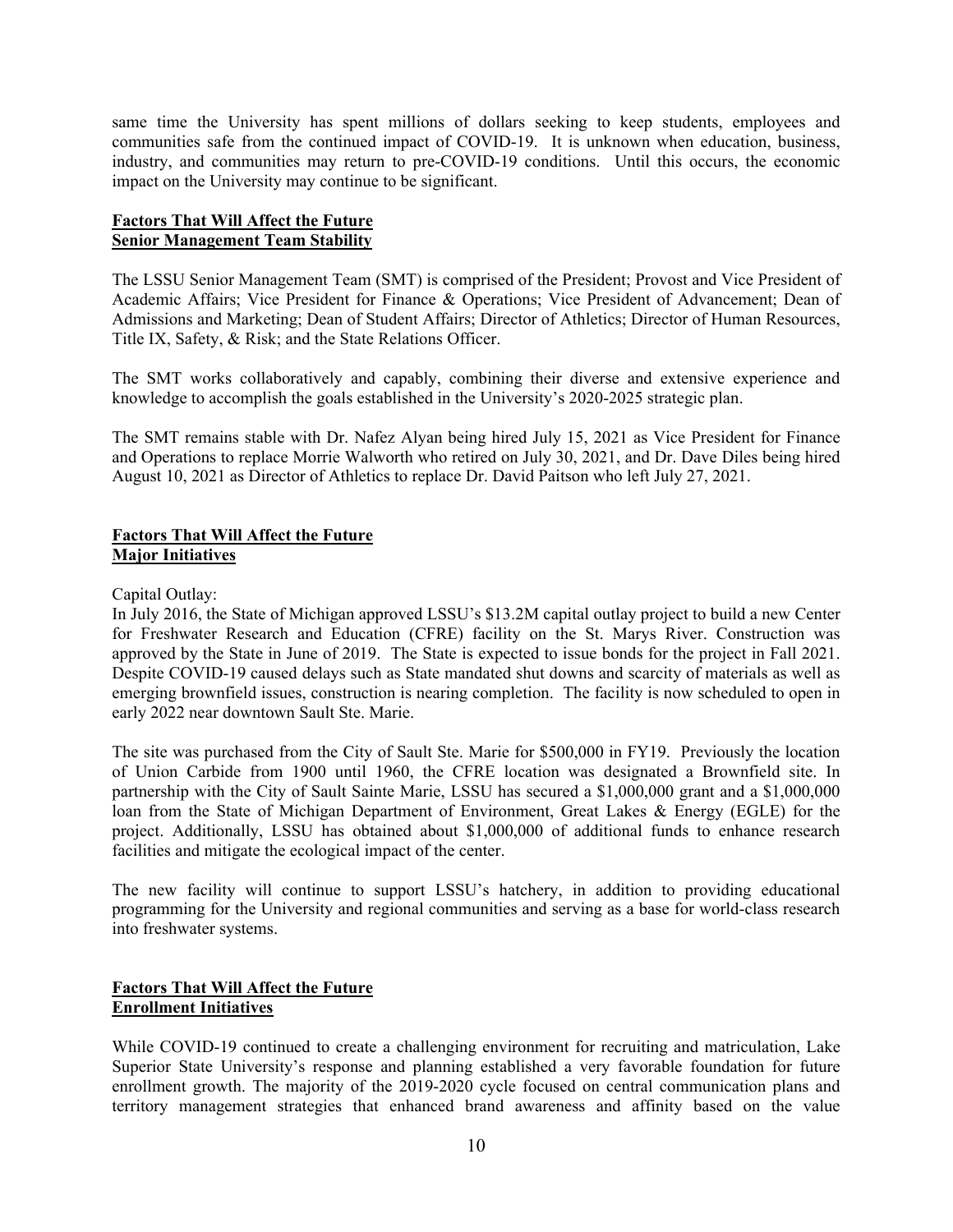propositions of access and social mobility. The Customer Relationship Management system Ellucian CRM Recruit was implemented in October 2019. Institutional leveraging of that system has progressed as the knowledge and capabilities of the CRM manager and admissions representatives have increased.

In addition, the environmental condition demanded we re-envision many of our processes and approaches that were barriers to enrollment. The institution deployed a Conditional Admissions program to remove or mitigate barriers to enrollment such as access to transcripts. Our recruitment and onboarding strategies have been revised with the orientation and campus visitation programs being re-envisioned to reinforce our commitment of face-to-face learning as the most effective form of instruction and engagement for our students.

These fundamental changes resulted in a 13.5% increase in new student enrollment from Fall 2019 to Fall 2020 and an increase in the enrolled to application ratio from an 18% to 20% across all territories. Enrollment for Fall 2021 currently is poised to result in another substantial increase.

As we move into the Fall 2022 recruitment cycle, several initiatives and strategies that are direct results of the institution's strategic planning processes will enhance our ability to replicate the progress of 2020 and 2021:

- LSSU joined the Common Application effective August 2020 to enhance our visibility outside our immediate region and thus complement our prospect pool. This platform enables students to apply to multiple institutions at the same time. During this first year, applications came from further afield and from a more diverse pool of applicants.
- Scholarship Universe, was adopted and fine-tuned to more efficiently and effectively package Financial Aid, also incorporating departmental aid into the platform.
- Some institutional aid was redirected into the region within 200 miles of the institution to reflect the national trend in regionalization of enrollment and reinforce our commitment of being an agent of transformational change in our immediate region.
- Engagement with LSSU's 13 Charter schools with high schools continues to be enhanced with campus visitation activities and programs prioritized. Charter school camps were restarted during Summer 2021 and all charter school seniors are now automatically admitted to Lake Superior State University.
- The new location at St Helen afforded us opportunities to serve increasing numbers of nontraditional students in the Northern Lower Peninsula by providing greater access and flexibility.
- The application and communication processes for Early Middle College students were redesigned and migrated to the admissions office to further cultivate these students and stimulate associate's degree completion and matriculation in baccalaureate programs.
- LSSU has recommitted to a Canadian enrollment initiative and we are evaluating opportunities to provide financial incentives to enhance our cross border enrollment.

The 2020 admissions cycle was a period of intense self-examination and change. We have greatly enhanced the institution's ability to develop brand awareness and affinity. These improvements continued to be honed in the 2021 cycle. The speed, empathy, and passion that is evident in our work to support our students and their families in a stressful environment is having long term transformative impact on our future effectiveness.

#### **Factors That Will Affect the Future Academic Initiatives/Successes**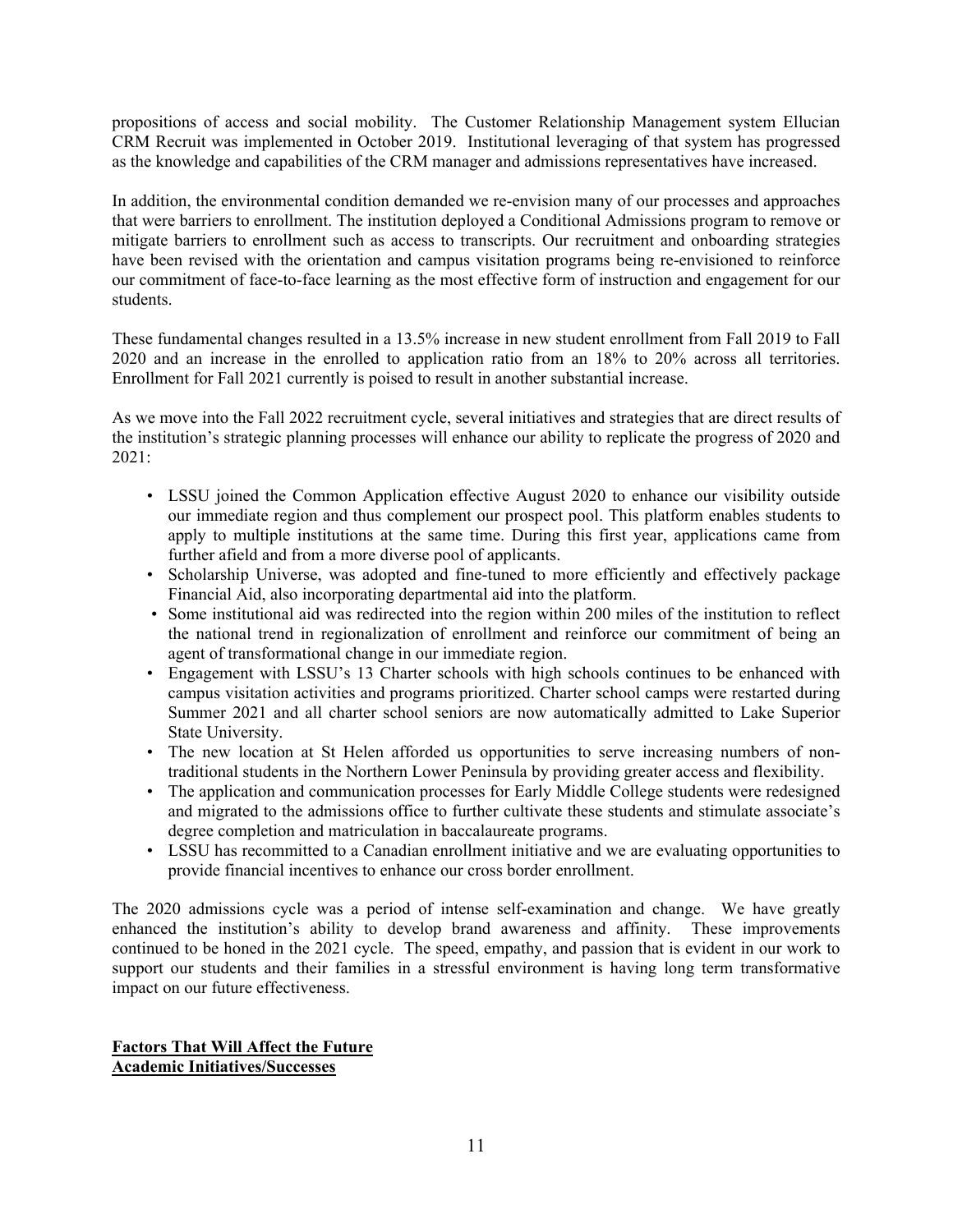The University continues to work diligently to develop and market high demand and unique careeroriented degrees and certificates, as well as explore new partnerships and territories with unmet educational needs. As we look to the future is it imperative that the University align scarce resources with areas of interest and need. The University remains committed to providing an excellent value in education across all our offerings.

#### *College of Health and Behavior:*

The College of Health & Behavior continues to engage students in High Impact Practices that prepare LSSU students with essential skills for careers in Healthcare and Service. Students in the Behavioral Sciences design and conduct relevant research in their fields, and present that research in a public venue for their School or the University community. A large percentage of students in the College of Health & Behavior frequently earn Outstanding Undergraduate Research awards at the State and National levels. Kinesiology, Behavioral Sciences and Nursing students all participate in challenging and in-demand internships, gaining valuable hands-on experience and applying knowledge and skills acquired in their program studies.

The School of Nursing reaffirmed its accreditation with the Commission on Collegiate Nursing in late spring of 2020, which remains in effect through the next accreditation cycle review in 2030. The School has reestablished the BSN completion program as a fully online offering made available to students' nationwide beginning in fall 2021. Nursing faculty and students worked closely with the county health department and nearby Tribal communities to deliver COVID-19 vaccinations in multiple outreaches. The Superior Simulation Center has increased simulation learning sessions to meet the clinical learning needs and program hours of Nursing & Paramedic students. As healthcare concerns and issues escalated during the COVID-19 pandemic, the Center increased its offerings of Cardio Pulmonary Resuscitation (CPR) and other Certification courses to LSSU and the broader healthcare community. The Simulation Center continues to develop new programming to meet these community needs.

#### *College of Innovation and Solutions:*

The College of Innovation and Solutions (CoIS) is awaiting a response on its application seeking approval for Perkins funding for three programs: the Associate of Computer Science, the Associate of Computer Networking, and the Culinary Arts Chef Certificate program. If approved, these funds will offset some of the operational costs of running these programs. All three degrees prepare students for high-demand jobs in Michigan and focus on hands-on applications and job-readiness. The two associate degrees lead seamlessly to bachelor's degrees for students who want to further their studies.

In connection with expansion initiatives at LSSU's regional centers, CoIS now offers degrees in Cannabis Business, Business Administration-Management, Mathematics Elementary Teaching, and Mathematics Secondary Teaching at LSSU's new location in St. Helen, Michigan. Completion programs in the two mathematics education degrees are also being offered to students at the regional centers in Petoskey and Escanaba. LSSU students majoring in these two programs have maintained a 100% pass rate on the Michigan Test for Teacher Certification in mathematics since 2012.

Two new programs have been approved for fall 2022: the Mechatronics BS meets a market need in a field combining mechanical, electrical, computer, and robotics engineering technologies; the Data Science BS encompasses concentrations in bioinformatics, business analytics, chemistry informatics, geosystems modeling, health informatics, robotics, and spatial analysis, with potential to develop additional concentrations in the future. Two Cannabis Business courses are being offered online as part of the new Cannabis Production Certificate program. There are early plans to expand this effort to offer a Cannabis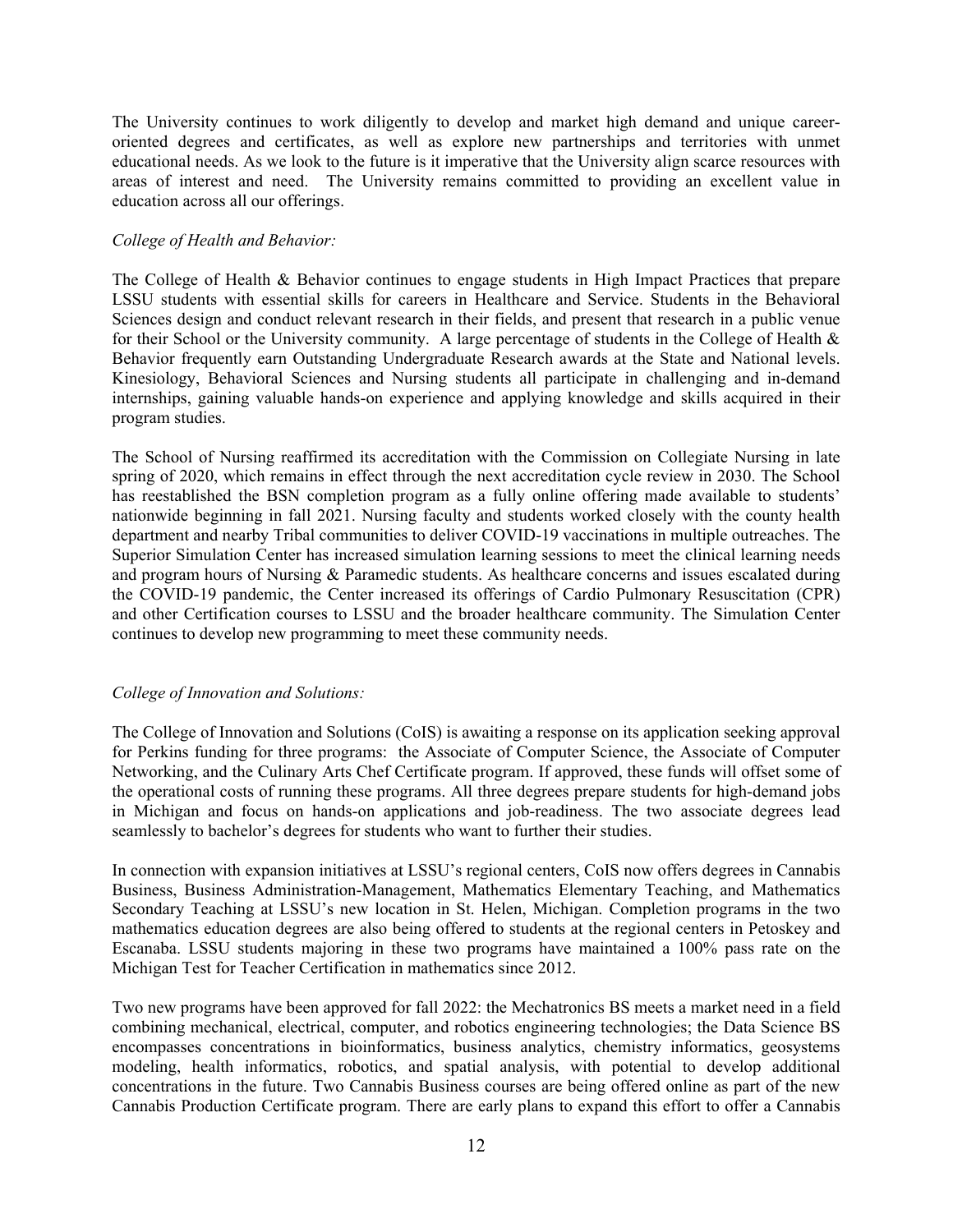Business completion program online. This will broaden the reach for the Cannabis Business program to other regions in the United States.

#### *College of Science and the Environment:*

The School of Science and Medicine was awarded a multi-year grant of more than \$2,000,000 from the Michigan Department of Health and Human Services for the surveillance of wastewater in the Eastern Upper Peninsula. Donations for the research and analysis labs of the College totaled more than \$400,000.

Students working in LSSU's analytical environmental laboratory, Superior Analytics, and in the Cannabis Center for Excellence gain experience working in those state-of-the-art facilities while providing analysis services to external constituencies that include state, federal, and local environmental monitoring programs as well as private companies.

Enrollment is increasing annually in the Cannabis Chemistry Program, and the first cohort graduated in spring 2021 from the Cannabis Production Certificate program; the online certificate program requires 12 credits and an accelerated on-campus residency. The Cannabis Processing Laboratory and Cannabis Center for Excellence, uses state-of-the-art equipment funded in part through collaborations with industry partners, and all required funds have been pledged to develop and retrofit a new Cannabis Growth Laboratory. Courses for these programs are available in a hybrid model at LSSU's newest off-campus location.

The School of Natural Resources & Environment launched an Associate of Applied Science program in Aquaponics Entrepreneurship, with minors in Sustainability or Natural Resources. New programs in Geographic Information Science include an associate's degree in Geospatial Technology, a certificate in Geographic Information Science, and a minor in Geographic Information Science. The School of Natural Resources & Environment continues to collaborate closely with the Center for Freshwater Research and Education, with multiple members having affiliate faculty status and the opportunity to utilize equipment and instrumentation, and collaborate on research.

#### *College of Education and Liberal Arts:*

Enrollments for Early College, dual enrollment, and concurrent enrollment programs remained steady despite COVID impacts in 2020-2021. The University continues to increase partnerships with regional K-12 schools, including our charter schools, to expand those enrollments. The Early College program boosted enrollments at LSSU's mid-Michigan location in St. Helen. First-year experience courses have been developed specifically for the Early College Program, and will be offered in fall 2021. The Early College Program and Career Services have integrated career readiness curriculum and internship/job shadowing hours into its sequence. Early College students interested in a Bachelor's degree are now paired with faculty advisors, connecting students early on with faculty in their discipline and building connections that encourage them to stay at LSSU through degree completion.

#### *College of Criminal Justice and Emergency Responders*

A new Emergency Management BS program was approved for Fall 2021. Emphasizing an all-hazards curriculum and emergency management principles across multiple disciplines, industries, and types of emergencies, this program has been designed to train future pandemic and catastrophic event planners and responders.

Articulation agreements are building enrollments in teacher education programs offered at LSSU's regional centers, and the newest location in St. Helen location offers both early childhood and teacher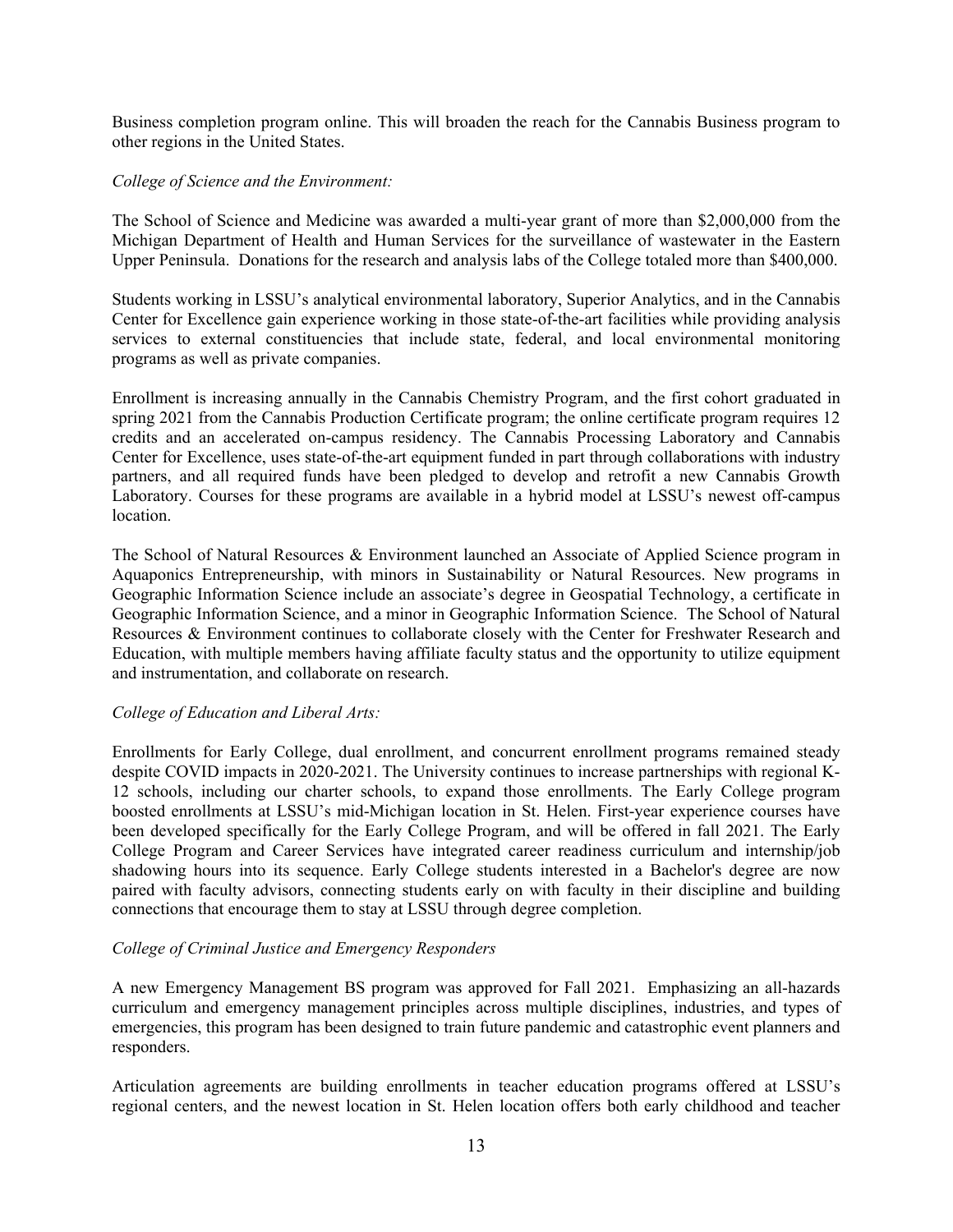education programs. The School of Education continues to see growth in enrollment. Plans are in place to expand course and program offerings at regional centers for creative writing, criminal justice, and fire science.

#### **Factors That Will Affect the Future Student Affairs Initiatives**

Retention remains a key factor in planning for a successful future at Lake Superior State University. Student Affairs has focused on maintaining or increasing student residency in University Housing, and on overall year-to-year retention. Current initiatives target retention of first-to-second year students and among rising seniors. Residential Life staff have established an early check-in process to identify students' plans for their spring semester housing. Through this early identification process, issues are being addressed with interventions appropriate to the students' individual needs.

To support overall retention, Student Affairs has increased collaborations with Academic Affairs to provide more sophisticated methods of outreach, particularly following Census Day and around semester registration time. Student Affairs staff use text messages and the campus CRM to support and track those communications. This coordinated approach is improving communication tracks across departments, including communication directly with faculty and advisors, to get students the help they need more quickly.

Student Engagement is an important component of retention. With the distancing required by the COVID-19 pandemic, Student Affairs realized that hybridized programing also maximizes reach and participation. In 2021-2022, staff will continue to develop hybridized programming options using virtual platforms to increase participation beyond the students residing on campus. Student Affairs is also expanding data collection and assessment to drive continuous improvement efforts, and tracking students' participation will be an increasingly important part of Student Affairs work in the coming year. To facilitate those efforts, app-based technologies are being used both to promote events and to track levels of student involvement. Social media platforms such as Facebook and Instagram, along with the Involvio app, are among the tools being used to increase virtual presence and "curb appeal" to students.

Campus Collaboration: Student Affairs collaborated with Academic Affairs to develop and submit a Title III Strengthening Institutions Program grant proposal in summer of 2021, and are awaiting the results. The grant proposal focused on connecting and coordinating student success services between Academic Affairs and Student Affairs, and on expanding student support services and campus experiences to encourage student success.

#### **Factors That Will Affect the Future Looking Forward**

LSSU's Fall 2020 and Fall 2021 semesters began the second week of August with mostly face-to-face instruction. LSSU recognizes that its high populations of first-generation, low-income, and academically underprepared students benefit most from in-person instruction and support services. LSSU's back-tocampus plan is based on safe practices to protect the safety and health of staff and students. The University established four "Pillars of Safety" in compliance with CDC and State requirements, which included social distancing and masks, safe water access and signage and marketing safe practices such as handwashing and taking personal responsibility for health protection. This earlier (three weeks) start to the semester reflects a "get here - stay here" motto, that included canceling holiday breaks and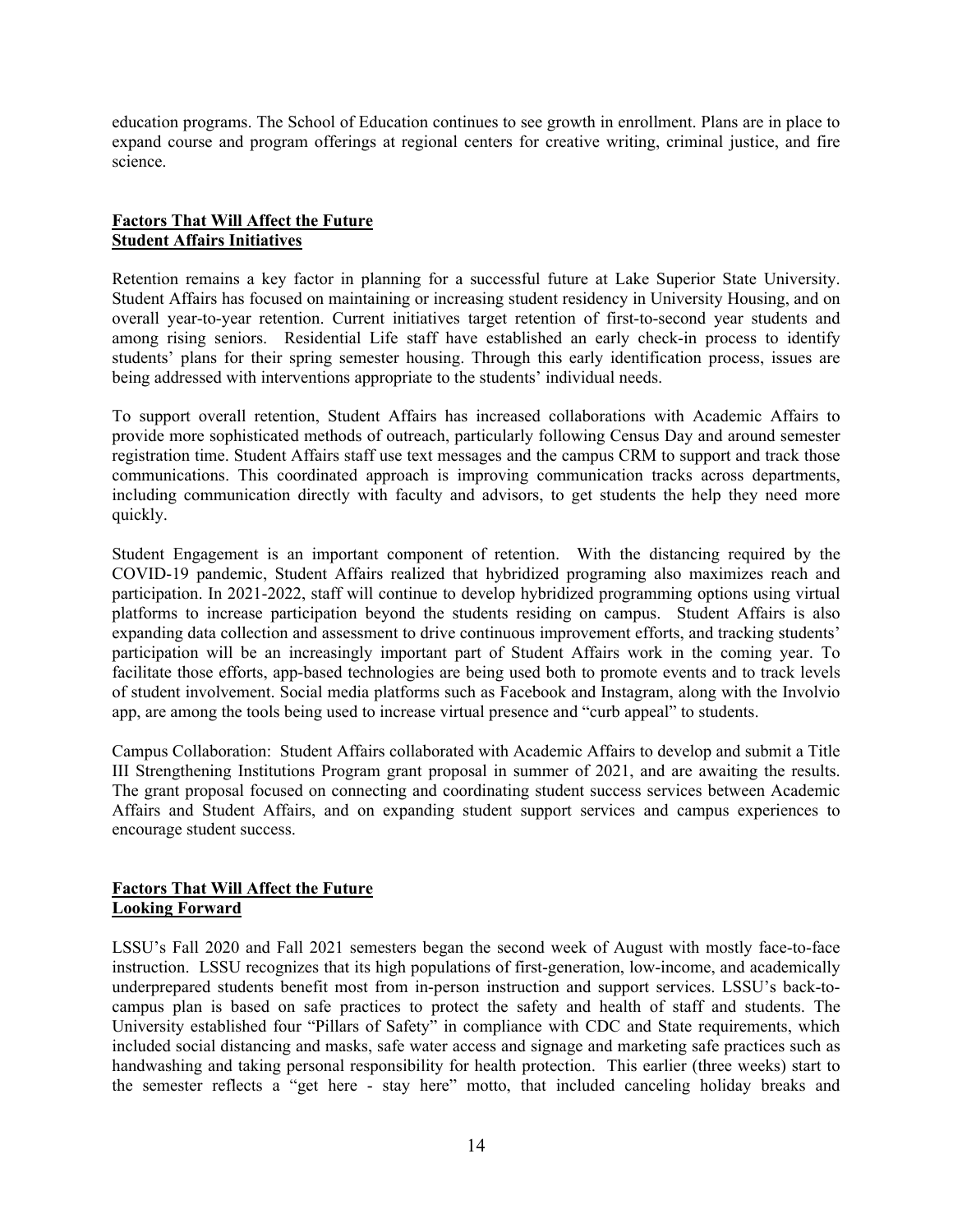encouraging students to attend LSSU for a dedicated 15 week period before leaving campus at the end of the Fall semester.

In FY21, a fully-online winter term was added during the extended two-month break between the close of Fall semester and the start of Spring semester, Course offerings for the winter term focused on general education, internships, and junior/senior guided research seminars that enabled students to earn course credits over the extended break. This practice will continue in winter 2021-2022, carrying forward the theme for students to "Catch Up and Get Ahead." Although summer semester programming for 2021 was minimal due to COVID restrictions, LSSU plans to intensify marketing and program offerings to students in summer 2022. Deans are currently working on proposals for innovative online, hybrid, and face-to-face course offerings that include a possible nursing course for the use of CBD in treating health ailments, and additional cannabis certification programming.

Academic Affairs will continue to develop and propose new programs that meet student and current market needs. The emphasis is on developing new programs that are low in cost and leverage existing faculty and equipment

Enrollment is key to LSSU's future financial viability. FY21 saw substantial data-driven changes to the admissions process. The new CRM system, has proven effective and will be instrumental in driving improvements in FY22. The messaging and outreach processes were also restructured in FY21, and staff are gaining proficiency with the new tools and information. LSSU has also established a substantial academic focus for retention initiatives.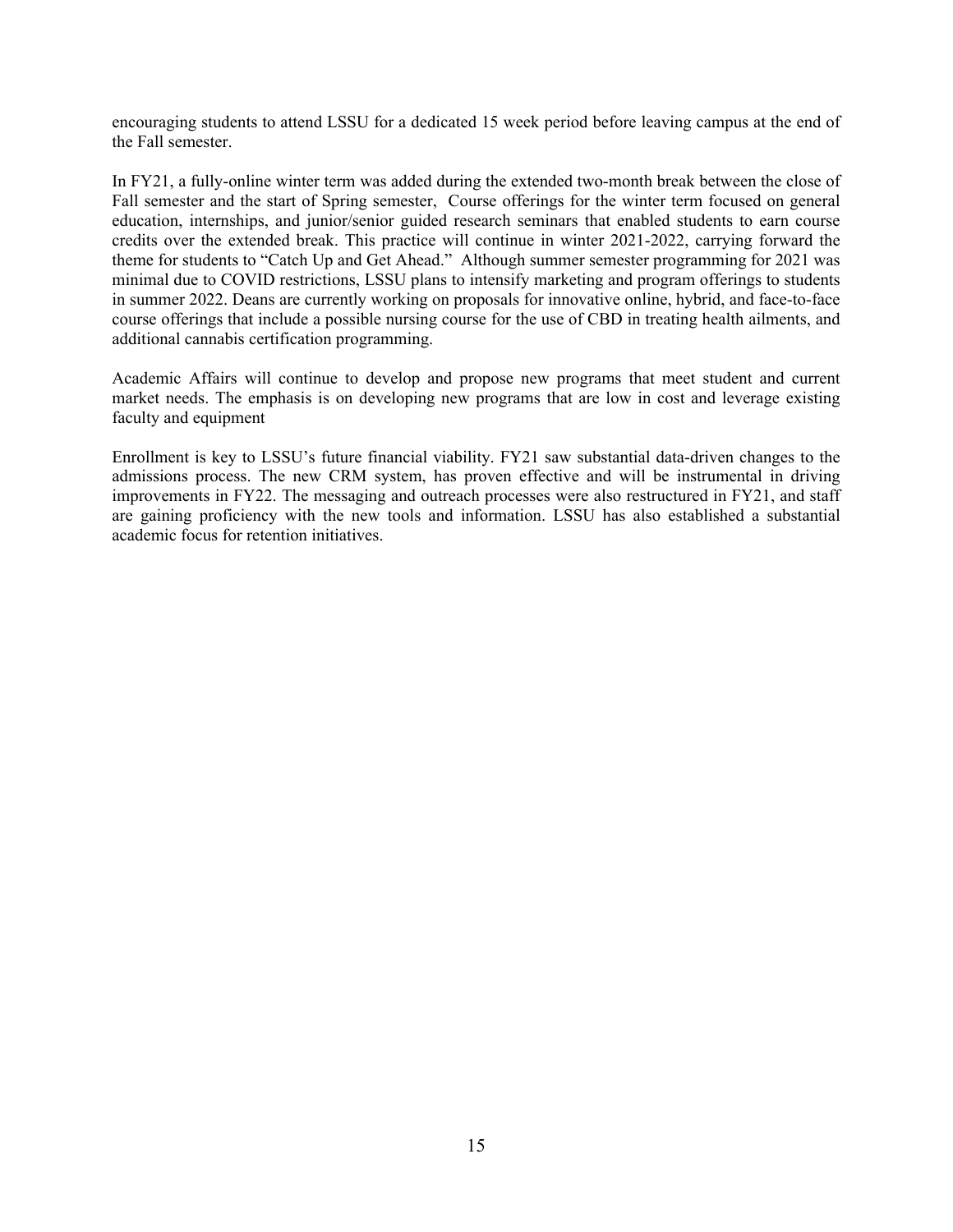

# ANDREWS HOOPER PAVLIK PLC

5915 EASTMAN AVENUE | SUITE 100 | MIDLAND, MI 48640 p: 989.835.7721 | f: 989.835.1551 | www.ahpplc.com

### Report of Independent Auditors

Board of Trustees Lake Superior State University

### **Report on the Financial Statements**

We have audited the accompanying financial statements of Lake Superior State University (University), a component unit of the State of Michigan, and Lake Superior State University Foundation (Foundation), a discretely presented component unit of the University, as of and for the years ended June 30, 2021 and 2020, and the related notes to the financial statements, which collectively comprise the University's financial statements as listed in the table of contents.

### *Management's Responsibility for the Financial Statements*

Management is responsible for the preparation and fair presentation of these financial statements in accordance with accounting principles generally accepted in the United States of America; this includes the design, implementation, and maintenance of internal control relevant to the preparation and fair presentation of financial statements that are free from material misstatement, whether due to fraud or error.

#### *Auditors' Responsibility*

Our responsibility is to express opinions on these financial statements based on our audits. We conducted our audits in accordance with auditing standards generally accepted in the United States of America and the standards applicable to financial audits contained in *Government Auditing Standards*, issued by the Comptroller General of the United States. Those standards require that we plan and perform the audit to obtain reasonable assurance about whether the financial statements are free from material misstatement.

An audit involves performing procedures to obtain audit evidence about the amounts and disclosures in the financial statements. The procedures selected depend on the auditor's judgment, including the assessment of the risks of material misstatement of the financial statements, whether due to fraud or error. In making those risk assessments, the auditor considers internal control relevant to the entity's preparation and fair presentation of the financial statements in order to design audit procedures that are appropriate in the circumstances, but not for the purpose of expressing an opinion on the effectiveness of the entity's internal control. Accordingly, we express no such opinion. An audit also includes evaluating the appropriateness of accounting policies used and the reasonableness of significant accounting estimates made by management, as well as evaluating the overall presentation of the financial statements.

We believe that the audit evidence we have obtained is sufficient and appropriate to provide a basis for our audit opinions.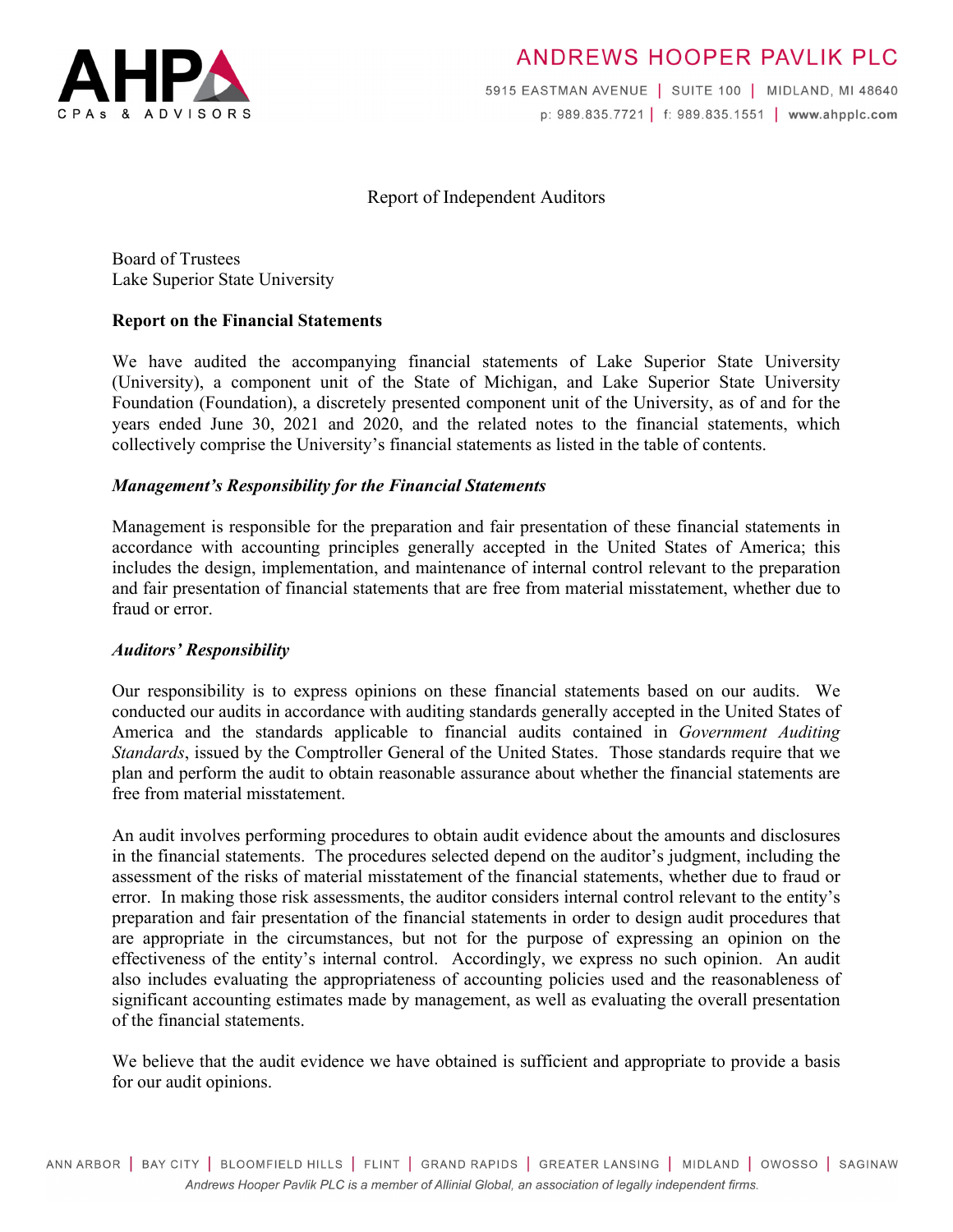#### *Opinions*

In our opinion, the financial statements referred to above present fairly, in all material respects, the respective financial position of Lake Superior State University and its discretely presented component unit, Lake Superior State University Foundation, as of June 30, 2021 and 2020, and the respective changes in financial position and cash flows for the years then ended, in accordance with accounting principles generally accepted in the United States of America.

#### *Other Matters*

#### *Required Supplementary Information*

Accounting principles generally accepted in the United States of America require that the management's discussion and analysis on pages 2 through 15 and the Required Supplementary Information on pages 75 - 78 (related to pension and postemployment benefits and Notes to Required Supplementary Information) be presented to supplement the financial statements. Such information, although not a part of the financial statements, is required by the Governmental Accounting Standards Board, who considers it to be an essential part of financial reporting for placing the financial statements in an appropriate operational, economic, or historical context. We have applied certain limited procedures to the required supplementary information in accordance with auditing standards generally accepted in the United States of America, which consisted of inquiries of management about the methods of preparing the information and comparing the information for consistency with management's responses to our inquiries, the financial statements, and other knowledge we obtained during our audit of the financial statements. We do not express an opinion or provide any assurance on the information because the limited procedures do not provide us with sufficient evidence to express an opinion or provide any assurance.

#### **Other Reporting Required by** *Government Auditing Standards*

In accordance with *Government Auditing Standards*, we have also issued our report dated December 14, 2021 on our consideration of Lake Superior State University's internal control over financial reporting and on our tests of its compliance with certain provisions of laws, regulations, contracts, and grant agreements and other matters. The purpose of that report is solely to describe the scope of our testing of internal control over financial reporting and compliance and the results of that testing, and not to provide an opinion on the effectiveness of the University's internal control over financial reporting or on compliance. That report is an integral part of an audit performed in accordance with *Government Auditing Standards* in considering the University's internal control over financial reporting and compliance.

Andrews Hooper Taulik PLC

Midland, Michigan December 14, 2021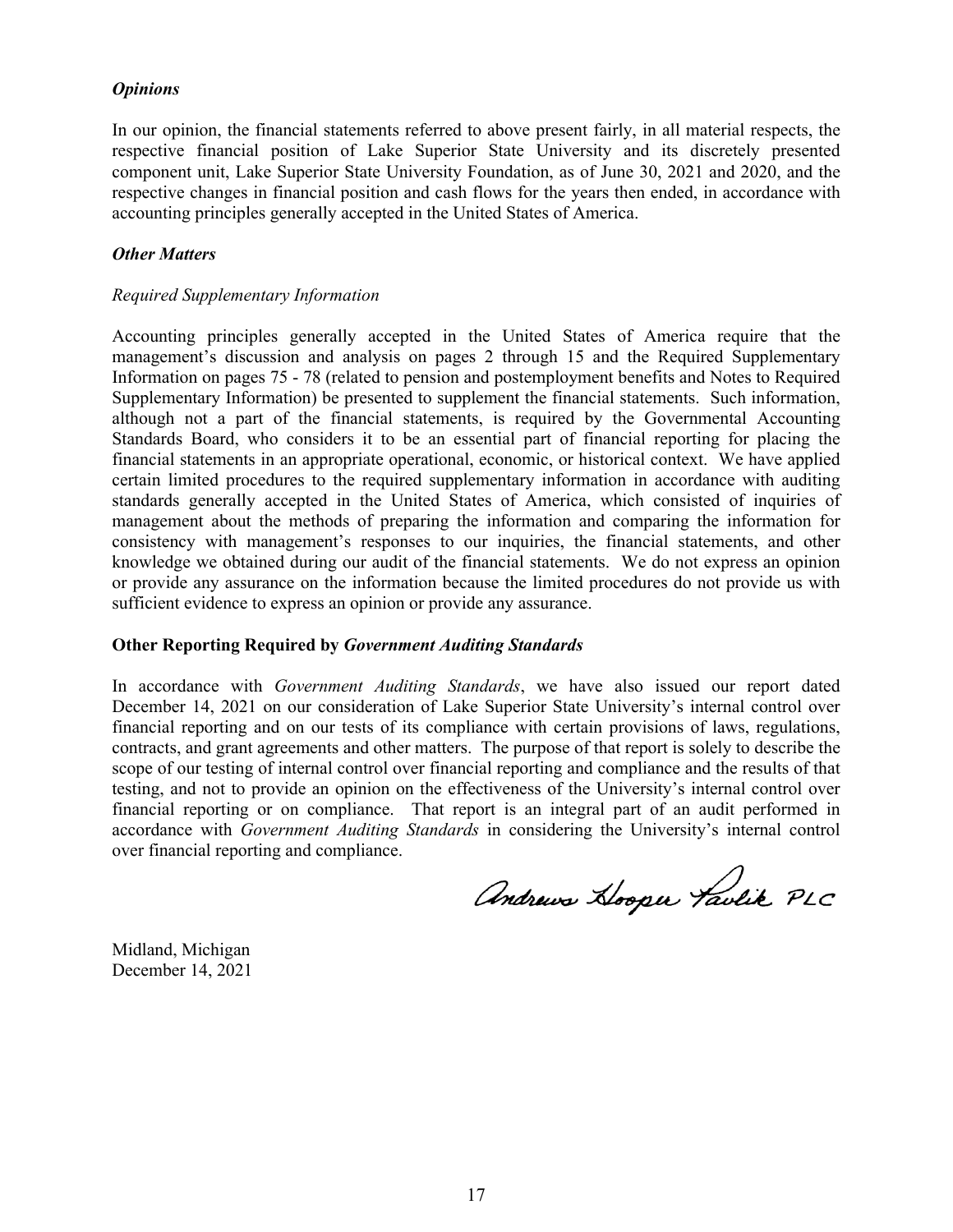#### **STATEMENTS OF NET POSITION**

|                                                          |    | As of June 30        |                           |                      |
|----------------------------------------------------------|----|----------------------|---------------------------|----------------------|
| <b>Assets</b>                                            |    | 2021                 |                           | 2020                 |
| <b>Current assets</b>                                    |    |                      |                           |                      |
| Cash and cash equivalents                                | \$ | 13,323,717           | \$                        | 12,312,343           |
| Short-term investments                                   |    | 2,785,674            |                           | 3,025,236            |
| Accounts receivable, net                                 |    | 1,927,609            |                           | 1,224,107            |
| State appropriations receivable                          |    | 2,591,290            |                           | 1,108,488            |
| Inventories                                              |    | 448,927              |                           | 429,535              |
| Other                                                    |    | 430,548              |                           | 425,049              |
| <b>Total current assets</b>                              |    | 21,507,765           |                           | 18,524,758           |
| <b>Noncurrent assets</b>                                 |    |                      |                           |                      |
| Student loans receivable, net                            |    | 1,474,988            |                           | 1,793,325            |
| <b>Endowment</b> investments                             |    | 15,422,979           |                           | 12,037,133           |
| Unamortized bond insurance costs                         |    | 325,180              |                           | 345,542              |
| Land, construction in progress and art collection        |    | 13,454,840           |                           | 6,364,081            |
| Depreciable capital assets, net                          |    | 65,708,447           |                           | 69,017,106           |
| <b>Total noncurrent assets</b>                           |    | 96,386,434           |                           | 89,557,187           |
| <b>Total assets</b>                                      | S  | 117,894,199          | \$                        | 108,081,945          |
| <b>Deferred outflows of resources</b>                    | S  | 1,134,871            | $\boldsymbol{\mathsf{s}}$ | 1,082,304            |
| <b>Liabilities</b>                                       |    |                      |                           |                      |
| <b>Current liabilities</b>                               |    |                      |                           |                      |
| Accounts payable and accrued expenses                    | \$ | 3,091,576            | \$                        | 4,226,588            |
| Unearned revenue                                         |    | 564,567              |                           | 662,162              |
| Deposits                                                 |    | 238,147              |                           | 254,026              |
| Current portion of long-term debt                        |    | 1,374,321            |                           | 1,305,410            |
| Current portion of employee benefit programs             |    | 180,000              |                           | 208,175              |
| <b>Total current liabilities</b>                         |    | 5,448,611            |                           | 6,656,361            |
| Long-term debt, net of current portion                   |    | 38,364,850           |                           | 39,421,996           |
| Employee benefit programs, net of current portion        |    | 733,693              |                           | 683,927              |
| Net pension and other post employment benefits liability |    | 21,877,396           |                           | 22,829,001           |
| <b>Total liabilities</b>                                 | S  | 66,424,550           | $\boldsymbol{\mathsf{s}}$ | 69,591,285           |
| <b>Deferred inflows of resources</b>                     | \$ | 328,034              | \$                        | 747,495              |
|                                                          |    |                      |                           |                      |
| <b>Net position</b>                                      | \$ |                      | \$                        |                      |
| Net investment in capital assets<br>Restricted           |    | 42,576,409           |                           | 37,884,782           |
| Nonexpendable                                            |    |                      |                           |                      |
| Scholarships and research                                |    | 205,837              |                           | 205,837              |
|                                                          |    |                      |                           |                      |
| Expendable<br>Scholarships and research                  |    |                      |                           |                      |
|                                                          |    | 17,890,379           |                           | 14,115,013           |
| Loans<br>Capital projects and debt service               |    | 2,484,786<br>394,545 |                           | 2,782,478<br>422,633 |
| Unrestricted                                             |    | (11, 275, 470)       |                           | (16, 585, 274)       |
|                                                          |    |                      |                           |                      |
| <b>Total net position</b>                                | \$ | 52,276,486           | \$                        | 38,825,469           |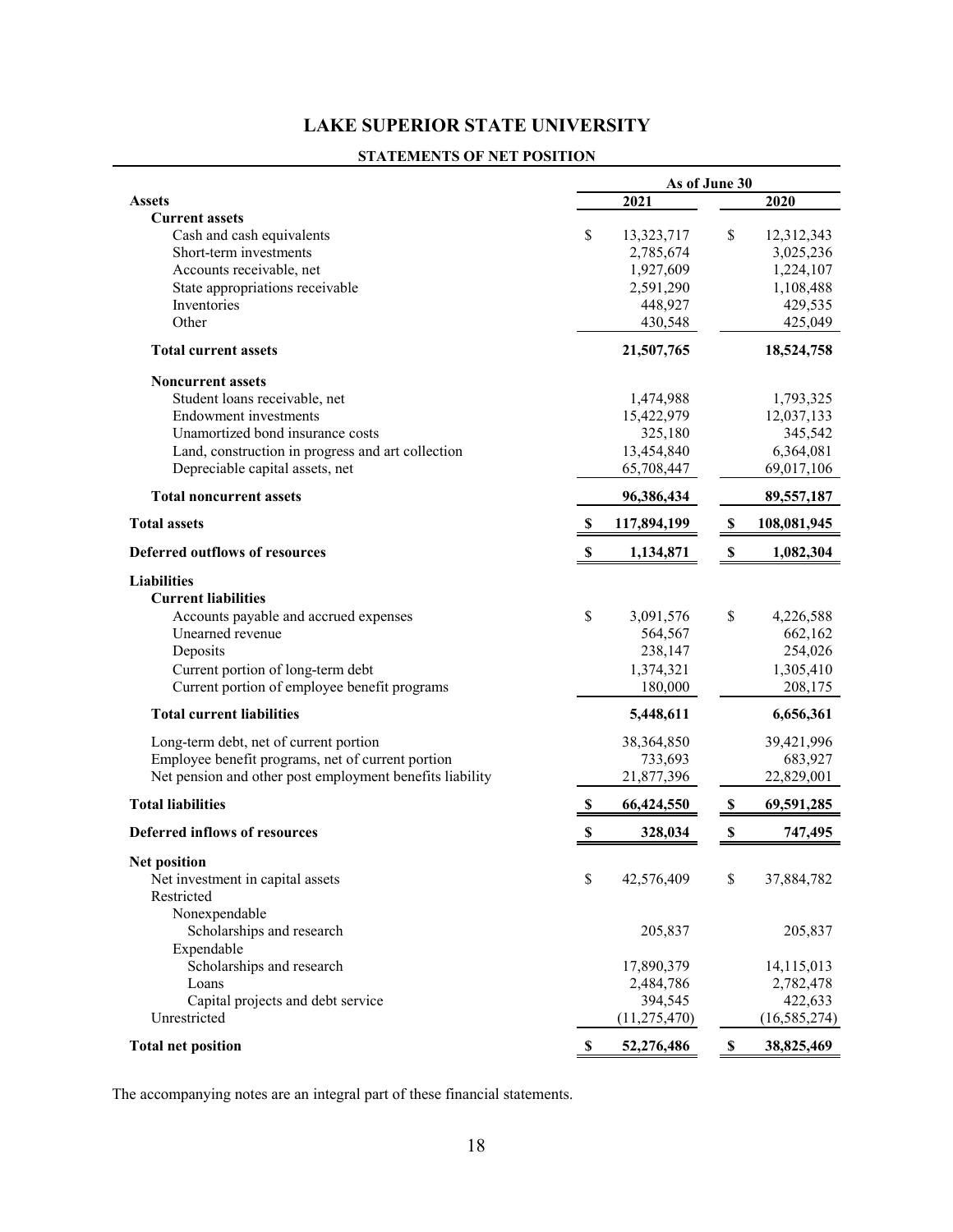#### **STATEMENTS OF REVENUES, EXPENSES AND CHANGES IN NET POSITION**

|                                                                          | <b>Year Ended June 30</b> |                  |
|--------------------------------------------------------------------------|---------------------------|------------------|
|                                                                          | 2021                      | 2020             |
| <b>Operating revenues</b>                                                |                           |                  |
| Tuition and fees (net of scholarship allowances of \$8,409,807 in 2021   |                           |                  |
| and \$7,966,673 in 2020)                                                 | \$<br>12,969,743          | \$<br>13,182,309 |
| Federal grants and contracts                                             | 795,954                   | 550,770          |
| State grants and contracts                                               | 347,147                   | 448,948          |
| Nongovernmental grants and contracts                                     | 3,911,383                 | 3,907,431        |
| Auxiliary activities (net of scholarship allowances of \$651,665 in 2020 |                           |                  |
| and \$987,175 in 2020)                                                   | 8,910,035                 | 9,042,735        |
| Other                                                                    | 1,335,019                 | 976,424          |
| <b>Total operating revenues</b>                                          | 28,269,281                | 28,108,617       |
| <b>Operating expenses</b>                                                |                           |                  |
| Instruction                                                              | 11,134,160                | 12,335,969       |
| Research                                                                 | 936,301                   | 699,364          |
| Public service                                                           | 1,380,805                 | 1,551,310        |
| Academic support                                                         | 2,645,678                 | 2,891,308        |
| Student services                                                         | 1,957,253                 | 2,231,370        |
| Student aid                                                              | 2,125,513                 | 1,954,677        |
| Institutional support                                                    | 5,417,679                 | 5,381,731        |
| Operation and maintenance of plant                                       | 4,572,331                 | 4,878,097        |
| Auxiliary activities                                                     | 9,408,442                 | 9,340,071        |
| Depreciation                                                             | 4,431,876                 | 4,669,904        |
| Other                                                                    | 687,879                   | 2,151,079        |
| <b>Total operating expenses</b>                                          | 44,697,917                | 48,084,880       |
| <b>Operating loss</b>                                                    | (16, 428, 636)            | (19, 976, 263)   |
| Nonoperating revenues (expenses)                                         |                           |                  |
| State appropriations                                                     | 14,397,144                | 12,884,253       |
| Federal Pell grants                                                      | 2,691,199                 | 2,772,040        |
| Federal corona virus relief funds                                        | 5,668,356                 | 888,558          |
| Interest on capital debt and leases                                      | (1,571,843)               | (1,610,132)      |
| Amortization of prepaid bond insurance                                   | (20, 362)                 | (21,931)         |
| Bond issue costs                                                         | (56, 873)                 |                  |
| Investment income, net of investment expenses                            | 3,943,063                 | 732,065          |
| Gifts for endowments                                                     | 35,150                    | 23,325           |
| Loss on assets sold or retired                                           | (75, 153)                 | (11,512)         |
| Net nonoperating revenues                                                | 25,010,681                | 15,656,666       |
| Gain (loss) before other revenues                                        | 8,582,045                 | (4,319,597)      |
| Other revenues                                                           |                           |                  |
| Capital appropriations                                                   | 3,285,366                 |                  |
| Capital grants and gifts                                                 | 1,583,606                 | 3,281,068        |
| <b>Total other revenues</b>                                              | 4,868,972                 | 3,281,068        |
| Increase (decrease) in net position                                      | 13,451,017                | (1,038,529)      |
| Net position, beginning of year                                          | 38,825,469                | 39,863,998       |
| Net position, end of year                                                | 52,276,486<br>\$          | \$<br>38,825,469 |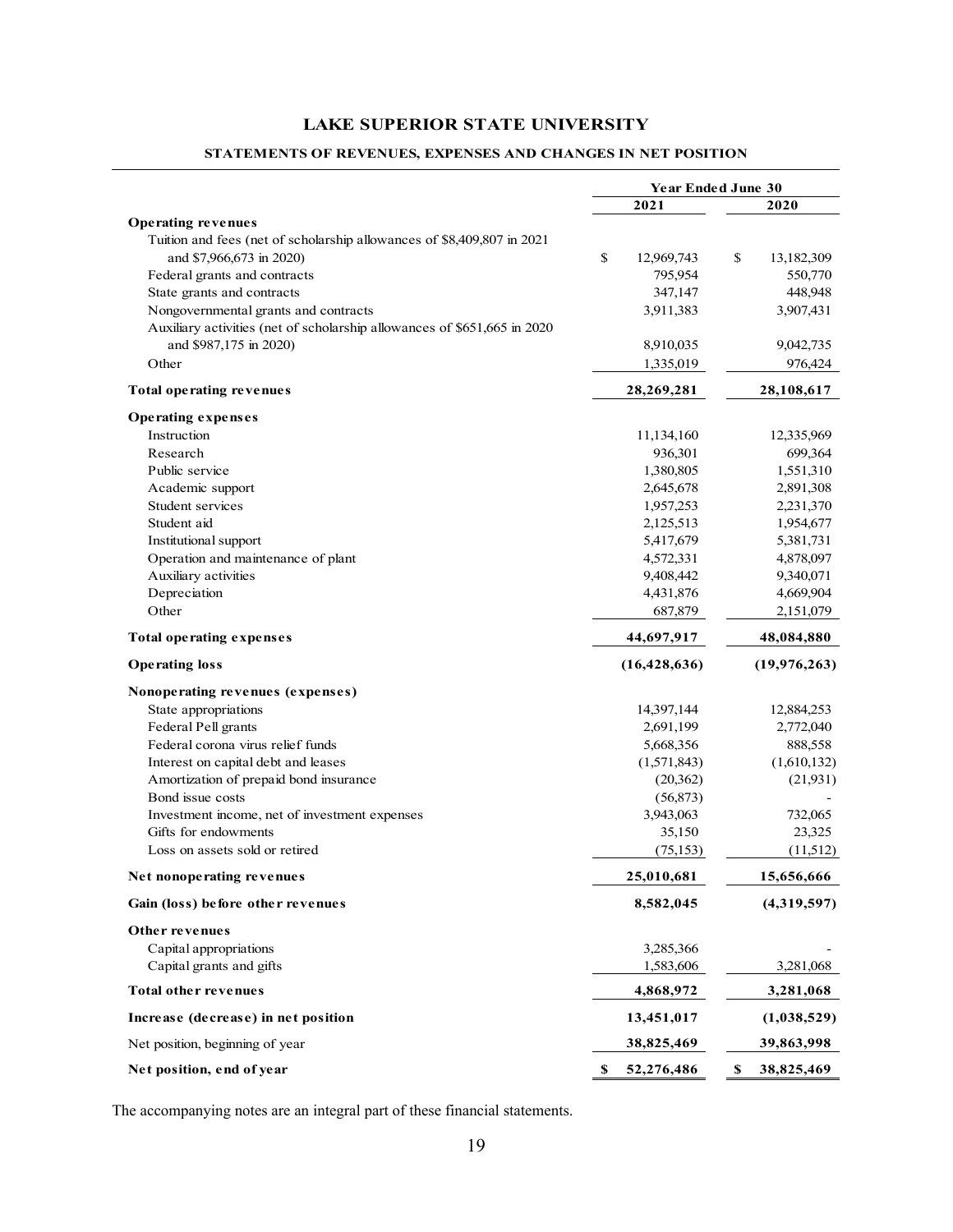#### **STATEMENTS OF CASH FLOWS**

|                                                            | <b>Year Ended June 30</b> |                           |  |
|------------------------------------------------------------|---------------------------|---------------------------|--|
|                                                            | 2021                      | 2020                      |  |
| Cash flows from operating activities                       |                           |                           |  |
| Tuition and fees                                           | \$<br>12,920,596          | \$<br>13,281,608          |  |
| Grants and contracts                                       | 4,908,209                 | 5,077,046                 |  |
| Payments to employees                                      | (26,712,699)              | (27,259,262)              |  |
| Payments to vendors                                        | (14, 183, 106)            | (15,294,262)              |  |
| Payments for financial aid                                 | (2,125,513)               | (1,954,677)               |  |
| Loans issued to students                                   | (193,949)                 | (134,766)                 |  |
| Collections of interest and principal on loans to students | 512,286                   | 494,135                   |  |
| Auxiliary activities                                       | 8,782,252                 | 9,079,409                 |  |
| Other receipts                                             | 1,265,477                 | 1,112,195                 |  |
| Net cash from operating activities                         | (14, 826, 447)            | (15,598,574)              |  |
| Cash flows from noncapital financing activities            |                           |                           |  |
| State appropriations                                       | 13,081,601                | 14,326,978                |  |
| Federal Pell grants                                        | 2,684,134                 | 2,771,855                 |  |
| Federal corona virus relief funds                          | 5,655,691                 | 727,500                   |  |
| Gifts for endowments                                       | 35,150                    | 23,325                    |  |
| Federal Direct Lending receipts                            | 7,423,409                 | 8,402,040                 |  |
| Federal Direct Lending disbursements                       | (7,423,409)               | (8,402,040)               |  |
| Net cash from noncapital financing activities              | 21,456,576                | 17,849,658                |  |
| Cash flows from capital and related financing activities   |                           |                           |  |
| Capital appropriations received                            | 3,242,908                 |                           |  |
| Capital grants and gifts received                          | 1,275,667                 | 3,322,953                 |  |
| Loan proceeds                                              | 328,704                   | 977,842                   |  |
| Proceeds from letter of credit                             |                           | 50,000                    |  |
| Payment of bond issuance costs                             | (25,750)                  |                           |  |
| Purchase of bond insurance                                 |                           |                           |  |
| Purchases and construction of capital assets               | (8,624,309)               | (8,203,325)               |  |
| Proceeds from disposal of capital assets                   | 359,060                   | 9,015                     |  |
| Principal paid on debt and capital leases                  | (1,305,409)               | (1,284,526)               |  |
| Interest paid on debt and capital leases                   | (1,666,405)               | (1,704,519)               |  |
| Net cash from capital and related financing activities     | (6,415,534)               | (6,832,560)               |  |
| Cash flows from investing activities                       |                           |                           |  |
| Proceeds from sales and maturities of investments          | 7,736,548                 | 7,888,451                 |  |
| Purchases of investments                                   | (7,340,192)               | (4,009,805)               |  |
| Investment income, net                                     | 400,423                   | 572,668                   |  |
| Net cash from investing activities                         | 796,779                   | 4,451,314                 |  |
| Net change in cash and cash equivalents                    | 1,011,374                 | (130, 162)                |  |
| Cash and cash equivalents, beginning of year               | 12,312,343                | 12,442,505                |  |
| Cash and cash equivalents, end of year                     | \$<br>13,323,717          | $\mathbb S$<br>12,312,343 |  |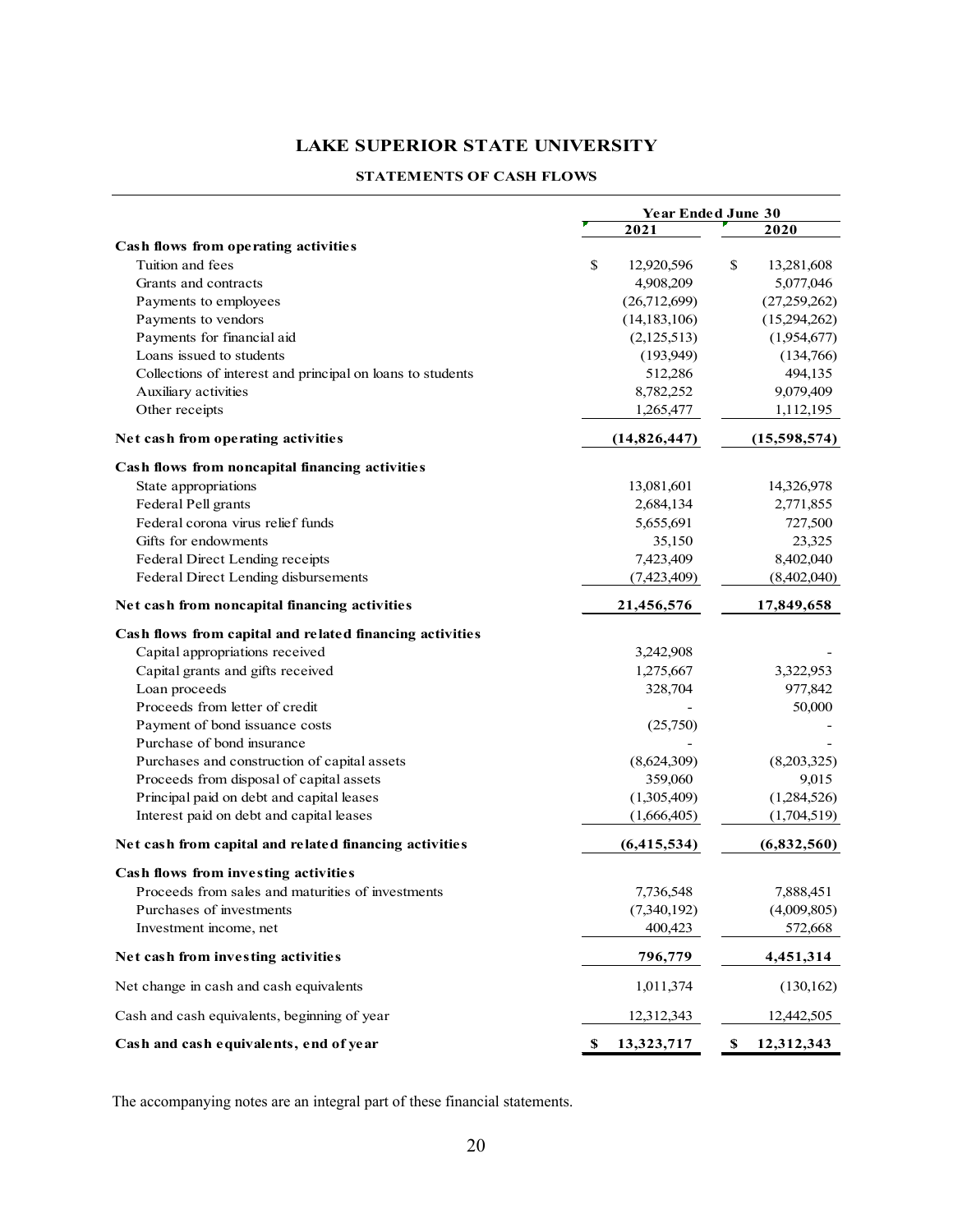#### **STATEMENTS OF CASH FLOWS**

|                                                                                  |    | <b>Year Ended June 30</b> |    |                |
|----------------------------------------------------------------------------------|----|---------------------------|----|----------------|
| Reconciliation of operating loss to net                                          |    | 2021                      |    | 2020           |
| cash from operating activities                                                   |    |                           |    |                |
| Operating loss                                                                   | \$ | (16, 428, 636)            | \$ | (19, 976, 263) |
| Adjustments to reconcile operating loss to net cash used in operating activities |    |                           |    |                |
| Depreciation                                                                     |    | 4,431,876                 |    | 4,669,904      |
| Provision for uncollectible accounts and student loans receivables               |    | 36,919                    |    | 76,497         |
| Pension and OPEB expense adjustment                                              |    | (1,590,892)               |    | (81, 867)      |
| Change in assets and liabilities:                                                |    |                           |    |                |
| Accounts receivable, net                                                         |    | (398, 526)                |    | 281,746        |
| Student loans receivable, net                                                    |    | 400,671                   |    | 332,415        |
| Inventories                                                                      |    | (19,392)                  |    | 208            |
| Other                                                                            |    | (5,499)                   |    | (29, 833)      |
| Accounts payable and accrued expenses                                            |    | (1,161,085)               |    | (947, 656)     |
| Unearned revenue                                                                 |    | (97, 595)                 |    | 38,989         |
| Deposits                                                                         |    | (15, 879)                 |    | 71,364         |
| Employee benefit programs                                                        |    | 21,591                    |    | (34,078)       |
| Net cash from operating activities                                               |    | (14, 826, 447)            | S  | (15,598,574)   |
| Supplemental disclosures of non-cash financing and investing activities          |    |                           |    |                |
| Gifts in-kind received and recorded as capital assets                            | S  | 23,880                    | \$ | 365,341        |
| Entered into capital leases to purchase capital equipment                        | S  |                           |    | 266,037        |
| Accrued interest payable included in purchase of capital assets                  |    |                           |    | 337,454        |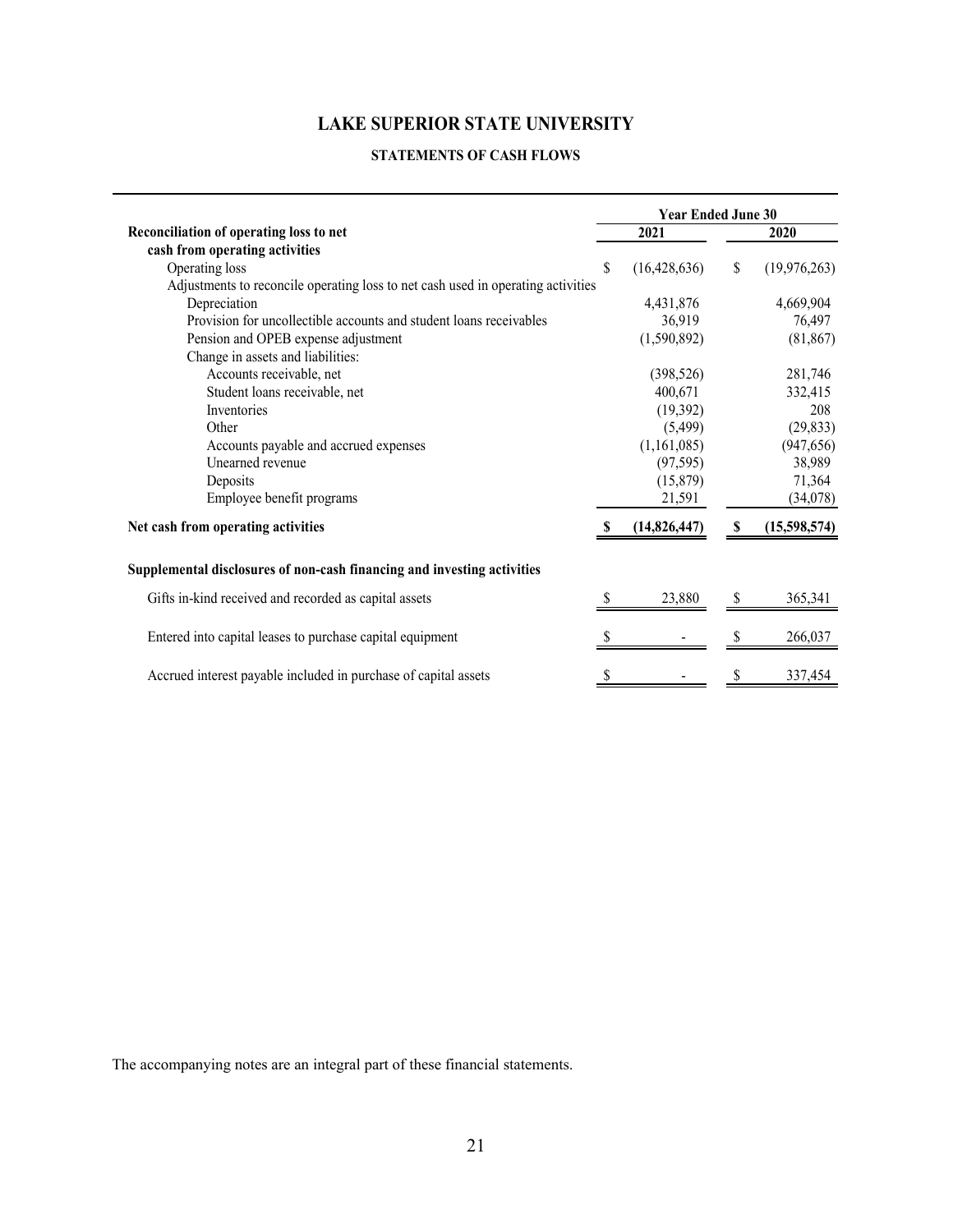## **LAKE SUPERIOR STATE UNIVERSITY FOUNDATION**

## **STATEMENTS OF FINANCIAL POSITION**

|                                                        | As of June 30                           |                  |  |
|--------------------------------------------------------|-----------------------------------------|------------------|--|
|                                                        | 2021                                    | 2020             |  |
| <b>Assets</b>                                          |                                         |                  |  |
| <b>Current assets</b>                                  |                                         |                  |  |
| Cash and cash equivalents                              | \$<br>279,894                           | \$<br>821,470    |  |
| Short-term investments                                 | 2,008,283                               | 1,946,280        |  |
| Other current assets                                   | 7,015                                   | 6,015            |  |
| Current portion of unconditional promises to give, net | 122,819                                 | 376,880          |  |
| <b>Total current assets</b>                            | 2,418,011                               | 3,150,645        |  |
| <b>Noncurrent assets</b>                               |                                         |                  |  |
| <b>Investments</b>                                     | 22,629,548                              | 16,739,667       |  |
| Unconditional promises to give, net of current portion | 287,460                                 | 109,156          |  |
| Property held for sale or conveyance                   |                                         | 257,500          |  |
| Beneficial interest in charitable remainder trust      |                                         | 337,970          |  |
| <b>Total noncurrent assets</b>                         | 22,917,008                              | 17,444,293       |  |
| <b>Total assets</b>                                    | $\boldsymbol{\mathsf{S}}$<br>25,335,019 | S<br>20,594,938  |  |
| <b>Liabilities</b>                                     |                                         |                  |  |
| <b>Current liabilities</b>                             |                                         |                  |  |
| Accounts payable and accrued expenses                  | \$<br>15,358                            | \$<br>13,160     |  |
| Employee benefit programs                              | 16,720                                  | 20,275           |  |
| <b>Total current liabilities</b>                       | 32,078                                  | 33,435           |  |
| Annuity obligations                                    | 16,665                                  | 22,100           |  |
| <b>Total liabilities</b>                               | 48,743                                  | 55,535           |  |
| <b>Net assets</b>                                      |                                         |                  |  |
| With donor restrictions                                | 24,750,807                              | 19,013,770       |  |
| Without donor restrictions                             | 535,469                                 | 1,525,633        |  |
| <b>Total net assets</b>                                | 25,286,276                              | 20,539,403       |  |
| <b>Total liabilities and net assets</b>                | S<br>25,335,019                         | 20,594,938<br>\$ |  |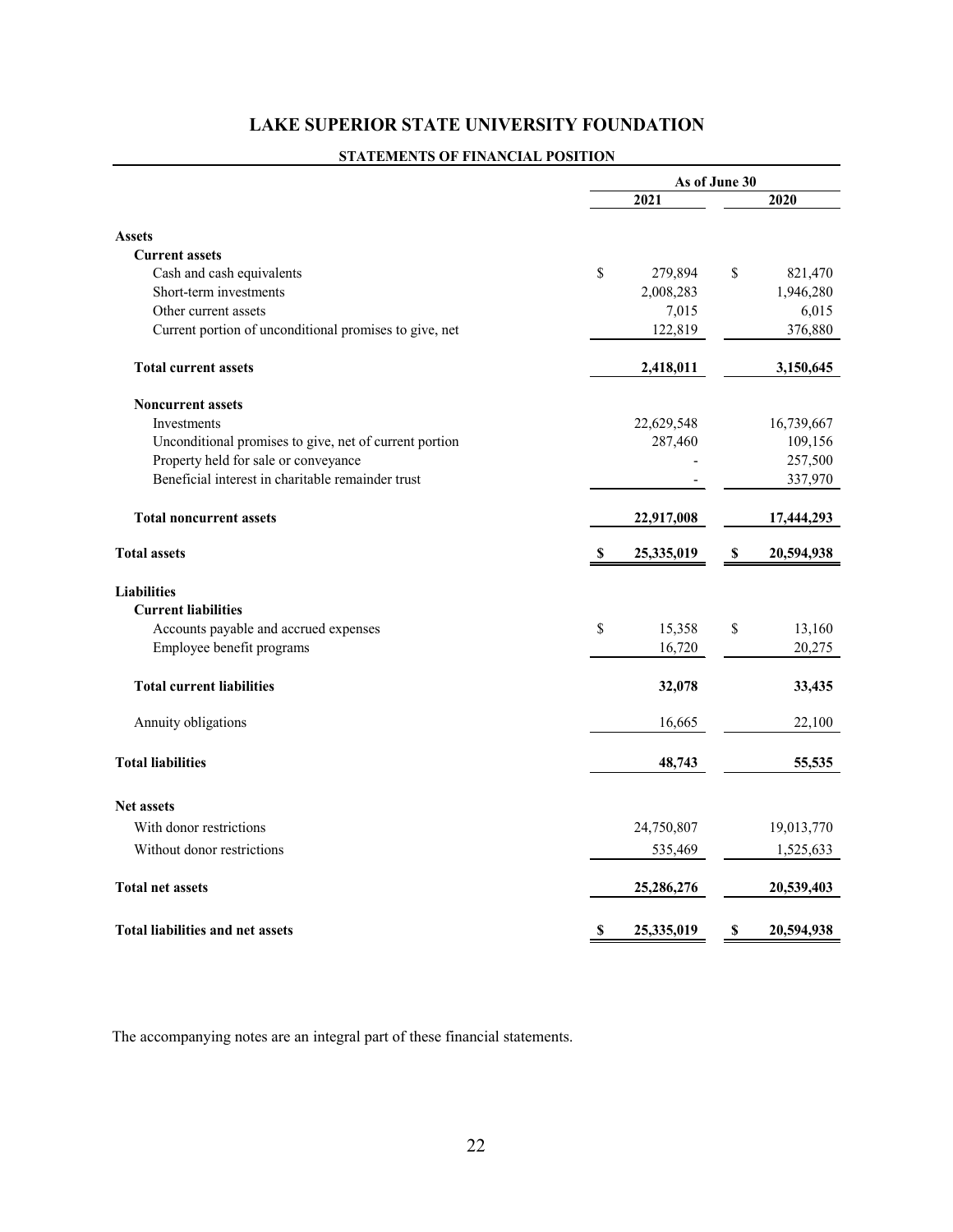## **LAKE SUPERIOR STATE UNIVERSITY FOUNDATION**

#### **STATEMENTS OF ACTIVITIES**

|                                                                                            | <b>Year Ended June 30</b> |                            |
|--------------------------------------------------------------------------------------------|---------------------------|----------------------------|
|                                                                                            | 2021                      | 2020                       |
| <b>Operating revenues</b><br>Contributions<br>Change in value of split interest agreements | \$<br>2,037,141<br>12,759 | \$<br>1,692,759<br>(5,416) |
| <b>Total operating revenues</b>                                                            | 2,049,900                 | 1,687,343                  |
| Operating expenses                                                                         | 450,643                   | 507,041                    |
| <b>Operating income</b>                                                                    | 1,599,257                 | 1,180,302                  |
| Nonoperating revenues (expenses)                                                           |                           |                            |
| Investment return, net                                                                     | 5,376,851                 | 424,612                    |
| Distributions to Lake Superior State University                                            | (2,229,235)               | (2,866,778)                |
| Net nonoperating revenues (expenses)                                                       | 3,147,616                 | (2,442,166)                |
| Change in net assets                                                                       | 4,746,873                 | (1,261,864)                |
| Net assets, beginning of year                                                              | 20,539,403                | 21,801,267                 |
| Net assets, end of year                                                                    | 25,286,276                | 20,539,403<br>\$           |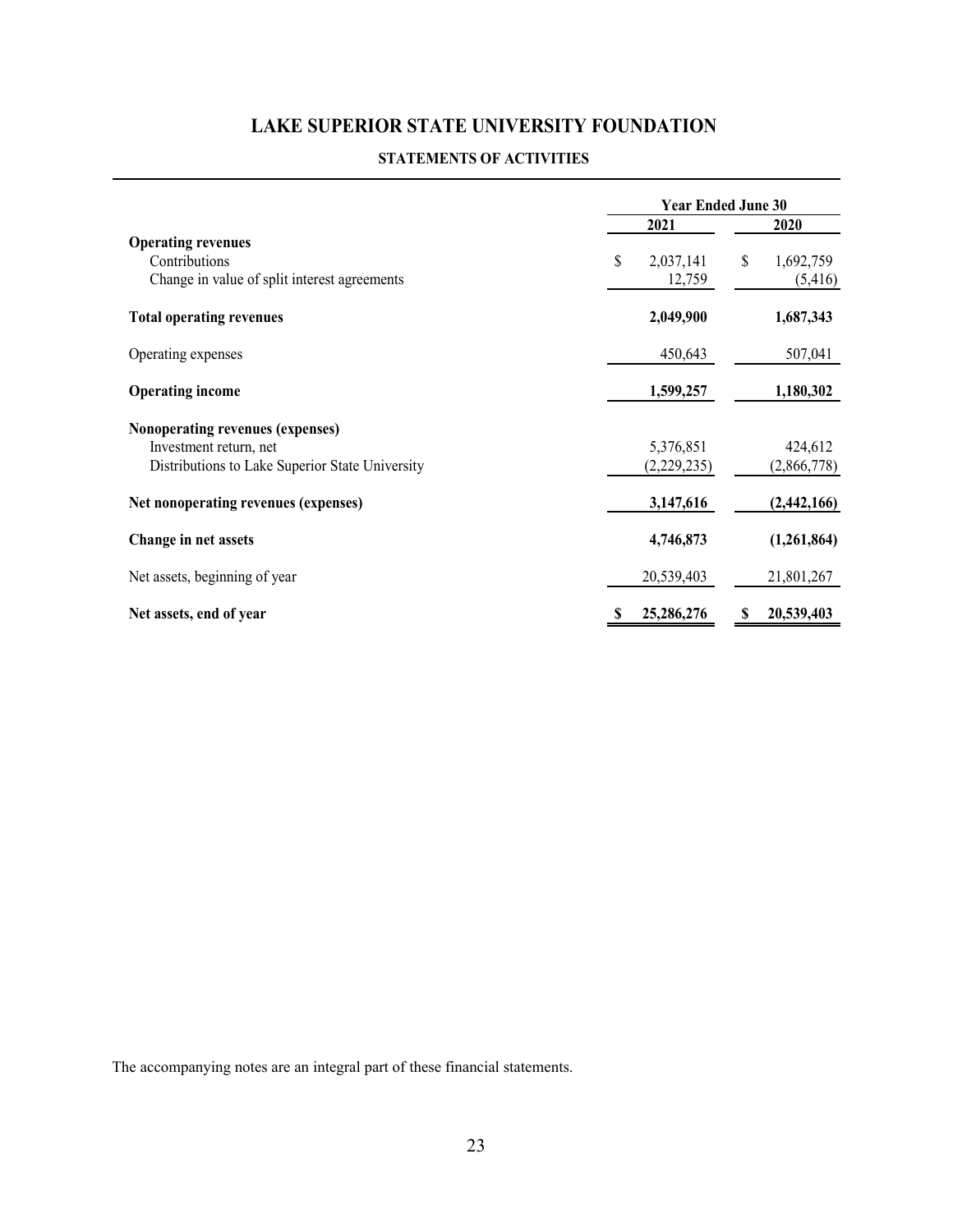# **LAKE SUPERIOR STATE UNIVERSITY FOUNDATION**

| <b>STATEMENTS OF CASH FLOWS</b> |
|---------------------------------|
|---------------------------------|

|                                                                      | <b>Year Ended June 30</b> |             |    |             |
|----------------------------------------------------------------------|---------------------------|-------------|----|-------------|
|                                                                      |                           | 2021        |    | 2020        |
| Cash flows from operating activities                                 |                           |             |    |             |
| Change in net assets                                                 | \$                        | 4,746,873   | \$ | (1,261,864) |
| Adjustments to reconcile change in net assets to net cash            |                           |             |    |             |
| from operating activities:                                           |                           |             |    |             |
| Net depreciation (appreciation) in fair value of investments         |                           | (2,995,894) |    | 1,403,055   |
| Non cash change in property held for sale or conveyance              |                           | 131,880     |    |             |
| Non cash change in beneficial interest in charitable remainder trust |                           | 337,970     |    | 9,224       |
| Change in operating assets and liabilities:                          |                           |             |    |             |
| Other current assets                                                 |                           | (1,000)     |    |             |
| Unconditional promises to give                                       |                           | 75,757      |    | 214,314     |
| Accounts payable and accrued expenses                                |                           | 2,198       |    | (8, 431)    |
| Employee benefits program                                            |                           | (3,555)     |    | 1,233       |
| Annuity obligation                                                   |                           | (5, 435)    |    | (5,131)     |
| Net cash from operating activites                                    |                           | 2,288,794   |    | 352,400     |
| Cash flows from investing activities                                 |                           |             |    |             |
| Purchase of investments                                              |                           | (3,502,190) |    | (1,760,983) |
| Sale of investments                                                  |                           | 671,820     |    | 1,421,000   |
| Net cash from investing activities                                   |                           | (2,830,370) |    | (339, 983)  |
| Net change in cash and cash equivalents                              |                           | (541, 576)  |    | 12,417      |
| Cash and cash equivalents, beginning of year                         |                           | 821,470     |    | 809,053     |
| Cash and cash equivalents, end of year                               | S                         | 279,894     | S  | 821,470     |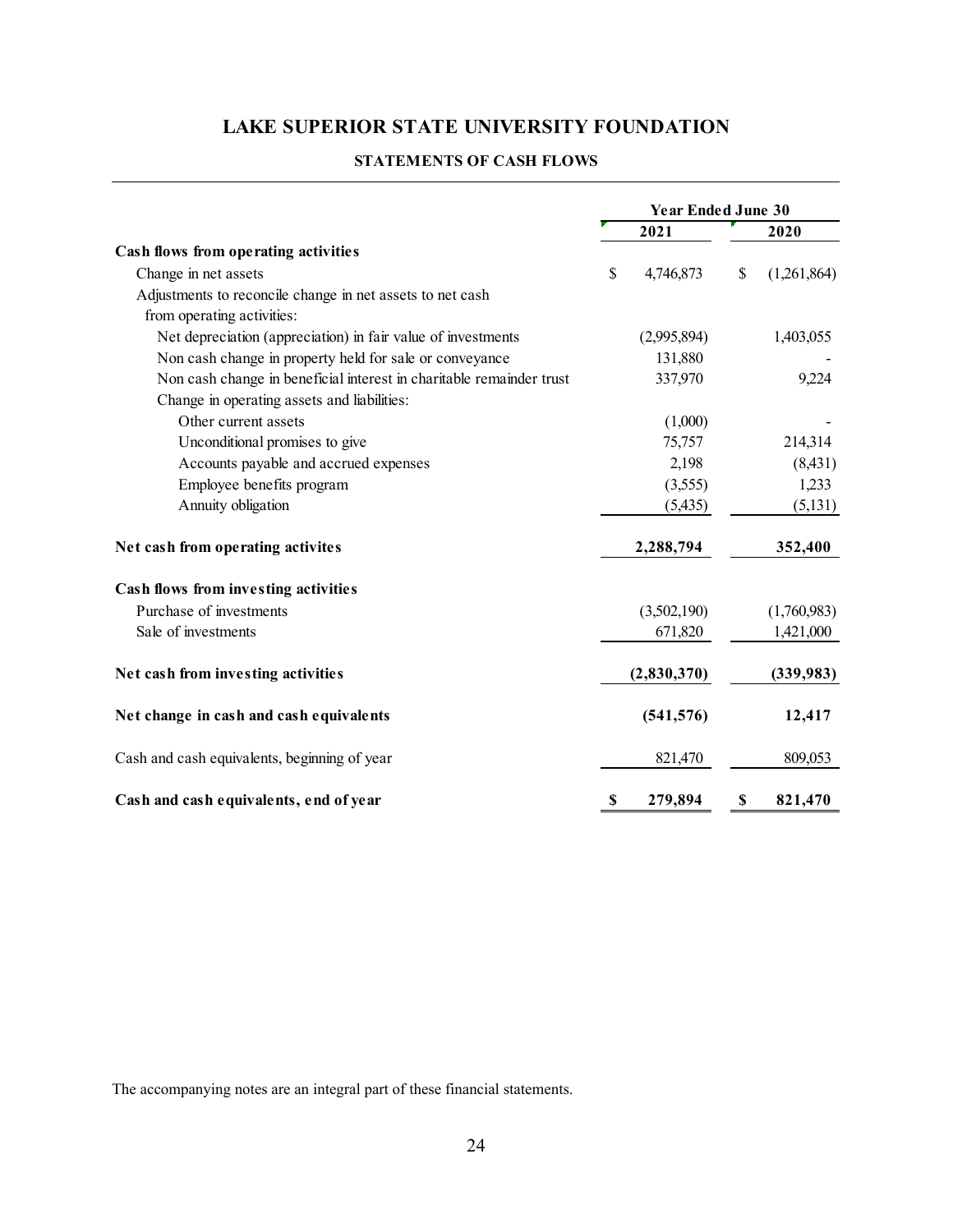## **NOTES TO FINANCIAL STATEMENTS**

### **JUNE 30, 2021**

### **1. BASIS OF PRESENTATION AND SUMMARY OF SIGNIFICANT ACCOUNTING POLICIES**

#### **Reporting Entity**

*Lake Superior State University* (University) is an institution of higher education and is considered a discrete component unit of the State of Michigan (State) because its Board of Trustees is appointed by the Governor. Accordingly, the University's financial statements are included in those of the State. Transactions with the State relate primarily to appropriations for operations, appropriations for charter schools, grants from various State agencies, State Building Authority (SBA) revenues, and payments to the State retirement program on behalf of certain University employees.

As required by the Governmental Accounting Standards Board (GASB), the University's financial statements include the financial statements of both the University and its legally separate tax-exempt component unit, the *Lake Superior State University Foundation* (Foundation). As a result of a) the Foundation's Board of Trustees being drawn primarily from community representatives, independent from the governance of the University's Board of Trustees and b) restricted resources held by the Foundation being used only by, or for the benefit of, the University, the Foundation is considered a component unit of the University. The Internal Revenue Service, an agency of the Department of the Treasury of the United States, determined on August 9, 1985, that the Foundation was a tax-exempt organization under section  $501(c)(3)$  of the tax code. The Foundation exclusively benefits the University; however, its Board of Directors is not substantively the same as that of the University. The Foundation is discretely presented in the University's financial statements in accordance with the provisions of GASB 61. See pages 22 through 24 of this report for the statements of net position, statements of activities, and statements of cash flows of the Foundation.

Contributions to the University by the Foundation have been made in the amount of \$2,229,235 during 2021 and \$2,866,778 during 2020. Support from the University provided to the Foundation amounted to \$415,254 during 2021 and \$437,560 during 2020.

#### **Basis of Presentation - University**

The accompanying University financial statements have been prepared using the economic resource measurement focus and the accrual basis of accounting with the exception that certain investment income and interest earned on the Federal Perkins student loan program are recorded only when received.

In accordance with U.S. generally accepted accounting principles, the University follows all applicable GASB pronouncements. In applying these accounting pronouncements, the University follows the guidance for special purpose governments engaged only in "business-type" activities rather than issuing financial statements that focus on accountability of individual funds.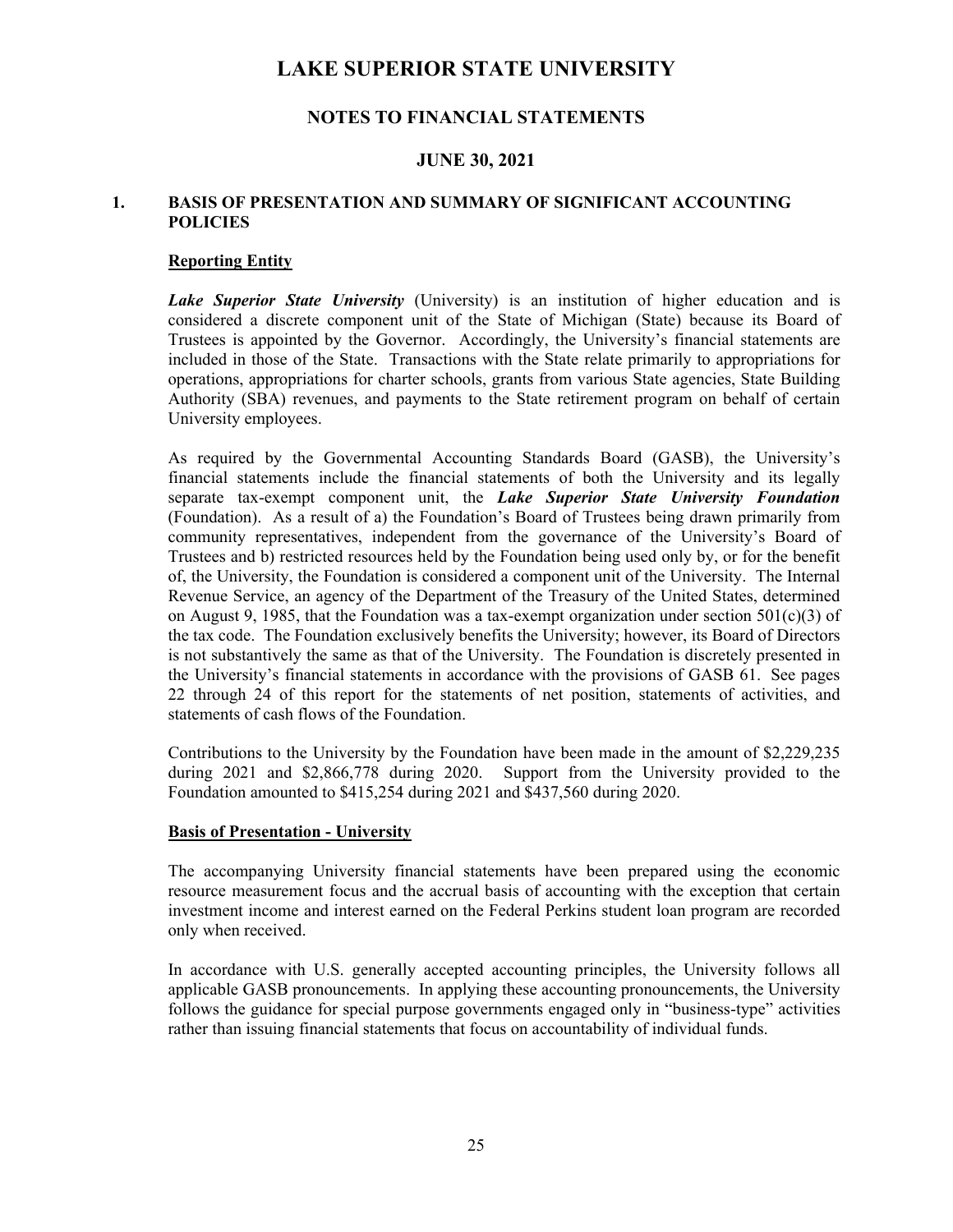## **NOTES TO FINANCIAL STATEMENTS**

### **JUNE 30, 2021**

#### **Basis of Presentation - Foundation**

The Foundation is a not-for-profit organization that reports under Financial Accounting Standards Board (FASB) standards. As such, certain revenue recognition criteria and presentation features are different from GASB revenue recognition criteria and presentation features. With the exception of necessary presentation adjustments, no modifications have been made to the Foundation's financial information in the University's financial report for these differences.

#### **Use of Estimates**

The preparation of the financial statements in conformity with U.S. generally accepted accounting principles requires management to make estimates and assumptions that affect the amounts of assets and liabilities, disclosure of contingent assets and liabilities as of the date of the financial statements, and the reported amounts of revenues and expenses during the reporting period. Actual results could differ from those estimates. Significant estimates include, but are not limited to, the accounts receivable allowance, pension and OPEB liability, and insurance reserves.

#### **Cash and Cash Equivalents**

Cash and cash equivalents at the University and the Foundation consist of demand deposits and highly liquid investments, excluding noncurrent investments, with an original maturity when purchased of three months or less.

#### **Short-Term Investments**

Short-term investments consist of certificates of deposit with maturities of less than one year and liquid bond/fixed income funds.

#### **Investments and Endowment Investments**

University and Foundation investments and endowment investments consist primarily of mutual funds and are stated at fair value. Realized and unrealized gains and losses are reflected in the statements of revenues, expenses and changes in net position (activities). The Foundation maintains investment accounts for its expendable and nonexpendable endowments.

#### **Accounts Receivable**

Accounts receivable are stated at the amount management expects to collect from outstanding balances. Management provides for probable uncollectible amounts through a provision for bad debt expense when necessary and an adjustment to a valuation allowance based on its assessment of the current status of individual accounts. Balances that are still outstanding after management has used reasonable collection efforts are written off through a charge to the valuation allowance and a credit to accounts receivable.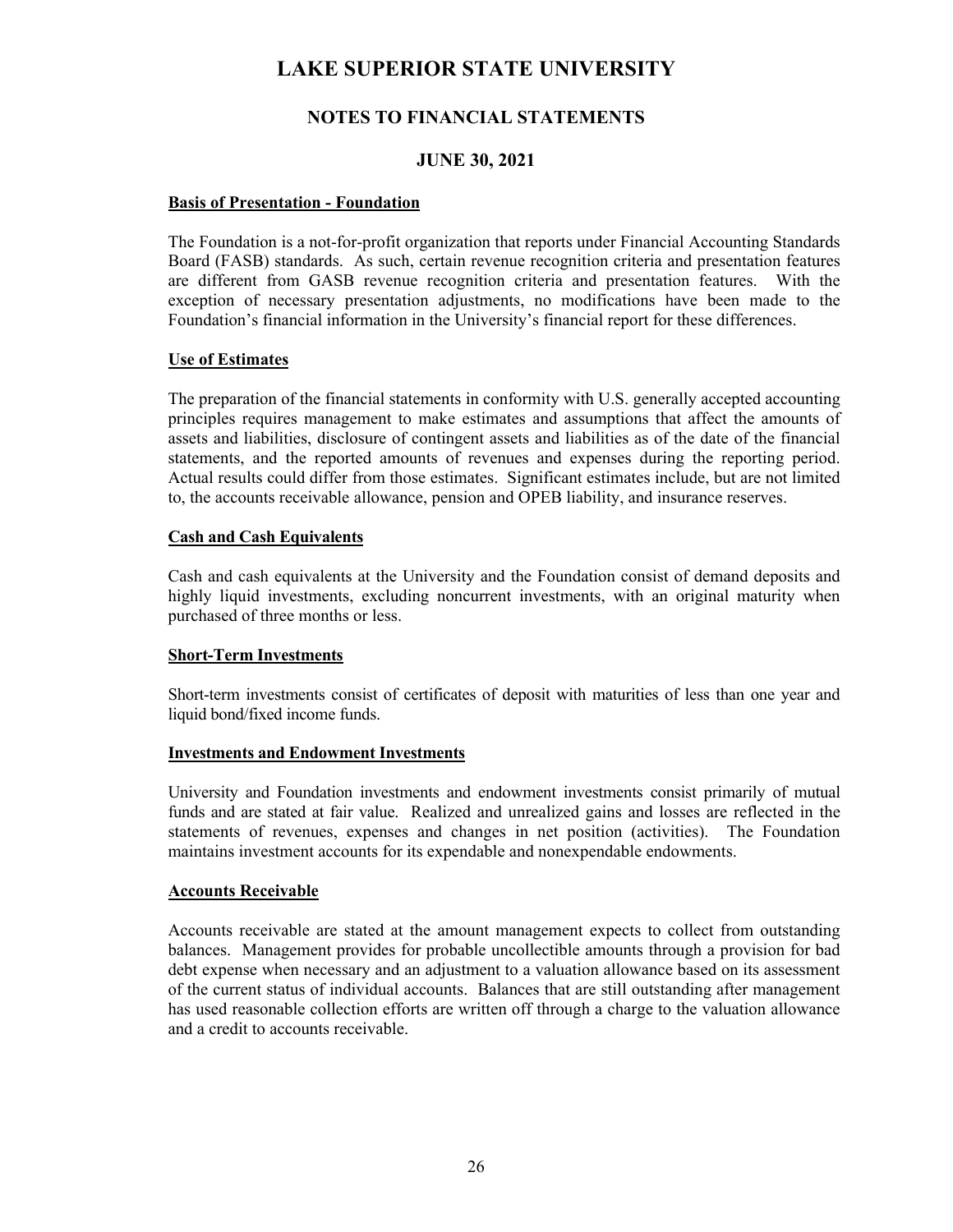## **NOTES TO FINANCIAL STATEMENTS**

### **JUNE 30, 2021**

#### **Inventories**

Inventories, consisting primarily of supplies and petroleum products, are valued at cost (using the specific identification method) not in excess of market.

#### **Capital Assets**

Capital assets, consisting of institutional physical properties used in University operations, are stated at cost when purchased or, if acquired by gift, at acquired value at the date of acquisition. Building additions and improvements with a cost in excess of \$10,000 are capitalized if the life of the building is extended. Equipment with a cost in excess of \$2,500 with a useful life of three or more years is capitalized. Certain maintenance and replacement reserves have been established to provide for significant repair and maintenance costs to residence halls and certain other facilities.

Depreciation is provided on a straight-line basis over the estimated useful life of the related capital assets as follows:

| Classification                      | Life             |
|-------------------------------------|------------------|
| Buildings and building improvements | $20$ to 60 years |
| Land improvements                   | 20 years         |
| Infrastructure                      | 20 years         |
| Equipment                           | $3-10$ years     |
| Library books                       | 7 years          |
| Vehicles                            | 7 years          |

#### **Deferred Outflows and Inflows of Resources**

Deferred outflows of resources consist of outflows related to the University's multi-employer net pension obligation and OPEB and totaled \$1,134,871 as of June 30, 2021and \$1,082,304 as of June 30, 2020. Deferred inflows of resources consist of inflows related to the University's multiemployer net pension obligation and OPEB and totaled \$328,034 as of June 30, 2021 and \$747,495 as of June 30, 2020. Net pension obligation and OPEB amounts are amortized over the actuarial calculated expected remaining service life of the members.

#### **Net Pension Obligation**

The calculations for the purpose of measuring the net pension liability, deferred outflows of resources related to pensions, deferred inflows of resources related to pensions, pension expense, the fiduciary net position of the Michigan Public School Employees' Retirement System (MPSERS) and additions to/deductions from MPSERS fiduciary net position have been determined on the same basis as they are reported by MPSERS. MPSERS uses the economic resources measurement focus and the full accrual basis of accounting. Contribution revenue is recorded as contributions are due, pursuant to legal requirements. Benefit payments (including refunds of employee contributions) are recognized as expenses when due and payable in accordance with the benefit terms. Related plan investments are reported at fair value.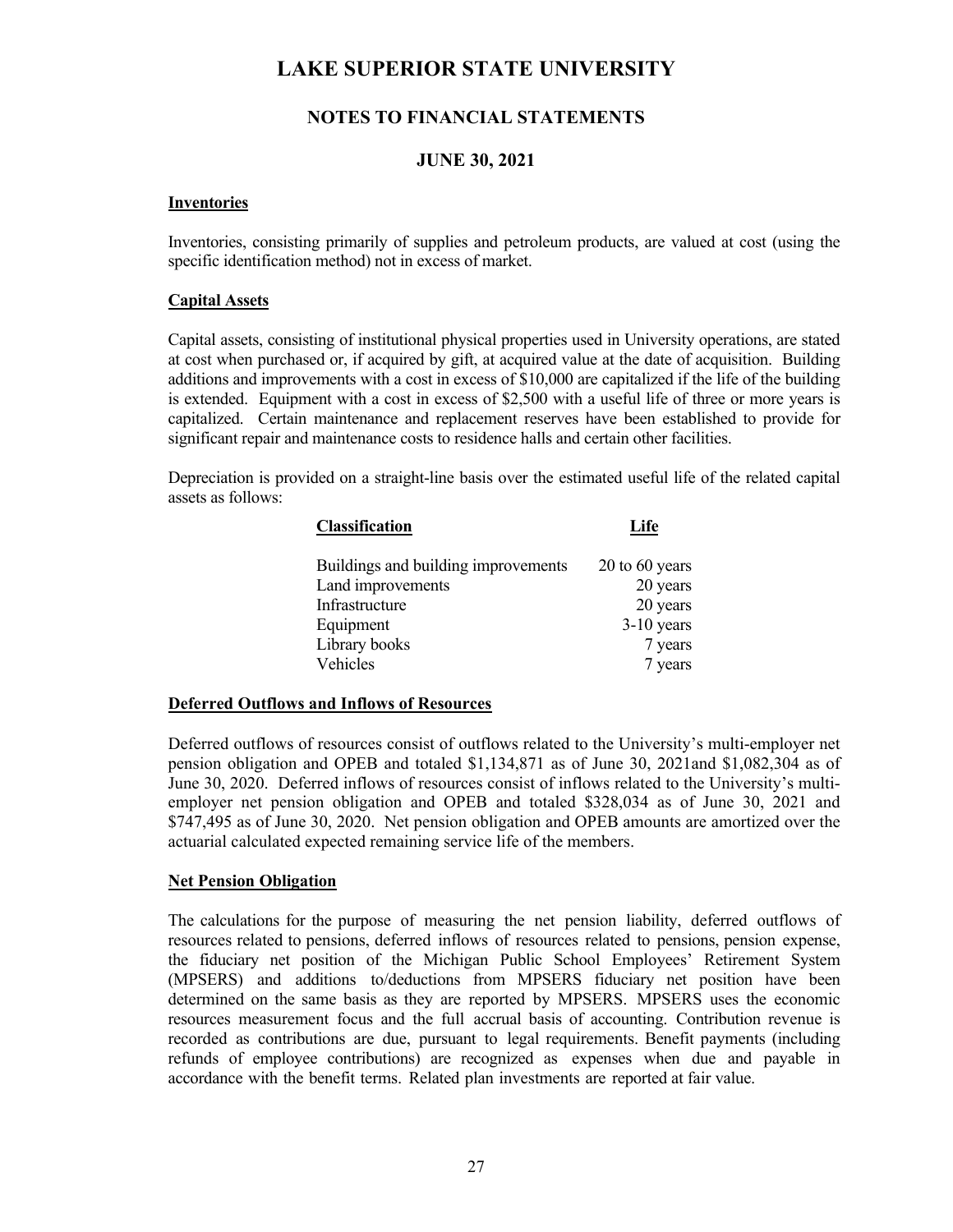## **NOTES TO FINANCIAL STATEMENTS**

### **JUNE 30, 2021**

#### **Postemployment Benefits Other Than Pensions (OPEB)**

For purposes of measuring the net OPEB liability, deferred outflows of resources and deferred inflows of resources related to OPEB, and OPEB expense, information about the fiduciary net position of the Michigan Public School Employees Retirement System (MPSERS) and additions to/deductions from MPSERS fiduciary net position have been determined on the same basis as they are reported by MPSERS. For this purpose, benefit payments (including refunds of employee contributions) are recognized when due and payable in accordance with the benefit terms. Investments are reported at fair value.

#### **Revenue Recognition**

Revenues are recognized when earned and expenses are recognized when the service is provided or when materials are received. Restricted grant revenue is recognized only to the extent expended. Operating revenues of the University consist of tuition and fees, grants and contracts, auxiliary enterprise revenues, and other revenue. Transactions related to capital and financing activities, noncapital financing activities, investing activities, State appropriations, Federal corona virus relief grants, and Federal Pell grant revenue are components of nonoperating revenue. Restricted and unrestricted resources are allocated to the appropriate departments within the University which are responsible for adhering to any donor restrictions.

State appropriation revenue is recognized in the period for which it is appropriated.

The University received \$76,370,067 during 2021 and \$71,378,495 during 2020 (net of a 3.0% administrative fee retained by the University) of State appropriations which were forwarded to 21 charter schools. The University also received \$100,000 in State appropriations for Bay Mills Community College during fiscal year 2020, which was forwarded to Bay Mills Community College on a monthly basis when received. The State appropriation for Bay Mills Community College was changed to a one-time \$1,000,000 for fiscal year 2021 but due to certain requirements imposed by the State, the funds were not received nor transferred until July of 2021. Appropriations received and related disbursements passed on to the charter schools and Bay Mills Community College are considered agency transactions and, accordingly, are not reported in the accompanying financial statements.

Contributions, including unconditional promises to give, are recognized by the Foundation as revenues in the period received. Conditional promises to give are recognized when the conditions on which they depend are substantially met. The Foundation records donations of non-cash assets at their appraised or fair value as of the date of the gift.

#### **Unearned Revenue**

Unearned revenue consists primarily of advance payment for sports camps, room and board, sales for athletic events, and summer tuition not earned during the current year.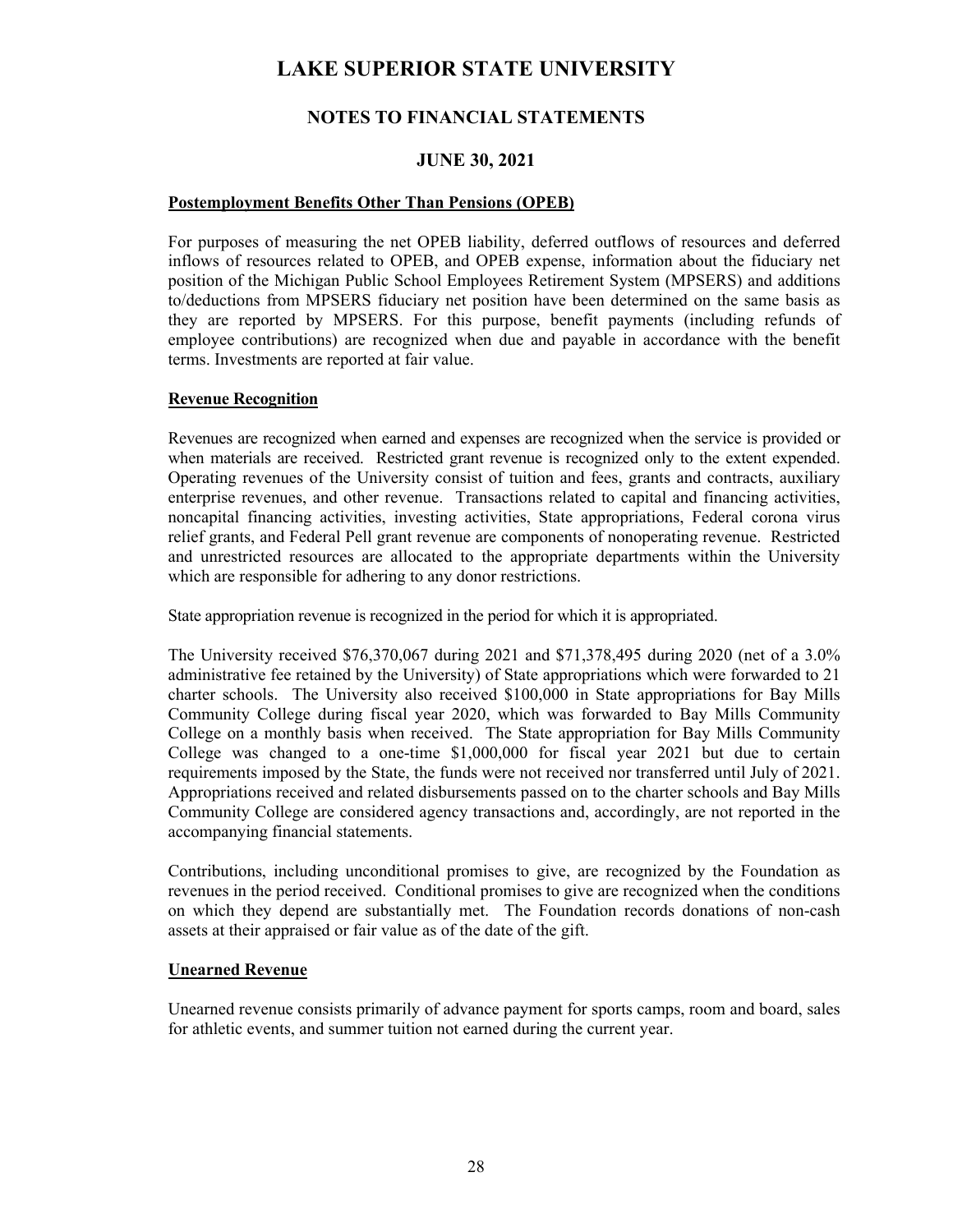## **NOTES TO FINANCIAL STATEMENTS**

### **JUNE 30, 2021**

#### **Income Taxes**

 The University is classified as a State instrumentality under Internal Revenue Code Section 115 and is also classified as a charitable organization under Internal Revenue Code section  $501(c)(1)$ . Therefore the University is exempt from federal income taxes. Certain activities of the University may be subject to taxation as unrelated business income under Internal Revenue Code Sections 511 to 514. No such taxes were incurred for either fiscal year 2021 or 2020.

The Foundation is also exempt from federal income taxes under Section  $501(c)(3)$  and qualifies as an organization operated for the benefit of a college or university owned or operated by a governmental unit described in Section  $170(b)(1)(A)(iv)$ . Accordingly, no provision for income taxes has been recorded in the accompanying financial statements. Certain activities of the Foundation may be subject to taxation as unrelated business income under Internal Revenue Code Sections 511 to 514. No such taxes were incurred for either fiscal year 2021 or 2020.

 ASC Topic 740, *Accounting for Uncertainty in Income Taxes*, prescribes the recognition threshold and measurement attribute for disclosures of tax positions previously taken or expected to be taken on an income tax return. The Foundation analyzes its filing positions in the state jurisdictions where it is required to file income tax returns, including tax years 2017 through 2021 in these jurisdictions. The Foundation also treats interest and penalties attributable to income taxes, and reflects any charges for such, to the extent they arise, as a component of operating expenses. The continued application of ASC Topic 740 has had no significant impact on the Foundation's financial statements.

#### **Split-Interest Agreements**

#### *Beneficial Interest in Charitable Remainder Trust*

The Foundation is a beneficiary of certain irrevocable charitable remainder trusts. Contribution revenue was recognized at the date the trust was established based on the expected present value of the Foundation's interest in the trust assets. Changes in the value of the assets and other changes in the estimates of future receipts are reported in the statements of activities of the Foundation.

#### *Annuity Obligations*

The Foundation's annuity and life income agreements require payments during the life of the annuitant at various rates up to 7.0% of the principal amounts. The annuity obligations payable is reported at the present value of the future payments based on life expectancy tables and an implied discount rate of 5.8%. Changes in the value of annuity obligations payable are reported in the statements of activities of the Foundation.

#### **Fair Value Measurements**

 As required by ASC Topic 820, *Fair Value Measurements*, the Foundation has categorized its financial assets and liabilities into a three-level fair value hierarchy, based on the nature of the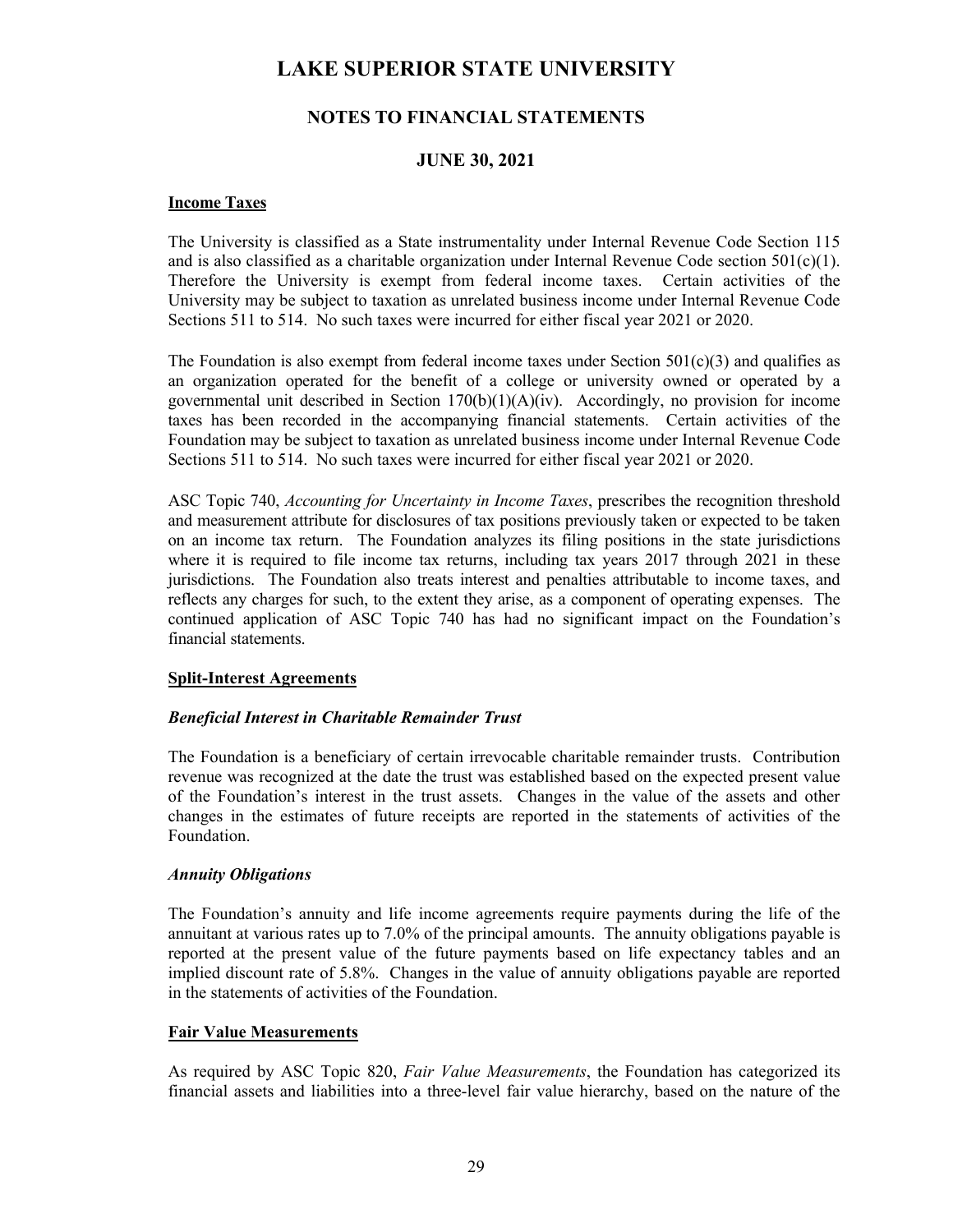## **NOTES TO FINANCIAL STATEMENTS**

#### **JUNE 30, 2021**

inputs used in determining fair value. The hierarchy gives the highest priority to quoted prices in active markets for identical assets or liabilities (Level 1 measurements) and the lowest priority to unobservable inputs (Level 3 measurements). For a further discussion of ASC Topic 820, refer to Note 5.

#### **Foundation Net Assets**

The net assets and revenues, gains, and losses of the Foundation are classified based on the existence or absence of donor-imposed restrictions. Accordingly, the net assets of the Foundation have been grouped into the following two classes:

*Net assets without donor restrictions -* Generally result from revenues derived from providing services, receiving unrestricted contributions, unrealized and realized gains and losses, and dividends and interest from investing in income-producing assets, less the expenses incurred in providing services, raising contributions, and performing administrative functions.

*Net assets with donor restrictions -* Generally result from contributions, unrealized and realized gains and losses, and dividends and interest from investing in income-producing assets, and other inflows of assets, which are held for specific purposes as stipulated by the donor. Some of the restrictions are temporary in nature and are released from restrictions by the passage of time or by actions of the Foundation, pursuant to the donors' stipulations. Other donor restrictions are perpetual in nature, where by the donor has stipulated the funds be maintained in perpetuity.

#### **Subsequent Events**

In preparing these financial statements, management has evaluated, for the potential recognition or disclosure, significant events or transactions that occurred during the period subsequent to June 30, 2021, the most recent statement of net assets presented herein, through December 14, 2021, the date these financial statements were available to be issued. See footnote 22 for a description of subsequent events.

#### **2. CASH AND CASH EQUIVALENTS AND INVESTMENTS - UNIVERSITY**

**Cash and short-term investments** - The University utilizes the "pooled cash" method of accounting for substantially all of its cash and short-term investments. Investment policies for cash and short-term investments, as set forth by the Board of Trustees, authorize the University to invest, with limitations, in commercial paper of companies with a rating within the two highest classifications of prime as established by at least one of the standard rating services. Investments may also be made in securities of the U.S. Treasury and federal agencies and in time savings accounts. Short-term investments are stated at fair value.

**Investments** - The Board of Trustees has authorized certain University administrators to invest in short, intermediate, and long-term pools of investments, depending on the nature and need of funds. An established Board policy is followed for the investment of University funds. The primary investment objective for the investment pools is as follows: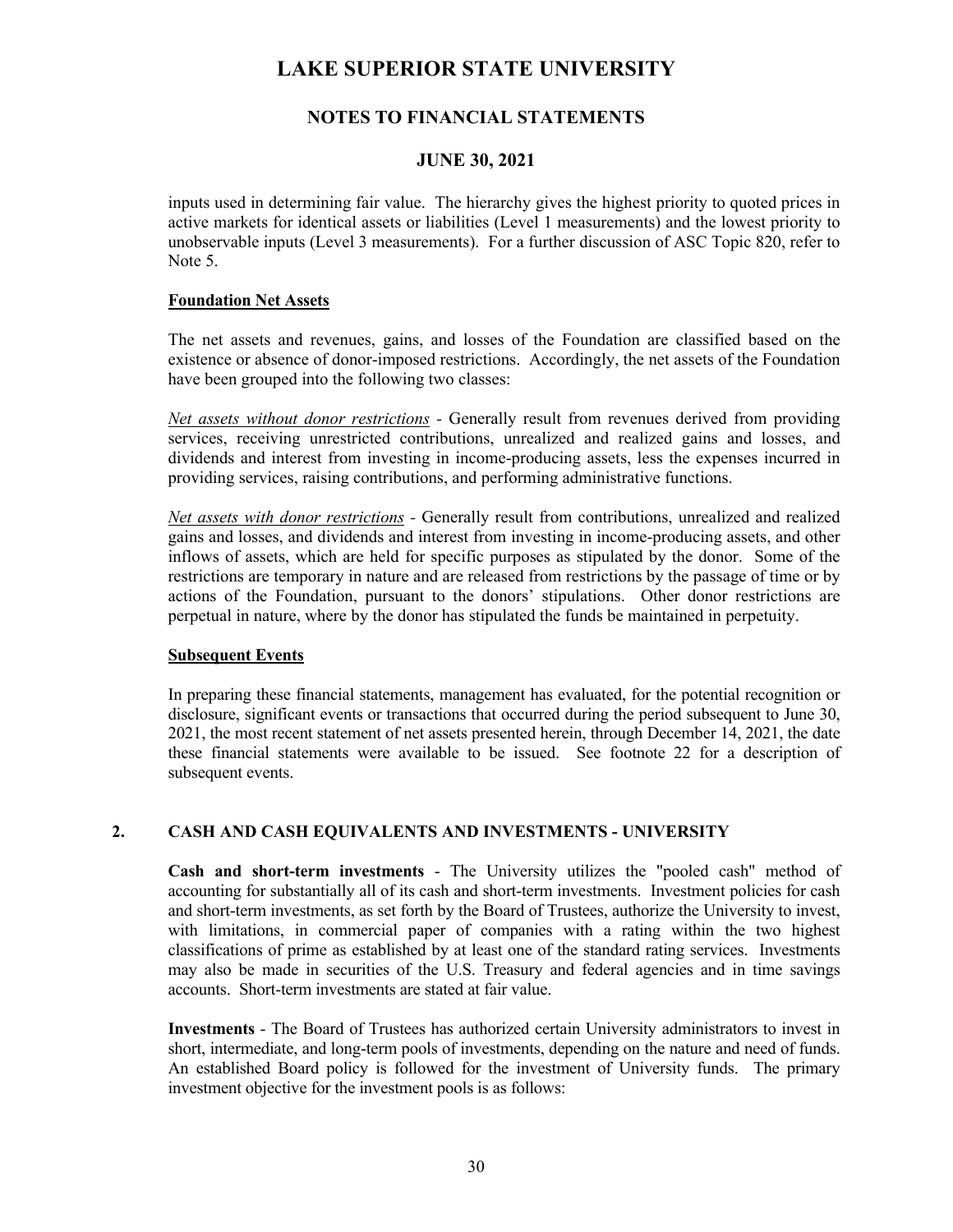## **NOTES TO FINANCIAL STATEMENTS**

#### **JUNE 30, 2021**

*Short-term investment pool* - to provide for the preservation of capital. Funds needed for expenditures in less than one year will be considered short-term.

*Intermediate investment pool* - to provide for preservation of capital and maximization of income without undue exposure to risk. Funds needed for expenditures within one to five years will be considered intermediate-term.

*Long-term investment pool* - to provide for long-term growth of principal and income without undo exposure to risk. Funds not needed for expenditures within five years will be considered long-term. The University's general policy toward the long-term investment pool shall be to diversify investments within both equity and fixed income securities so as to provide a balance that will enhance total return. The University invests with selected money managers as part of an institutional mutual fund or in segregated accounts.

Performance objectives for each pool of investments have been established to measure the total return of a manager against a comparable index, as well as the amount of risk the manager is taking. The University uses the service of outside investment counsel in providing performance measurements and asset allocation recommendations. Reports are submitted to the Board of Trustees on an annual basis to ensure compliance with the prescribed policy.

Investment income and realized gains or losses are allocated using an average balance method on accounts designated to receive investment earnings. Unrealized gains or losses are allocated based on investment balances on June 30.

University cash and cash equivalents consist of the following amounts as of June 30:

|                                             | 2021                                   | 2020                         |
|---------------------------------------------|----------------------------------------|------------------------------|
| Disbursement accounts<br>Money market funds | 7,640,892<br><sup>S</sup><br>5,682,825 | 2,948,771<br>S.<br>9,363,572 |
| Total cash and cash equivalents             | 13.323.717                             | 12.312.343                   |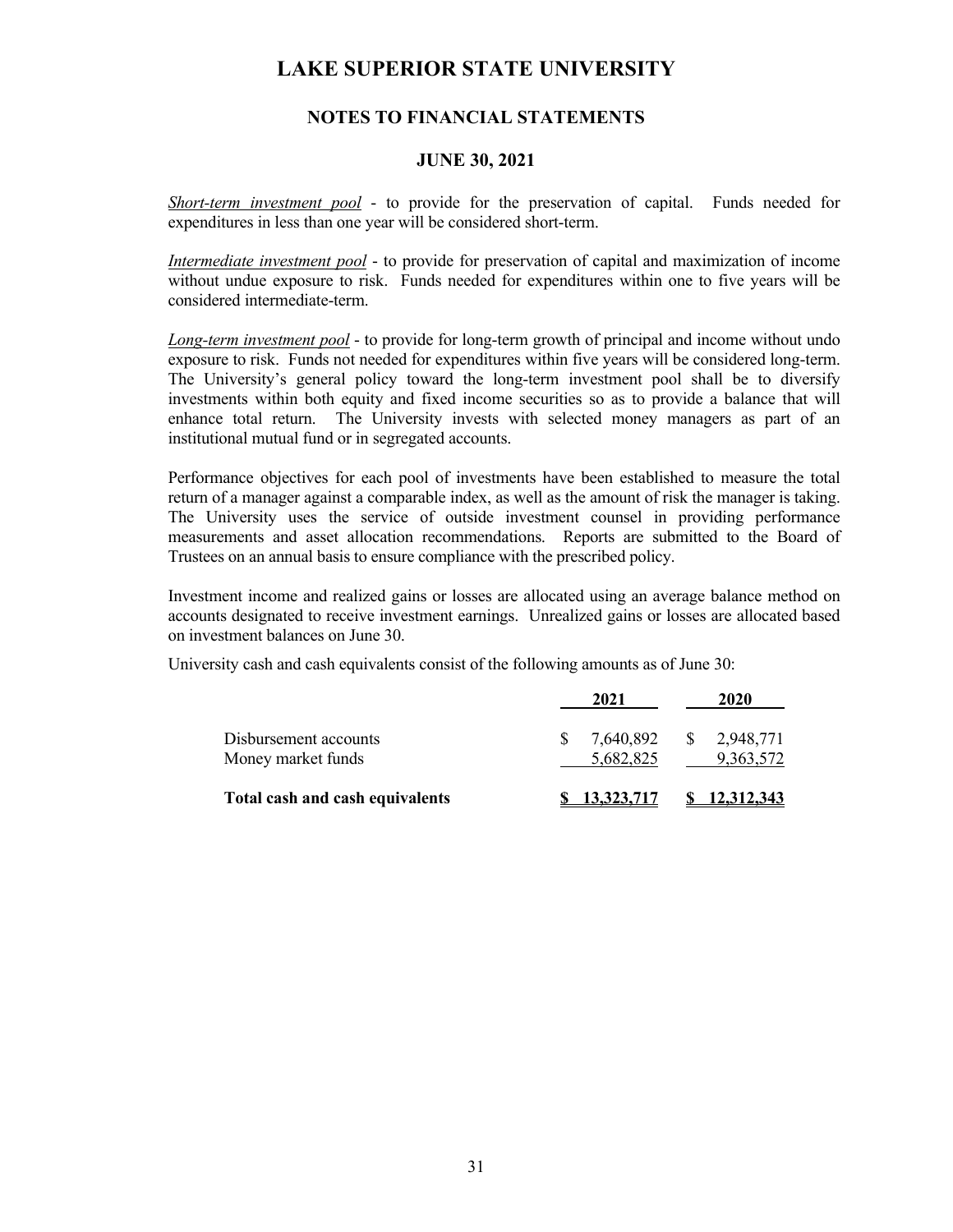### **NOTES TO FINANCIAL STATEMENTS**

#### **JUNE 30, 2021**

The University utilizes the "pooled" method of accounting for substantially all investments, which consist of the following amounts as of June 30:

| University short-term investments                                             | 2021                                     | 2020                                   |
|-------------------------------------------------------------------------------|------------------------------------------|----------------------------------------|
| Certificates of deposit                                                       | \$<br>536,361                            | $\mathbb{S}$<br>791,721                |
| Mutual funds<br>Bond/fixed income funds                                       | 2,249,313                                | 2,233,515                              |
| <b>Total University short-term investments</b>                                | 2,785,674                                | 3,025,236                              |
| University endowment investments                                              | 2021                                     | 2020                                   |
| Mutual funds<br>Equity funds<br>Bond/fixed income funds<br>Money market funds | \$.<br>11,646,047<br>3,746,582<br>30,350 | \$<br>8,909,209<br>3,093,819<br>34,105 |
| <b>Total University endowment investments</b>                                 | 5.422.979                                | 12.037.133                             |

**Interest Rate Risk** – The University's investment policy does not limit investment maturities as a means of managing its exposure to fair value losses arising from increasing interest rates. The maturity dates for each investment type (including investment types classified as cash and cash equivalents) susceptible to interest rate risk are identified below for investments held as of yearend.

As of June 30, 2021, the University had the following investments with related maturities:

|                          |              | Maturities (in Years)         |            |                  |  |
|--------------------------|--------------|-------------------------------|------------|------------------|--|
|                          |              |                               |            |                  |  |
|                          | Fair Market  |                               |            |                  |  |
|                          | Value        | Less Than 1                   | $1 - 5$    | $6 - 10$         |  |
| Money market funds       |              | $$5,713,175$ $$5,713,175$ $$$ | $\omega$ . |                  |  |
| Bond/fixed income funds  | 5,995,895    | 2,249,313                     |            | 3,746,582        |  |
| <b>Total investments</b> | \$11,709,070 | \$7,962,488                   |            | $-$ \$ 3,746,582 |  |

As of June 30, 2020, the University had the following investments with related maturities:

|                          |             | Maturities (in Years)         |         |  |                  |
|--------------------------|-------------|-------------------------------|---------|--|------------------|
|                          |             |                               |         |  |                  |
|                          | Fair Market |                               |         |  |                  |
|                          | Value       | Less Than 1                   | $1 - 5$ |  | $6 - 10$         |
| Money market funds       |             | $$9,397,677$ $$9,397,677$ $$$ |         |  | - \$             |
| Bond/fixed income funds  | 5,327,334   | 2,233,515                     |         |  | 3,093,819        |
| <b>Total investments</b> |             | \$14,725,011 \$11,631,192     |         |  | $-$ \$ 3,093,819 |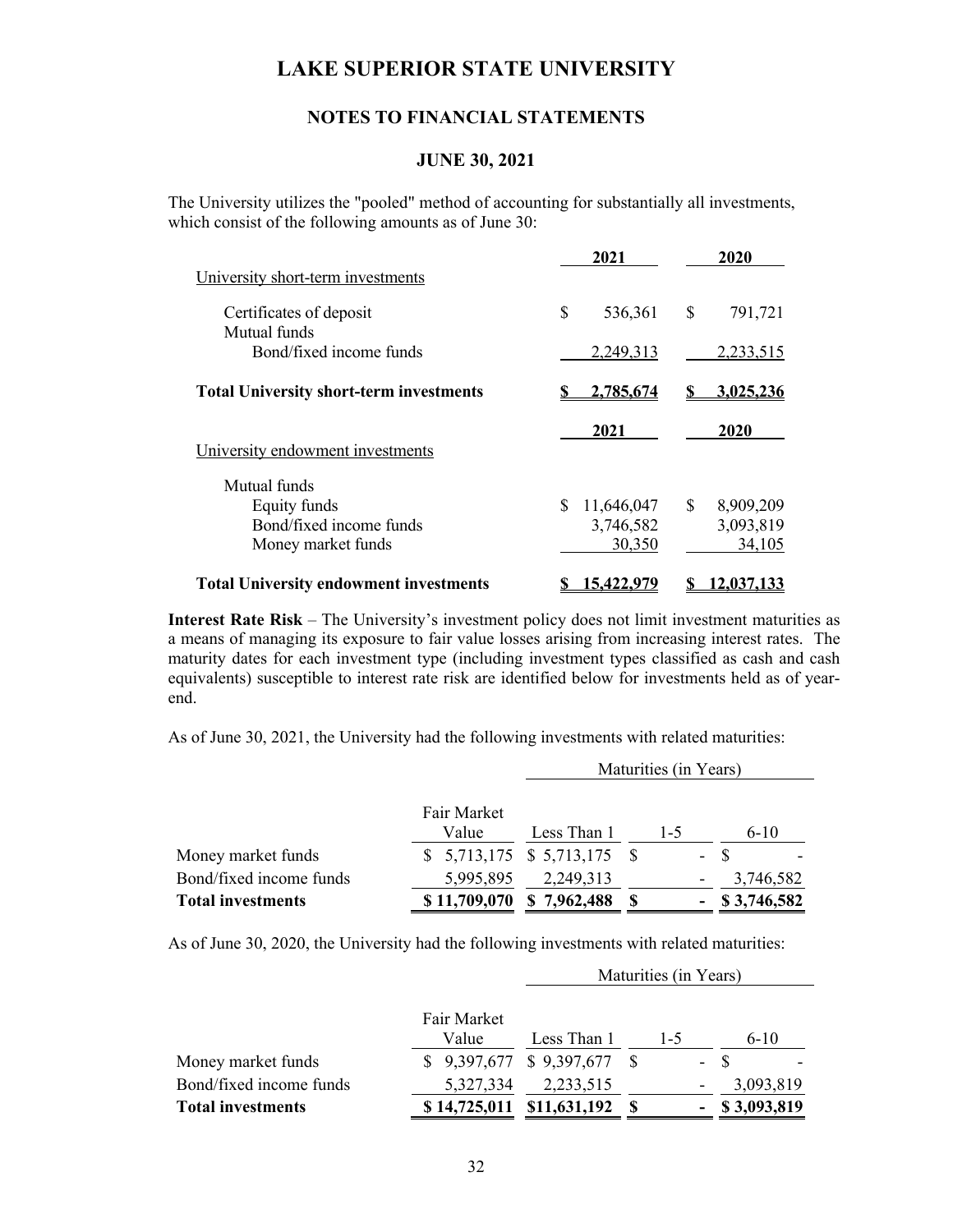## **NOTES TO FINANCIAL STATEMENTS**

#### **JUNE 30, 2021**

**Credit Risk** - State law limits investments to specific government securities, certificates of deposits and bank accounts with qualified financial institutions, commercial paper with specific maximum maturities and ratings when purchased, and qualified mutual funds. The University's investment policy does not have specific limits in excess of state law on investment credit risk.

**Custodial Credit Risk - Deposits –** Custodial credit risk is the risk that in the event of a bank failure, the University's deposits may not be returned. State law does not require a policy for deposit custodial credit risk. The University believes that due to the dollar amounts of cash deposits and the limits of FDIC insurance, it is impractical to insure all bank deposits. As a result, management evaluates each financial institution in which it deposits University funds with and assesses the level of risk of each institution; only those institutions with an acceptable estimated risk level are used as depositories. As of June 30, 2021, \$9,580,163 of the University's bank balance of \$13,581,222 was exposed to custodial credit risk because it was uninsured and uncollateralized.

 **Custodial Credit Risk - Investments –** For an investment, custodial credit risk is the risk that, in the event of the failure of the counterparty, the University will not be able to recover the value of its investments or collateral securities that are in the possession of an outside party. State law does not require the University to have a policy for investment custodial credit risk. Custodial credit risk for the University's mutual fund investments cannot be determined as these investments are not evidenced by specifically identifiable securities.

**Concentration of Credit Risk -** State law limits allowable investments but does not limit concentration of credit risk. The University's investment policy does not have specific limits in excess of state law on concentration of credit risk.

**Foreign Currency Risk -** The University's exposure to foreign currency risk is derived from its positions in international investments consisting solely of foreign currency denominated mutual fund equity investments. The University's investment policy permits investments in these asset types. As of June 30, 2021, the University held 21,651 units of the EuroPacific Growth Fund Class F3 (Security identifier: FEUPX) with a fair value of \$1,533,133 and 46,978 units of the Fidelity Advisor International Capital Appreciation fund (Security identifier: FCPIX) with a fair value of \$3,210,329. As of June 30, 2020, the University held 45,725 units of the EuroPacific Growth Fund Class F3 (Security identifier: FEUPX) with a fair value of \$2,420,701. The University holds no other assets which may be subject to the risks of foreign currency.

No foreign currency risk exists with respect to any holdings under the caption "cash and cash equivalents" in the accompanying statements of net position, and all international investments are equity investments held through mutual funds.

Policies regarding marketable securities in the University endowment investments, as set forth by the Board of Trustees, authorize the investment manager to invest in high-grade equities, bonds, or other marketable securities. The University endowment income spending policy is 4.5% of the 20-quarter rolling average of the market value of the endowment pool. The annual spending income allocation cannot reduce the original gift principal. The spending policy is reviewed periodically by the Finance Committee, which recommends changes to the Board of Trustees. The net appreciation on University investments of donor-restricted endowments approximated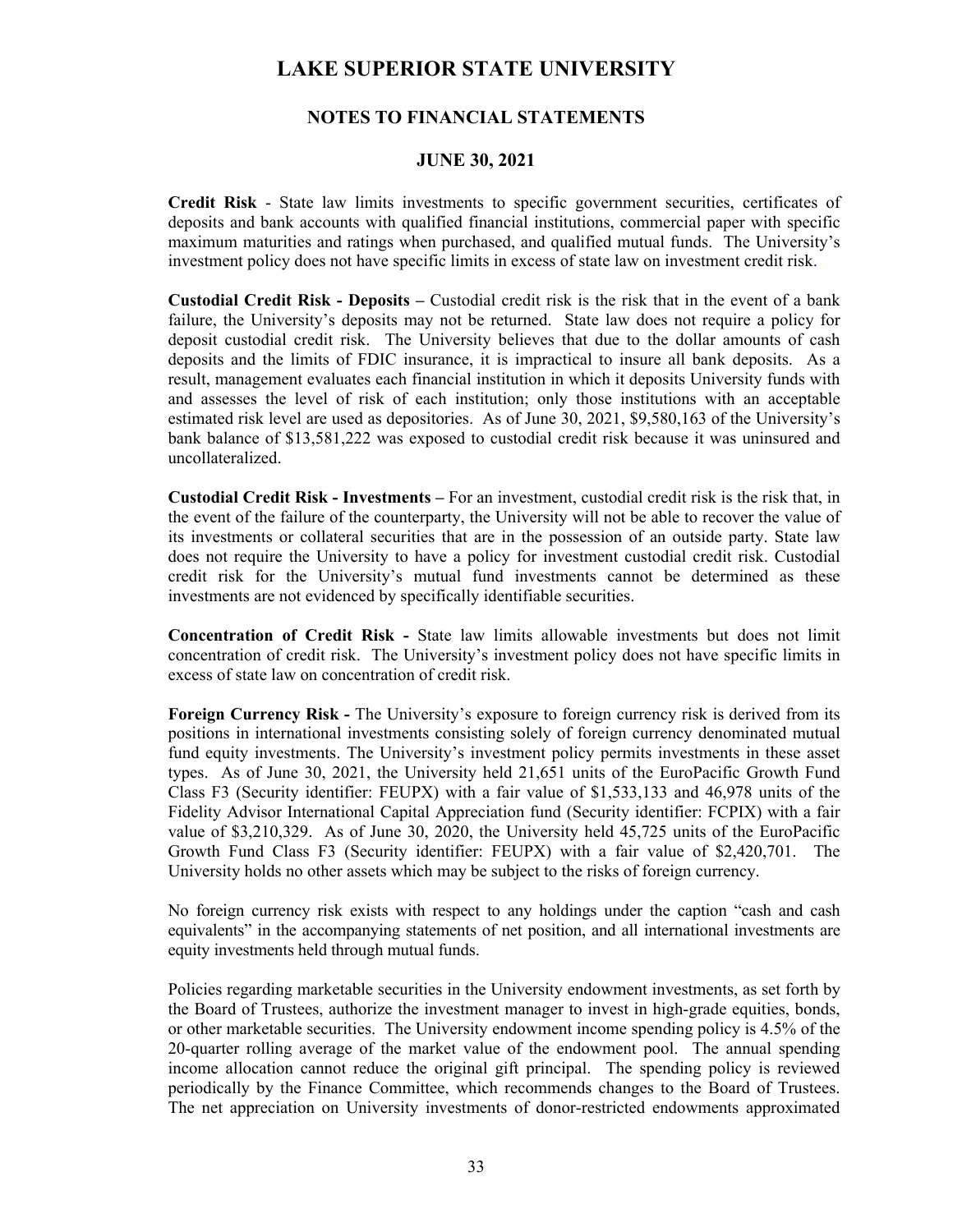## **NOTES TO FINANCIAL STATEMENTS**

#### **JUNE 30, 2021**

\$3,616,000 as of June 30, 2021 and \$1,491,000 as of June 30, 2020. Net appreciation is a component of restricted, expendable net position.

The yields of the University endowment investments were as follows for the years ended June 30:

|                                                             | 2021            | 2020    |
|-------------------------------------------------------------|-----------------|---------|
| Interest and dividends<br>Net realized and unrealized gains | $1.4\%$<br>26.6 | $1.9\%$ |
| <b>Total investment gain</b>                                |                 |         |

According to the law of the State of Michigan, the Board of Trustees may appropriate for expenditure for the uses and purposes for which an endowment is established an allocation of the net appreciation, realized and unrealized, in the fair value of the assets of an endowment over the historic dollar value as is prudent under the facts and circumstances prevailing at the time of the action or decision.

### **3. FAIR VALUE MEASUREMENTS – UNIVERSITY INVESTMENTS**

The GASB issued GASB Statement No. 72, *Fair Value Measurement and Application,* which provides governments with guidance for determining fair value measurement and applying fair value to certain investments and disclosures related to all fair value measurements. Fair value is the price that would be received to sell an asset or paid to transfer a liability in an orderly transaction between market participants at the measurement date. The University performs a detailed analysis of assets and liabilities subject to authoritative guidance and uses valuation techniques that maximize the use of observable, market corroborated inputs (Level 1) and minimizes the use of unobservable inputs (Level 3). Financial assets and liabilities recorded at fair value will be classified and disclosed in one of the following three categories:

*Level 1* - Quoted prices (unadjusted) for identical assets or liabilities in active markets that a government can access at the measurement date.

*Level 2* - Inputs other than quoted prices included within Level 1 that are observable for an asset or liability, either directly or indirectly.

*Level 3* - Unobservable inputs for an asset or liability.

The fair value of the following financial instruments was determined using the methods and assumptions described:

*Investments excluding endowment fund investments* - These investments are comprised of government notes, commercial paper, and certificates of deposit. The fair value of similar investments can be obtained in the market classifying them as a Level 2 valuation.

*Endowment investments* - These investments are comprised of corporate bonds, corporate convertible bonds, government and agency bonds, bond funds, preferred stock, equities,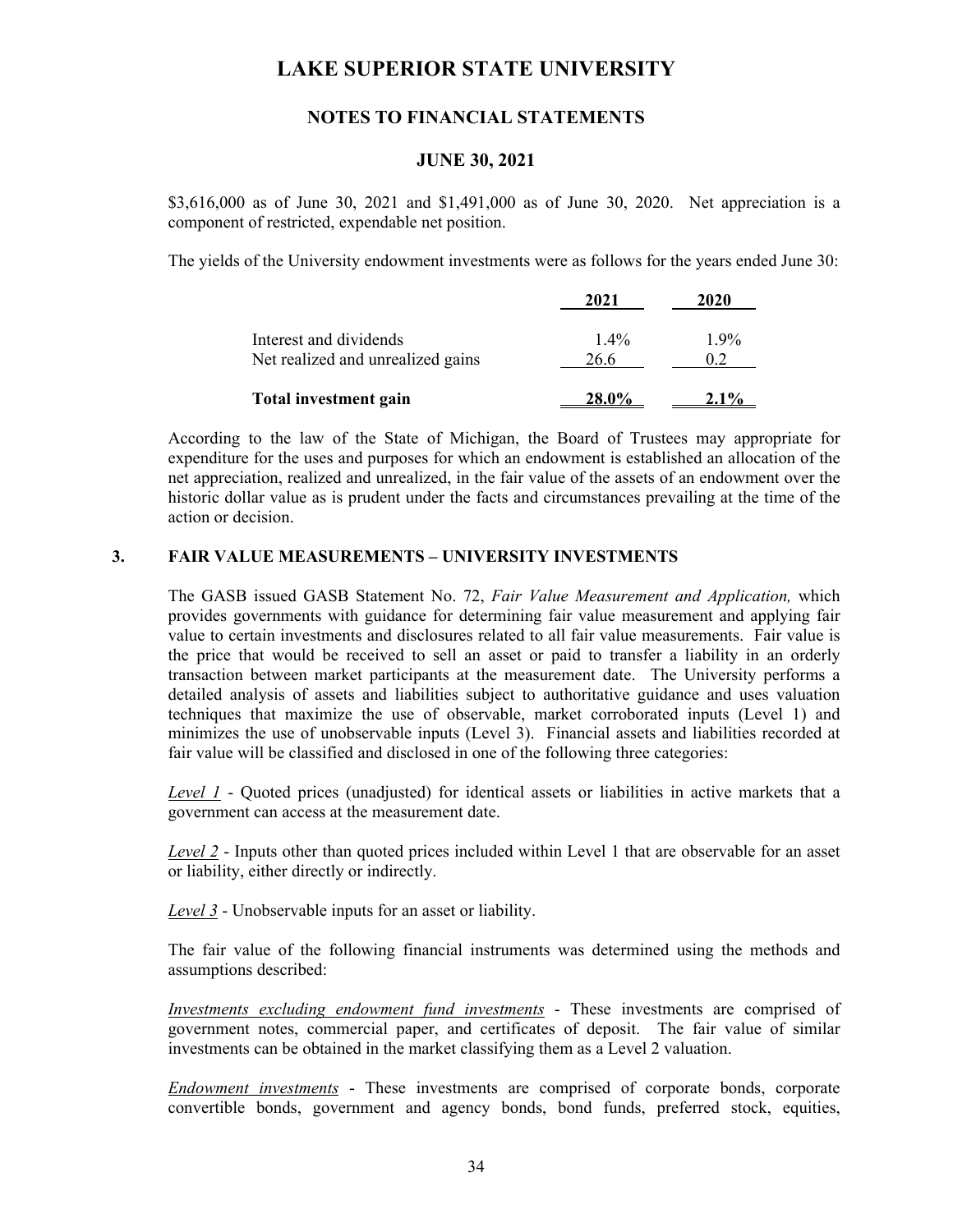## **NOTES TO FINANCIAL STATEMENTS**

#### **JUNE 30, 2021**

international equities, and exchange traded funds. The fair value of corporate bonds, corporate convertible bonds, government and agency bonds, and bond funds (collectively bond/fixed income funds and exchange traded funds) are derived from quoted prices for identical assets in active markets classifying them as Level 1 valuation. The fair value of preferred stock and equities and international equities (collectively equity funds) are obtained from similar investments obtained in the market classifying them as a Level 2 valuation.

### **4. INVESTMENTS - FOUNDATION**

The Foundation also utilizes the "pooled" method of accounting for substantially all investments, which consist of the following amounts as of June 30:

|                                     | 2021            | 2020            |
|-------------------------------------|-----------------|-----------------|
| Mutual funds                        |                 |                 |
| Index funds                         | \$<br>4,698,332 | \$<br>3,674,114 |
| Growth funds                        | 6,904,338       | 5,983,097       |
| Bond/fixed income funds             | 8,415,709       | 6,167,662       |
| Value funds                         | 2,886,672       | 2,240,805       |
| Public natural resources funds      | 1,290,906       | 567,006         |
| Money market                        | 70,923          | 13,510          |
| Subtotal                            | 24,266,880      | 18,646,194      |
| Marketable securities               | 370,951         | 39,753          |
| <b>Total Foundation investments</b> | 24.637.831      | 18.685.947      |

The following is a summary of unrealized gains and losses for the Foundation for the years ended June 30:

|                                                   | 2021             |   | 2020        |
|---------------------------------------------------|------------------|---|-------------|
| Mutual funds                                      |                  |   |             |
| Index funds                                       | \$<br>1,100,503  | S | 35,723      |
| Growth funds                                      | 504,704          |   | (218, 545)  |
| Bond/fixed income funds                           | 15,419           |   | 47,083      |
| Exchange traded funds                             |                  |   | (530, 545)  |
| Value funds                                       | 894,681          |   | (404, 187)  |
| Public natural resources funds                    | 472,508          |   | (334, 767)  |
| Subtotal                                          | 2,987,815        |   | (1,405,238) |
| Marketable securities                             | 8,079            |   | 2,183       |
| <b>Total Foundation unrealized gains (losses)</b> | <u>2,995,894</u> |   | (1,403,055) |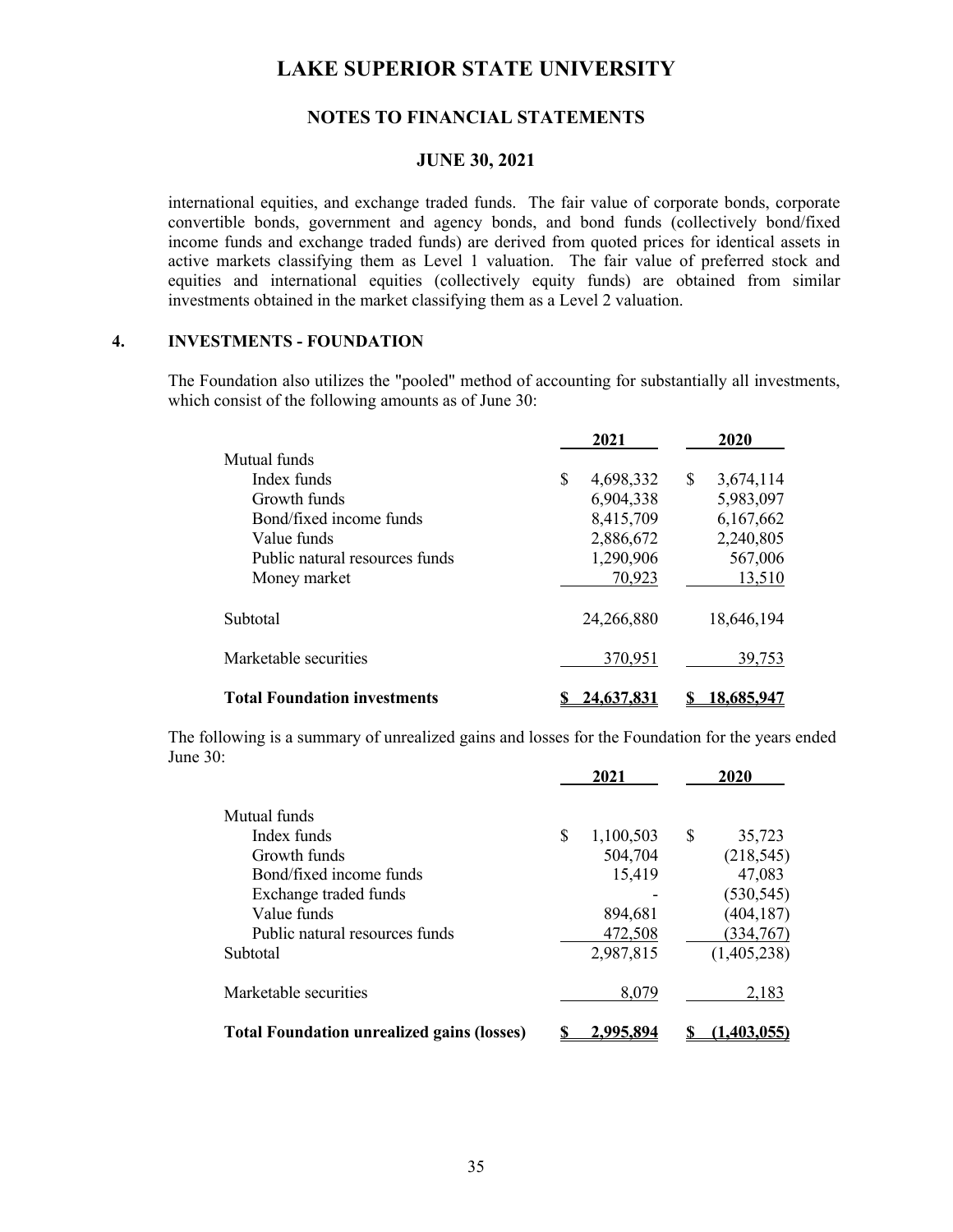## **NOTES TO FINANCIAL STATEMENTS**

### **JUNE 30, 2021**

### **5. FAIR VALUE MEASUREMENTS – FOUNDATION INVESTMENTS**

The Foundation utilizes fair value measurements to record fair value adjustments to investments and the beneficial interest in charitable remainder trust and to determine fair value disclosures. These assets are recorded at fair value on a recurring basis.

**Fair Value Hierarchy:** Under ASC Topic 820, the Foundation groups its assets at fair value into three levels based on the markets in which the investments are traded and the reliability of the assumptions used to determine fair value. These levels are:

*Level 1* - Valuation is based upon quoted prices for identical instruments traded in active markets, such as the New York Stock Exchange, U.S. Treasury securities that are traded by dealers or brokers in active over-the-counter markets, and money market funds.

*Level 2* - Valuation is based upon quoted prices for similar instruments in active markets, quoted prices for identical or similar instruments in markets that are not active, and model-based valuation techniques for which all significant assumptions are observable in the market.

*Level 3* - Valuation is generated from model-based techniques that use at least one significant assumption not observable in the market. These unobservable assumptions reflect estimates that market participants would use in pricing the asset or liability.

Following is a description of the valuation methodologies used for assets recorded at fair value:

**Investments:** Fair value measurement is based upon quoted prices, if available. Level 1 investments include mutual funds and marketable securities. Level 3 investments include bond/fixed income funds where fair value is based on a value provided by a third-party investment manager. The value is quoted on a private market that is not active.

**Beneficial Interest in Charitable Remainder Trust:** Fair value measurement is based upon the fair value of the underlying investments in the trusts, an estimated rate of return, anticipated future payments to be made to beneficiaries, living beneficiaries' life expectancies, and an assumed discount rate as discussed further in Note 8.

 The following table sets forth by level, within the fair value hierarchy, the Foundation's assets at fair value as of June 30, 2021:  **Level 1 Level 2 Level 3 Total** 

|                                 | Level 1      | Levei 2 |    | Level 3 |   | 1 otal     |
|---------------------------------|--------------|---------|----|---------|---|------------|
| Mutual funds                    |              |         |    |         |   |            |
| Index funds                     | \$4,698,332  | S       | \$ | -       | S | 4,698,332  |
| Growth funds                    | 6,904,338    |         |    |         |   | 6,904,338  |
| Bond/fixed income funds         | 8,263,244    |         |    |         |   | 8,263,244  |
| Municipal bonds                 | 152,465      |         |    |         |   | 152,465    |
| Value funds                     | 2,886,672    |         |    |         |   | 2,886,672  |
| Public natural resources funds  | 1,290,906    |         |    | -       |   | 1,290,906  |
| Money market                    | 70,923       |         |    |         |   | 70,923     |
| Marketable securities           | 370,951      |         |    |         |   | 370,951    |
| Total investments at fair value | \$24,637,831 |         |    |         |   | 24,637,831 |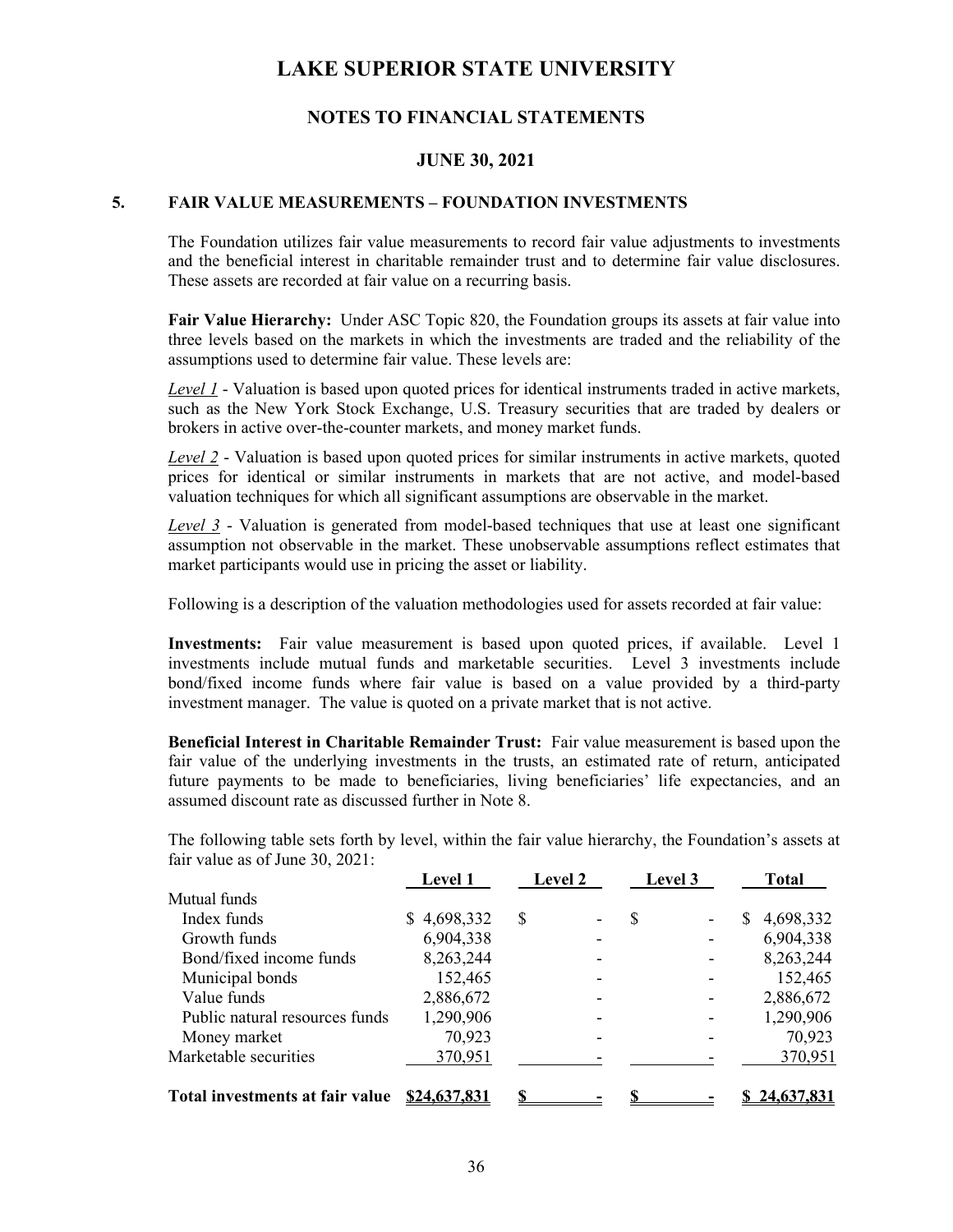## **NOTES TO FINANCIAL STATEMENTS**

### **JUNE 30, 2021**

 The following table sets forth by level, within the fair value hierarchy, the Foundation's assets at fair value as of June 30, 2020:

|                                                                    | <b>Level 1</b> | <b>Level 2</b> | <b>Level 3</b> | <b>Total</b>   |
|--------------------------------------------------------------------|----------------|----------------|----------------|----------------|
| Mutual funds                                                       |                |                |                |                |
| Index funds                                                        | \$3,674,114    | S              | \$             | 3,674,114<br>S |
| Growth funds                                                       | 5,983,097      |                |                | 5,983,097      |
| Bond/fixed income funds                                            | 6,167,662      |                |                | 6,167,662      |
| Value funds                                                        | 2,240,805      |                |                | 2,240,805      |
| Public natural resources funds                                     | 567,006        |                |                | 567,006        |
| Money market                                                       | 13,510         |                |                | 13,510         |
| Marketable securities                                              | 39,753         |                |                | 39,753         |
| Total investments at fair value                                    | \$18,685,947   |                |                | 18,685,947     |
| <b>Beneficial Interest in</b><br><b>Charitable Remainder Trust</b> |                |                | 337,970        | 337,970        |

The following table sets forth a summary of changes in the fair value of the Foundation's Level 3 assets for the year ended June 30:

| <b>Beneficial Interest in</b><br><b>Charitable Remainder Trust</b>              | 2021                            | 2020    |
|---------------------------------------------------------------------------------|---------------------------------|---------|
| Balance, beginning of year<br>Termination of trust agreement<br>Change in value | 337,970 \$ 347,194<br>(337,970) | (9,224) |
| Balance, end of year                                                            |                                 | 337,970 |

### **6. ACCOUNTS AND STUDENT LOAN RECEIVABLES**

Accounts receivable result primarily from student tuition and fee billings and auxiliary enterprise sales, such as food service and student residence. In addition, receivables arise from grant awards and financial aid. These receivables are reported net of an allowance for collection losses in the amount of \$582,813 as of June 30, 2021 and \$543,269 as of June 30, 2020.

University accounts receivable consists of the following net amounts as of June 30:

|                                   | 2021           |   | 2020     |
|-----------------------------------|----------------|---|----------|
| Tuition and fees                  | 443,025        | S | 466,291  |
| Governmental grants and contracts | 1,021,116      |   | 588,658  |
| Auxiliary activities              | 187,507        |   | 111,437  |
| Private grants and contracts      | 178,465        |   | 16,524   |
| Other                             | 97,496         |   | 41,197   |
| Accounts receivable, net          | <u>927,609</u> |   | ,224,107 |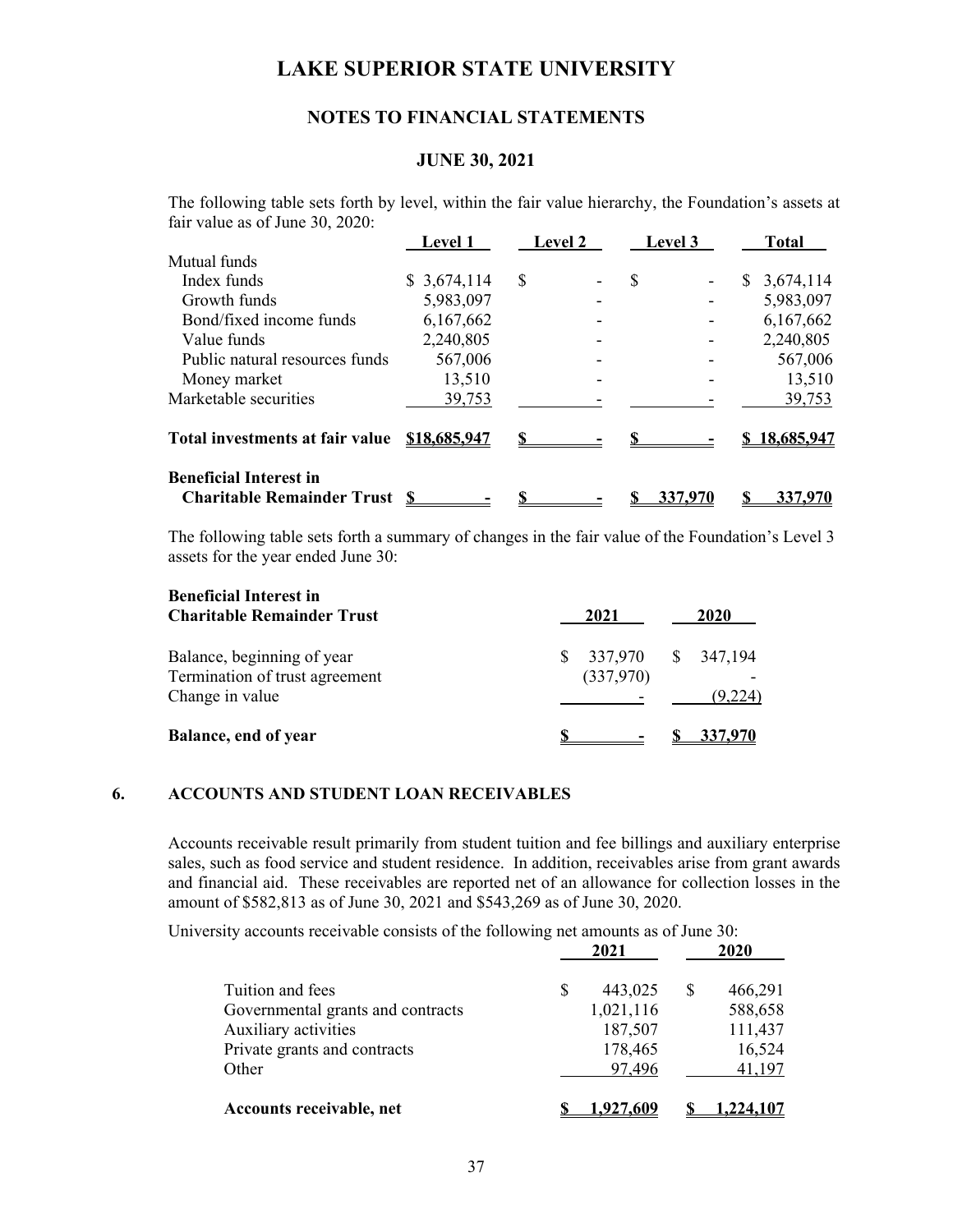## **NOTES TO FINANCIAL STATEMENTS**

### **JUNE 30, 2021**

In addition, the University has student loans receivable in the amount of \$1,474,988, net of an allowance for uncollectible loans of \$454,075, as of June 30, 2021 and \$1,793,325, net of an allowance for uncollectible loans of \$537,729, as of June 30, 2020. Approximately 64% of student loans receivable are expected to be collected in periods beyond one year.

## **7. UNCONDITIONAL PROMISES TO GIVE**

The following is a summary of unconditional promises to give for the Foundation as of June 30:

|                                                                                                                          | 2021          |             | 2020    |
|--------------------------------------------------------------------------------------------------------------------------|---------------|-------------|---------|
| Unconditional promises due in less than one<br>year                                                                      | \$<br>125,962 | $\mathbf S$ | 378,790 |
| Unconditional promises due in one to five<br>years, net of discount to net present value<br>at 1% of \$8,014 and \$1,859 | 280,832       |             | 108,641 |
| Unconditional promises due in more than five<br>years, net of discount to net present value                              |               |             |         |
| at 8% of \$12,372 and \$23,485                                                                                           | 6,628         |             | 515     |
| Present value of promises to give                                                                                        | 413,422       |             | 487,946 |
| Less allowance for uncollectible amounts                                                                                 | 3,143         |             | 1,910   |
| Net unconditional promises to give                                                                                       | 410,279       |             | 486,036 |
| Less current portion                                                                                                     | 122,819       |             | 376,880 |
| Unconditional promises to give, net of<br>current portion                                                                | 287.461       |             | 09.1    |

### **8. CHARITABLE REMAINDER TRUST**

A donor having a charitable remainder unitrust managed by a third-party named the Foundation as the remainder beneficiary. Under the terms of the split-interest agreement, the third-party trustee must pay to the donor in each taxable year of the trust during the donor's life the lesser of the trust income for the taxable year or five percent (5%) of the net fair market value of the assets of the trust valued as of the first day of each taxable year of the trust. At the time of the donor's death, the trust is to terminate and the remaining trust assets are to be distributed to the Foundation.

In August, 2020, the charitable remainder unitrust agreement was terminated by the donor and the assets were transferred to the Foundation endowment investments. As of June 30, 2020, based on the donor's life expectancy and an assumed 5.8% discount rate, the present value of the future benefits expected to be received by the Foundation were estimated to be \$337,970.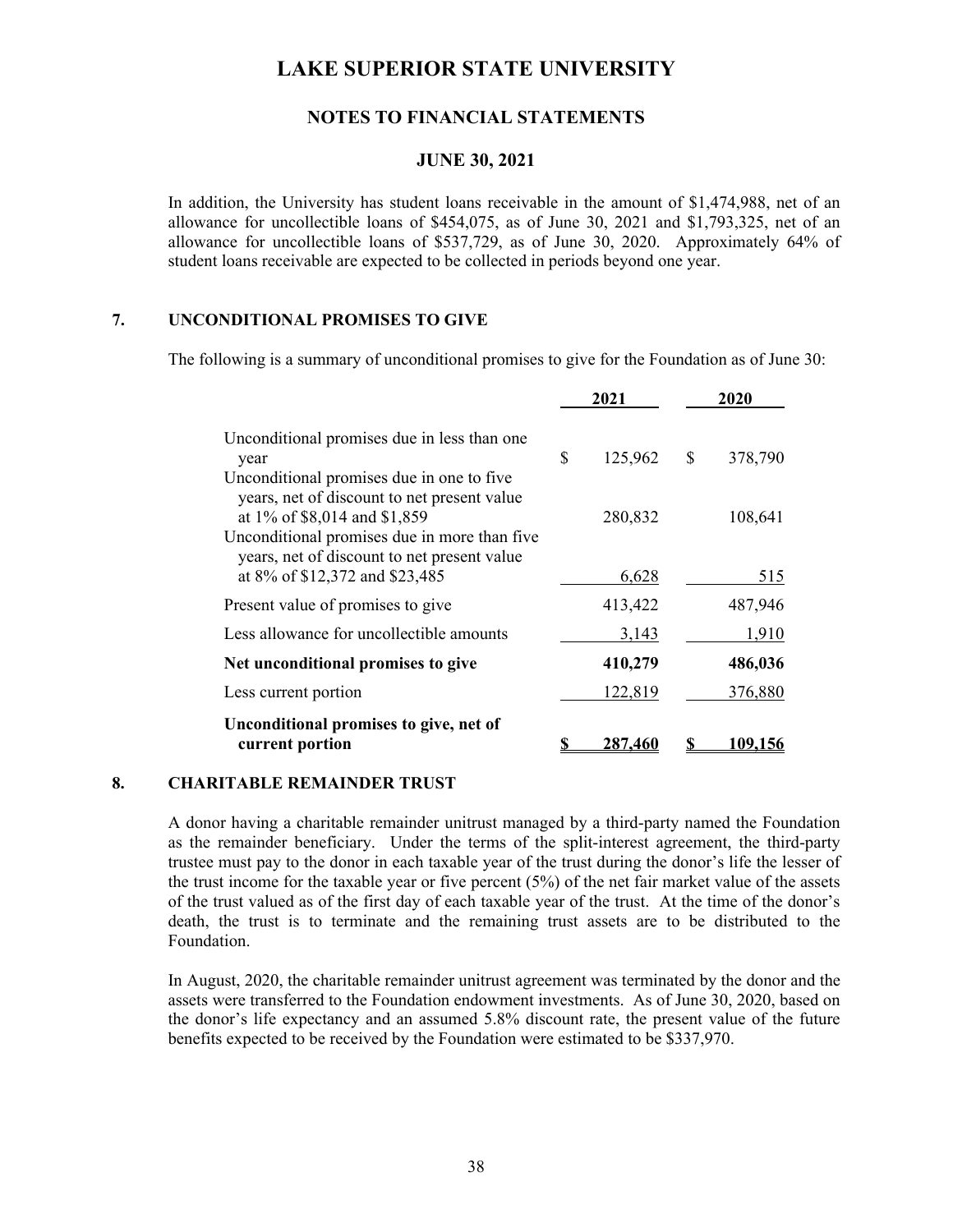# **NOTES TO FINANCIAL STATEMENTS**

# **JUNE 30, 2021**

# **9. CAPITAL ASSETS**

Changes in the components of capital assets are as follows for the year ended June 30:

|                                  | 2021                |                  |               |                          |  |
|----------------------------------|---------------------|------------------|---------------|--------------------------|--|
|                                  | <b>Balance</b>      |                  |               | <b>Balance</b>           |  |
|                                  | <b>July 1, 2020</b> | <b>Additions</b> |               | Reductions June 30, 2021 |  |
| Capital assets not being         |                     |                  |               |                          |  |
| depreciated                      |                     |                  |               |                          |  |
| Land - restricted                | \$<br>838,684       | <sup>\$</sup>    | <sup>\$</sup> | \$<br>838,684            |  |
| Land                             | 2,173,525           | 222,140          | 285,031       | 2,110,634                |  |
| Art collection                   | 665,682             |                  |               | 665,682                  |  |
| Construction in progress         | 2,686,190           | 7,153,650        |               | 9,839,840                |  |
| Total capital assets not being   |                     |                  |               |                          |  |
| depreciated                      | 6,364,081           | 7,375,790        | 285,031       | 13,454,840               |  |
| Capital assets being depreciated |                     |                  |               |                          |  |
| Land improvements                | 6,037,786           |                  |               | 6,037,786                |  |
| Infrastructure                   | 4,482,855           | 157,590          | 1,531         | 4,638,914                |  |
| Building and building            |                     |                  |               |                          |  |
| improvements                     | 155,745,429         | 576,331          | 134,172       | 156, 187, 588            |  |
| Equipment and other              | 24,852,088          | 538,478          | 383,279       | 25,007,287               |  |
| Total capital assets being       |                     |                  |               |                          |  |
| depreciated                      | 191,118,158         | 1,272,399        | 518,982       | 191,871,575              |  |
| Accumulated depreciation         | (122, 101, 052)     | (4,431,876)      | 369,800       | (126, 163, 128)          |  |
| Total capital assets being       |                     |                  |               |                          |  |
| depreciated, net                 | 69,017,106          | (3, 159, 477)    | 149,182       | 65,708,447               |  |
| Total capital assets, net        | 75,381,187          | 4,216,313        | 434,213       | 79,163,287<br>S          |  |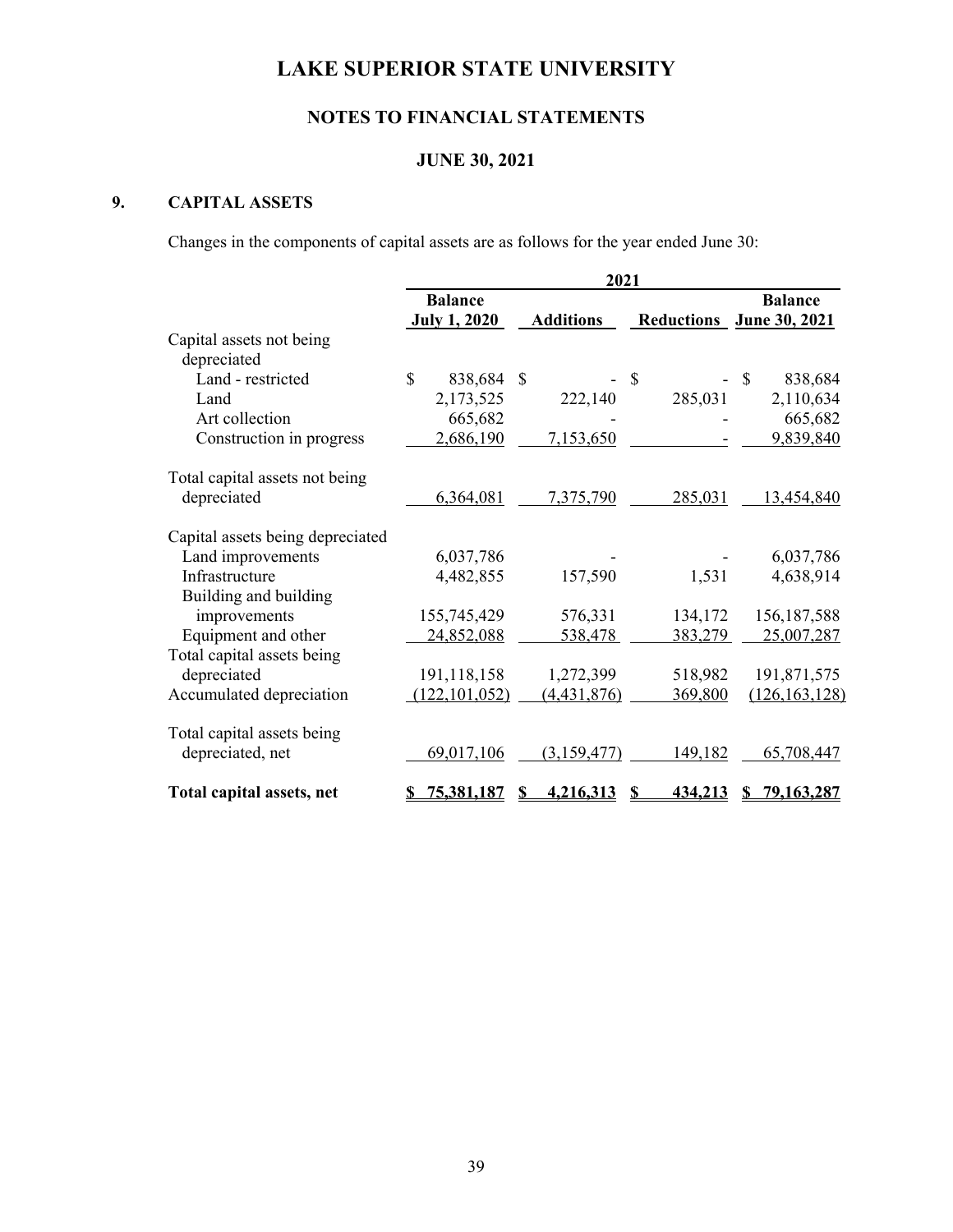### **NOTES TO FINANCIAL STATEMENTS**

#### **JUNE 30, 2021**

Changes in the components of capital assets are as follows for the year ended June 30:

|                                  | 2020                                  |                   |                        |                                            |  |
|----------------------------------|---------------------------------------|-------------------|------------------------|--------------------------------------------|--|
|                                  | <b>Balance</b><br><b>July 1, 2019</b> | <b>Additions</b>  |                        | <b>Balance</b><br>Reductions June 30, 2020 |  |
| Capital assets not being         |                                       |                   |                        |                                            |  |
| depreciated                      |                                       |                   |                        |                                            |  |
| Land - restricted                | \$<br>838,684                         | <sup>\$</sup>     | $\mathcal{S}$          | \$<br>838,684                              |  |
| Land                             | 1,914,778                             | 258,747           |                        | 2,173,525                                  |  |
| Art collection                   | 665,682                               |                   |                        | 665,682                                    |  |
| Construction in progress         | 16,685,650                            | 2,675,879         | 16,675,339             | 2,686,190                                  |  |
| Total capital assets not being   |                                       |                   |                        |                                            |  |
| depreciated                      | 20,104,794                            | 2,934,626         | 16,675,339             | 6,364,081                                  |  |
| Capital assets being depreciated |                                       |                   |                        |                                            |  |
| Land improvements                | 6,037,786                             |                   |                        | 6,037,786                                  |  |
| Infrastructure                   | 4,117,073                             | 365,782           |                        | 4,482,855                                  |  |
| Building and building            |                                       |                   |                        |                                            |  |
| improvements                     | 135,655,399                           | 20,090,030        |                        | 155,745,429                                |  |
| Equipment and other              | 23,563,733                            | 1,684,639         | 396,284                | 24,852,088                                 |  |
| Total capital assets being       |                                       |                   |                        |                                            |  |
| depreciated                      | 169,373,991                           | 22,140,451        | 396,284                | 191,118,158                                |  |
| Accumulated depreciation         | (117,806,905)                         | (4,669,904)       | 375,757                | (122, 101, 052)                            |  |
| Total capital assets being       |                                       |                   |                        |                                            |  |
| depreciated, net                 | 51,567,086                            | 17,470,547        | 20,527                 | 69,017,106                                 |  |
| Total capital assets, net        | 71,671,880<br>S                       | 20,405,173<br>SS. | 16,695,866<br><b>S</b> | 75,381,187<br>S                            |  |

On June 29, 2016, the State of Michigan passed Enrolled House Bill No. 5294 in which the State authorized the planning for the Center for Freshwater Research and Education with an estimated total cost of \$11,800,000 and the State's share of the capital outlay at 75% or \$8,850,000. The project has evolved and the new facility will be located to the east of the Cloverland Hydroelectric Building as approved by the State of Michigan on June 22, 2018. In the process, the estimated total cost increased to \$13,800,000. The ground breaking ceremony was held on July 20, 2018.

Site contamination from the former Union Carbide plant prompted the University to enter into various agreements that would allow up to \$1,541,000 of Brownfield grant/loan funds from the Michigan Department of Environment, Great Lakes and Energy to be used to respond to environmental issues at the project site. Project cost increased to \$15,341,000. Bid packaging was nearing completion and estimated completion moved from Spring 2020 to Fall 2020.

In fiscal year 2020, bids were awarded and construction began. More contamination issues were identified late Fall 2019 and the Brownfield monies were increased in February 2020 to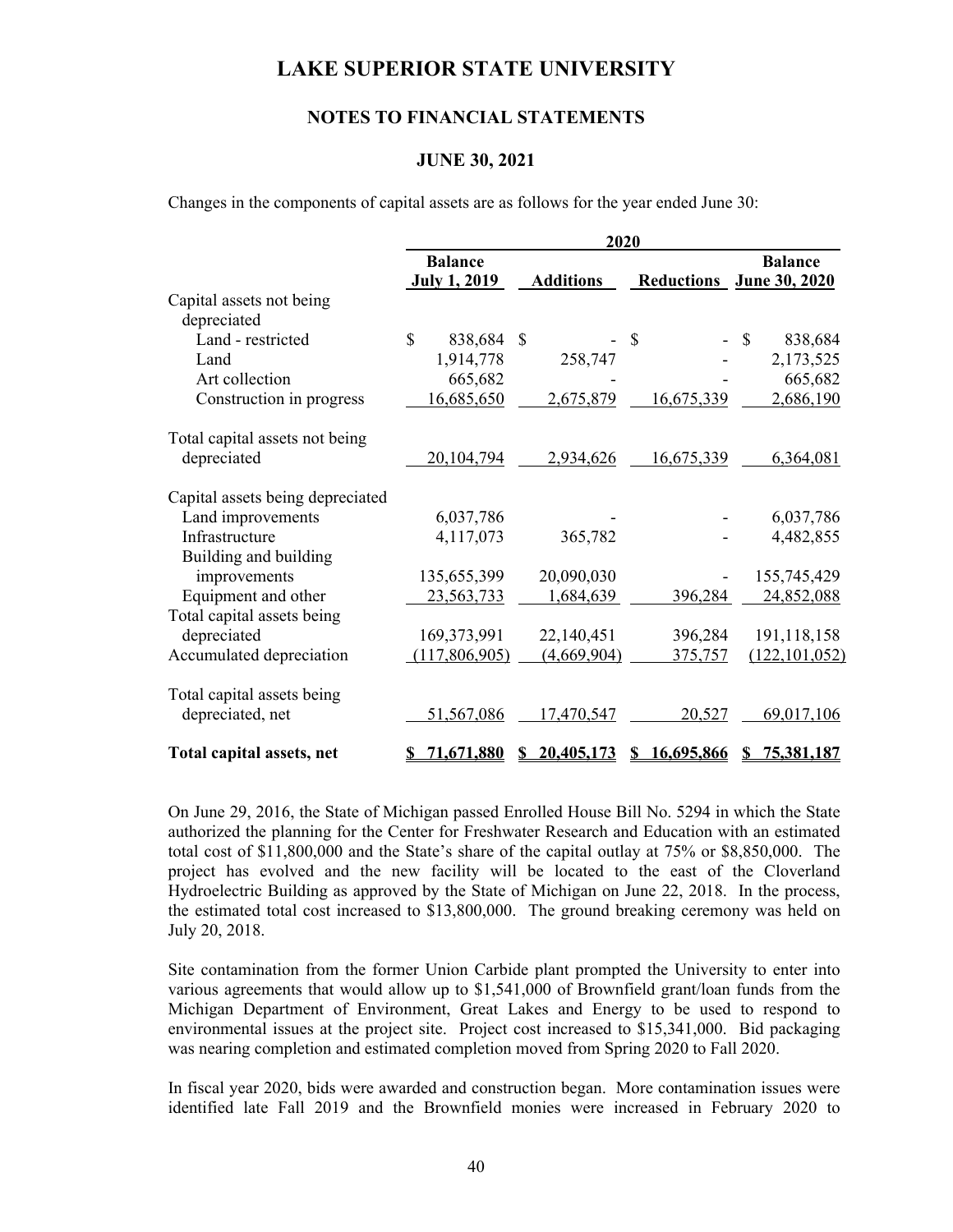## **NOTES TO FINANCIAL STATEMENTS**

#### **JUNE 30, 2021**

\$2,000,000 (\$1,000,000 each of grant and loan) for site cleanup. The road component was identified and the estimated cost was added to the project. The project suffered various delays related to COVID-19. As a result, the project is expected to be completed in early 2022.

Despite various Covid delays, construction forged ahead during fiscal year 2021. The City of Sault Ste Marie took ownership of the road project. Various fund raising efforts were successful and items cut from the \$14.2 million budget will be added back to the project. Opening dedication and open-house events are scheduled for December 2021.

**CFRE** 

### **Construction in progress**

|                                       | vr ive         |
|---------------------------------------|----------------|
| <b>Estimated cost of construction</b> | 18.412.820     |
| <b>Project costs incurred:</b>        |                |
| Costs incurred through June 30, 2020  | S<br>3,520,022 |
| Additions to construction in progress | 7,153,650      |
| Expenditures not capitalized          | 245,783        |
| Assets capitalized                    | 278,699        |
| Total project costs incurred through  |                |
| June 30, 2021                         | 11,198,154     |
| <b>Estimated cost to complete</b>     | 7,689,672      |
| <b>Expected sources of financing:</b> |                |
| State of Michigan funds               | S<br>8,850,000 |
| University funds and other sources    | 9,562,826      |
| <b>Total sources of financing</b>     | 18.412.826     |

#### **10. ACCOUNTS PAYABLE AND ACCRUED EXPENSES**

University accounts payable and accrued expenses consist of the following liabilities as of June 30:

|                                       | 2021                 | 2020                 |
|---------------------------------------|----------------------|----------------------|
| Accounts payable to vendors           | 1,145,500            | 2,458,228<br>S       |
| Payroll and payroll taxes<br>Interest | 1,382,741<br>553,835 | 1,205,675<br>558,885 |
| Health insurance claims               | 9,500                | 3,800                |
| Total accounts payable and accrued    |                      |                      |
| expenses                              | 3.091.576            | <u>4.226.588</u>     |

During the year ended June 30, 2019, the University changed to premium-based workers' compensation insurance and no claims were unpaid as of June 30, 2021 or June 30, 2020.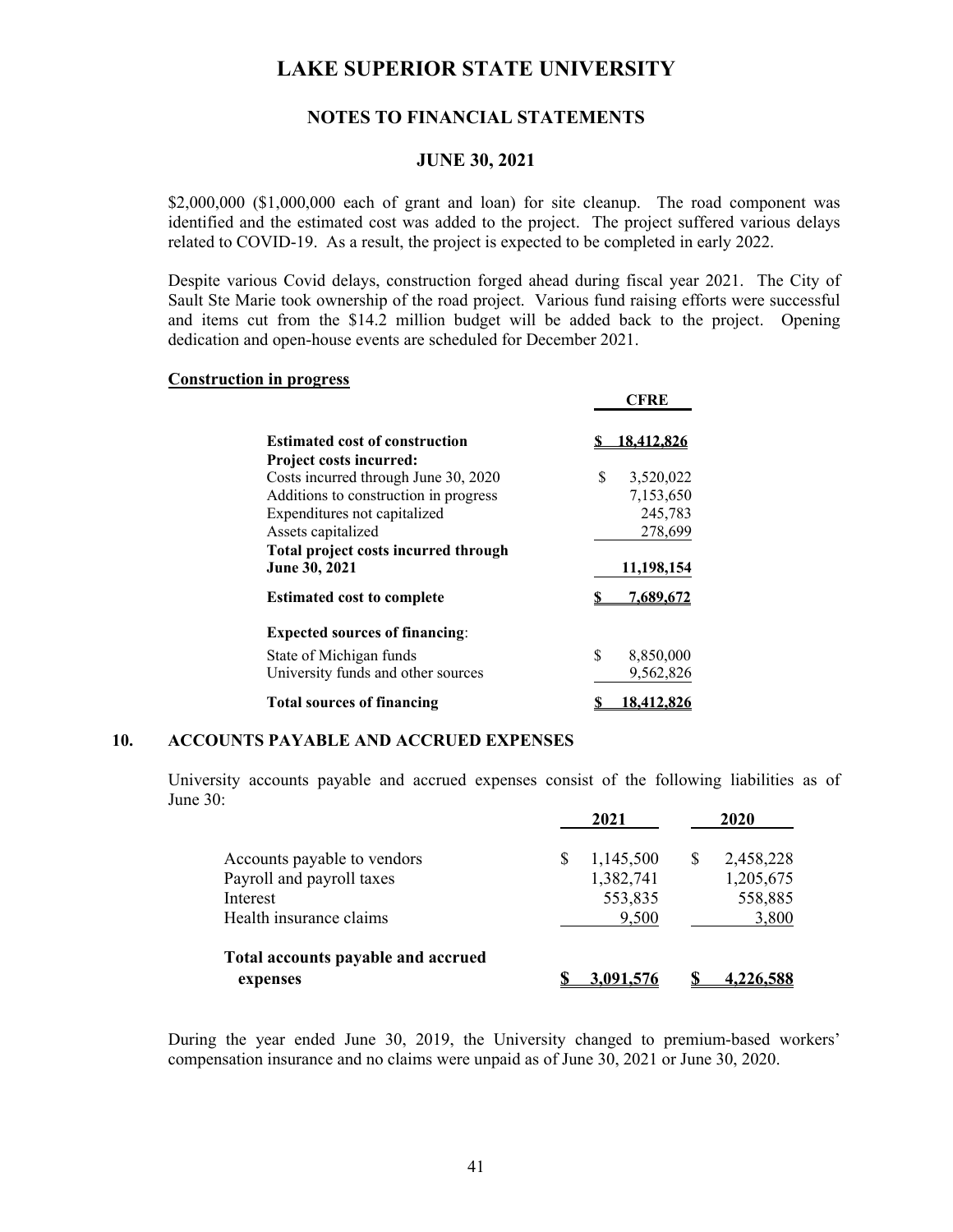# **NOTES TO FINANCIAL STATEMENTS**

## **JUNE 30, 2021**

# **11. LONG-TERM DEBT**

Changes in the components of long-term debt are as follows for the years ended June 30:

|                                        |                         |                 |                       |   | 2021             |                              |                 |                    |
|----------------------------------------|-------------------------|-----------------|-----------------------|---|------------------|------------------------------|-----------------|--------------------|
|                                        |                         |                 |                       |   |                  | <b>Outstanding Principal</b> |                 |                    |
|                                        | <b>Interest</b><br>Rate | <b>Maturity</b> | July 1<br><b>2020</b> |   | <b>Additions</b> | Reductions                   | June 30<br>2021 | Current<br>Portion |
| <b>Bonds payable</b>                   |                         |                 |                       |   |                  |                              |                 |                    |
| General Revenue                        |                         |                 |                       |   |                  |                              |                 |                    |
| Bonds, Series 2018                     |                         |                 |                       |   |                  |                              |                 |                    |
| Series bonds                           | $4.0\%$                 | 2026-2035 \$    | 3,265,000             | S |                  | $\mathbf S$                  | 3,265,000 \$    |                    |
| Term bonds                             | 5.0%                    | 2038-2050       | 18,645,000            |   |                  |                              | 18,645,000      |                    |
| Bonds, Series 2012                     |                         |                 |                       |   |                  |                              |                 |                    |
| Series bonds                           | $3.0\% - 4.0\%$         | 2021-2031       | 14,875,000            |   |                  | 1,010,000                    | 13,865,000      | 1,045,000          |
| Net premium on bond issuance           |                         |                 | 2,188,356             |   |                  | 89,512                       | 2,098,844       |                    |
| <b>Total bonds payable</b>             |                         |                 | 38,973,356            |   |                  | 1,099,512                    | 37,873,844      | 1,045,000          |
| Capital leases                         | up to $4.10\%$          | 2021-2025       | 725,969               |   |                  | 214,523                      | 511,446         | 214,223            |
| Loans payable                          | 1.85%-4.15%             | 2021-2034       | 1,028,081             |   | 406,687          | 80,887                       | 1,353,881       | 115,098            |
| Total long-term debt                   |                         |                 | \$40,727,406          | S | 406,687          | \$1,394,922                  | 39,739,171      | \$1,374,321        |
| Less current portion                   |                         |                 |                       |   |                  |                              | 1,374,321       |                    |
| Long-term debt, net of current portion |                         |                 |                       |   |                  |                              | \$38,364,850    |                    |

|                                        |                         |                 |                |    | 2020             |                              |                    |                                  |
|----------------------------------------|-------------------------|-----------------|----------------|----|------------------|------------------------------|--------------------|----------------------------------|
|                                        |                         |                 |                |    |                  | <b>Outstanding Principal</b> |                    |                                  |
|                                        | <b>Interest</b><br>Rate | <b>Maturity</b> | July 1<br>2019 |    | <b>Additions</b> | <b>Reductions</b>            | June 30<br>2020    | <b>Current</b><br><b>Portion</b> |
| <b>Bonds payable</b>                   |                         |                 |                |    |                  |                              |                    |                                  |
| General Revenue                        |                         |                 |                |    |                  |                              |                    |                                  |
| Bonds, Series 2018                     |                         |                 |                |    |                  |                              |                    |                                  |
| Series bonds                           | $4.0\%$                 | 2026-2035 \$    | 3,265,000      | S  |                  | S                            | 3,265,000 \$<br>\$ |                                  |
| Term bonds                             | $5.0\%$                 | 2038-2050       | 18,645,000     |    |                  |                              | 18,645,000         |                                  |
| Bonds, Series 2012                     |                         |                 |                |    |                  |                              |                    |                                  |
| Series bonds                           | $3.0\% - 4.0\%$         | 2020-2031       | 15,850,000     |    |                  | 975,000                      | 14,875,000         | 1,010,000                        |
| Net premium on bond issuance           |                         |                 | 2,277,868      |    |                  | 89,512                       | 2,188,356          |                                  |
| <b>Total bonds payable</b>             |                         |                 | 40,037,868     |    |                  | 1,064,512                    | 38,973,356         | 1,010,000                        |
| Capital leases                         | up to $4.10\%$          | 2020-2025       | 811,556        |    | 149,951          | 235,538                      | 725,969            | 214,523                          |
| Loan payable                           | 1.85%-4.15%             | 2020-2034       | 74,228         |    | 1,027,842        | 73,989                       | 1,028,081          | 80,887                           |
| <b>Total long-term debt</b>            |                         |                 | \$40,923,652   | S. | 1,177,793        | \$1,374,039                  | 40,727,406         | \$1,305,410                      |
| Less current portion                   |                         |                 |                |    |                  |                              | 1,305,410          |                                  |
| Long-term debt, net of current portion |                         |                 |                |    |                  |                              | \$39,421,996       |                                  |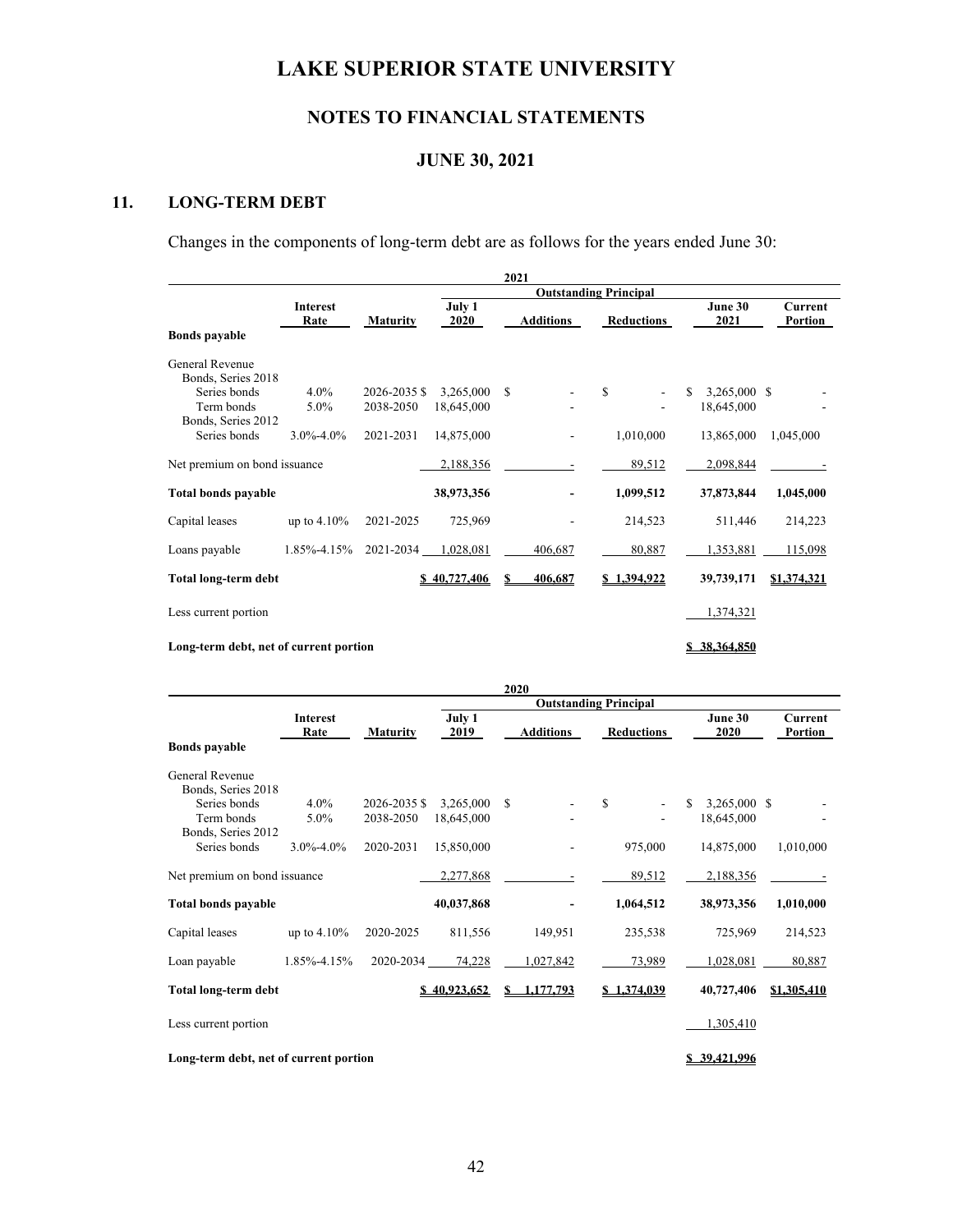## **NOTES TO FINANCIAL STATEMENTS**

## **JUNE 30, 2021**

### **Bonded Debt**

#### *General Revenue Bonds, Series 2018*

In August 2018, the University issued fixed rate General Revenue Bonds in the amount of \$21,910,000 payable from General Revenues. As of June 30, 2021, bonds payable are comprised of serial bonds payable in the amount of \$3,265,000 maturing in varying amounts beginning in January 2026 through January 2035, with interest charged at 4% and 4 term bonds in the amounts of \$2,545,000, \$5,585,000, \$7,135,000 and \$3,380,000 with interest charged at 5%. The term bonds mature in January 2038, 2043, 2048, and 2050 respectively. All of the bonds are callable after January 15, 2029.

#### *General Revenue Bonds, Series 2012*

In March 2012, the University issued fixed rate General Revenue Bonds in the amount of \$23,355,000. As of June 30, 2021, serial bonds payable in the amount of \$13,865,000 are payable from general revenues, maturing in varying amounts through November 2031, with interest charged at annual rates ranging from 3.0% to 4.0%. All of the bonds are callable after November 15, 2021.

In 2012, the University used the proceeds from above mentioned bond issue to refund \$4,670,000 and \$18,685,000 in outstanding fixed rate General Revenue Bonds, Series 1997 and 2001, respectively. As of June 30, 2018, the certificates were considered defeased and the liability has been removed from the statements of net position. The refunding resulted in an interest savings of \$3,540,834 and a net present value savings of \$2,821,221.

#### *Debt Service Requirements*

Principal and interest on the bonds are payable only from certain general revenues. The following table summarizes debt service requirements by years of scheduled maturity:

| <b>Year Ending</b><br>June 30 | Principal       | <b>Interest</b> |            | <b>Total</b> |            |
|-------------------------------|-----------------|-----------------|------------|--------------|------------|
| 2022                          | \$<br>1,045,000 | S               | 1,575,875  | <b>S</b>     | 2,620,875  |
| 2023                          | 1,080,000       |                 | 1,543,325  |              | 2,623,325  |
| 2024                          | 1,115,000       |                 | 1,504,150  |              | 2,619,150  |
| 2025                          | 1,160,000       |                 | 1,458,650  |              | 2,618,650  |
| 2026                          | 1,260,000       |                 | 1,414,450  |              | 2,674,450  |
| 2027-2031                     | 7,840,000       |                 | 6,237,950  |              | 14,077,950 |
| 2032-2036                     | 4,370,000       |                 | 4,918,650  |              | 9,288,650  |
| 2037-2041                     | 4,990,000       |                 | 4,009,250  |              | 8,999,250  |
| 2042-2046                     | 6,470,000       |                 | 2,613,500  |              | 9,083,500  |
| 2047-2050                     | 6,445,000       |                 | 825,250    |              | 7,270,250  |
| Total – bonds payable         | 35,775,000      |                 | 26,101,050 |              | 61,876,050 |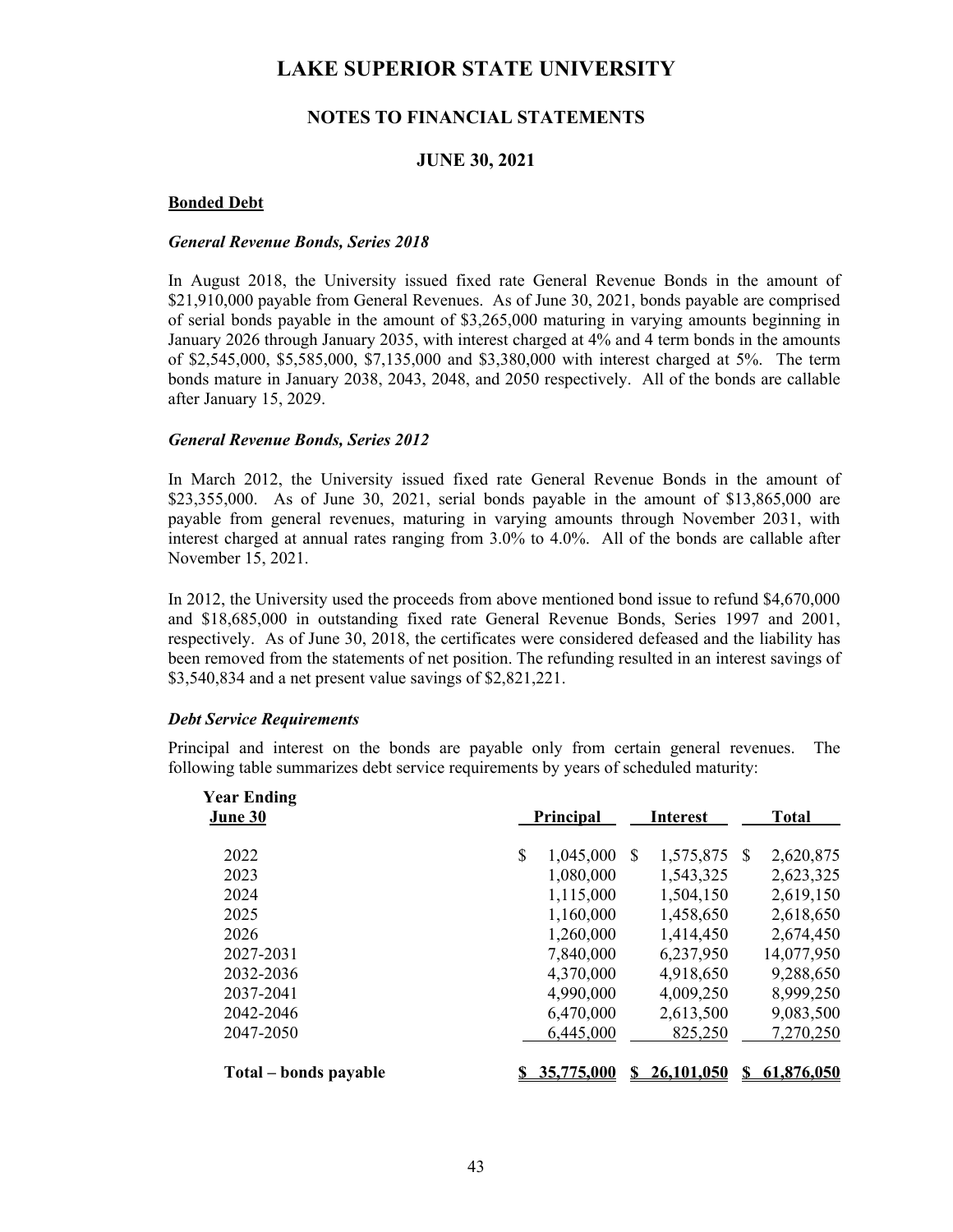## **NOTES TO FINANCIAL STATEMENTS**

## **JUNE 30, 2021**

#### **Lease Obligations**

### *Obligations Under Capital Leases*

The University leases certain equipment with a net book value of \$628,988 as of June 30, 2021, under lease agreements which meet the capitalization criteria specified by U.S. generally accepted accounting principles.

 The following is a schedule of annual future minimum lease payments required under capitalized lease obligations as of June 30, 2021:

| <b>Year Ending</b><br>June 30                                                            | Amount                   |
|------------------------------------------------------------------------------------------|--------------------------|
| 2022<br>2023                                                                             | \$<br>229,233<br>154,268 |
| 2024<br>2025                                                                             | 124,382<br>32,743        |
| Total minimum payments due<br>Less amounts representing interest,                        | 540,626                  |
| imputed at annual rates ranging up<br>to $4.10\%$<br><b>Present value of net minimum</b> | 29,180                   |
| lease payments                                                                           | 511.446                  |

### *Obligations Under Operating Leases*

During the fiscal year ended June 30, 2019, the University entered into a 5-year operating lease for copier equipment. Another copier was added to the lease during 2021.

 The following is a schedule of annual future minimum lease payments required under the operating lease obligations as of June 30, 2021:

| <b>Year Ending</b><br>June 30 | Amount         |
|-------------------------------|----------------|
| 2022                          | \$<br>29,958   |
| 2023                          | 29,958         |
| 2024                          | 4,993          |
| Total minimum payments due    | <u>64,</u> 909 |

Commitments and related rental expenses under operating leases with initial or remaining noncancelable lease terms in excess of one year for the years ended June 30, 2021, and June 30, 2020, are included in operating expenses.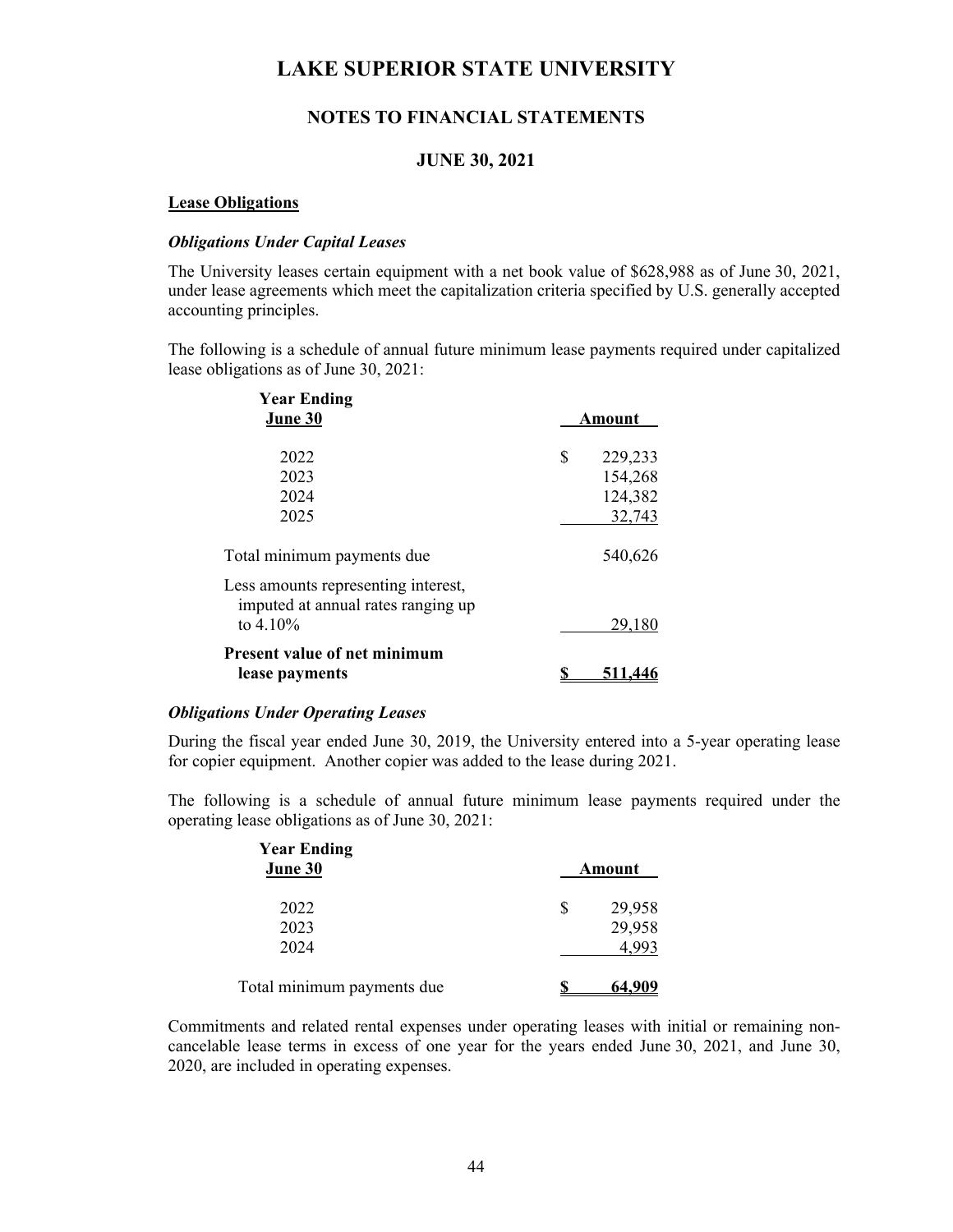## **NOTES TO FINANCIAL STATEMENTS**

### **JUNE 30, 2021**

#### **Equipment Loans**

On November 15, 2016, the University entered into a Loan Agreement with Central Savings Bank for cash to purchase exercise equipment for the Student Activity Center. The loan was for the amount of \$150,000 with a fixed interest rate of 1.850%. Repayment comprises 60 monthly payments in the amount of \$2,619 beginning January 1, 2017 and ending November 14, 2021. As of June 30, 2021, the principal remaining on the loan was \$13,035.

The following is a schedule of annual future payments for the loan as of June 30, 2021:

| <b>Year Ending</b><br>June 30 | Principal | Interest | Total  |
|-------------------------------|-----------|----------|--------|
| 2022                          | 13,035    | 61       | 13,096 |
| Total – loan payable          | 13,035    | 6 I      | 13.096 |

On June 14, 2019, the University entered into a Loan Agreement with Central Savings Bank for cash to purchase Cannabis equipment for the new Cannabis chemistry academic program. The loan was for the amount of \$977,842 with a fixed interest rate of 4.150%. Repayment comprises 180 monthly payments in the amount of \$7,315 beginning August 14, 2019 and ending July 14, 2034. As of June 30, 2021, the principal remaining on the loan was \$884,159.

The following is a schedule of annual future payments for the loan as of June 30, 2021:

| <b>Year Ending</b><br>June 30 | Principal       | <b>Interest</b> |         | Total |           |
|-------------------------------|-----------------|-----------------|---------|-------|-----------|
| 2022                          | \$<br>52,063 \$ |                 | 35,713  | -S    | 87,776    |
| 2023                          | 54,265          |                 | 33,510  |       | 87,775    |
| 2024                          | 56,513          |                 | 31,262  |       | 87,775    |
| 2025                          | 58,996          |                 | 28,779  |       | 87,775    |
| 2026                          | 61,446          |                 | 26,329  |       | 87,775    |
| 2027-2031                     | 348,483         |                 | 90,394  |       | 438,877   |
| 2032-2035                     | 252,393         |                 | 16,855  |       | 269,248   |
| Total – loan payable          | 884,159         |                 | 262,842 | -S    | 1,147,001 |

#### **Line of Credit**

On May 28, 2020, the University entered into a promissory note (tax-exempt non-revolving Line of Credit) with Central Savings Bank to meet cash flow needs related to capital expenditures. The note allows for up to \$3,000,000 to be borrowed over the course of two years after which time the note coverts to a five-year term loan. The interest rate is fixed at 3.250% and began as soon as the first dollars were drawn. As of June 30, 2021, the principal drawn on the line of credit was \$50,000.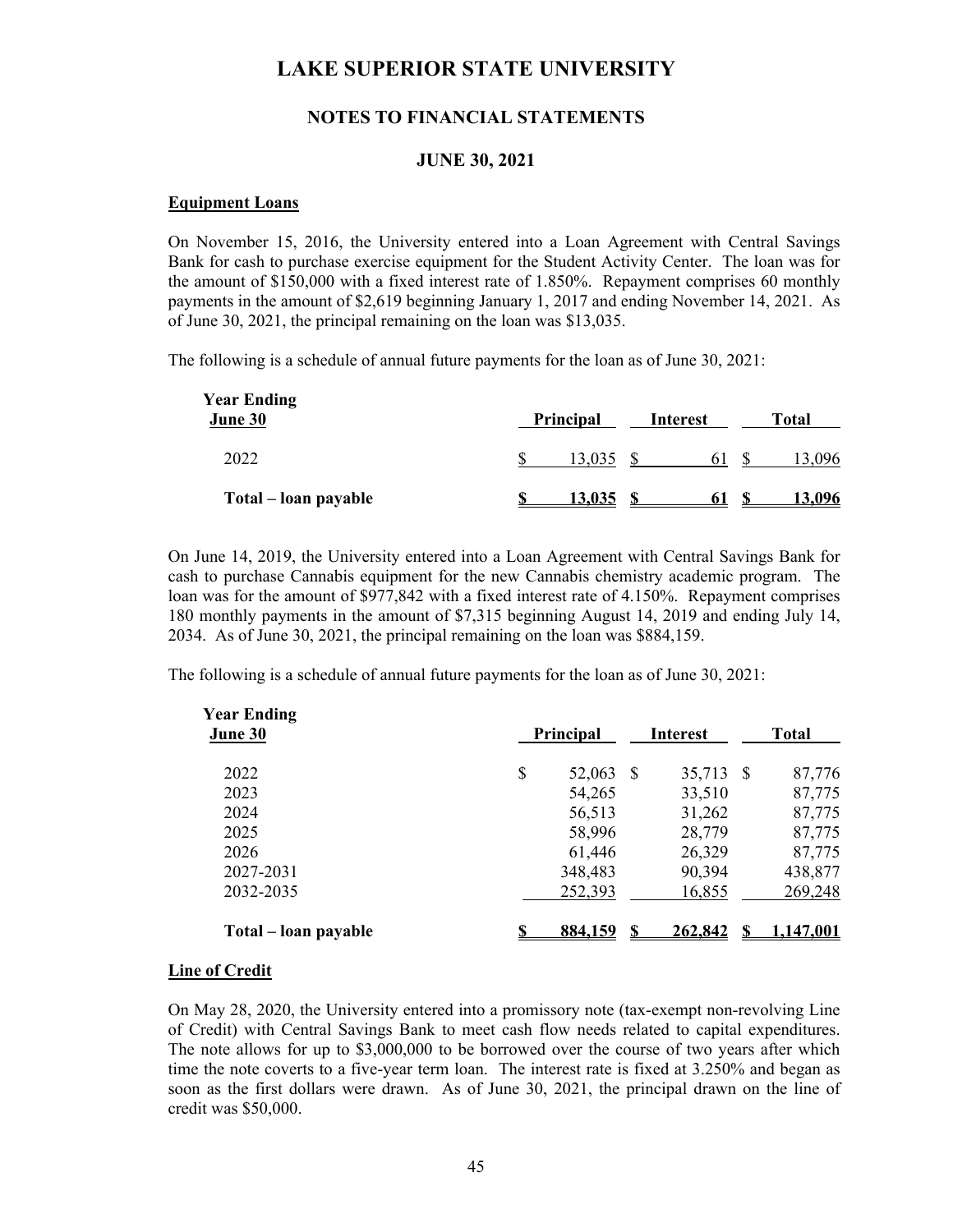## **NOTES TO FINANCIAL STATEMENTS**

### **JUNE 30, 2021**

The following is a schedule of annual future payments for the line of credit as of June 30, 2021:

| <b>Year Ending</b><br>June 30  | Principal | Interest | Total  |
|--------------------------------|-----------|----------|--------|
| 2022                           | 50,000    | .490     | .490   |
| Total – line of credit payable | 50,000    | 1.490    | 51.490 |

#### **Sault Ste. Marie Brownfield Redevelopment Authority Loan**

On July 1, 2019, the City of Sault Sainte Marie entity, Sault Ste. Marie Brownfield Redevelopment Authority, in conjunction with the University were awarded \$541,000 in Brownfield Loan monies (together with a \$1,000,000 Brownfield Grant) for the redevelopment of the former Union Carbide property into the Center for Freshwater Research and Education. On July 23, 2019, the Brownfield loan amount was increased by \$459,000 to \$1,000,000 to handle additional issues with the site contamination and underground discarded structures. According to the agreement between the University and the City of Sault Ste. Marie, the University is responsible for the loan repayment even though some of the expenditures will be made directly by the City. The fixed interest rate of 1.50% begins with repayment in 2025. As of June 30, 2021, the principal drawn on the loan was \$406,687.

 The following is a schedule of annual future payments for the loan as of June 30, 2021, assuming the full \$1,000,000 is drawn:

| <b>Year Ending</b><br>June 30 | Principal       | Interest   |    | <b>Total</b>     |
|-------------------------------|-----------------|------------|----|------------------|
| 2025                          | \$<br>97,826 \$ | $\sim$ $-$ | -S | 97,826           |
| 2026                          | 84,294          | 13,533     |    | 97,827           |
| 2027-2031                     | 440,819         | 48,313     |    | 489,132          |
| 2032-2036                     | 377,061         | 14,245     |    | 391,306          |
| Total – loan payable          | 0.000,000.      | 76,091     |    | <u>1,076,091</u> |

### **12. EMPLOYEE RETIREMENT PLANS AND OTHER POSTEMPLOYMENT BENEFITS**

#### **Retirement Plans**

### *Teachers Insurance and Annuity Association – College Retirement Equities Fund (TIAA-CREF)*

Support personnel represented by the Michigan Education Association/National Education Association (MEA) hired after January 1, 1996, and faculty and administrative employees are eligible for the TIAA-CREF plan. TIAA-CREF is a defined contribution plan where the University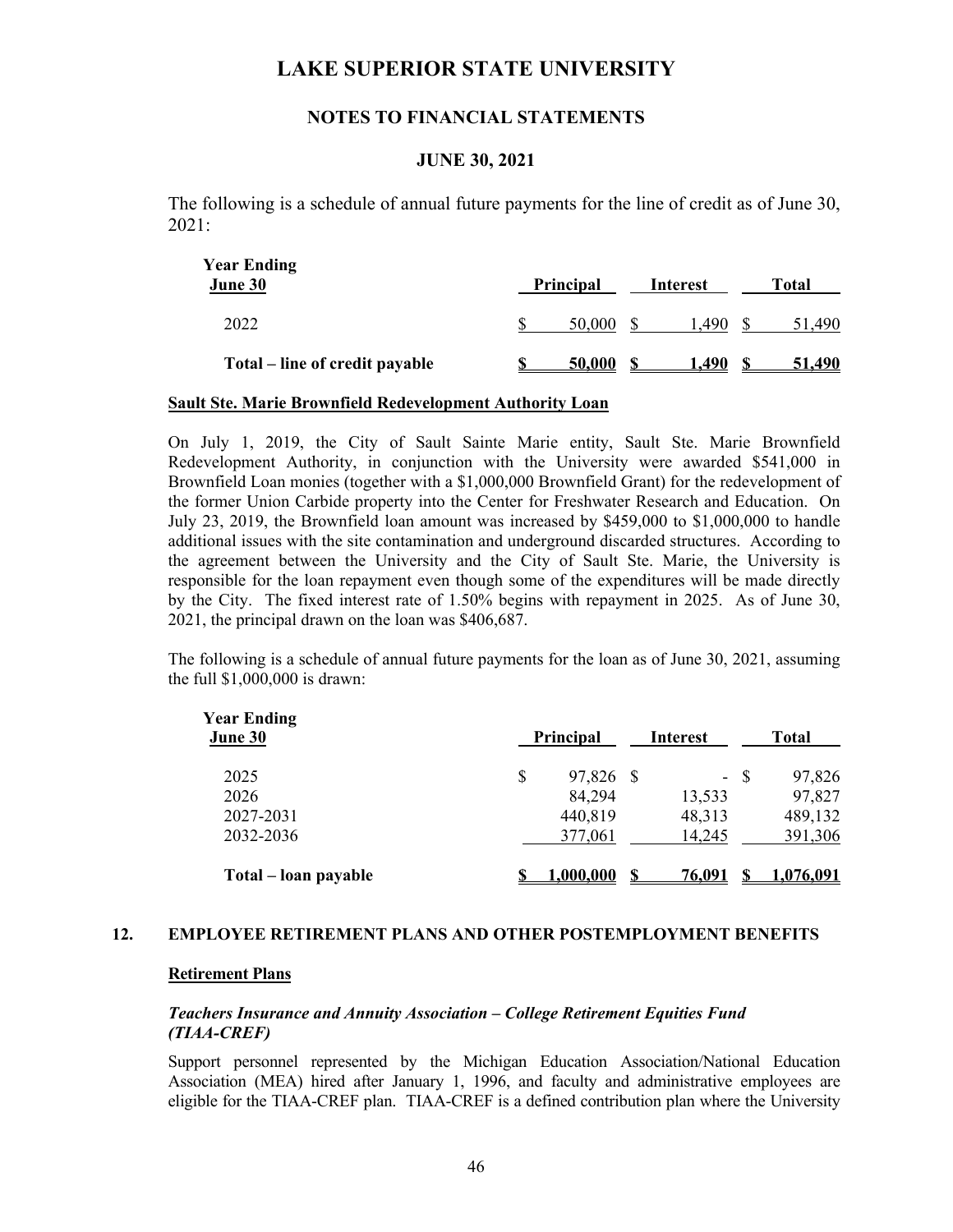## **NOTES TO FINANCIAL STATEMENTS**

### **JUNE 30, 2021**

contributes an amount equal to 10.0 percent of administrative and faculty group employees' pay (12.0 percent for those hired before January 1, 2010), and 10.0 percent of MEA employees' pay. Beginning July 8, 2021, the University contribution will decrease from 10.0 percent to 8.0 percent of MEA employees' pay and a three-year vesting requirement will be imposed. The University contributed approximately \$1,647,000 for the year ended June 30, 2021 and \$1,666,000 for the year ended June 30, 2020. Plan participants maintain individual annuity contracts with TIAA-CREF, the plan administrator, which are fully vested.

 Plan provisions and contribution requirements of the TIAA-CREF plan are established and may be amended by the University's Board of Trustees.

#### *Michigan Public School Employees' Retirement System*

**Plan Description:** The University participates in the Michigan Public School Employees' Retirement System (MPSERS or System), a statewide, cost-sharing, multiple-employer defined benefit public employee retirement system governed by the State of Michigan that covers substantially all hourly employees and some salary employees hired prior to January 1, 1996. Employees hired on or after January 1, 1996 cannot participate in MPSERS, unless they previously were enrolled in the plan at the University, or one of the other six universities that are part of MPSERS. The System provides retirement, survivor, and disability benefits to plan members and their beneficiaries. The System also provides postemployment health-care benefits to retirees and beneficiaries who elect to receive those benefits. MPSERS issues a publicly available financial report that includes financial statements and required supplementary information for the pension and postemployment health-care plans. That report is available on the web at http://www.michigan.gov/orsschools, or by writing to the Office of Retirement System (ORS) at 7150 Harris Drive, P.O. Box 30171, Lansing, MI 48909. Separate pension information related to the University's employees included in this plan is not available. The seven participating public universities have a net pension obligation that is separated out from the system-wide MPSERS plan. The net pension obligation information included in this Note relates to the seven public universities that participate in MPSERS and not the plan as a whole.

**Contributions:** Public Act 300 of 1980, as amended, requires the University to contribute amounts necessary to finance the coverage of pension benefits of active and retired members. Contribution provisions are specified by State statute and may be amended only by action of the State Legislature. Under these provisions, each university's contribution is expected to finance the costs of benefits earned by employees during the year, with an additional amount to finance a portion of the unfunded accrued liability.

University contributions are determined based on employee elections. There are seven different benefit options included in the plan available to employees based on date of hire. The University contributes to MPSERS a percentage of member and non-member payrolls, determined by the plan's actuaries, for the unfunded portion of future pensions. Contribution rates are adjusted annually by the ORS. The rates from October 1 to September 30 are as follows:

| Year Beginning  | <b>Funded Portion</b> | <b>Unfunded Portion</b> |
|-----------------|-----------------------|-------------------------|
| October 1, 2020 | $6.52\%$              | $19.74\%$               |
| October 1, 2019 | $6.29\%$              | $19.74\%$               |
| October 1, 2018 | 5.29%                 | $19.74\%$               |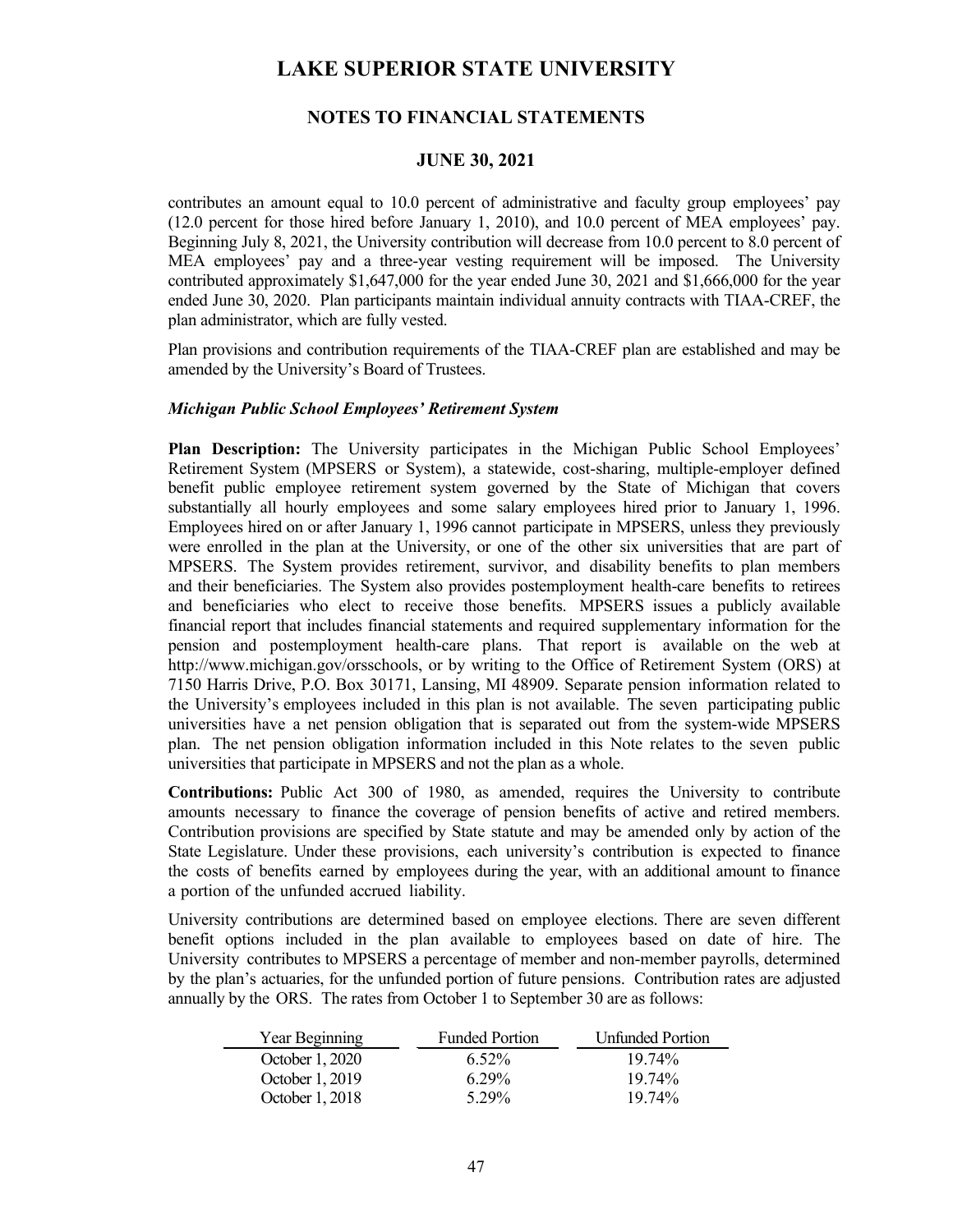## **NOTES TO FINANCIAL STATEMENTS**

### **JUNE 30, 2021**

Depending on the plan selected, plan member contributions range from 0.0 percent to 7.0 percent of gross wages. Plan members electing into the defined contribution plan are not required to make additional contributions.

The University's statutorily required contribution was \$1,527,081. Its actual and actuarially determined contributions to the plan for the year ended June 30, 2021 were \$1,611,372. Contributions include \$348,699 of revenue received from the State of Michigan to fund the MPSERS Unfunded Actuarial Accrued Liability (UAAL) Stabilization Rate for the year ended June 30, 2021. The University's required and actual contributions to the plan for the year ended June 30, 2020 were \$1,430,168. Contributions included \$181,081 of revenue received from the State of Michigan to fund the MPSERS Unfunded Actuarial Accrued Liability (UAAL) Stabilization Rate for the year ended June 30, 2020.

**Benefits Provided:** Benefit provisions of the defined benefit pension plan are established by State statue, which may be amended. Public Act 300 of 1980, as amended, establishes eligibility and benefit provisions for the defined benefit (DB) pension plan. Depending on the plan option selected, member retirement benefits are calculated as final average compensation times years of service times a pension factor ranging from 1.25 percent to 1.50 percent. The requirements to retire range from attaining the age of 46 to 60 years with years of service ranging from 5 to 30 years, depending on when the employee became a member. Early retirement is computed in the same manner as a regular pension, but is permanently reduced 0.50 percent for each full and partial month between the pension effective date and the date the member will attain age 60. There is no mandatory retirement age.

Members are eligible for non-duty disability benefits after 10 years of service and for dutyrelated disability benefits upon hire. Disability retirement benefits are determined in the same manner as retirement benefits but are payable immediately without an actuarial reduction. The disability benefits plus authorized outside earnings are limited to 100.0 percent of the participant's final average compensation with an increase of 2.0 percent each year thereafter.

Benefits may transfer to a beneficiary upon death and are determined in the same manner as retirement benefits, but with an actuarial reduction.

Benefit terms provide for annual cost-of-living adjustments to each employee's retirement allowance subsequent to the employee's retirement date. The annual adjustment, if applicable, is 3.0 percent. For some members who do not receive an annual increase, they are eligible to receive a supplemental payment in those years when investment earnings exceed actuarial assumptions.

**Measurement of the MPSERS Net Pension Liability:** The plan's net pension liability for the seven universities participating in MPSERS is to be measured as the total pension liability, less the amount of the pension plan's fiduciary net position. In actuarial terms, this will be the accrued liability less the market value of assets (not the smoothed actuarial value of assets that is often encountered in actuarial valuations performed to determine the University's contribution requirement).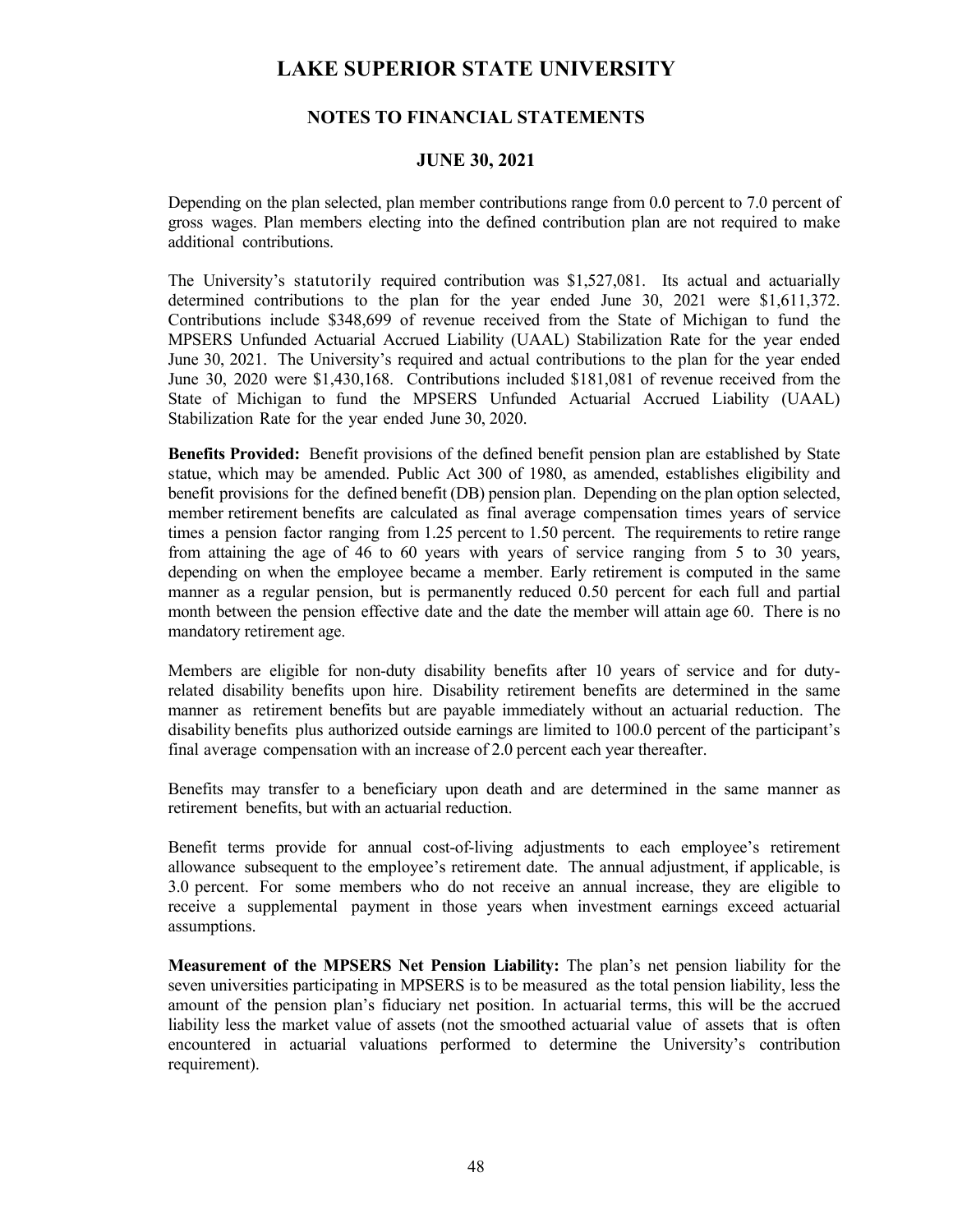### **NOTES TO FINANCIAL STATEMENTS**

### **JUNE 30, 2021**

MPSERS Net Pension Liability – Seven Universities as of September 30, 2020

| Total pension liability                                                | S. | 1,199,752,611   |
|------------------------------------------------------------------------|----|-----------------|
| Plan fiduciary net position                                            |    | (516, 732, 549) |
| Net pension liability                                                  |    | 683,020,062     |
| Plan fiduciary net position as a percentage of total pension liability |    | 43.07%          |
| Net pension liability as a percentage of covered payroll               |    | 314.54%         |

MPSERS Net Pension Liability – Seven Universities as of September 30, 2019

| Total pension liability                                                | S. | 1,200,891,617 |
|------------------------------------------------------------------------|----|---------------|
| Plan fiduciary net position                                            |    | (531,300,707) |
| Net pension liability                                                  |    | 669,590,910   |
| Plan fiduciary net position as a percentage of total pension liability |    | 44.24%        |
| Net pension liability as a percentage of covered payroll               |    | 314.52%       |

**Net Pension Obligation, Deferred Outflows of Resources, Deferred Inflows of Resources, and Pension Expense:** At June 30, 2021, the University reported a liability of \$20,590,273 for its proportionate share of the MPSERS net pension liability. The net pension liability was measured as of September 30, 2020, and the total pension liability used to calculate the net pension liability was determined by an actuarial valuation rolled forward from September 30, 2019. The University's proportion of the net pension liability was determined by dividing each employer's statutorily required pension contributions to the system during the measurement period by the percent of pension contributions required from all applicable employers during the measurement period. As of September 30, 2020, the University's proportionate share was 3.01459%. The University reported a liability of \$20,034,283 as of June 30, 2020, and the University's proportionate share was 2.99202% as of the September 30, 2019 measurement date.

The University recognized pension expense of \$1,694,306 for the year ended June 30, 2021 and \$2,298,268 for the year ended June 30, 2020.

At June 30, 2021, the University reported deferred outflows of resources and deferred inflows of resources related to pensions from the following sources:

|                                                                         |   | Deferred Outflows<br>of Resources |  | Deferred Inflows<br>of Resources |  |
|-------------------------------------------------------------------------|---|-----------------------------------|--|----------------------------------|--|
| Differences between actual and expected experience                      | S |                                   |  |                                  |  |
| Changes of assumptions                                                  |   |                                   |  |                                  |  |
| Net difference between projected and actual plan<br>investment earnings |   | 26,183                            |  |                                  |  |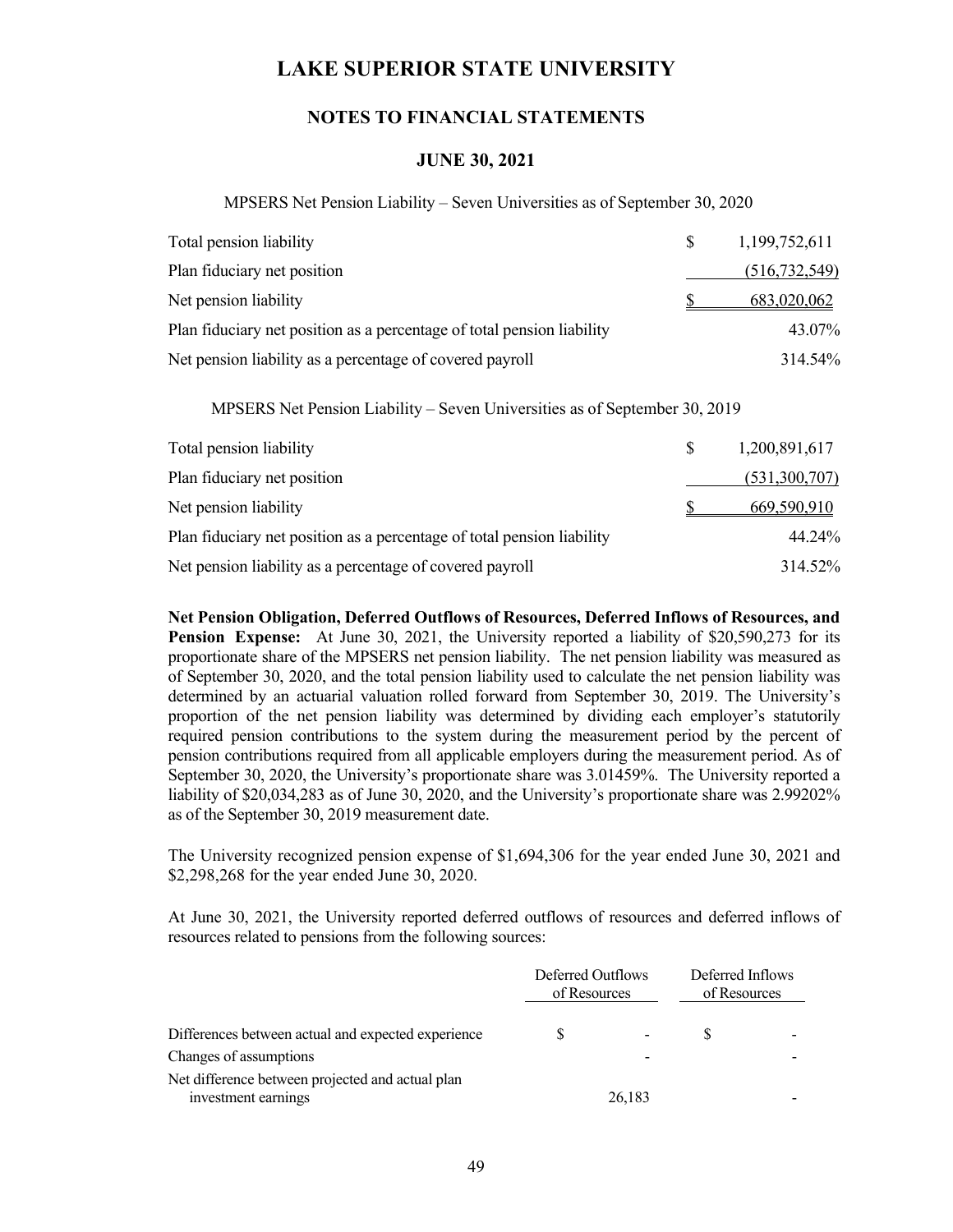## **NOTES TO FINANCIAL STATEMENTS**

#### **JUNE 30, 2021**

| Changes in proportionate and differences between<br>University contributions and proportionate share of<br>contributions |         |         |
|--------------------------------------------------------------------------------------------------------------------------|---------|---------|
| University contributions subsequent to the measurement                                                                   |         |         |
| date                                                                                                                     | 898,032 | 292,941 |
|                                                                                                                          | 924,215 | 292.941 |

At June 30, 2020, the University reported deferred outflows of resources and deferred inflows of resources related to pensions from the following sources:

|                                                                                                                          | Deferred Outflows<br>of Resources |         | Deferred Inflows<br>of Resources |         |
|--------------------------------------------------------------------------------------------------------------------------|-----------------------------------|---------|----------------------------------|---------|
|                                                                                                                          |                                   |         |                                  |         |
| Differences between actual and expected experience                                                                       | S                                 |         | S                                |         |
| Changes of assumptions                                                                                                   |                                   |         |                                  |         |
| Net difference between projected and actual plan<br>investment earnings                                                  |                                   |         |                                  | 362,582 |
| Changes in proportionate and differences between<br>University contributions and proportionate share of<br>contributions |                                   |         |                                  |         |
| University contributions subsequent to the measurement                                                                   |                                   |         |                                  |         |
| date                                                                                                                     |                                   | 814,007 |                                  | 125,682 |
|                                                                                                                          | S                                 | 814,007 |                                  | 488,264 |

Amounts reported as deferred outflows of resources and deferred inflows of resources related to pensions will be recognized in pension expense as follows:

| Year Ending June 30 |    | Amount  |
|---------------------|----|---------|
| 2022                | \$ | 3,727   |
| 2023                |    | 113,789 |
| 2024                |    | 52,522  |
| 2025                |    |         |
|                     | S  | 170,038 |

In addition, the contributions subsequent to the measurement date will be included as a reduction of the net pension liability in the next year.

**Timing of the Valuation:** An actuarial valuation to determine the total pension liability is required to be performed every year. If the actuarial valuation is not calculated as of the plan's fiscal year end, the total pension liability is required to be rolled forward from the actuarial valuation date to the pension plan's fiscal year end.

The total pension liability as of September 30, 2020 is based on the results of an actuarial valuation date of September 30, 2019, and rolled forward using generally accepted actuarial procedures.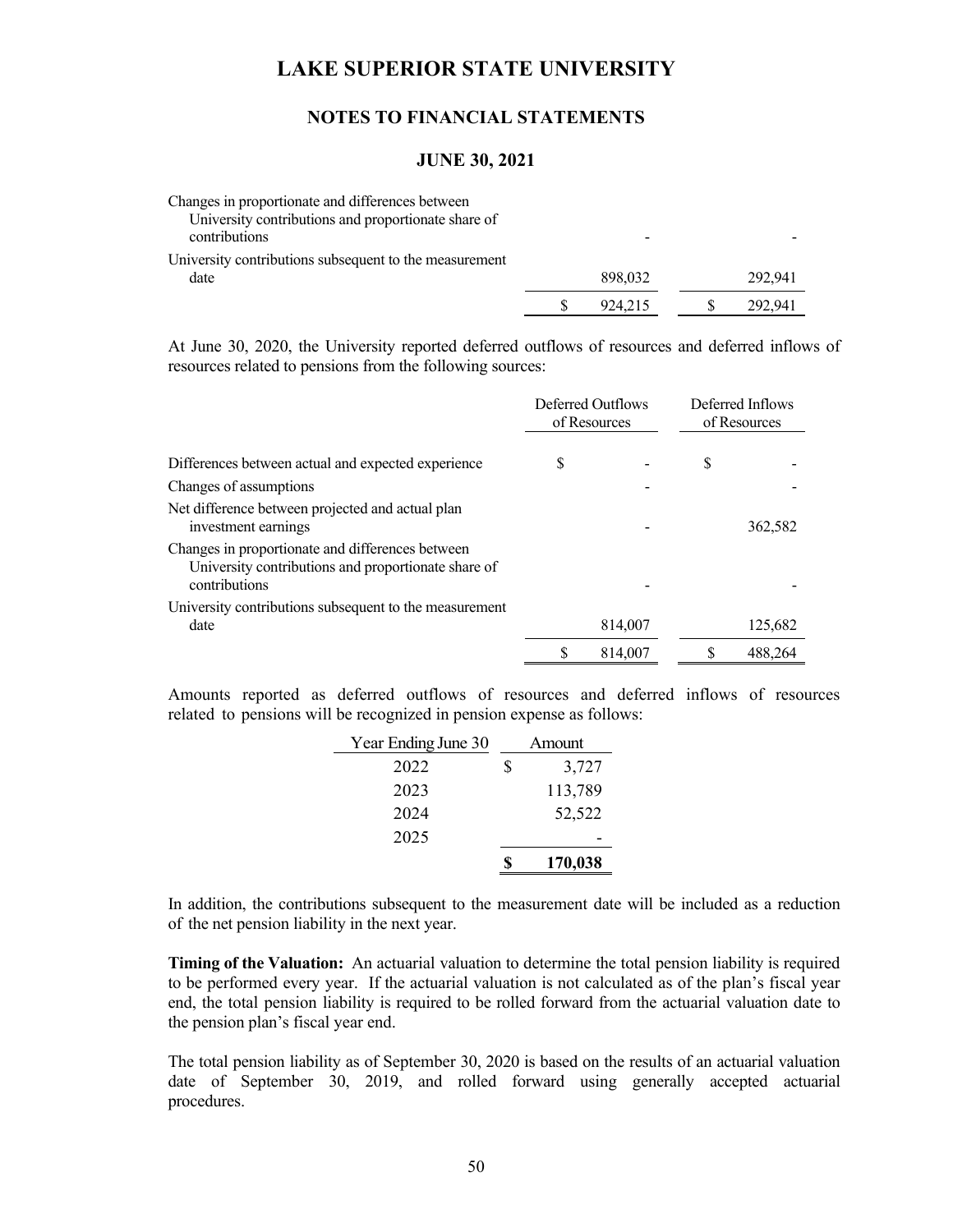## **NOTES TO FINANCIAL STATEMENTS**

### **JUNE 30, 2021**

**Actuarial Valuations and Assumptions:** Actuarial valuations for the pension plan involve estimates of the value of reported amounts and assumptions about the probability of occurrence of events far into the future. Examples include assumptions about future employment, mortality, and the health-care cost trend rate. Amounts determined regarding the funded status of the plan and the annual required contributions (ARC) are subject to continual revision as actual results are compared with past expectations and new estimates are made about the future.

Projections of benefits for financial reporting purposes are based on the substantive plan (the plan as understood by the employer and plan members) and include the types of benefits provided at the time of each valuation and the historical pattern of sharing of benefit costs between the employer and plan members to that point. The actuarial methods and assumptions used include techniques that are designed to reduce the effects of short term volatility in actuarial accrued liabilities and the actuarial value of assets, consistent with the long-term perspective of the calculations.

Additional information as of the latest actuarial valuation follows:

#### **Summary of Actuarial Assumptions**

|            | Investment Rate of Return:<br>- MIP and Basic Plans (Non-Hybrid): 6.80% |                                                                                                                                                                                                                                                                                                                                             |
|------------|-------------------------------------------------------------------------|---------------------------------------------------------------------------------------------------------------------------------------------------------------------------------------------------------------------------------------------------------------------------------------------------------------------------------------------|
|            |                                                                         |                                                                                                                                                                                                                                                                                                                                             |
|            |                                                                         | Cost-of-Living Pension Adjustments:3% Annual Non-Compounded for MIP Members                                                                                                                                                                                                                                                                 |
| Mortality: |                                                                         | RP-2014 Male and Female Combined Healthy Life Mortality Tables, adjusted for<br>mortality improvements using projection scale MP-2017 from 2006. This assumption<br>was first used for the September 30, 2017 valuation of the System. For retirees, 82%<br>of the table rates were used for males and 78% of the table rates were used for |

Assumption changes as a result of an experience study for the period 2012 through 2017 have been adopted by the System for use in the annual pension valuations beginning with the September 30, 2017 valuation.

females. For active members, 100% of the table rates were used.

**Long-term Expected Return on Plan Assets:** The long-term expected rate of return on pension plan investments was determined using a building-block method in which best-estimate ranges of expected future real rates of return (expected returns, net of pension plan investment expense and inflation) are developed for each major asset class. These ranges are combined to produce the longterm expected rate of return by weighting the expected future real rates of return by the target asset allocation percentage and by adding expected inflation. Best estimates of arithmetic real rates of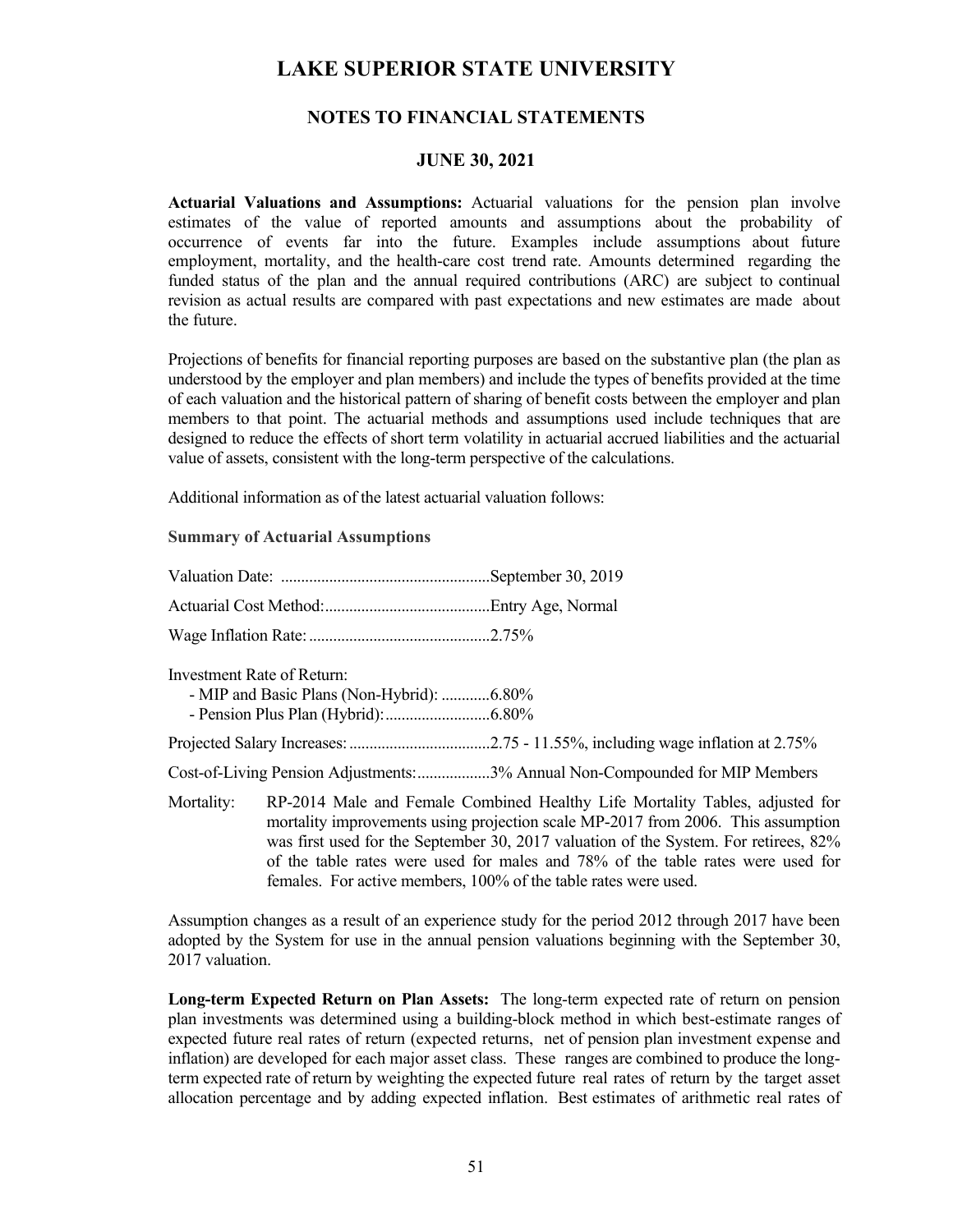## **NOTES TO FINANCIAL STATEMENTS**

### **JUNE 30, 2021**

return for each major asset class included in the pension plan's target asset allocation are summarized in the following table as of September 30:

|                                    |                   | 2020      | 2019                                 |
|------------------------------------|-------------------|-----------|--------------------------------------|
|                                    |                   | Long-term | Long-term                            |
|                                    | <b>Target</b>     |           | <b>Expected Real</b> Expected Real   |
| <b>Investment Category</b>         | <b>Allocation</b> |           | <b>Rate of Return Rate of Return</b> |
| Domestic Equity Pools              | 25.0%             | $5.6\%$   | $5.5\%$                              |
| Private Equity Pools               | 16.0              | 9.3       | 8.6                                  |
| <b>International Equity Pools</b>  | 15.0              | 7.4       | 7.3                                  |
| <b>Fixed Income Pools</b>          | 10.5              | 0.5       | 1.2                                  |
| Real Estate & Infrastructure Pools | 10.0              | 4.9       | 4.2                                  |
| Absolute Return Pools              | 9.0               | 3.2       | 5.4                                  |
| Real Return/Opportunistic Pools    | 12.5              | 6.6       | 0.0                                  |
| <b>Short Term Investment Pools</b> | 2.0               | 0.1       | 0.8                                  |
| <b>Total</b>                       | 100.0%            |           |                                      |

**Rate of Return:** For the fiscal year ended September 30, 2020, the annual money-weighted rate of return on pension plan investment, net of pension plan investment expense, was 5.37%. For the fiscal year ended September 30, 2019, the rate was 5.14%. The money weighted rate of return expresses investment performance, net of investment expense, adjusted for the changing amounts actually invested.

**Single Discount Rate:** Projected benefit payments are required to be discounted to their actuarial present values using a single discount rate that reflects (1) a long-term expected rate of return on pension plan investments (to the extent that the plan's fiduciary net position is projected to be sufficient to pay benefits) and (2) tax-exempt municipal bond rate based on an index of 20-year general obligation bonds with an average AA credit rating (which is published by the Federal Reserve) as of the measurement date (to the extent that the contributions for use with the long-term expected rate of return are not met).

For the purpose of this valuation, the expected rate of return on pension plan investments is 6.80% and the resulting single discount rate is 6.80%.

**Discount Rate:** A discount rate of 6.80% was used to measure the total pension liability (6.80% for the Pension Plus Plan). This discount rate was based on the long term expected rate of return on pension plan investments of 6.80% (6.80% for the Pension Plus Plan). The projection of cash flows used to determine this discount rate assumed that plan member contributions will be made at the current contribution rate and that employer contributions will be made at rates equal to the difference between actuarially determined contribution rates and the member rate. Based on these assumptions, the pension plan's fiduciary net position was projected to be available to make all projected future benefit payments of current plan members. Therefore, the long-term expected rate of return on pension plan investments was applied to all periods of projected benefit payments to determine the total pension liability.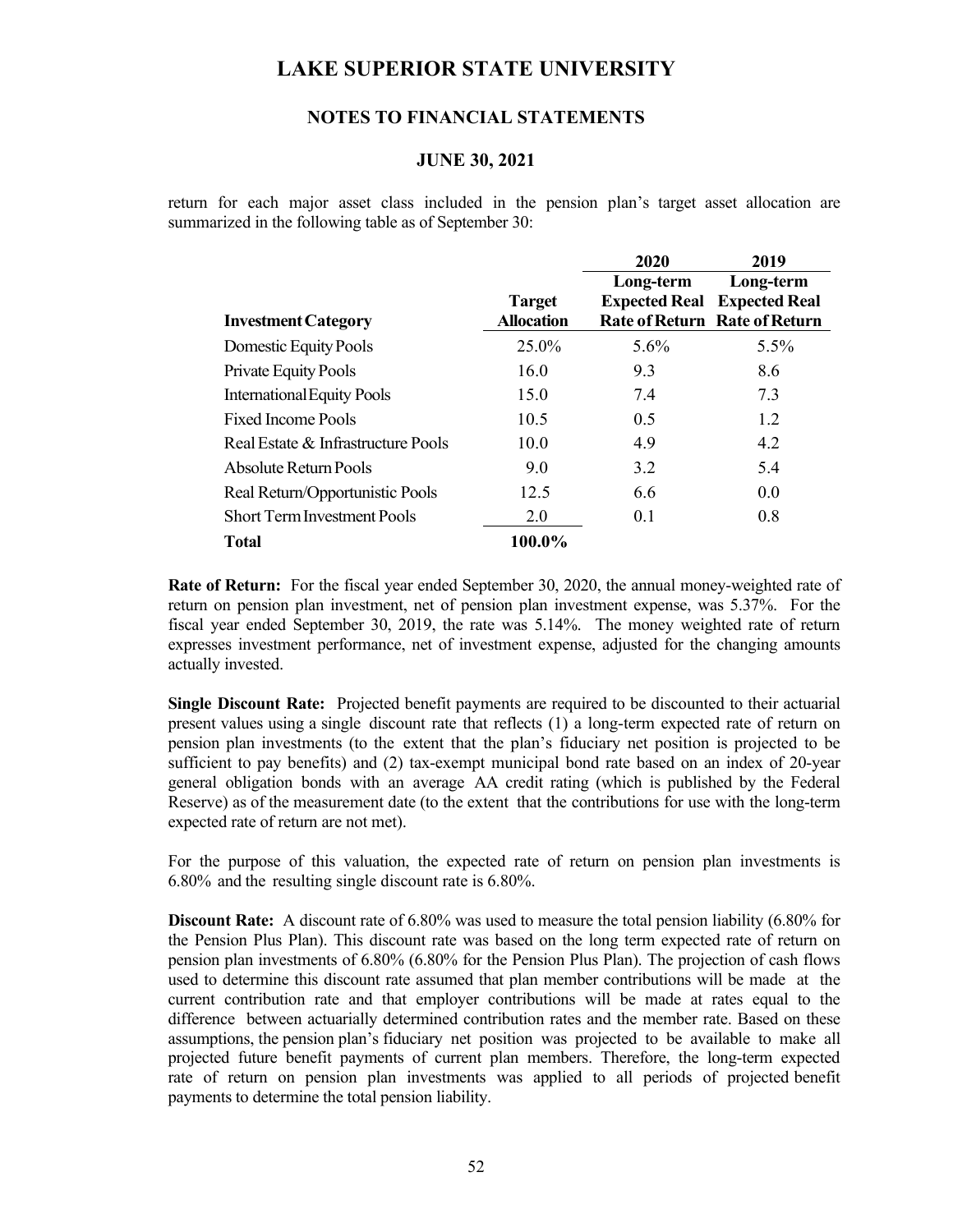## **NOTES TO FINANCIAL STATEMENTS**

### **JUNE 30, 2021**

**Sensitivity of the Net Pension Obligation to Changes in the Discount Rate:** The following presents Lake Superior State University's proportionate share of the net pension liability calculated using the discount rate of 6.80% for the current fiscal year, as well as what Lake Superior State University's proportionate share of the net pension liability would be if it were calculated using a discount rate that is one percentage point lower (5.80%) or one percentage point higher (7.80%) than the current rate:

At June 30, 2021:

| $1.0\%$ decrease<br>$(5.80\%)$ | <b>Current Discount Rate</b><br>$(6.80\%)$ | $1.0\%$ increase<br>$(7.80\%)$ |
|--------------------------------|--------------------------------------------|--------------------------------|
| \$24,130,547                   | \$20,590,273                               | \$17,571,142                   |
| At June 30, 2020:              |                                            |                                |
| $1.0\%$ decrease<br>$(5.80\%)$ | <b>Current Discount Rate</b><br>$(6.80\%)$ | $1.0\%$ increase<br>$(7.80\%)$ |
| \$23,583,167                   | \$20,034,283                               | \$17,005,711                   |

**Payable to the Pension Plan:** The University reported a payable of \$ -0- as of June 30, 2021 and 2020 for the outstanding amount of contributions to the pension plan required for the year then ended for the statutorily required pension contributions related to accrued labor expense.

#### **MPSERS – Postemployment Benefits Other Than Pensions (OPEB)**

**Plan Description:** The Michigan Public School Employees' Retirement System (System or MPSERS) is a cost-sharing, multiple employer, state-wide, defined benefit public employee retirement plan governed by the State of Michigan (State) originally created under Public Act 136 of 1945, recodified and currently operating under the provisions of Public Act 300 of 1980, as amended. Section 25 of this act establishes the board's authority to promulgate or amend the provisions of the System. The board consists of twelve members—eleven appointed by the Governor and the State Superintendent of Instruction, who serves as an ex-officio member.

The System's health plan provides all eligible retirees with the option of receiving health, prescription drug, dental, and vision coverage under the Michigan Public School Employees' Retirement Act (1980 PA 300 as amended).

The System is administered by the Office of Retirement Services (ORS) within the Michigan Department of Technology, Management & Budget. The Department Director appoints the Office Director, with whom the general oversight of the System resides. The State Treasurer serves as the investment officer and custodian for the System.

The System's financial statements are available on the ORS website at www.michigan.gov/orsschools.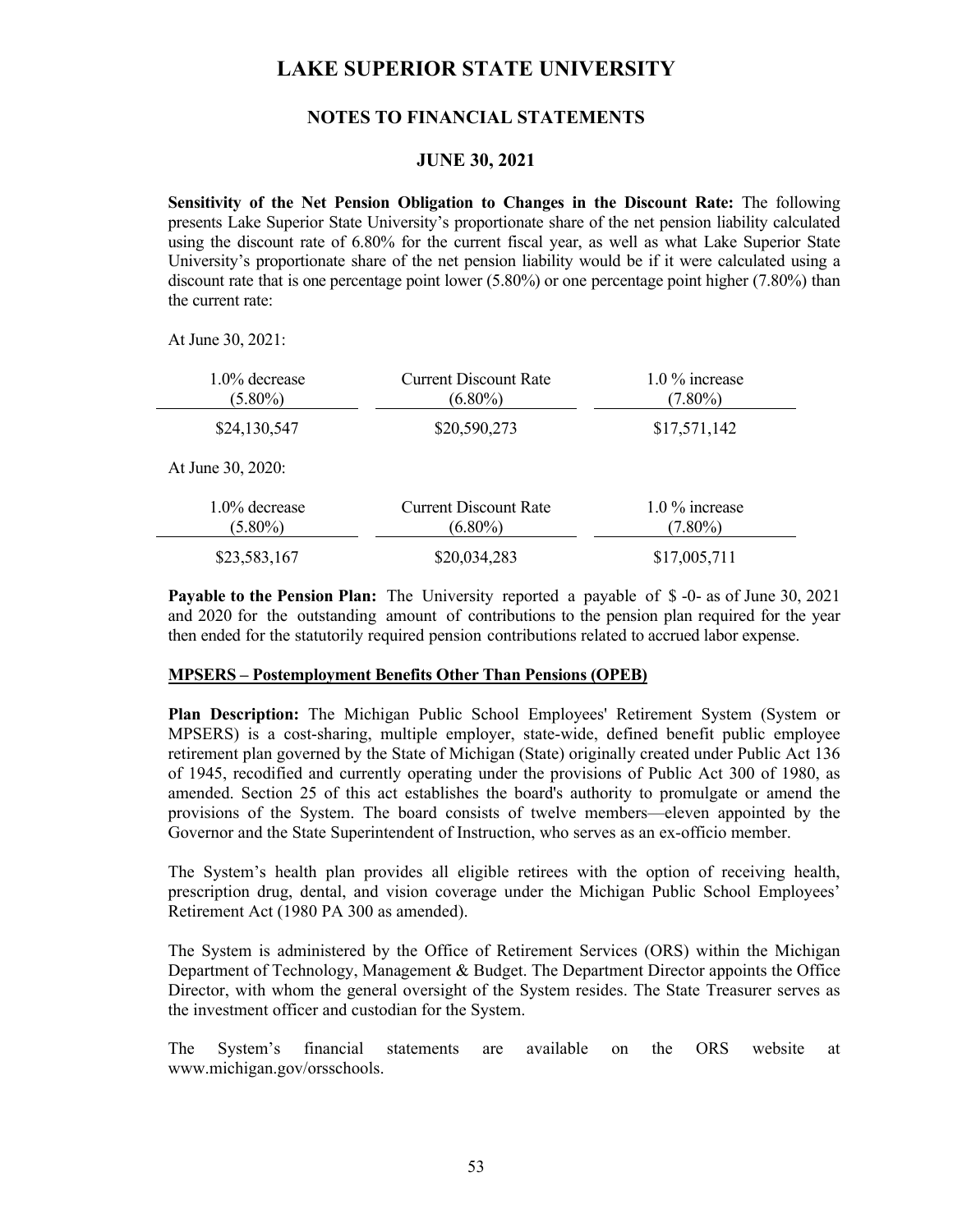## **NOTES TO FINANCIAL STATEMENTS**

### **JUNE 30, 2021**

**Benefits Provided:** Benefit provisions of the postemployment health-care plan are established by State statute, which may be amended. Public Act 300 of 1980, as amended, establishes eligibility and benefit provisions. Retirees have the option of health coverage, which, through 2012, was funded on a cash disbursement basis. Beginning fiscal year 2013, it is funded on a prefunded basis. The System has contracted to provide the comprehensive group medical, prescription drug, dental, and vision coverage for retirees and beneficiaries. A subsidized portion of the premium is paid by the System with the balance deducted from the monthly pension of each retiree health-care recipient. For members who first worked before July 1, 2008, (Basic, MIP-Fixed, and MIP Graded plan members) the subsidy is the maximum allowed by statute. To limit future liabilities of Other Postemployment Benefits, members who first worked on or after July 1, 2008 (MIP-Plus plan members) have a graded premium subsidy based on career length where they accrue credit towards their insurance premiums in retirement, not to exceed the maximum allowable by statute. Public Act 300 of 2012 sets the maximum subsidy at 80% beginning January 1, 2013; 90% for those Medicare eligible and enrolled in the insurances as of that date. Dependents are eligible for health-care coverage if they meet the dependency requirements set forth in Public Act 300 of 1980, as amended.

Public Act 300 of 2012 granted all active members of the Michigan Public School Employees Retirement System, who earned service credit in the 12 months ending September 3, 2012 or were on an approved professional services or military leave of absence on September 3, 2012, a voluntary election regarding their retirement health-care. Any changes to a member's health-care benefit are effective as of the member's transition date, which is defined as the first day of the pay period that begins on or after February 1, 2013.

Under Public Act 300 of 2012, members were given the choice between continuing the 3% contribution to retiree health-care and keeping the premium subsidy benefit described above, or choosing not to pay the 3% contribution and instead opting out of the subsidy benefit and becoming a participant in the Personal Health-care Fund (PHF), a portable, tax-deferred fund that can be used to pay health-care expenses in retirement. Participants in the PHF are automatically enrolled in a 2% employee contribution into their 457 account as of their transition date, earning them a 2% employer match into a  $401(k)$  account. Members who selected this option stop paying the 3% contribution to retiree health-care as of the day before their transition date, and their prior contributions were deposited into their 401(k) account.

**Contributions:** Employers are required by Public Act 300 of 1980, as amended, to contribute amounts necessary to finance the coverage of active and retired members. Contribution provisions are specified by State statute and may be amended only by action of the State Legislature.

Employer OPEB contributions to the System are determined on an actuarial basis using the entry age normal actuarial cost method. Under this method, the actuarial present value of the projected benefits of each individual included in the actuarial valuation is allocated on a level basis over the service of the individual between entry age and assumed exit age. The portion of this cost allocated to the current valuation year is called the normal cost. The remainder is called the actuarial accrued liability. Normal cost is funded on a current basis. The unfunded (overfunded) actuarial accrued liability as of the September 30, 2019 valuation will be amortized over a 20 year period for the 2020 fiscal year.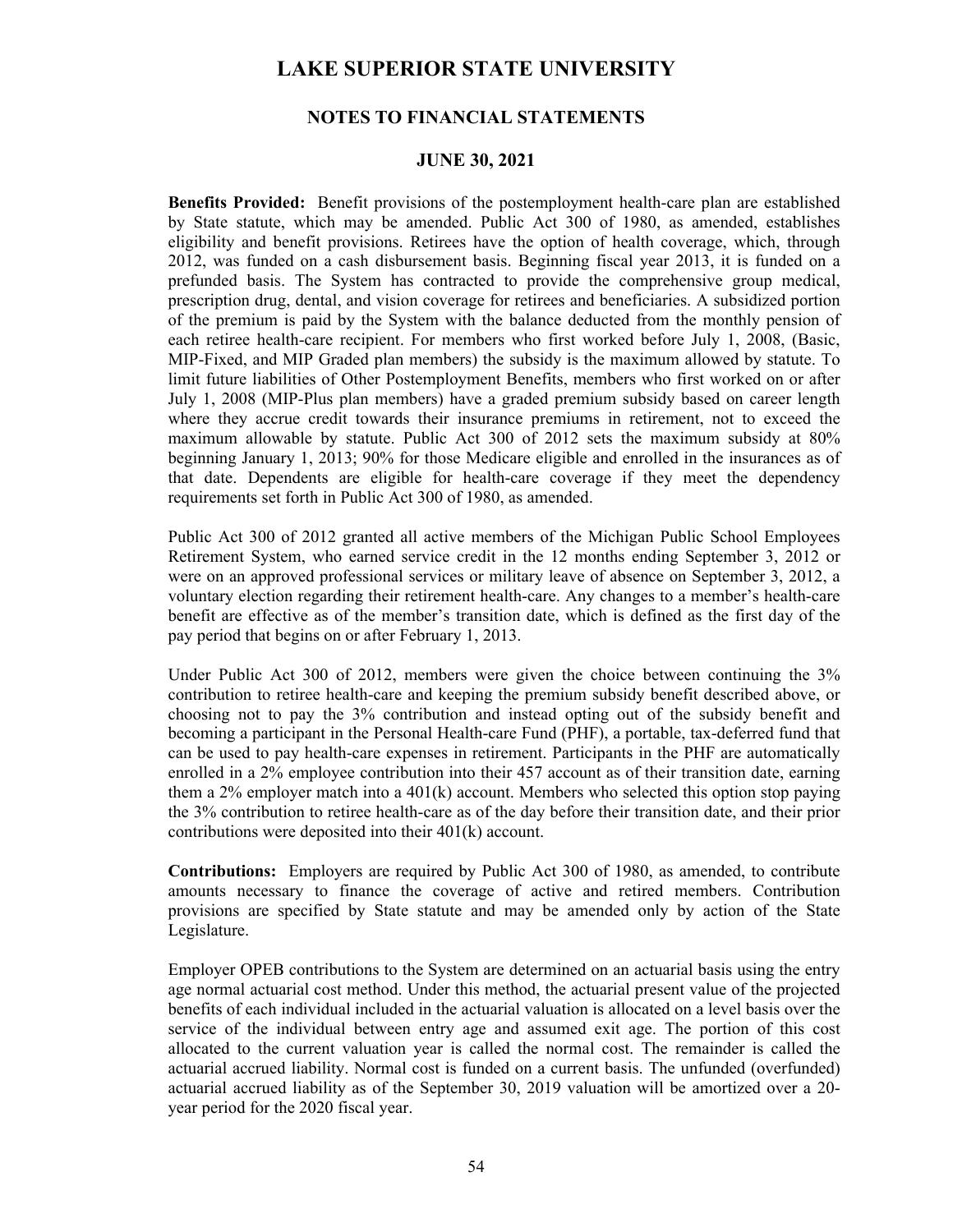## **NOTES TO FINANCIAL STATEMENTS**

## **JUNE 30, 2021**

The schedule below summarizes OPEB contribution rates in effect for fiscal year 2021.

### OPEB Contribution Rates

| <b>Benefit Structure</b>        | <b>Member</b> | Employer   |
|---------------------------------|---------------|------------|
|                                 |               | University |
| Premium subsidy                 | 3.00%         | 6.91%      |
| Personal Health-care Fund (PHF) | $0.00\%$      | 5.99%      |

Required contributions to the OPEB plan from LSSU were \$403,865 for the year ended September 30, 2020 and \$395,202 for the year ended June 30, 2019.

**OPEB Liabilities, OPEB Expense, and Deferred Outflows of Resources and Deferred Inflows of Resources Related to OPEB:** At June 30, 2021, LSSU reported a liability of \$1,287,123 for its proportionate share of the MPSERS net OPEB liability. The net OPEB liability was measured as of September 30, 2020, and the total OPEB liability used to calculate the net OPEB liability was determined by an actuarial valuation rolled forward from September 2019. LSSU's proportion of the net OPEB liability was determined by dividing each employer's statutorily required OPEB contributions to the system during the measurement period by the percent of OPEB contributions required from all applicable employers during the measurement period. As of September 30, 2020, the University's proportionate share was 3.04614%. The University reported a liability of \$2,794,718 as of June 30, 2020, and the University's proportionate share was 3.04502% as of the September 30, 2019 measurement date.

The University recognized OPEB expense of \$(1,291,472) for the year ended June 30, 2021 and \$(576,071) for the year ended June 30, 2020.

At June 30, 2021, the University reported deferred outflows of resources and deferred inflows of resources related to OPEB from the following sources:

|                                                                                                                          | Deferred<br>Outflows of<br>Resources |   | Deferred<br>Inflows of<br>Resources |
|--------------------------------------------------------------------------------------------------------------------------|--------------------------------------|---|-------------------------------------|
| Differences between actual and expected experience                                                                       | \$                                   | S | 35,060                              |
| Changes of assumptions                                                                                                   | 6,280                                |   |                                     |
| Net difference between projected and actual OPEB<br>plan investment earnings                                             | 26,777                               |   |                                     |
| Changes in proportionate and differences between<br>University contributions and proportionate share<br>of contributions | 23                                   |   | 33                                  |
| University contributions subsequent to the<br>measurement date                                                           | 177,576                              |   |                                     |
|                                                                                                                          | 210,656                              |   | 35,093                              |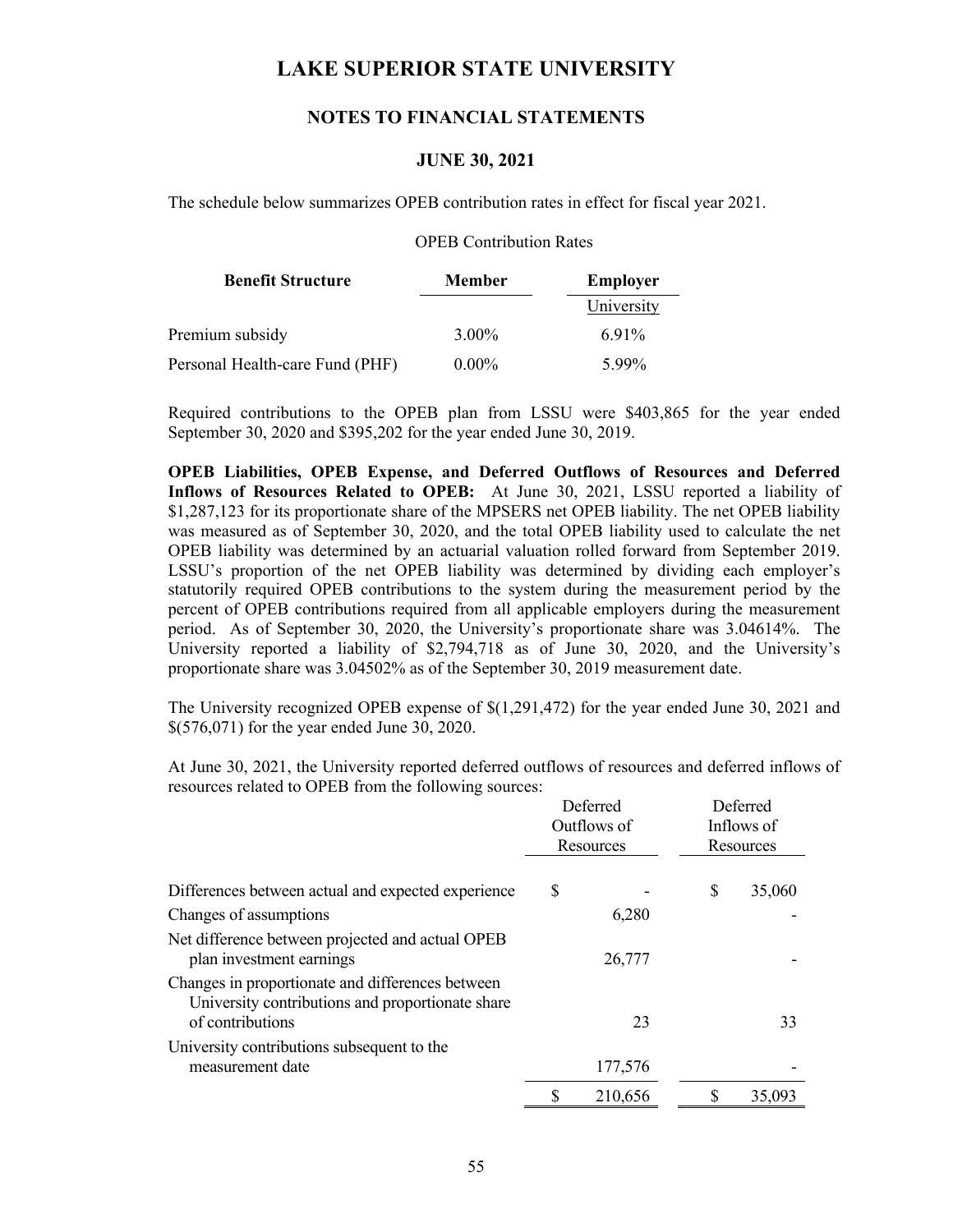### **NOTES TO FINANCIAL STATEMENTS**

### **JUNE 30, 2021**

At June 30, 2020, the University reported deferred outflows of resources and deferred inflows of resources related to OPEB from the following sources:

|                                                                                                      | Deferred<br>Outflows of<br>Resources |         | Deferred<br>Inflows of<br>Resources |  |
|------------------------------------------------------------------------------------------------------|--------------------------------------|---------|-------------------------------------|--|
| Differences between actual and expected experience                                                   | \$                                   |         | \$<br>172,595                       |  |
| Changes of assumptions                                                                               |                                      | 69,380  |                                     |  |
| Net difference between projected and actual OPEB<br>plan investment earnings                         |                                      |         | 86,109                              |  |
| Changes in proportionate and differences between<br>University contributions and proportionate share |                                      |         |                                     |  |
| of contributions                                                                                     |                                      | 95      | 527                                 |  |
| University contributions subsequent to the                                                           |                                      |         |                                     |  |
| measurement date                                                                                     |                                      | 198,822 |                                     |  |
|                                                                                                      |                                      | 268,297 | 259,231                             |  |

Contributions subsequent to the measurement date reported as deferred outflows of resources related to OPEB resulting from employer contributions subsequent to the measurement date will be recognized as a reduction of the net OPEB liability in the year ended June 30, 2021. Other amounts reported as deferred outflows of resources and deferred inflows of resources related to OPEB will be recognized in OPEB expense as follows:

| Year Ending June 30 | Amount |        |
|---------------------|--------|--------|
| 2022                | \$     | 6,647  |
| 2023                |        | 31,757 |
| 2024                |        | 16,882 |
| 2025                |        |        |
|                     |        | 55,286 |

**Actuarial Assumptions:** Projections of benefits for financial reporting purposes are based on the substantive plan (the plan as understood by the employer and plan members) and include the types of benefits provided at the time of each valuation and the historical pattern of sharing of benefit costs between the employer and plan members to that point. The actuarial methods and assumptions used include techniques that are designed to reduce the effects of short term volatility in actuarial accrued liabilities and the actuarial value of assets, consistent with the longterm perspective of the calculations.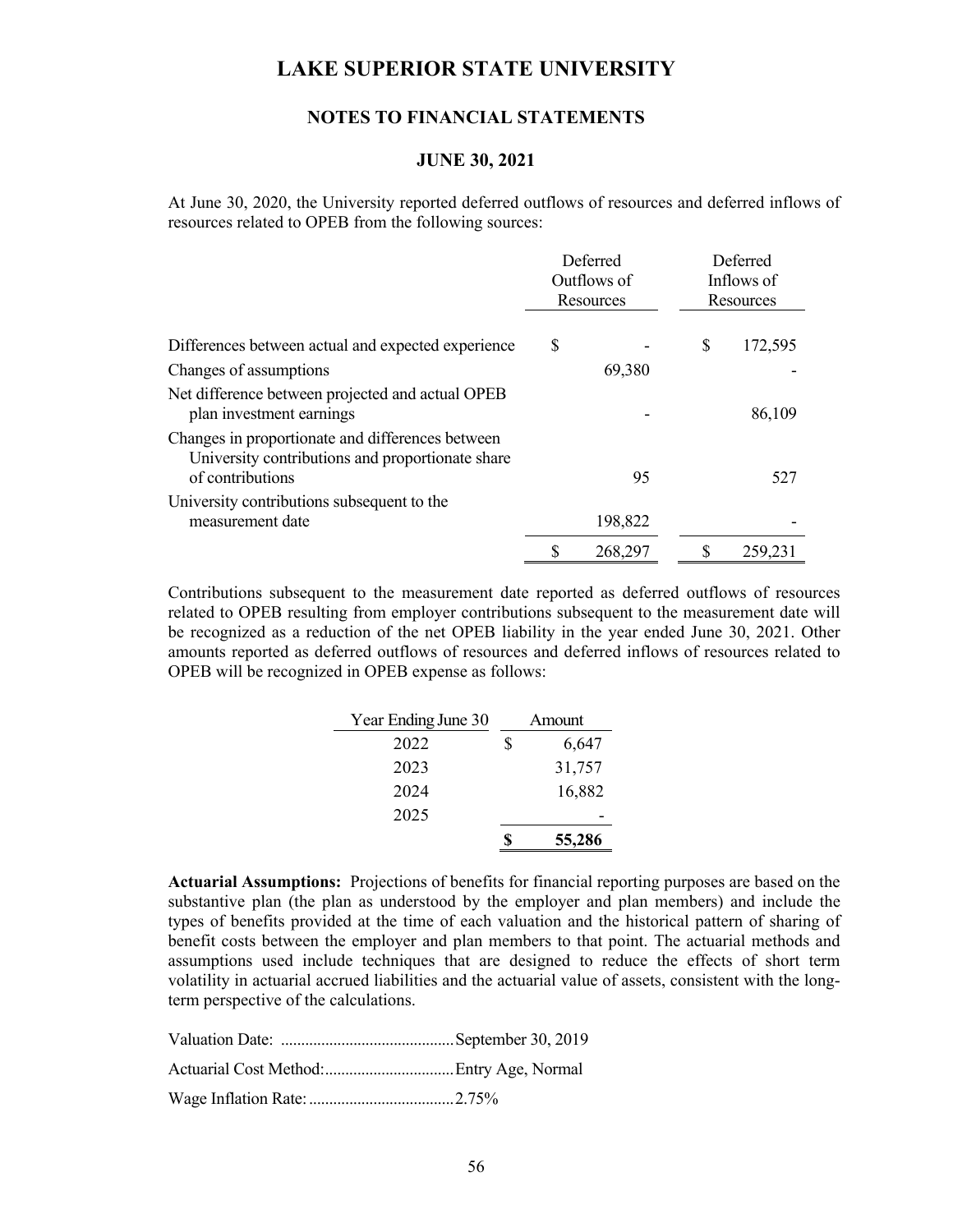## **NOTES TO FINANCIAL STATEMENTS**

## **JUNE 30, 2021**

Investment Rate of Return: .......................... 6.95%

Projected Salary Increases: .......................... 2.75 – 11.55%, including wage inflation at 2.75%

Health-care Cost Trend Rate: ...................... 7.00% Year 1 graded to 3.50% Year 15; 3.00% Year 120

Mortality: RP-2014 Male and Female Combined Healthy Life Mortality Tables, adjusted for mortality improvements using projection scale MP-2017 from 2006. This assumption was first used for the September 30, 2017 valuation of the System. For retirees, 82% of the table rates were used for males and 78% of the table rates were used for females. For active members, 100% of the table rates were used.

| Other assumptions:                           |                                                                                                                                                            |
|----------------------------------------------|------------------------------------------------------------------------------------------------------------------------------------------------------------|
| <b>Opt Out Assumptions</b>                   | 21% of eligible participants hired before July 1, 2008<br>and 30% of those hired after June 30, 2008 are<br>assumed to opt out of the retiree health plan. |
| Survivor Coverage                            | 80% of male retirees and 67% of female retirees are<br>assumed to have coverage continuing after the retiree's<br>death.                                   |
| Coverage Election at<br>Retirement<br>Notes: | 75% of male and 60% of female future retirees are<br>assumed to elect coverage for 1 or more dependents.                                                   |
|                                              |                                                                                                                                                            |

- Assumption changes as a result of an experience study for the period 2012 through 2017 have been adopted by the System for use in the annual pension valuations beginning with the September 30, 2017 valuation. The total OPEB liability as of September 30, 2020, is based on the results of an actuarial valuation date of September 30, 2019, and rolled forward using generally accepted actuarial procedures, including the experience study.
- Recognition period for OPEB liabilities is the average of the expected remaining service lives of all employees which in years is 1.0217.
- Recognition period for OPEB assets in years is  $5.0000$ .
- Full actuarial assumptions are available in the 2020 MPSERS Comprehensive Annual Financial Report found on the ORS website at www.michigan.gov/orsschools.

**Long-Term Expected Return on Plan Assets:** The long-term expected rate of return on OPEB plan investments was determined using a building-block method in which best-estimate ranges of expected future real rates of return (expected returns, net of OPEB plan investment expense and inflation) are developed for each major asset class. These ranges are combined to produce the long-term expected rate of return by weighting the expected future real rates of return by the target asset allocation percentage and by adding expected inflation. Best estimates of arithmetic real rates of return for each major asset class included in the OPEB plan's target asset allocation are summarized in the following table as of September 30: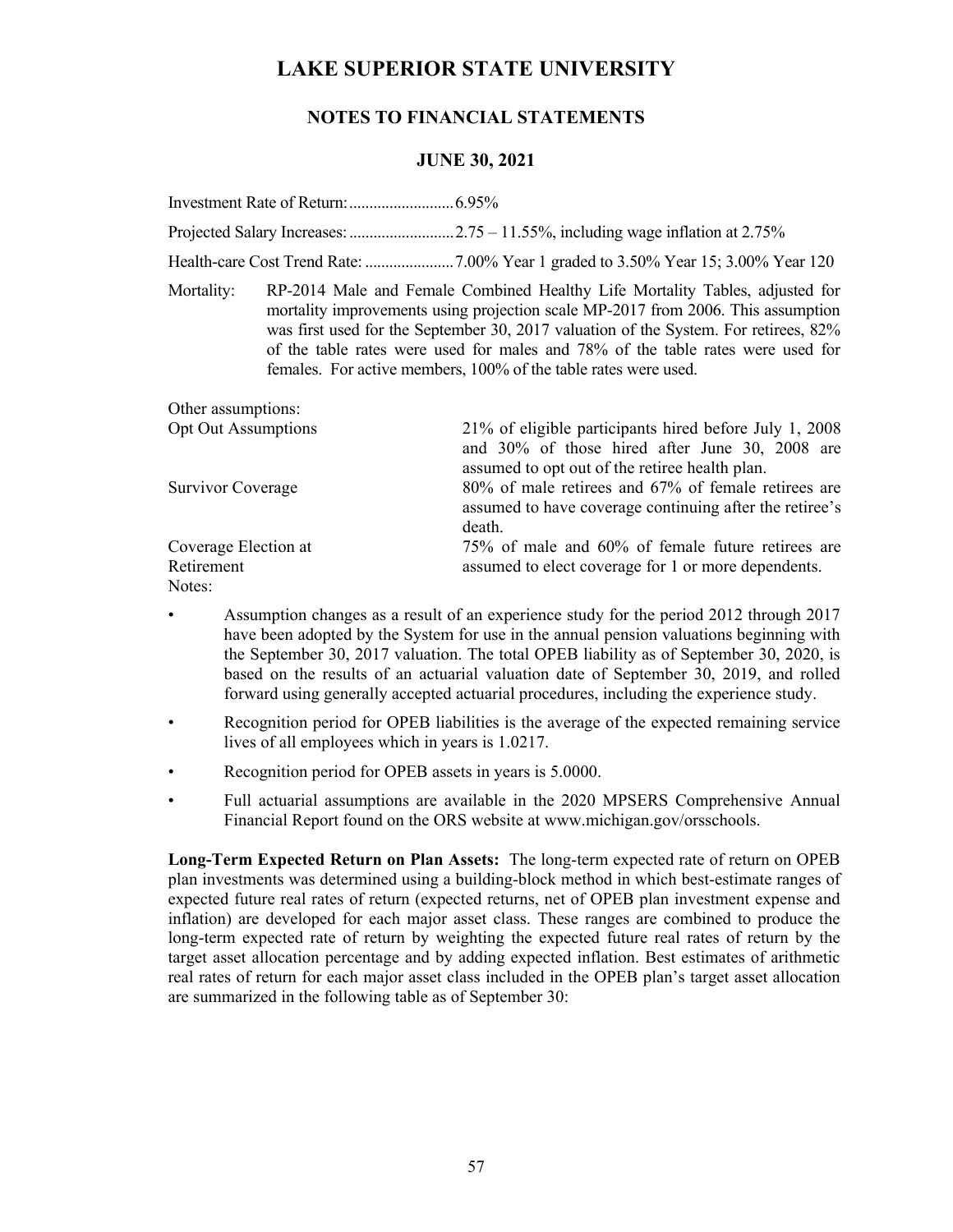## **NOTES TO FINANCIAL STATEMENTS**

### **JUNE 30, 2021**

|                                    |                   | 2020      | 2019                                 |
|------------------------------------|-------------------|-----------|--------------------------------------|
|                                    |                   | Long-term | Long-term                            |
|                                    | <b>Target</b>     |           | <b>Expected Real Expected Real</b>   |
| <b>Investment Category</b>         | <b>Allocation</b> |           | <b>Rate of Return Rate of Return</b> |
| Domestic Equity Pools              | 25.0%             | $5.6\%$   | $5.5\%$                              |
| <b>Private Equity Pools</b>        | 16.0              | 9.3       | 8.6                                  |
| <b>International Equity Pools</b>  | 15.0              | 7.4       | 7.3                                  |
| <b>Fixed Income Pools</b>          | 10.5              | 0.5       | 1.2                                  |
| Real Estate & Infrastructure Pools | 10.0              | 4.9       | 4.2                                  |
| Absolute Return Pools              | 9.0               | 3.2       | 5.4                                  |
| Real Return/Opportunistic Pools    | 12.5              | 6.6       | 4.2                                  |
| <b>Short Term Investment Pools</b> | 2.0               | 0.1       | 0.8                                  |
| <b>Total</b>                       | 100.0%            |           |                                      |

\*Long-term rates of return are net of administrative expenses and 2.1% inflation.

For the fiscal year ended September 30, 2020, the annual money-weighted rate of return on OPEB plan investment, net of OPEB plan investment expense, was 5.24% and for the fiscal year ended September 30, 2019 was 5.37%. The money-weighted rate of return expresses investment performance, net of investment expense, adjusted for the changing amounts actually invested.

**Discount Rate:** A discount rate of 6.95% was used to measure the total OPEB liability for fiscal year 2020. This discount rate was based on the long-term expected rate of return on OPEB plan investments of 6.95%. The projection of cash flows used to determine this discount rate assumed that plan member contributions will be made at the current contribution rate and that employer contributions will be made at rates equal to the difference between actuarially determined contribution rates and the member rate. Based on these assumptions, the OPEB plan's fiduciary net position was projected to be available to make all projected future benefit payments of current plan members. Therefore, the long-term expected rate of return on OPEB plan investments was applied to all periods of projected benefit payments to determine the total OPEB liability. In fiscal year 2019, the single discount rate used to measure the total OPEB liability was 6.95%.

**Sensitivity of LSSU's proportionate share of the net OPEB liability to changes in the discount rate:** The following presents LSSU's proportionate share of the net OPEB liability calculated using the discount rate of 6.95%, as well as what LSSU's proportionate share of the net OPEB liability would be if it were calculated using a discount rate that is one percentage point lower or one percentage higher:

At June 30, 2021:

| $1.0\%$ decrease | <b>Current Discount Rate</b> | $1.0\%$ increase |
|------------------|------------------------------|------------------|
| $(5.95\%)$       | $(6.95\%)$                   | $(7.95\%)$       |
| \$1,924,216      | \$1,287,123                  | \$744,143        |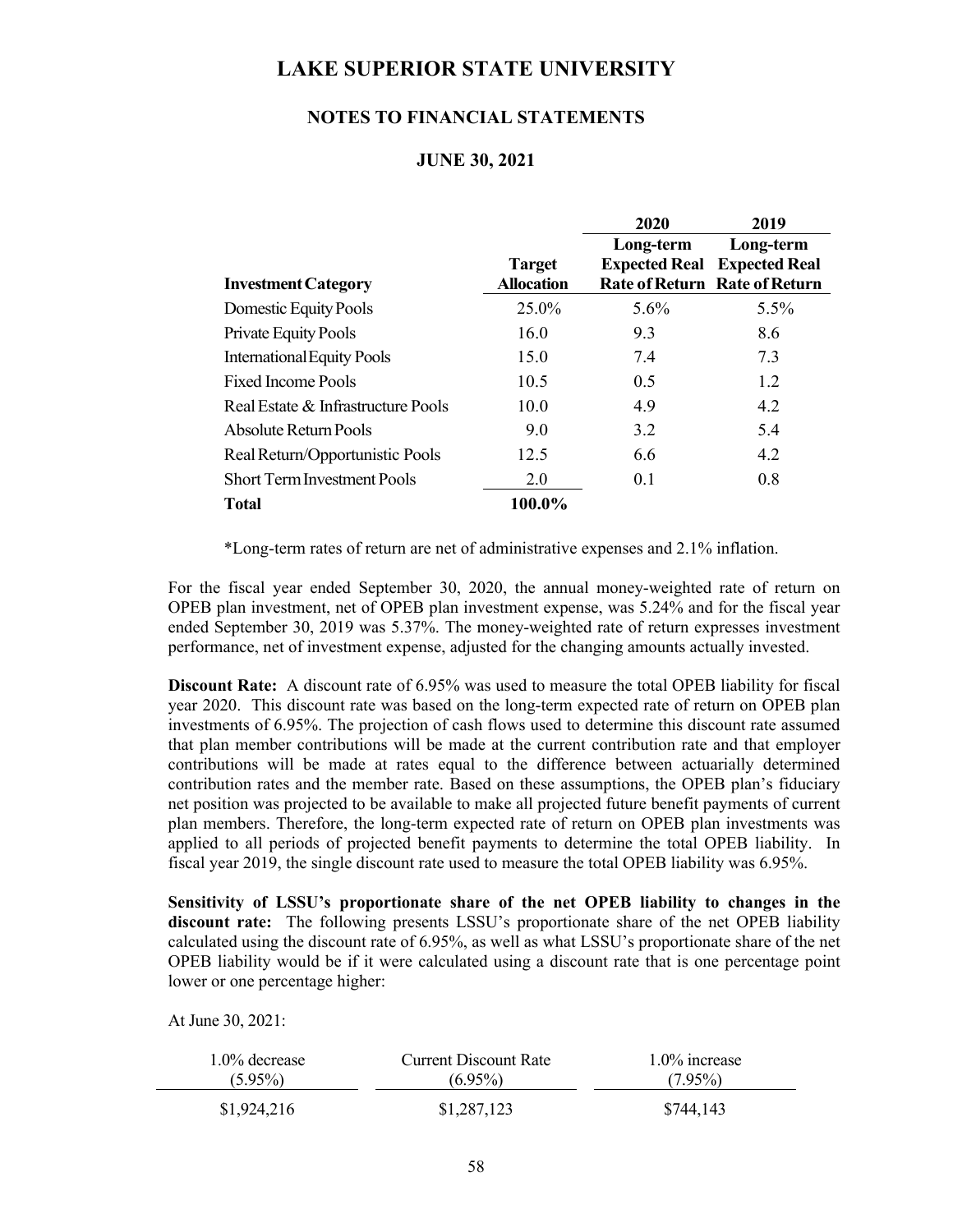## **NOTES TO FINANCIAL STATEMENTS**

## **JUNE 30, 2021**

At June 30, 2020:

| $1.0\%$ decrease | Current Discount Rate | $1.0\%$ increase |  |
|------------------|-----------------------|------------------|--|
| $(5.95\%)$       | $(6.95\%)$            | $(7.95\%)$       |  |
| \$3,511,923      | \$2,794,718           | \$2,184,192      |  |

**Sensitivity of LSSU's proportionate share of the net OPEB liability to Health-care Cost Trend Rate:** The following presents LSSU's proportionate share of the net OPEB liability calculated using assumed trend rates, as well as what LSSU's proportionate share of net OPEB liability would be if it were calculated using a trend rate that is one percentage point lower or one percentage point higher:

At June 30, 2021:

|                  | Current Health-care Cost |                  |
|------------------|--------------------------|------------------|
| $1.0\%$ decrease | Trend Rate               | $1.0\%$ increase |
| $(5.95\%)$       | $(6.95\%)$               | $(7.95\%)$       |
| \$708,327        | \$1,287,123              | \$1,949,544      |

At June 30, 2020:

|                  | Current Health-care Cost |                  |
|------------------|--------------------------|------------------|
| $1.0\%$ decrease | Trend Rate               | $1.0\%$ increase |
| $(5.95\%)$       | $(6.95\%)$               | $(7.95\%)$       |
| \$2,143,026      | \$2,794,718              | \$3,541,471      |

**OPEB Plan Fiduciary Net Position:** Detailed information about the OPEB plan's fiduciary net position is available in the separately issued 2020 MPSERS CAFR, available on the ORS website at www.michigan.gov/orsschools.

**Payables to the OPEB Plan:** As of June 30, 2021, the University reported a payable of \$-0 for the outstanding amount of contributions to the defined benefit OPEB plan required for the year then ended for the statutorily required OPEB contributions related to accrued labor expense.

#### **Compensated Absences**

The University pays eligible employees for their unused accumulated vacation under various contracts, up to a maximum of 288 hours, upon termination of employment with the University.

### **Accumulated Sick Leave Benefits**

 The University pays eligible employees for their unused accumulated sick leave under various contracts, up to a maximum of 800 hours, at retirement from the University, if the employee has met certain vesting and age requirements at that date. Employees in the Faculty and Administrative and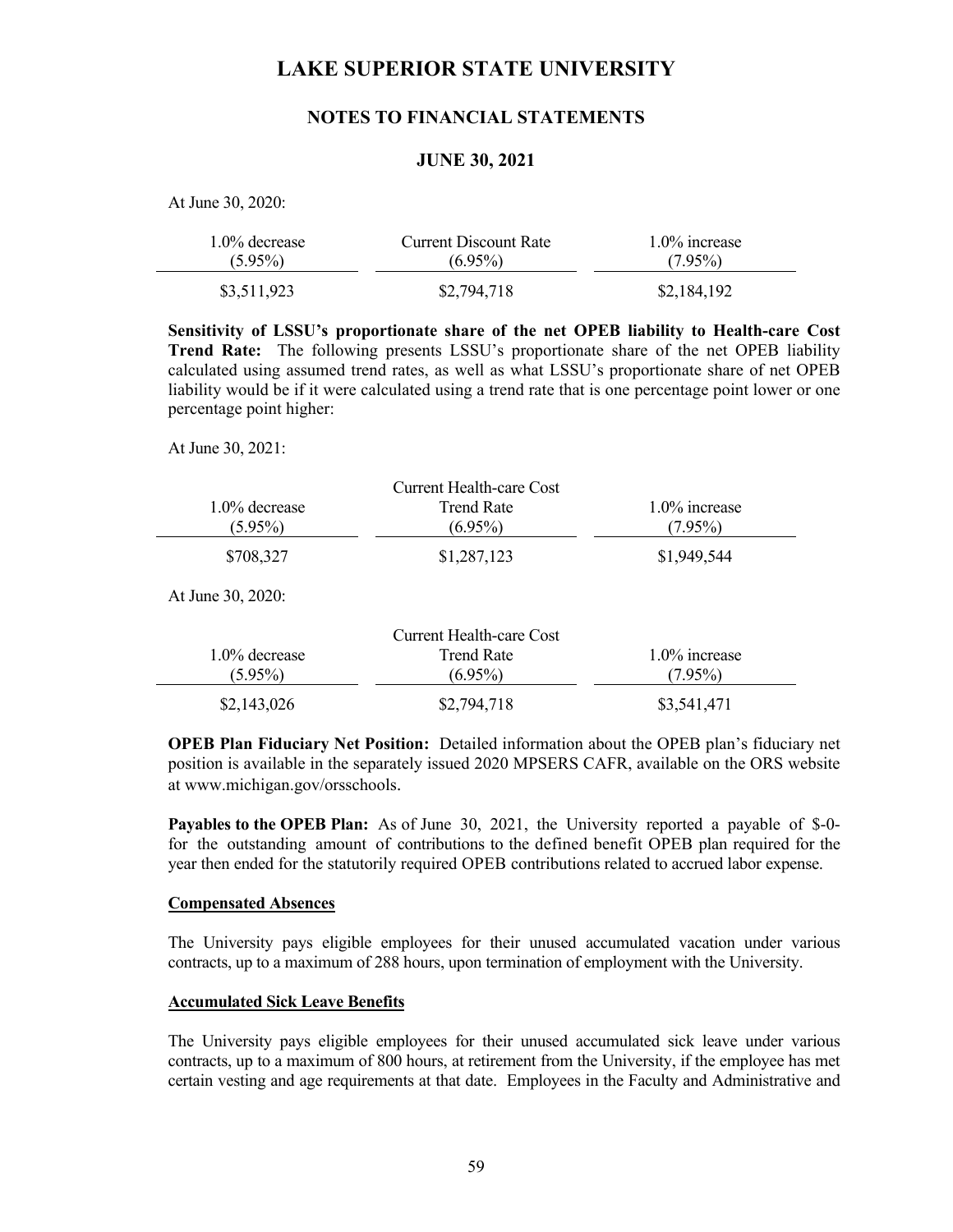## **NOTES TO FINANCIAL STATEMENTS**

## **JUNE 30, 2021**

Professional groups hired after June 30, 1987, and employees in the Support Staff group hired after December 31, 1989, are not eligible for participation in the program.

Activity in University employee benefit programs is summarized below for the years ended June 30:

|                                                         |                         | 2021                    |                         |                          |                          |
|---------------------------------------------------------|-------------------------|-------------------------|-------------------------|--------------------------|--------------------------|
|                                                         | July 1<br>2020          | <b>Additions</b>        | <b>Payments</b>         | June 30<br>2021          | Current<br>Portion       |
| Compensated absences<br>Accumulated sick leave benefits | S<br>670,001<br>222,101 | S<br>175,584<br>10,000  | 113,929<br>S.<br>50,064 | S<br>731,656<br>182,037  | 100,000<br>\$.<br>80,000 |
| Total employee benefit programs                         | 892.102                 | 185.584                 | \$163,993               | 913.693                  | <u>180.000</u>           |
|                                                         |                         |                         | 2020                    |                          |                          |
|                                                         | July 1<br>2019          | <b>Additions</b>        | <b>Payments</b>         | June 30<br>2020          | Current<br>Portion       |
| Compensated absences<br>Accumulated sick leave benefits | S<br>632,831<br>293,349 | \$<br>120,026<br>20,000 | \$<br>82,856<br>91,248  | \$<br>670,001<br>222,101 | 94,000<br>S.<br>114,175  |
| Total employee benefit programs                         | 926,180                 | 140.026                 | 174.104                 | 892.102                  | 208,175                  |

### **Other Postemployment Health Benefits**

 The University allows retirees who are not covered by the MPSERS health-care plan to purchase health-care benefits at cost and has 16 retirees participating in this health coverage as of June 30, 2021 and 16 retirees in the prior year. The University segregates these retiree payments and healthcare expenses separately from current employee costs. Premium rates are adjusted on January 1 each year to cover projected health-care increases for the next year and any funding deficits. Rates are set by the University from a cost analysis through the University's third-party health-care administrators. Since retirees are required to pay all monthly premiums, there is no liability to the University; accordingly, no postemployment health-care liability has been recorded in the accompanying statements of net position.

### **13. SELF INSURANCE**

#### **Liability and Property**

 The University participates with 10 other Michigan universities in the Michigan Universities Self-Insurance Corporation (MUSIC). MUSIC's purpose is to provide indemnity to members against auto, comprehensive general liability, errors and omissions, and property losses commonly covered by insurance. MUSIC also provides risk management and loss control services and programs.

 Loss coverages are structured on a three-layer basis with each member retaining a portion of its losses, MUSIC covering the second layer of losses, and commercial carriers covering the third layer. Comprehensive general liability coverage is provided on an occurrence basis; errors and omissions coverage is provided on a claims-made basis.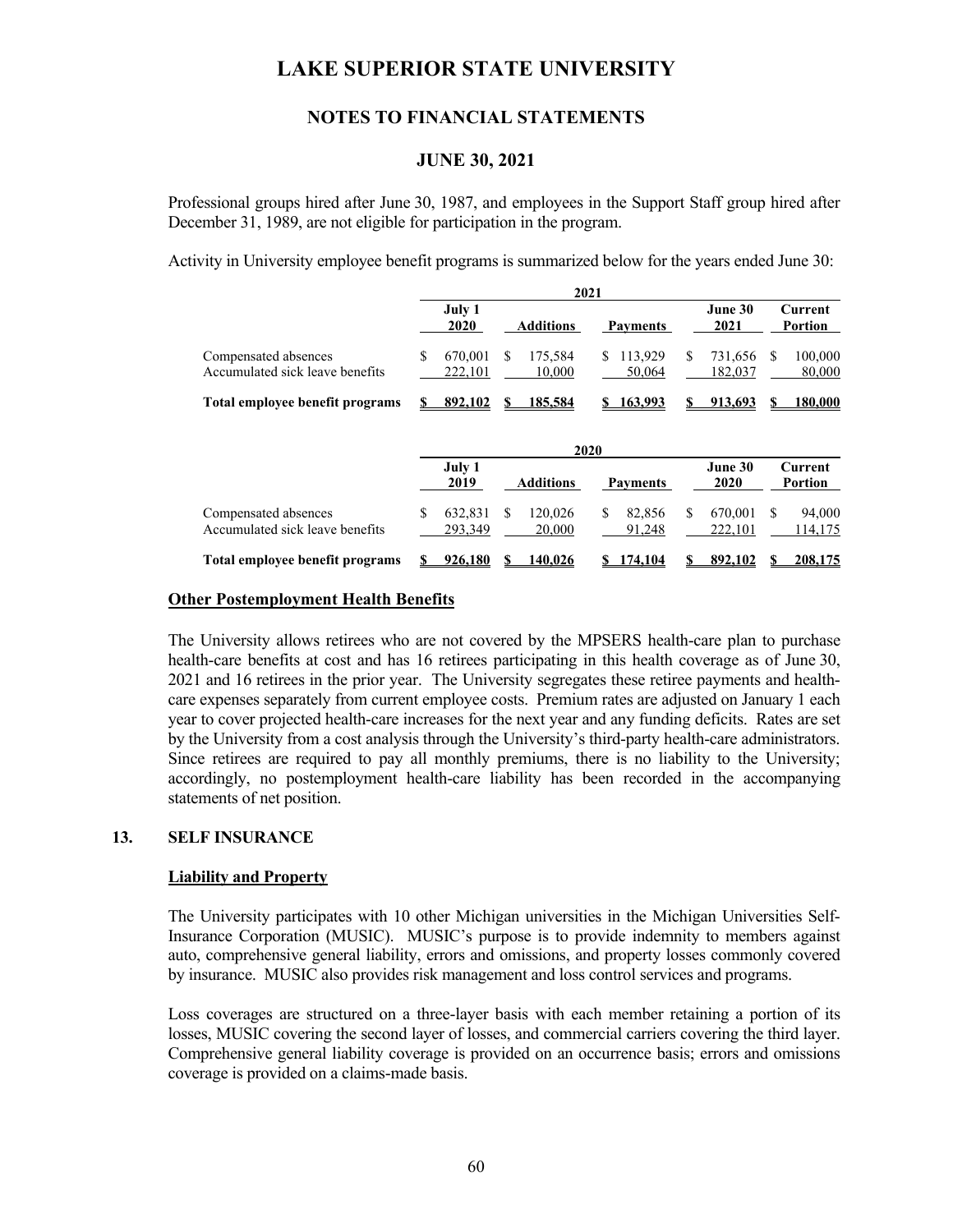## **NOTES TO FINANCIAL STATEMENTS**

### **JUNE 30, 2021**

Premiums are assessed annually for (1) insurance risks retained by MUSIC, (2) costs related to excess coverage, and (3) general and administrative expenses. The amount assessed reflects the claims experience of each University.

### **Insurance Reserves**

Effective September 1, 2018, the University changed from self-insured to commercial insurance for workers' compensation coverage. Beginning January 1, 2019, the University changed from selfinsured to a hybrid plan for health insurance coverage. The University purchases commercial insurance for workers' compensation and health insurance claims in excess of coverage provided by the self insurance reserves. Settled claims have not exceeded this commercial coverage in any of the past three fiscal years.

The University reserves an amount within unrestricted net position for health and maintenance reserves and records a liability for workers' compensation insurance. These reserves are determined by MUSIC for losses relating to catastrophes and amounted to \$4,351,842 as of June 30, 2021 and \$4,084,975 as of June 30, 2020. The workers' compensation claims liability of \$ -0- for the years ending as of June 30, 2021 and 2020, which is included in accounts payable and accrued expenses, is based on the requirements of generally accepted accounting principles, which require that a liability for claims be reported if information prior to the issuance of the financial statements indicates that it is probable that a liability has been incurred as of the date of the financial statements and the amount of the loss can be reasonably estimated. Health insurance claims incurred but not reported as of June 30, 2021 were \$9,500 and \$3,800 as of June 30, 2020, and, accordingly, a related liability has been recorded in the accompanying statements of net position.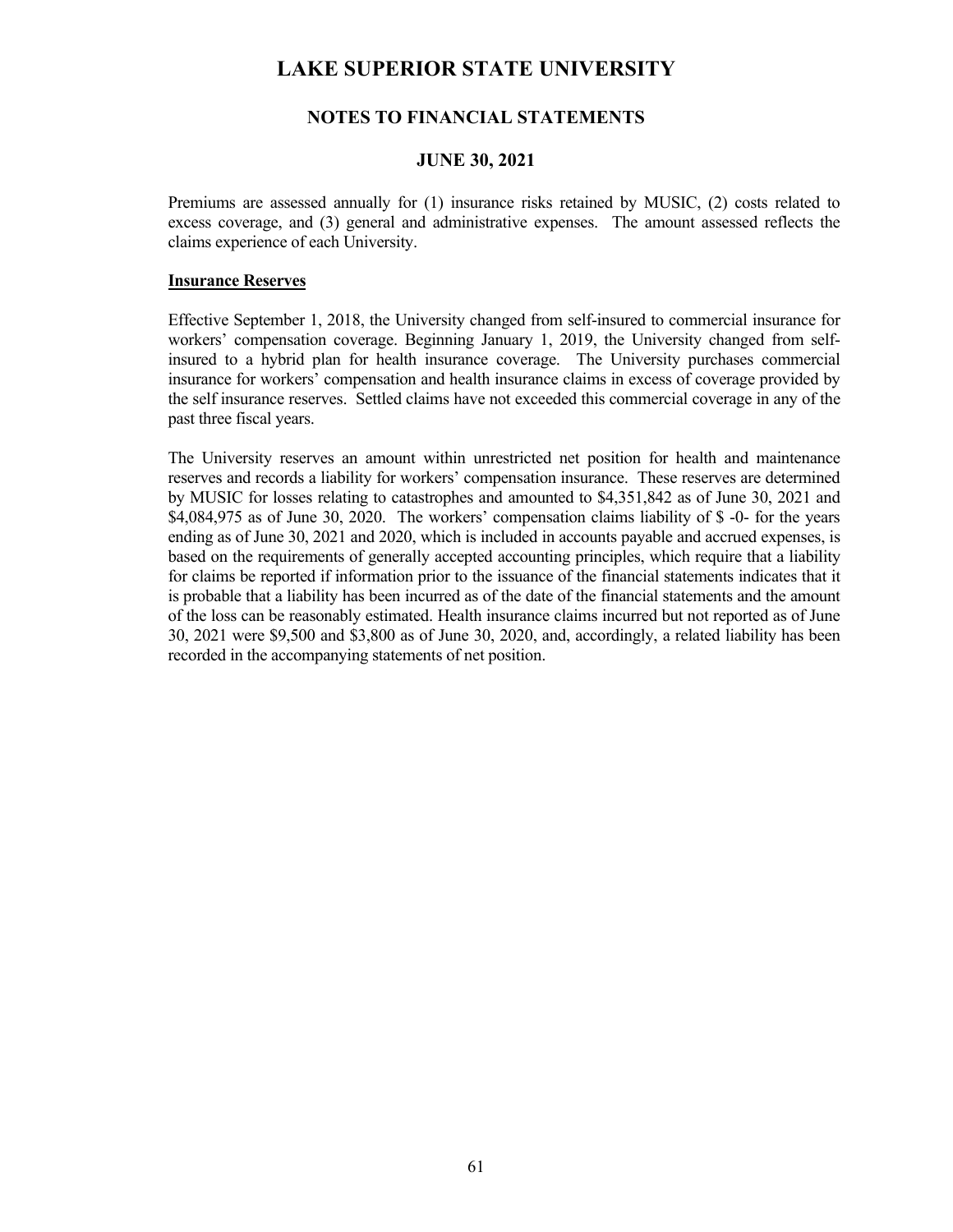# **NOTES TO FINANCIAL STATEMENTS**

## **JUNE 30, 2021**

# **14**. **NET ASSETS CATEGORIES - FOUNDATION**

Net assets with donor restrictions as of June 30 consist of the following:

|                                                                                                                                                                   | 2021                    | 2020                    |
|-------------------------------------------------------------------------------------------------------------------------------------------------------------------|-------------------------|-------------------------|
| Subject to expenditure for a specified purpose:<br>University programs                                                                                            | \$<br>2,551,369         | \$<br>2,592,068         |
| Subject to the endowment spending policy and<br>appropriation for donor specified purpose:<br>Permanent endowment funds<br>Quasi endowment funds                  | 12,368,239<br>9,766,000 | 11,033,958<br>4,995,084 |
| The corpus of the endowment funds are held in<br>perpetuity; the spendable income from which<br>supports scholarships, athletics and other<br>University programs |                         |                         |
| Subject to appropriation and expenditure when a                                                                                                                   |                         |                         |
| specified event occurs (death of the donor):                                                                                                                      |                         |                         |
| Charitable remainder agreements-scholarships                                                                                                                      | 65,199                  | 54,690                  |
| Beneficial interest in charitable remainder trust                                                                                                                 |                         | 337,970                 |
| <b>Total with donor restriction</b>                                                                                                                               | 24,750,807              | 19,013,770              |
| Net assets without donor restrictions as of June 30 consist of the following:                                                                                     |                         |                         |
|                                                                                                                                                                   | 2021                    | 2020                    |
| Board designated for:                                                                                                                                             |                         |                         |
| Fund for LSSU grant program                                                                                                                                       | 133,782                 | 144,959                 |
| University athletic programs                                                                                                                                      | 42,362                  | 44,381                  |
| University Investment Club                                                                                                                                        | 56,361                  | 40,753                  |
| Total board designated                                                                                                                                            | 232,505                 | 230,093                 |
| Undesignated                                                                                                                                                      | 302,964                 | 1,295,540               |
| <b>Total without donor restriction</b>                                                                                                                            | 535,469                 | 1,525,633               |
|                                                                                                                                                                   |                         |                         |

Total net assets **8 25,286,276 8 20,539,403**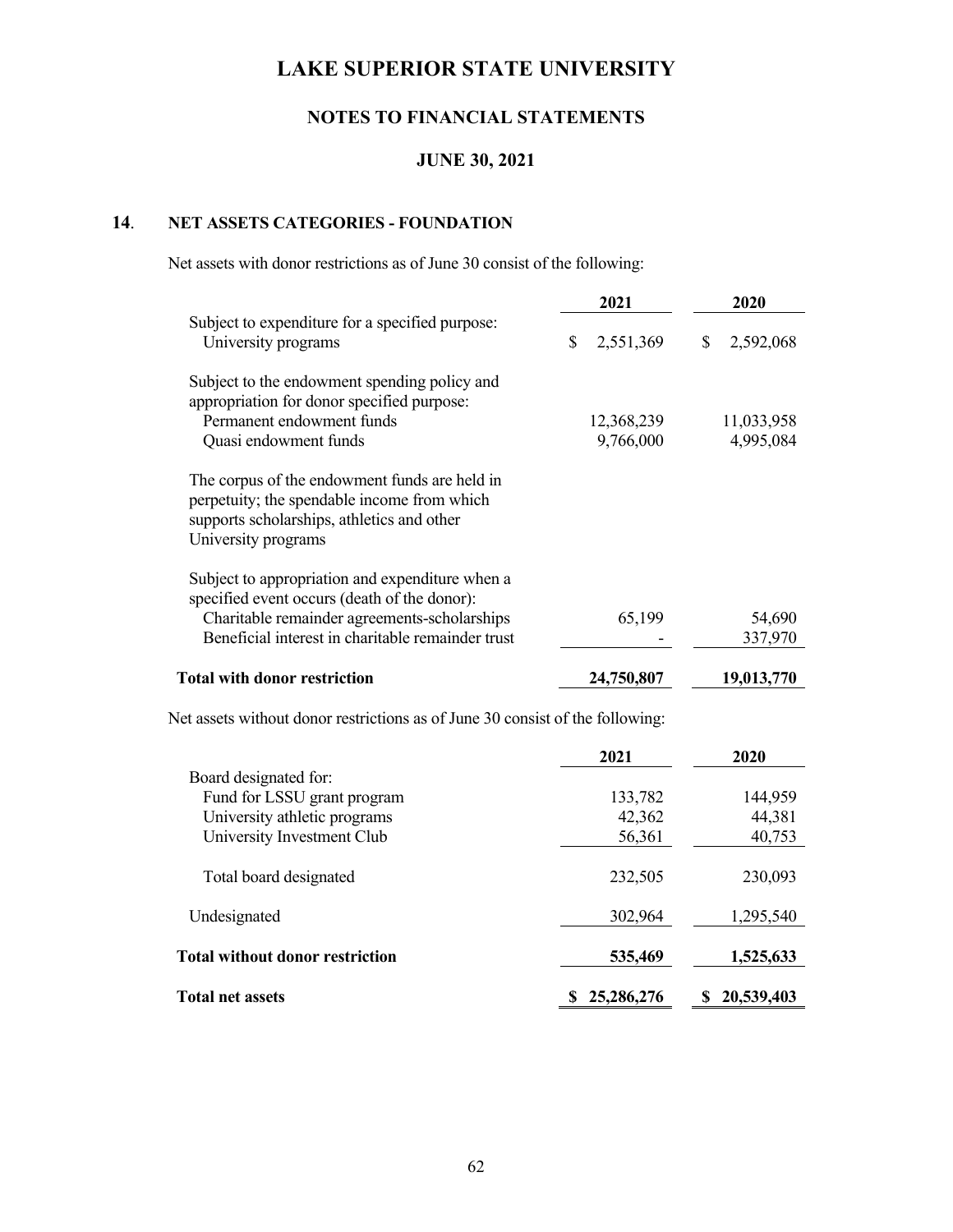# **NOTES TO FINANCIAL STATEMENTS**

# **JUNE 30, 2021**

Following is a summary of the changes in the Foundation's net assets for the years ended June 30:

|                                         |                                     |             |                           | 2021        |                 |
|-----------------------------------------|-------------------------------------|-------------|---------------------------|-------------|-----------------|
|                                         | <b>Without donor</b><br>restriction |             | With donor<br>restriction |             | <b>Totals</b>   |
| Revenue, gains, and other support       |                                     |             |                           |             |                 |
| Contributions                           | \$                                  | 393,303     | \$                        | 1,643,838   | \$<br>2,037,141 |
| Change in value of split interest       |                                     |             |                           |             |                 |
| agreements                              |                                     |             |                           | 12,759)     | 12,759          |
| Investment return, net                  |                                     | (77, 034)   |                           | 5,453,885   | 5,376,851       |
| Net assets released from restrictions   |                                     | 1,373,445   |                           | (1,373,445) |                 |
| Total revenue, gains, and other support |                                     | 1,689,714   |                           | 5,737,037   | 7,426,751       |
| Expenses                                |                                     |             |                           |             |                 |
| Operating expenses                      |                                     | (450, 643)  |                           |             | (450, 643)      |
| Distributions to Lake Superior State    |                                     |             |                           |             |                 |
| University                              |                                     | (2,229,235) |                           |             | (2,229,235)     |
| <b>Changes in net assets</b>            |                                     | (990, 164)  |                           | 5,737,037   | 4,746,873       |
| Net assets, beginning of year           |                                     | 1,525,633   |                           | 19,013,770  | 20,539,403      |
| Net assets, end of year                 |                                     | 535,469     |                           | 24,750,807  | 25,286,276      |

|                                         |                                     |             |                                  | 2020        |                 |
|-----------------------------------------|-------------------------------------|-------------|----------------------------------|-------------|-----------------|
|                                         | <b>Without donor</b><br>restriction |             | <b>With donor</b><br>restriction |             | <b>Totals</b>   |
| Revenue, gains, and other support       |                                     |             |                                  |             |                 |
| Contributions                           | \$                                  | 405,105     | \$                               | 1,287,654   | \$<br>1,692,759 |
| Change in value of split interest       |                                     |             |                                  |             |                 |
| agreements                              |                                     |             |                                  | (5,416)     | (5, 416)        |
| Investment return, net                  |                                     | 71,821      |                                  | 352,791     | 424,612         |
| Net assets released from restrictions   |                                     | 2,849,885   |                                  | (2,849,885) |                 |
| Total revenue, gains, and other support |                                     | 3,326,811   |                                  | (1,214,856) | 2,111,955       |
| Expenses                                |                                     |             |                                  |             |                 |
| Operating expenses                      |                                     | (507, 041)  |                                  |             | (507, 041)      |
| Distributions to Lake Superior State    |                                     |             |                                  |             |                 |
| University                              |                                     | (2,866,778) |                                  |             | (2,866,778)     |
| <b>Changes in net assets</b>            |                                     | (47,008)    |                                  | (1,214,856) | (1,261,864)     |
| Net assets, beginning of year           |                                     | 1,572,641   |                                  | 20,228,626  | 21,801,267      |
| Net assets, end of year                 | S                                   | 1,525,633   |                                  | 19,013,770  | 20,539,403      |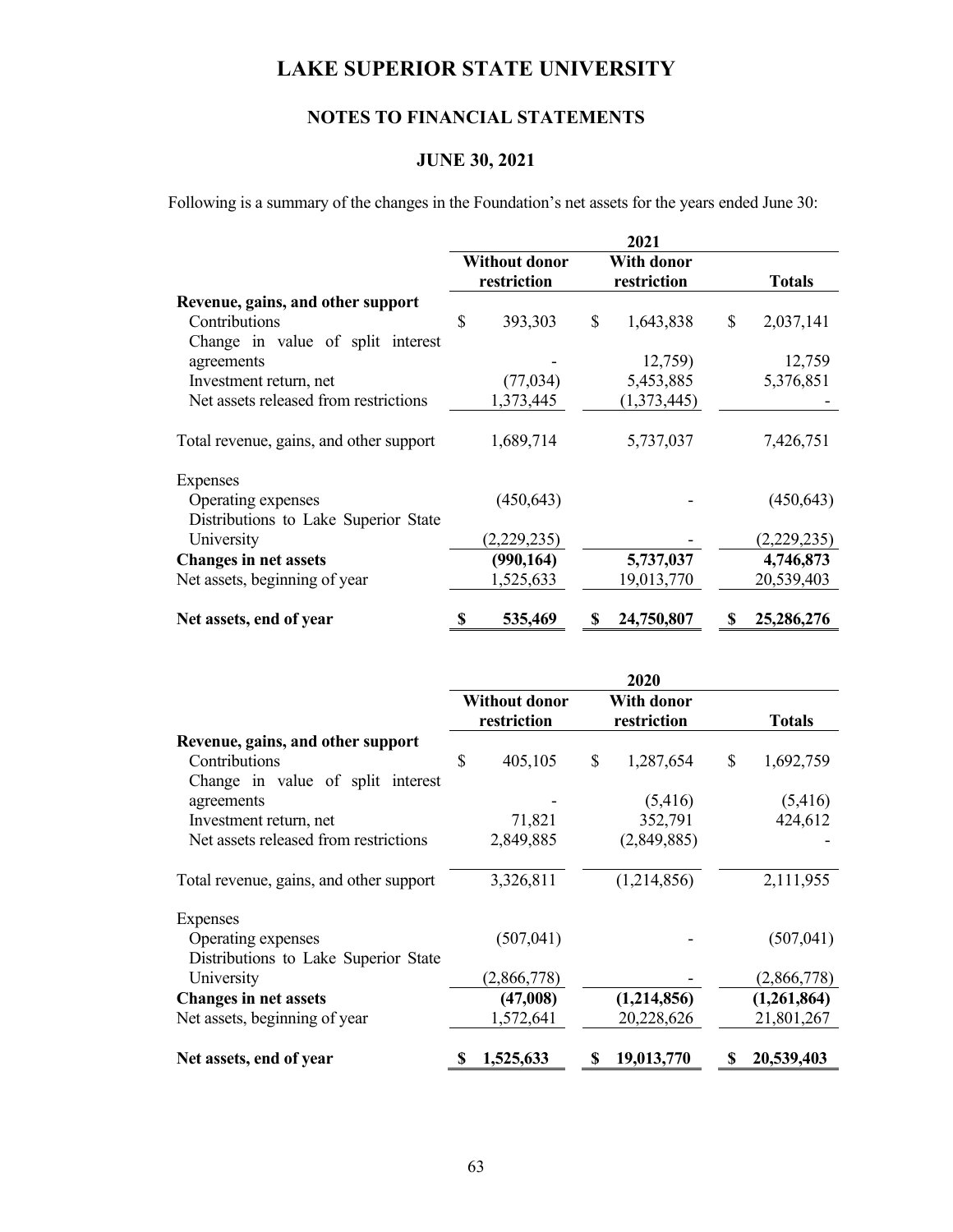# **NOTES TO FINANCIAL STATEMENTS**

## **JUNE 30, 2021**

## **15. FUNCTIONAL EXPENSES - FOUNDATION**

Fund raising expenditures are directly charged to the functional areas. Salaries and benefits for administrative staff are all charged to management and general.

Following is a summary of the Foundation's functional expenses for the years ended June 30:

|                                                           |                            | 2021 |                                  |                        |    |               |
|-----------------------------------------------------------|----------------------------|------|----------------------------------|------------------------|----|---------------|
|                                                           | Program<br><b>Services</b> |      | <b>Management</b><br>and General | <b>Fund</b><br>Raising |    | <b>Totals</b> |
| <b>Operating expenses</b>                                 |                            |      |                                  |                        |    |               |
| Salaries, wages and benefits                              | \$                         | \$   | 347,065                          | \$                     | \$ | 347,065       |
| Services and professional fees                            |                            |      | 68,847                           | 172                    |    | 69,019        |
| Meals, travel and entertainment                           |                            |      | 2,052                            | 1,635                  |    | 3,687         |
| Office expenses                                           |                            |      | 13,956                           | 4,588                  |    | 18,544        |
| Charitable annuity payments                               |                            |      | 5,523                            |                        |    | 5,523         |
| Other expenses                                            |                            |      | 2,629                            | 4,176                  |    | 6,805         |
| Total                                                     |                            |      | 440,072                          | 10,571                 |    | 450,643       |
| Distributions to Lake Superior<br><b>State University</b> | 2,229,235                  |      |                                  |                        |    | 2,229,235     |
| <b>Totals</b>                                             | 2,229,235                  |      | 440,072                          | 10,571                 | S  | 2,679,878     |

|                                 |                 | 2020 |                   |                |    |               |
|---------------------------------|-----------------|------|-------------------|----------------|----|---------------|
|                                 | Program         |      | <b>Management</b> | Fund           |    |               |
|                                 | <b>Services</b> |      | and General       | <b>Raising</b> |    | <b>Totals</b> |
| <b>Operating expenses</b>       |                 |      |                   |                |    |               |
| Salaries, wages and benefits    | \$              | \$   | 378,291           | \$<br>4,476    | \$ | 382,767       |
| Services and professional fees  |                 |      | 65,737            | 2,281          |    | 68,018        |
| Meals, travel and entertainment |                 |      | 9,802             | 10,267         |    | 20,069        |
| Office expenses                 |                 |      | 20,137            | 7,314          |    | 27,451        |
| Charitable annuity payments     |                 |      | 6,627             |                |    | 6,627         |
| Other expenses                  |                 |      | 2,193             | (84)           |    | 2,109         |
| Total                           |                 |      | 482,787           | 24,254         |    | 507,041       |
| Distributions to Lake Superior  |                 |      |                   |                |    |               |
| <b>State University</b>         | 2,866,778       |      |                   |                |    | 2,866,778     |
| <b>Totals</b>                   | \$<br>2,866,778 | \$   | 482,787           | 24,254         | S  | 3,373,819     |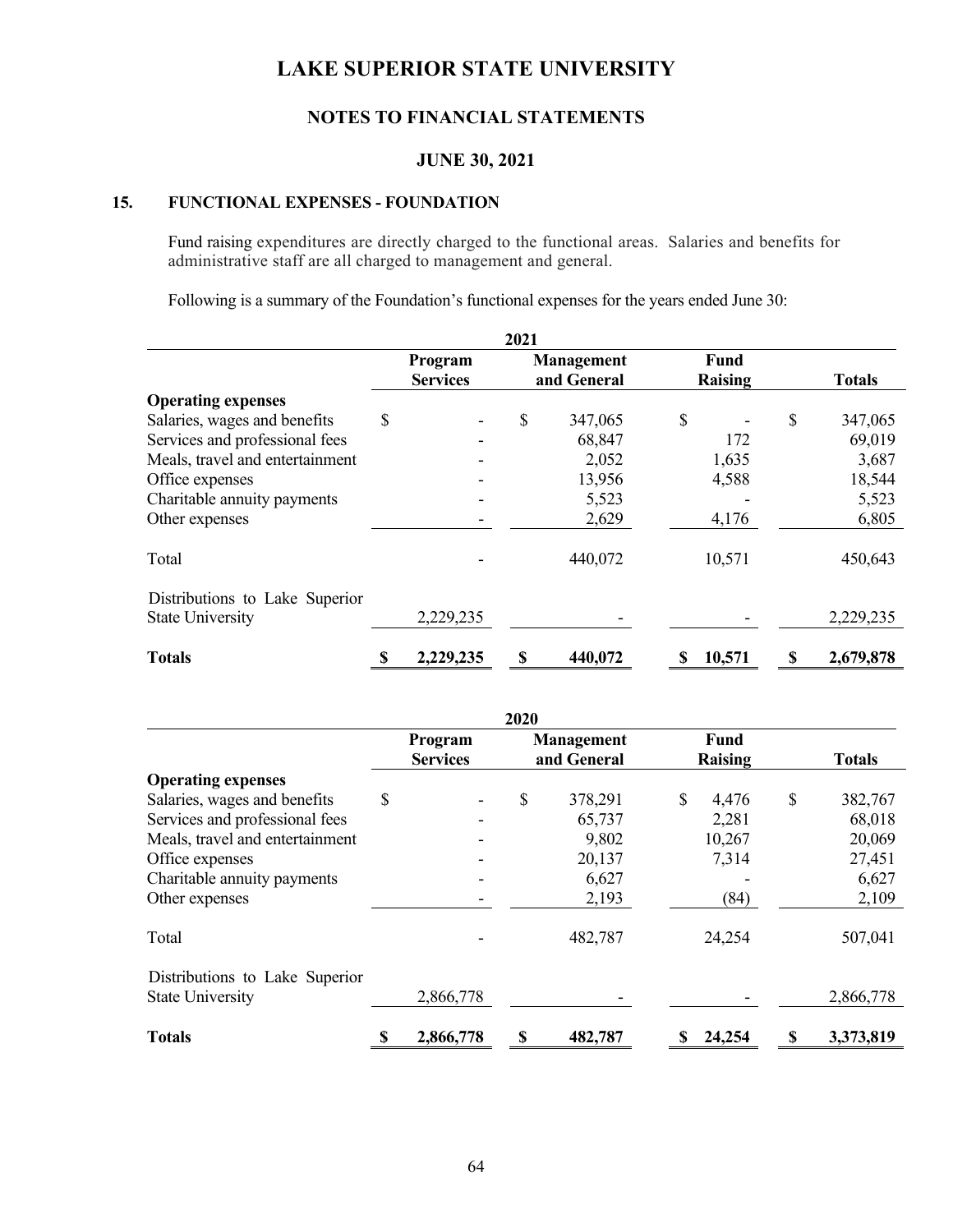## **NOTES TO FINANCIAL STATEMENTS**

### **JUNE 30, 2021**

#### **16. FOUNDATION ENDOWMENT**

The Foundation's endowment consists of individual funds, all except one of which are donor restricted, that have been established for a variety of purposes. As required by U.S. generally accepted accounting principles, net assets associated with endowment funds are classified and reported based on the existence or absence of donor-imposed restrictions.

#### **Interpretation of Relevant Law**

 The Foundation interprets the State of Michigan Prudent Management of Institutional Funds Act (SMPMIFA) as requiring the preservation of the fair value of the original gift as of the gift date of the donor-restricted endowment funds absent explicit donor stipulations to the contrary. As a result of this interpretation, the Foundation classifies as permanently restricted net assets (a) the original value of gifts donated to the permanent endowment, (b) the original value of subsequent gifts to the permanent endowment, and (c) accumulations to the permanent endowment made in accordance with the direction of the applicable donor gift instrument, if any, at the time the accumulation is added to the fund. The remaining portion of the donor-restricted endowment fund that is not classified in permanently restricted net assets is classified as temporarily restricted net assets until those amounts are appropriated for expenditure by the Foundation in a manner consistent with the standard of prudence prescribed by SMPMIFA.

 In accordance with SMPMIFA, the Foundation considers the following factors in making a determination to appropriate or accumulate donor-restricted endowment funds:

- 1. The duration and preservation of the fund
- 2. The purposes of the Foundation and the donor-restricted endowment fund
- 3. General economic conditions
- 4. The possible effect of inflation and deflation
- 5. The expected total return from income and the appreciation (depreciation) of investments
- 6. Other resources of the Foundation
- 7. The investment policies of the Foundation

 Following is a summary of the changes in the endowment net assets with donor restrictions for the years ended June 30:

|                                                      | 2021             | 2020         |
|------------------------------------------------------|------------------|--------------|
| Endowment net assets, beginning of year              | 16,367,012<br>S. | \$16,524,054 |
| Investment return, net                               | 5,453,878        | 349,517      |
| Contributions                                        | 984,602          | 131,334      |
| Appropriation of endowment assets for<br>expenditure | (684, 011)       | (632, 477)   |
| Change in value                                      | 12,759           | (5,416)      |
| Endowment net assets, end of year                    | \$22,134,240     | \$16,367,012 |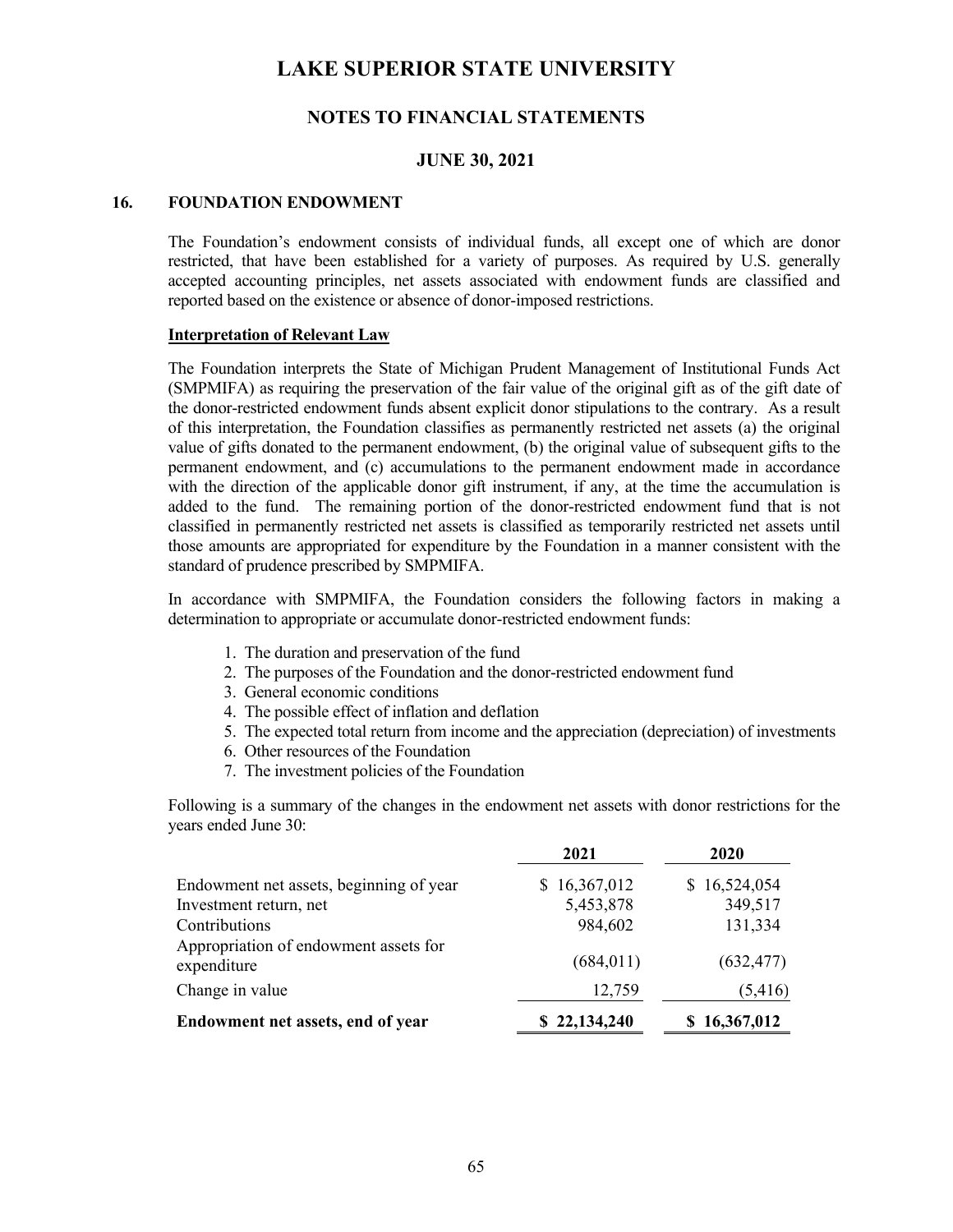# **NOTES TO FINANCIAL STATEMENTS**

## **JUNE 30, 2021**

### *Objectives and Risk Parameters*

 The Foundation has adopted investment policies for endowment assets that attempt to provide a predictable stream of funding to programs supported by the endowment while seeking to maintain the purchasing power of the endowment assets, which includes those assets of donor-restricted funds that must be held in perpetuity. Under this policy, the endowment assets are invested in a manner that is intended to produce results that meet or exceed the price and yield results of established indexes for differing investment classes while assuming a moderate level of investment risk. The Foundation expects its endowment funds, over time, will provide an average rate of return of 8.0% annually. Actual returns in any given year may vary from this range.

### *Strategies Employed for Achieving Objectives*

 To satisfy its long-term rate-of-return objectives, the Foundation relies on a total return strategy in which investment returns are achieved through both capital appreciation (realized and unrealized) and current yield (interest and dividends). The Foundation targets a diversified asset allocation that places a greater emphasis on equity-based investments to achieve long-term return objectives within prudent risk constraints.

### *Spending Policy and How the Investment Objectives Relate to Spending Policy*

 The Foundation has an annual spending policy of 4.5% of its endowment funds' average fair value over the prior 20 quarters through the calendar year-end preceding the fiscal year in which the distribution is planned. In establishing this policy, the Foundation considered the long-term expected return of its endowment. Accordingly, over the long-term, the Foundation expects its current spending policy to allow its endowment to grow at an average of 3.0% to 3.5% annually. This is consistent with the Foundation's objective to maintain the purchasing power of the endowment assets held in perpetuity or for a specified term as well as to provide additional real growth through new gifts and investment return.

#### **Underwater Endowment Funds**

From time to time, the fair value of assets associated with individual donor-restricted endowment funds may fall below the level that the donor requires the Foundation to retain as a fund of perpetual duration. These deficiencies resulted from unfavorable market fluctuations that occurred shortly after the investment of new contributions. There were no underwater endowment funds as of June 30, 2021 and 2020.

### **17. FOUNDATION LIQUIDITY AND AVAILABIITY**

The Foundation has financial assets available within one year of the balance sheet date to meet cash needs for general expenditures as shown in the table below. None of the financial assets are subject to donor or other contractual restrictions that make them unavailable for general expenditure within one year of the balance sheet date. The Foundation has a policy to structure its financial assets to be available as its general expenditures, liabilities, and other obligations come due. Financial assets as of June 30 include the following: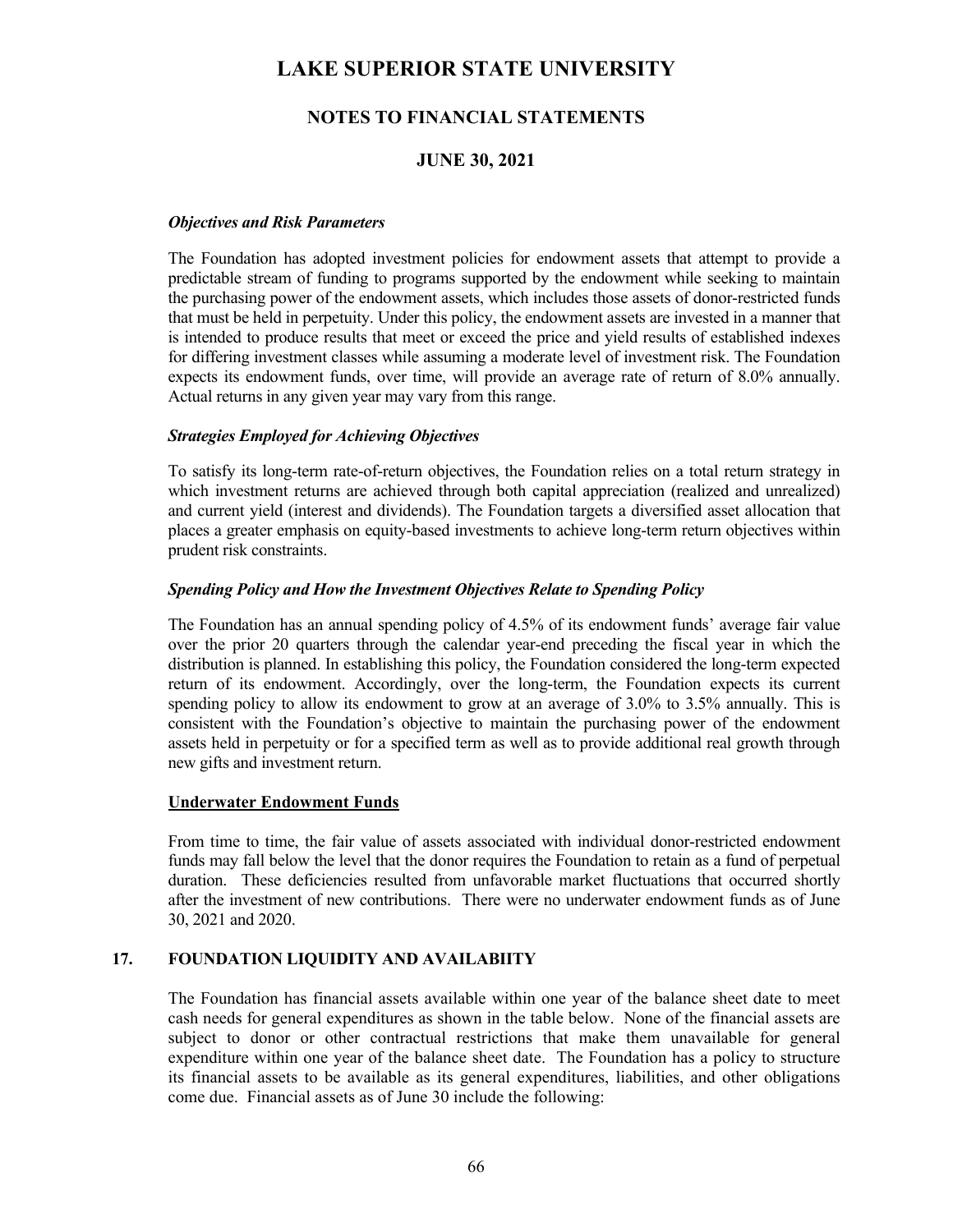## **NOTES TO FINANCIAL STATEMENTS**

## **JUNE 30, 2021**

|                                                              | 2021         | 2020         |
|--------------------------------------------------------------|--------------|--------------|
|                                                              |              |              |
| Cash                                                         | 279,894<br>S | 821,470<br>S |
| Short-term investments                                       | 2,008,283    | 1,946,280    |
| Other current assets                                         | 7,015        | 6,015        |
| Current portion of unconditional promises to give, net       | 122,819      | 376,880      |
| Total financial assets                                       | 2,418,011    | 3,150,645    |
| Less amounts not available to be used within one year:       |              |              |
| Assets whose use is limited                                  | 1,743,952    | 2,085,430    |
| Financial assets available to meet general expenditures over |              |              |
| the next twelve months                                       | 674,059      | \$1,065,215  |

### **18. OTHER CONTINGENCIES AND COMMITMENTS**

#### **Legal Matters**

In the normal course of its activities, the University is a party to various legal and administrative actions. Although some actions have been brought for substantial amounts, the University has not experienced significant losses or costs. After taking into consideration legal counsel's evaluation of pending actions and information relative to potential future claims based on past events, University management is of the opinion that the outcome thereof will not have a material effect on the financial statements.

#### **Union Contracts**

The University has three groups of employees, two of which are covered under union collective bargaining agreements. The collective bargaining agreement covering the Support Personnel under the Michigan Education Association/National Education Association (MEA) was ratified effective July 8, 2021. The Faculty Association contract was ratified effective November 27, 2019. The employee groups covered and the expiration of the contracts are as follows:

| <b>Employee</b><br>Group           | <b>Union</b><br><b>Name</b>                                       | Contract<br><b>Expired/Expires</b> |
|------------------------------------|-------------------------------------------------------------------|------------------------------------|
| <b>Support Personnel</b>           | Michigan Education Association/<br>National Education Association | September 30, 2025                 |
| Faculty                            | Michigan Education Association/<br>National Education Association | August 31, 2022                    |
| Administrative and<br>Professional | N/A                                                               | N/A                                |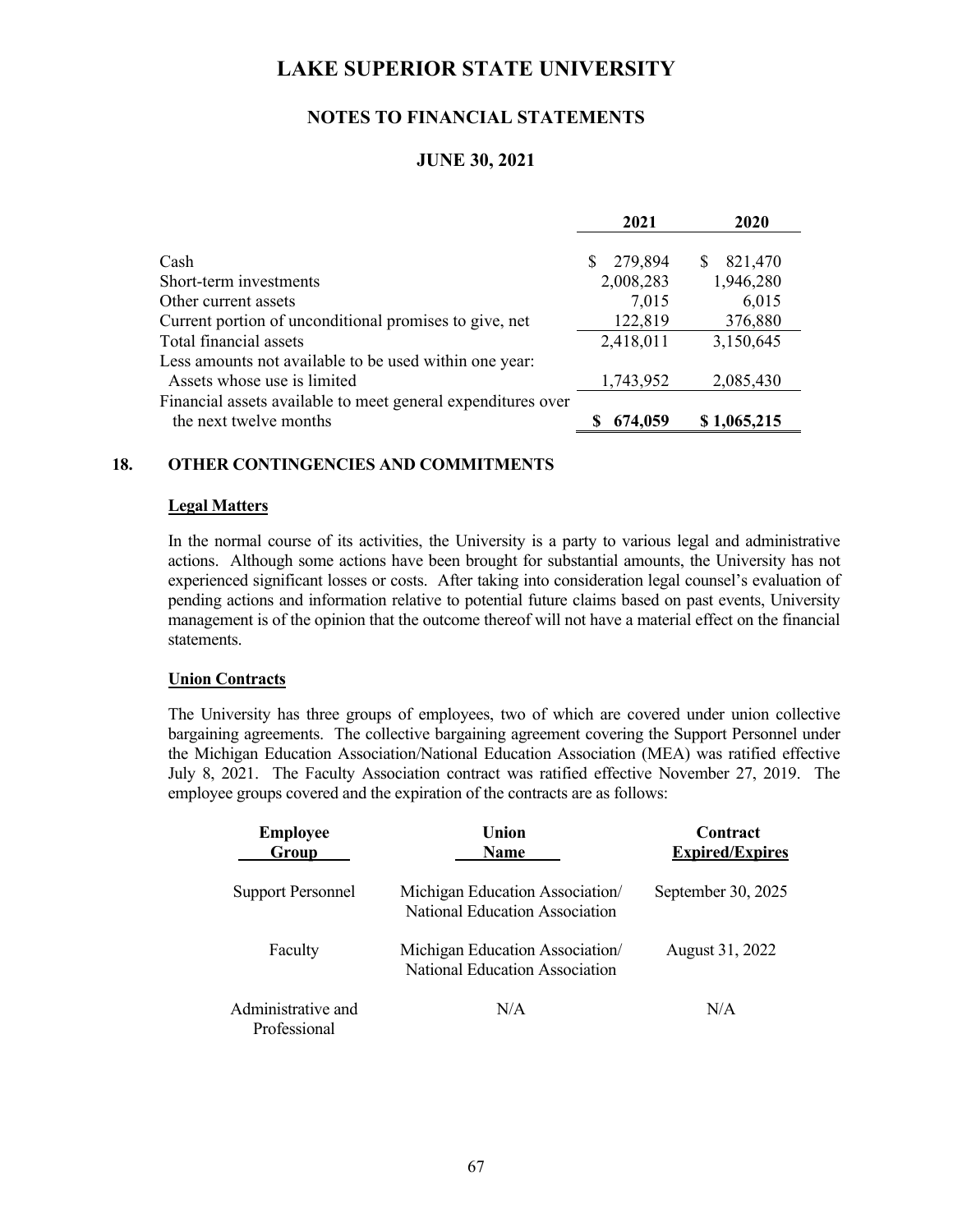## **NOTES TO FINANCIAL STATEMENTS**

## **JUNE 30, 2021**

### **State Building Authority**

 The University has lease agreements with the State Building Authority (SBA) and the State of Michigan for the Arts Classroom Building and the Crawford Hall Addition and Remodeling. The buildings were financed with SBA revenue bonds, State appropriations, and University general revenue bonds. The SBA bonding process and creation of the lease with the State of Michigan for the newly renovated R. W. Considine Hall was completed in fall 2017.

 The SBA bond issues are collateralized by a pledge of rentals to be received from the State pursuant to the lease agreements between the SBA, the State, and the University. During the lease terms, the SBA will hold title to the facilities; the State will make all annual lease payments to the SBA; and the University will pay all operating and maintenance costs of the facilities.

At the expiration of the leases, the SBA has agreed to sell each facility to the University for one dollar. The cost and accumulated depreciation for these facilities is included in the accompanying statements of net position.

### **19. IMPACT OF COVID-19 AND CORONA VIRUS RELIEF ACTS**

On March 13, 2020, the President of the United States of America issued a proclamation, "Declaring a National Emergency concerning the Novel Coronavirus Disease (COVID-19) Outbreak." On March 10, 2020, the Governor of the State of Michigan issued executive order 2020-04 declaring a state of emergency due to COVID-19 and on March 23 issued a statewide stay-at-home order to fight the outbreak of COVID-19. Effective Monday, March 16, LSSU suspended face-to-face instruction for lecture and discussion classes and moved to online or remote instruction for the balance of spring semester 2020. Summer semester instruction was also online or remote. Effective March 18, many faculty and staff began working from home and then on March 23, all but essential workers moved to working from home. The following represent some of the impacts of COVID-19 on University operations and the financial statements.

### **CARES Act or HEERF I**

The Coronavirus Aid, Relief and Economic Security (CARES) Act was passed by Congress and signed into law March 27, 2020, to provide economic relief from COVID-19. The University received the following grants under the CARES Act through the US Department of Education:

- \$801,132 Higher Education Emergency Relief Funding;
- \$801,131 Institutional Relief Funding; and
- \$ 79,508 Title III Strengthening the Institutions Relief Funding

The Higher Education Emergency Relief Funding provided funding to universities to use for emergency financial aid grants to students for expenses related to the disruption of campus operations due to the coronavirus. As of June 30, 2021, the University had awarded grants totaling \$801,132 to students. This is included in nonoperating Federal corona virus relief funds revenue on the statements of revenues, expenses, and changes in net position.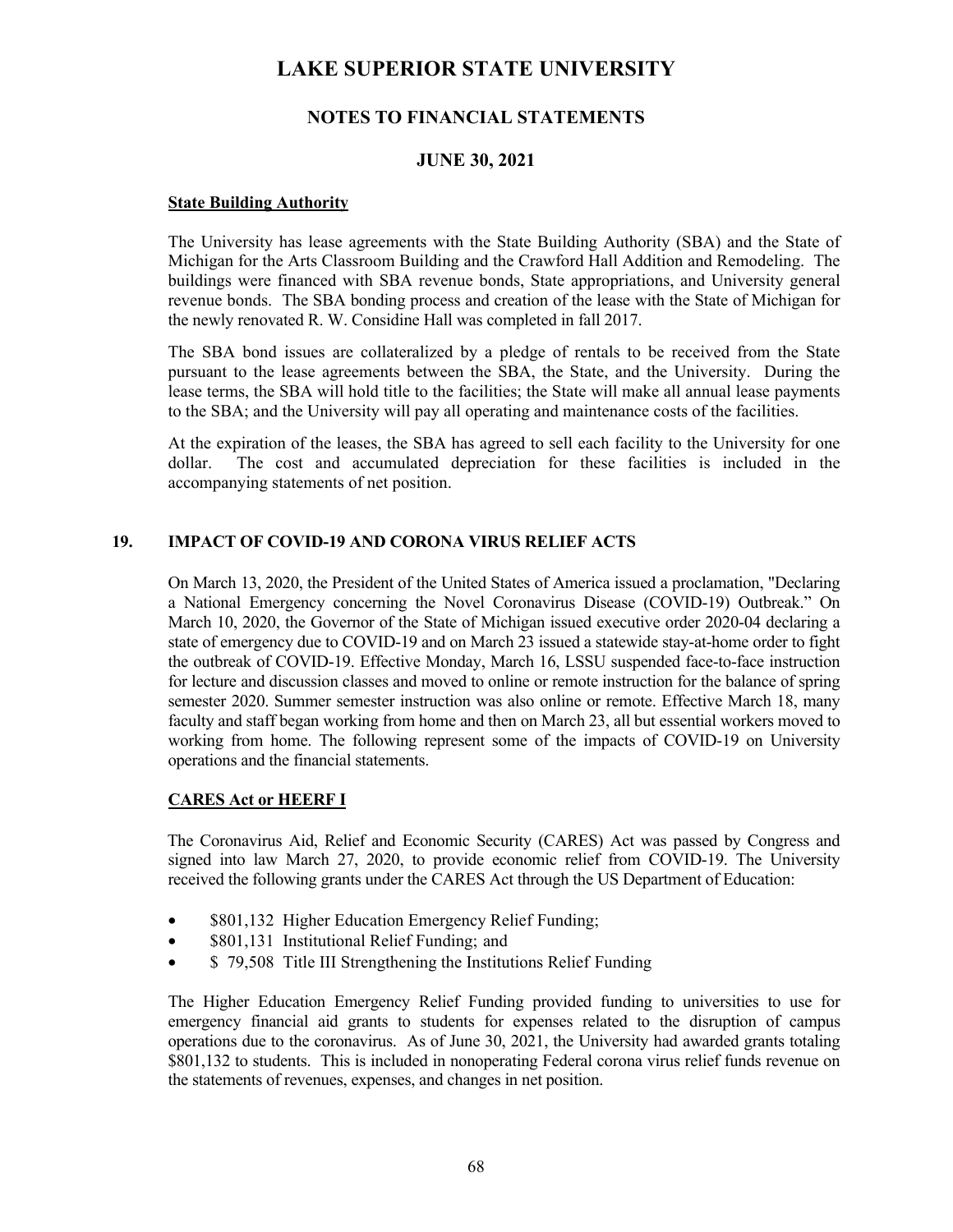## **NOTES TO FINANCIAL STATEMENTS**

## **JUNE 30, 2021**

The Higher Education Emergency Relief Funding and the Institutional Relief Funding are awarded under Section  $18004(a)(1)$  of the CARES Act. There is a requirement that of the combined funds, at the end of the grant period, at least 50 percent must be used for emergency financial aid grants to students. The Institutional Relief Funding allows the University to cover costs associated with significant changes to the delivery of instruction due to the coronavirus. As of June 30, 2021, the University had drawn down and expended \$801,131 related to the Institutional Relief Funding and accordingly, recognized \$801,131 of revenue which is included in nonoperating Federal corona virus relief funds revenue on the statements of revenues, expenses, and changes in net position.

The Title III Strengthening the Institutions Relief Funding allows a university to cover costs associated with significant changes to the delivery of instruction due to the coronavirus. Guidance issued by the US Department of Education specifically allow institutions to use this funding to cover the cost of technology associated with a transition to distance education, grants to cover the costs of attendance for eligible students, and faculty and staff trainings. Additionally, funds may be used to cover operational costs, such as lost revenue, reimbursements for prior expenses, and payroll. As a result, the University recovered \$79,508 of lost revenue.

A provision of the CARES Act would have allowed the University to defer payment of the employer portion of Social Security taxes through December 31, 2020. The University decided not to participate in this option.

### **CRRSA Act or HEERF II**

The Coronavirus Response and Relief Supplemental Appropriations (CRRSA) Act was passed by Congress and signed into law December 27, 2020, to provide additional economic relief from COVID-19. The University received the following grants under the CRRSA Act through the US Department of Education:

- \$ 801,132 Higher Education Emergency Relief Funding;
- \$2,044,474 Institutional Relief Funding; and
- \$120,601 Title III Strengthening the Institutions Relief Funding

The Higher Education Emergency Relief Funding provided funding to universities to use for emergency financial aid grants to students for expenses related to the disruption of campus operations due to the coronavirus. As of June 30, 2021, the University had drawn down and awarded grants totaling \$582,000 to students. This is included in nonoperating Federal corona virus relief funds revenue on the statement of revenues, expenses, and changes in net position.

The Higher Education Emergency Relief Funding and the Institutional Relief Funding are awarded under Section 314(a)(1) of the CRRSA Act. The Institutional Relief Funding allows the University to cover costs associated with significant changes to the delivery of instruction due to the coronavirus as well as recover lost revenue. As of June 30, 2021, the University had expended \$2,004,446 and drawn \$1,976,219 related to the Institutional Relief Funding and accordingly, recognized \$2,004,446 of revenue which is included in nonoperating Federal corona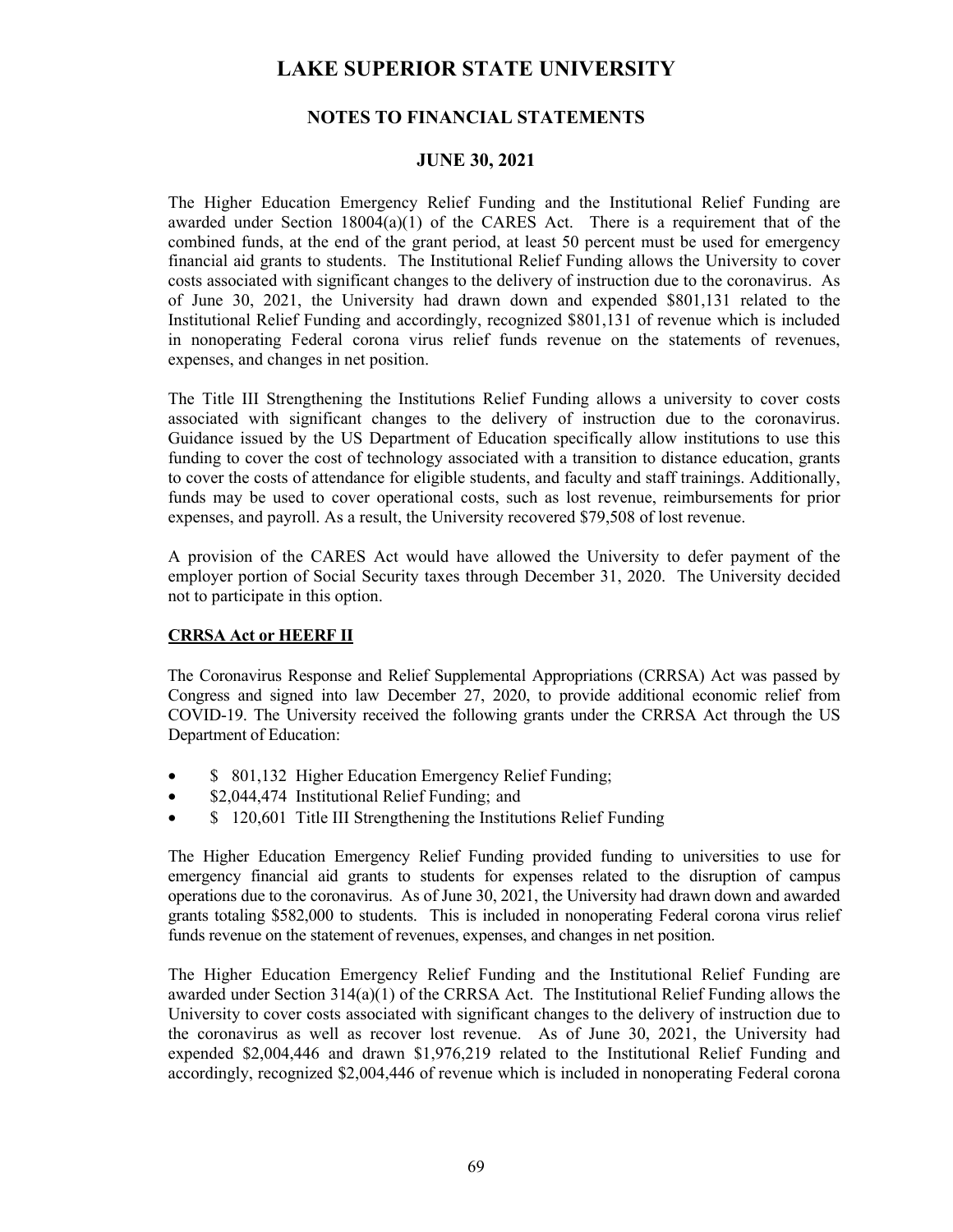# **NOTES TO FINANCIAL STATEMENTS**

## **JUNE 30, 2021**

virus relief funds revenue on the statement of revenues, expenses, and changes in net position and recognized \$28,227 of accounts receivable.

The Title III Strengthening the Institutions Relief Funding allows a university to cover costs associated with significant changes to the delivery of instruction due to the coronavirus. Guidance issued by the US Department of Education specifically allow institutions to use this funding to cover the cost of technology associated with a transition to distance education, grants to cover the costs of attendance for eligible students, and faculty and staff trainings. Additionally, funds may be used to cover operational costs, such as lost revenue, reimbursements for prior expenses, and payroll. As a result, the University recovered \$120,601 of lost revenue.

### **ARP Act or HEERF III**

The American Rescue Plan (ARP), Public Law 117-2, signed into law on March 11, 2021, provided additional economic relief from COVID-19. The University received the following grants under the ARP through the US Department of Education:

- \$2,555,521 Higher Education Emergency Relief Funding;
- \$2,540,008 Institutional Relief Funding; and
- \$ 225,131 Title III Strengthening the Institutions Relief Funding

The Higher Education Emergency Relief Funding provided funding to universities to use for emergency financial aid grants to students for expenses related to the disruption of campus operations due to the coronavirus. As of June 30, 2021, the University had not drawn nor expended these Federal corona virus relief funds.

The Higher Education Emergency Relief Funding and the Institutional Relief Funding are awarded under Section 2003(a)(1) of the ARP Act. The Institutional Relief Funding allows the University to cover costs associated with significant changes to the delivery of instruction due to the coronavirus as well as recover lost revenue. As of June 30, 2021, the University had expended \$665,496 and drawn \$520,000 related to the Institutional Relief Funding and accordingly, recognized \$665,496 of revenue which is included in nonoperating Federal corona virus relief funds revenue on the statement of revenues, expenses, and changes in net position and recognized \$145,496 of accounts receivable.

The Title III Strengthening the Institutions Relief Funding awarded under Section 2003(a)(2) of the ARP Act allows a university to cover costs associated with significant changes to the delivery of instruction due to the coronavirus. Guidance issued by the US Department of Education specifically allow institutions to use this funding to cover the cost of technology associated with a transition to distance education, grants to cover the costs of attendance for eligible students, and faculty and staff trainings. Additionally, funds may be used to cover operational costs, such as lost revenue, reimbursements for prior expenses, and payroll. As of June 30, 2021 these funds had not been awarded. The University expects to recover lost revenue in fiscal year 2022.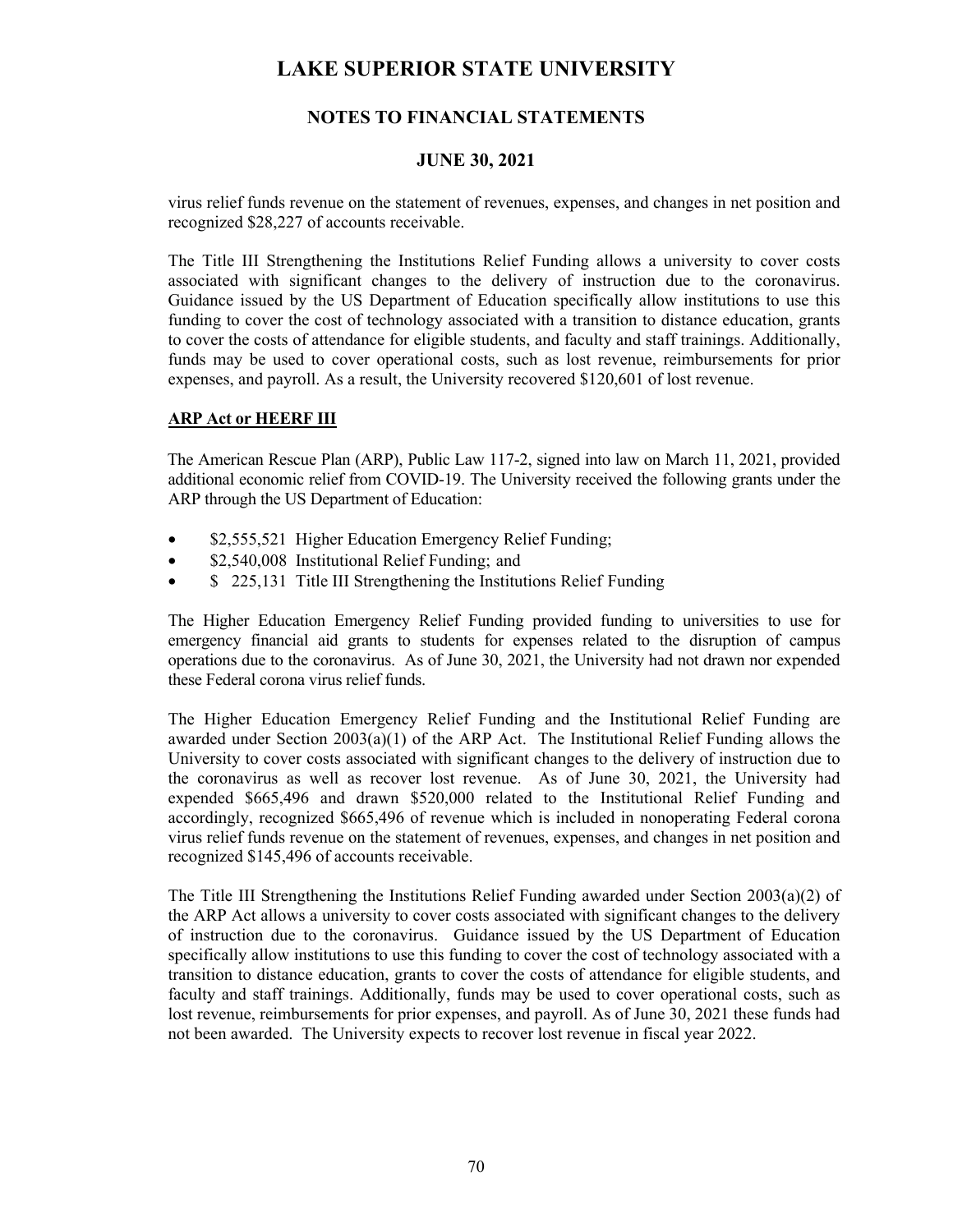## **NOTES TO FINANCIAL STATEMENTS**

#### **JUNE 30, 2021**

#### **State Appropriations - CARES Act Pass Through Funds**

On July 22, 2020, the State of Michigan passed Senate Bill 373 which reduced the State appropriations funding for the University for the fiscal year ended June 30, 2020 by \$1,502,600. Accordingly, the accounts receivable, net on the statement of net position and the State appropriations nonoperating revenue on the statement of revenues, expenses, and changes in net position, have been reduced to reflect that subsequent reduction.

Also under Senate Bill 373, the State allocated \$1,502,600 from the federal funding awarded to the State under the CARES Act to the University. Since that award was made after June 30, 2020, no revenue from that allocation was reflected in the University's financial statements as of and for the fiscal year ended June 30, 2020. The federal pass through funding has the same restrictions as noted in the CARES Act for the funds awarded to the State. During the fiscal year ended June 30, 2021, the University recognized revenue from the pass-through funds equal to allowable expenditures incurred between March 1 and December 30, 2020.

#### **Accounting Standards Delayed**

The Governmental Accounting Standards Board (GASB) and the Financial Accounting Standards Board (FASB) each delayed the effective implementation dates of select accounting and financial reporting standards that would have been effective initially for the fiscal year ended June 30, 2020 for the University and Foundation. The University and Foundation elected to delay implementation of those standards.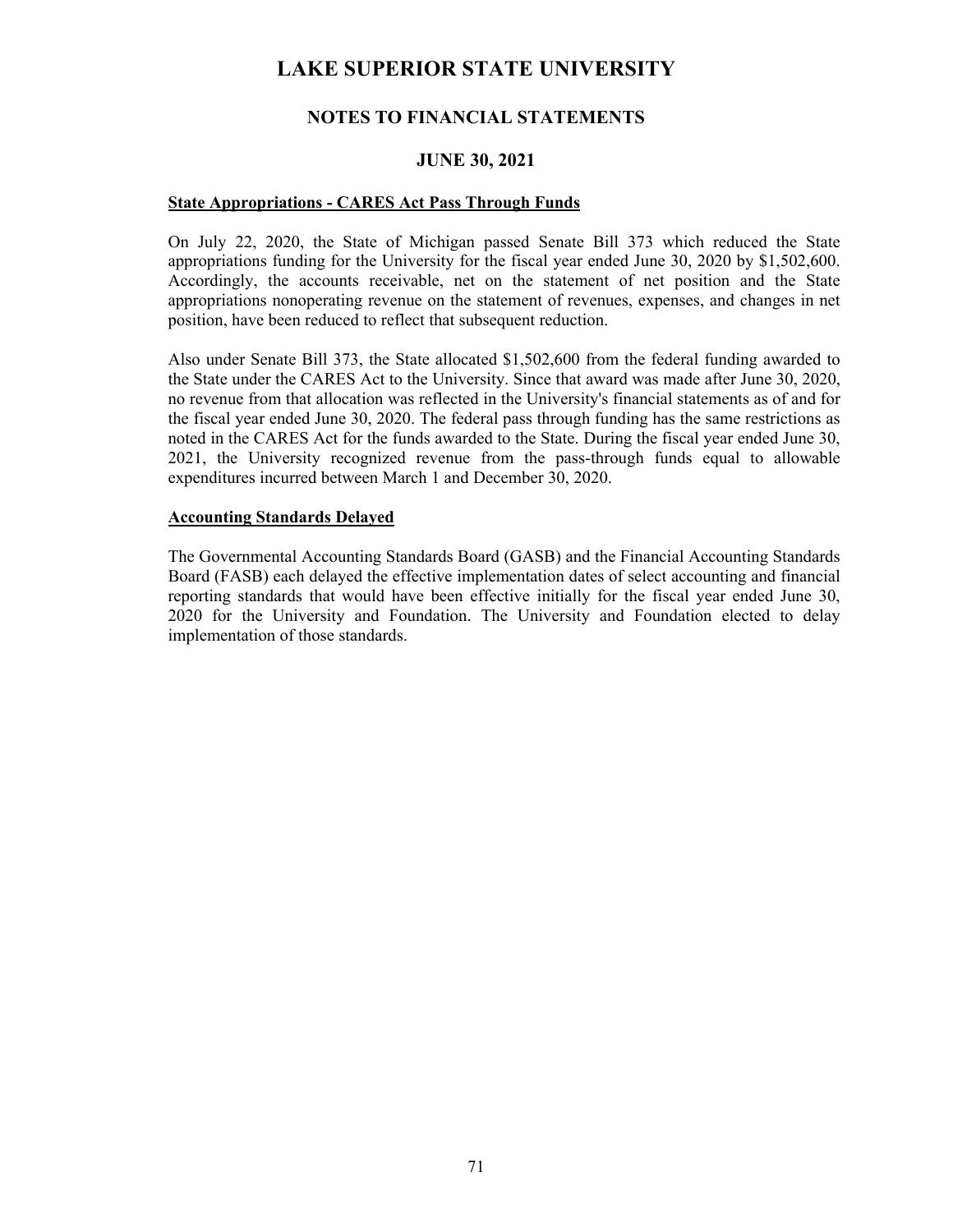# **NOTES TO FINANCIAL STATEMENTS**

## **JUNE 30, 2021**

# **20. NATURAL CLASSIFICATION OF EXPENSES**

Operating expenses by natural classification for the University are summarized as follows for the years ended June 30:

| 2021                                   |                                           |                                     |                                |                                |                                |               |              |  |  |  |
|----------------------------------------|-------------------------------------------|-------------------------------------|--------------------------------|--------------------------------|--------------------------------|---------------|--------------|--|--|--|
|                                        | Salaries,<br>Wages and<br><b>Benefits</b> | <b>Supplies</b><br>and<br>Equipment | <b>Utilities</b>               | Scholarship<br><b>Expenses</b> | Depreciation                   | Other         | Total        |  |  |  |
| Instruction                            | \$10,395,434                              | 738,726<br>S                        | \$<br>$\overline{\phantom{a}}$ | <sup>\$</sup>                  | \$<br>$\overline{\phantom{a}}$ | \$            | \$11,134,160 |  |  |  |
| Research                               | 733,452                                   | 202,849                             |                                |                                |                                |               | 936,301      |  |  |  |
| Public service                         | 815,056                                   | 565,749                             |                                |                                |                                |               | 1,380,805    |  |  |  |
| Academic support                       | 1,901,590                                 | 744,088                             |                                |                                |                                |               | 2,645,678    |  |  |  |
| Student services                       | 1,636,893                                 | 320,360                             |                                |                                |                                |               | 1,957,253    |  |  |  |
| Student aid                            |                                           |                                     |                                | 2,125,513                      |                                |               | 2,125,513    |  |  |  |
| Institutional support                  | 3,306,181                                 | 2,111,498                           |                                |                                |                                |               | 5,417,679    |  |  |  |
| Operations and<br>maintenance of plant | 2,133,951                                 | 1,008,453                           | 1,429,927                      |                                |                                |               | 4,572,331    |  |  |  |
| Auxiliary activities                   | 4,397,907                                 | 4,243,314                           | 767,221                        |                                |                                |               | 9,408,442    |  |  |  |
| Depreciation                           |                                           |                                     |                                |                                | 4,431,876                      |               | 4,431,876    |  |  |  |
| Other                                  |                                           |                                     |                                |                                |                                | 687,879       | 687,879      |  |  |  |
| <b>Total operating expenses</b>        | \$25,320,464                              | \$9,935,037                         | \$2,197,148                    | \$2,125,513                    | \$4,431,876                    | 687,879<br>\$ | \$44,697,917 |  |  |  |

|                                        |                                           |                                     | 2020             |                                |                     |             |              |  |
|----------------------------------------|-------------------------------------------|-------------------------------------|------------------|--------------------------------|---------------------|-------------|--------------|--|
|                                        | Salaries.<br>Wages and<br><b>Benefits</b> | <b>Supplies</b><br>and<br>Equipment | <b>Utilities</b> | Scholarship<br><b>Expenses</b> | <b>Depreciation</b> | Other       | <b>Total</b> |  |
| Instruction                            | \$11,278,306                              | 1,057,663<br>S.                     | \$               | S                              | \$                  | \$          | \$12,335,969 |  |
| Research                               | 605,423                                   | 93,941                              |                  |                                |                     |             | 699,364      |  |
| Public service                         | 877,278                                   | 674,032                             |                  |                                |                     |             | 1,551,310    |  |
| Academic support                       | 2,251,325                                 | 639,983                             |                  |                                |                     |             | 2,891,308    |  |
| Student services                       | 1,820,548                                 | 410,822                             |                  |                                |                     |             | 2,231,370    |  |
| Student aid                            |                                           |                                     |                  | 1,954,677                      |                     |             | 1,954,677    |  |
| Institutional support                  | 3,296,203                                 | 2,085,528                           |                  |                                |                     |             | 5,381,731    |  |
| Operations and<br>maintenance of plant | 2,513,399                                 | 955,854                             | 1,408,844        |                                |                     |             | 4,878,097    |  |
| Auxiliary activities                   | 4,608,899                                 | 3,974,838                           | 756,334          |                                |                     |             | 9,340,071    |  |
| Depreciation                           |                                           |                                     |                  |                                | 4,669,904           |             | 4,669,904    |  |
| Other                                  |                                           |                                     |                  |                                |                     | 2,151,079   | 2,151,079    |  |
| <b>Total operating expenses</b>        | \$27,251,381                              | \$9,892,661                         | \$2,165,178      | \$1,954,677                    | \$4,669,904         | \$2,151,079 | \$48,084,880 |  |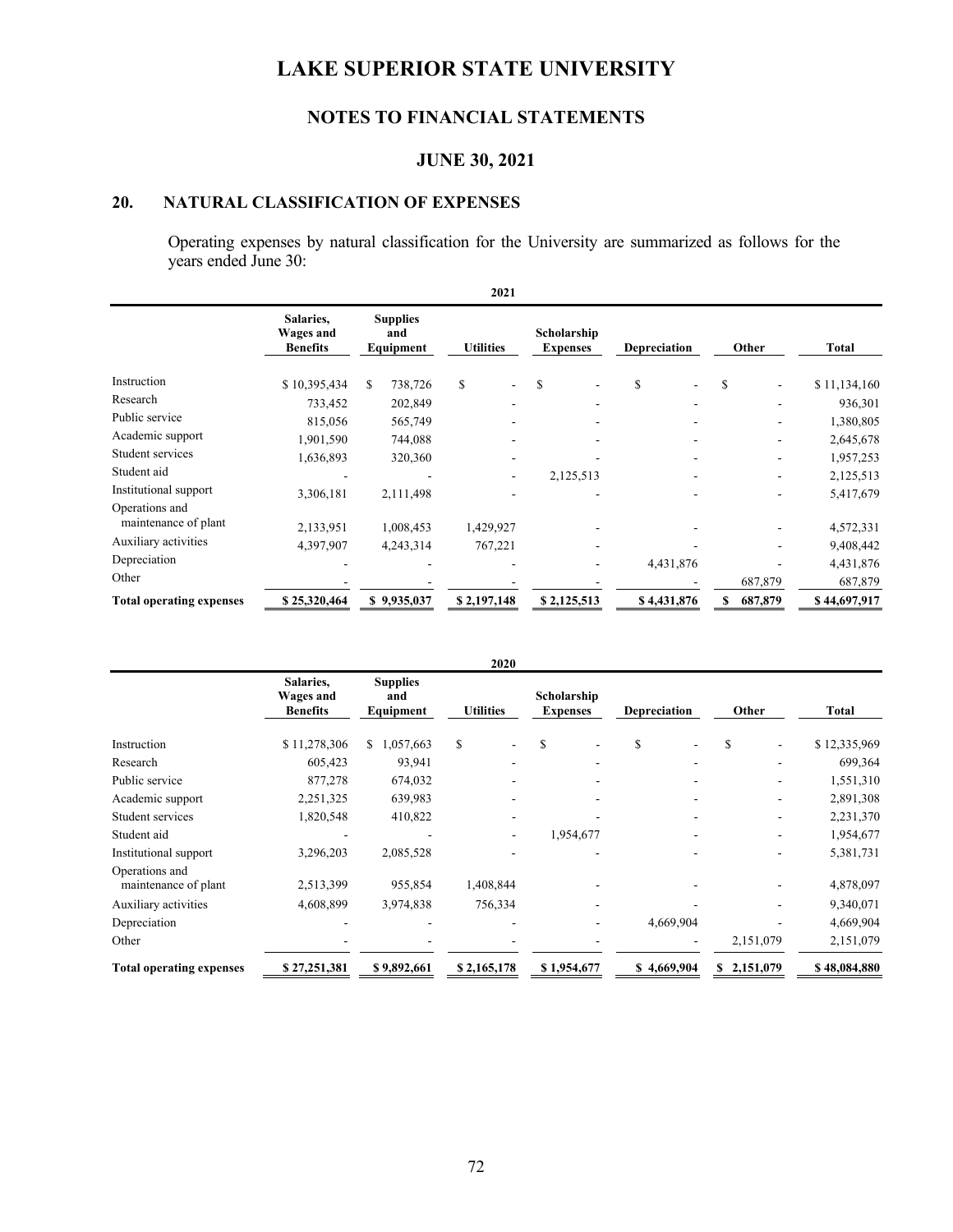## **NOTES TO FINANCIAL STATEMENTS**

### **JUNE 30, 2021**

#### **21. ISSUED BUT NOT ADOPTED ACCOUNTING PRONOUNCEMENTS**

The Governmental Accounting Standards Board (GASB) has issued the following Statements for future implementation.

GASB Statement No. 87, *Leases*, will apply to all state and local governments and establish a single model for all lease accounting. The concept within this model is that a lease is a financing arrangement that permits the use on an underlying asset for a period of time. As such, a lessee would record a lease liability and an intangible right-of-use asset. A lessor would record a lease receivable and a deferred inflow of resources. An exception is granted for short-term leases, which are defined as "a lease that, at the beginning of the lease, has a maximum possible term under the contract of 12 months or less, including any options to extend, regardless of its probability of being exercised." The requirements of this standard will be effective for the University's fiscal year ending June 30, 2022.

GASB Statement No. 89, *Accounting for Interest Cost Incurred before the End of a Construction Period,* establishes accounting requirements for interest cost incurred before the end of a construction period. This Statement requires that interest cost incurred before the end of a construction period be recognized as an expense in the period in which the cost is incurred for financial statements prepared using the economic resources measurement focus. As a result, interest cost incurred before the end of a construction period will not be included in the historical cost of a capital asset reported in a business-type activity or enterprise fund. The requirements of this Statement are effective for reporting periods beginning after December 15, 2020, which will apply for the University's June 30, 2022 year-end. This statement will impact the University for construction projects subsequent to adoption.

GASB Statement No. 91, *Conduit Debt Obligations*, clarifies the existing definition of a conduit debt obligation and establishes that a conduit debt obligation is not a liability of the issuer. Additionally, this Statement establishes standards for accounting and financial reporting of additional commitments and voluntary commitments extended by issuers and arrangements associated with conduit debt obligations along with improving the required note disclosures for conduit debt obligations. The requirements of this statement are effective for reporting periods beginning after December 15, 2021, which will apply for the University's June 30, 2023 yearend. Earlier application is encouraged.

GASB Statement No. 93, *Replacement of Interbank Offered Rates*, addresses accounting and financial reporting implications that result from the replacement of an Interbank Offered Rate (IBOR). The standard removes LIBOR as a benchmark interest rate for the qualitative evaluation of the effectiveness of an interest rate swap. The standard will apply for the University's June 30, 2022 year-end.

GASB Statement No. 94, *Public-Private and Public-Public Partnerships and Availability Payment Arrangements*, will supersede the current guidance for service concession arrangements and will interact with GASB Statement 87, *Leases*. The standard is intended to better address accounting and financial reporting for concession service arrangements and to cover arrangements not within the scope of current guidance. The requirements of this Statement are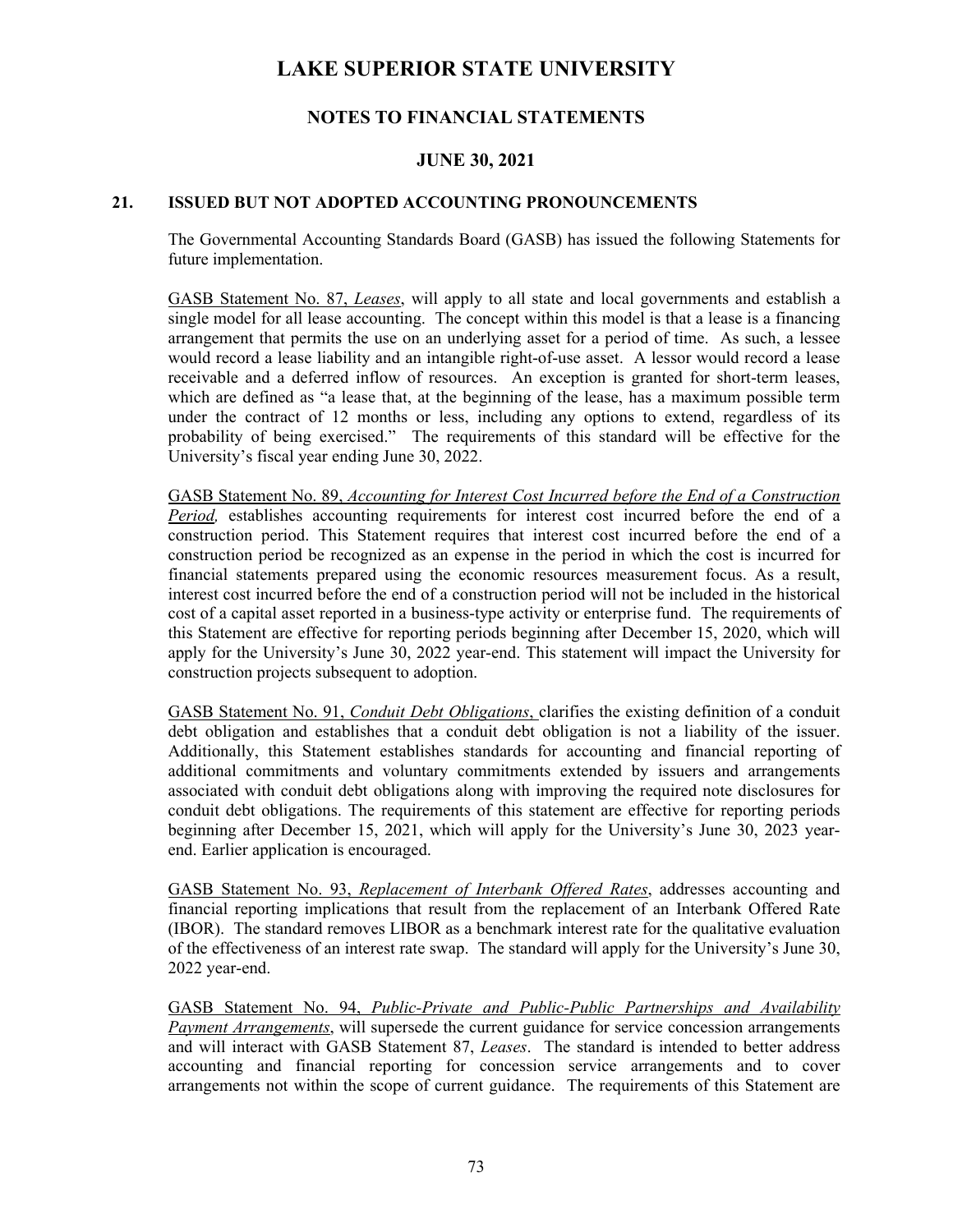## **NOTES TO FINANCIAL STATEMENTS**

### **JUNE 30, 2021**

effective for fiscal years beginning after June 15, 2022, which will apply for the University's June 30, 2023 year-end.

GASB Statement No. 96, *Subscription-Based Information Technology Arrangements*, addresses the accounting for arrangements such as those that convey control of the right to use a vendor's IT assets, and commonly include provisions such as remote access to software applications or cloud data storage for a period of time in an exchange or exchange-like transaction. The requirements of this Statement are effective for fiscal years beginning after June 15, 2022, which will apply for the University's June 30, 2023 year-end.

The Foundation's financial statements are affected by Accounting Standards Updates (ASU) issued by the Financial Accounting Standards Board (FASB).

ASU 2016-02, *Leases*, parallels GASB Statement No. 87, *Leases,* and is currently not expected to affect the Foundation. Under this standard, a lessee would differentiate whether a lease is a finance lease or an operating lease. A lessee would account for most existing capital/finance leases as financing leases (that is, recognizing amortization of the right-of-use (ROU) asset separately from interest on the lease liability.) Most existing operating leases will continue to be considered operating leases. Both types of leases will result in the lessee recognizing a ROU asset and a lease liability. When measuring lease liabilities, payments related to optional periods are only included if it is reasonably certain that the lessee will extend the lease (or not exercise an option to terminate the lease.) Purchase options are also evaluated against the "reasonably certain" criteria. If applicable, the standard will become effective for the Foundation's fiscal year ending June 30, 2023.

ASU 2020-07, *Presentation and Disclosures by Non-for-Profit Entities for Contributed Nonfinancial Assets*, will require not-for-profit organizations to present contributed nonfinancial assets (CAN) as a separate line item in the statement of activities, apart from contributions of cash or other financial assets. It also will require a not-for-profit to disclose additional information about those contributions. The standard will first become effective for the Foundation's fiscal year ending June 30, 2022.

#### **22. SUBSEQUENT EVENTS**

The University returned to in person instruction with operational campus housing and dining services in Fall 2020. Should COVID-19 events occur that result in the University suspending in person instruction and campus operations, the economic impact on the University would be material. Management continues to review budget options to minimize the financial impact should this occur.

In August 2021, the University authorized the issuance of its \$11,565,000 General Revenue Refunding Bonds, Series 2021. Interest at 4.0% on the bonds are payable on each November 15 and May 15 beginning May 15, 2022. Principal payments on the bonds begin in 2022 with a final maturity in 2031. The purpose of the bonds is to refund the 2012 General Revenue Bonds for a net present value savings of \$1,573,922.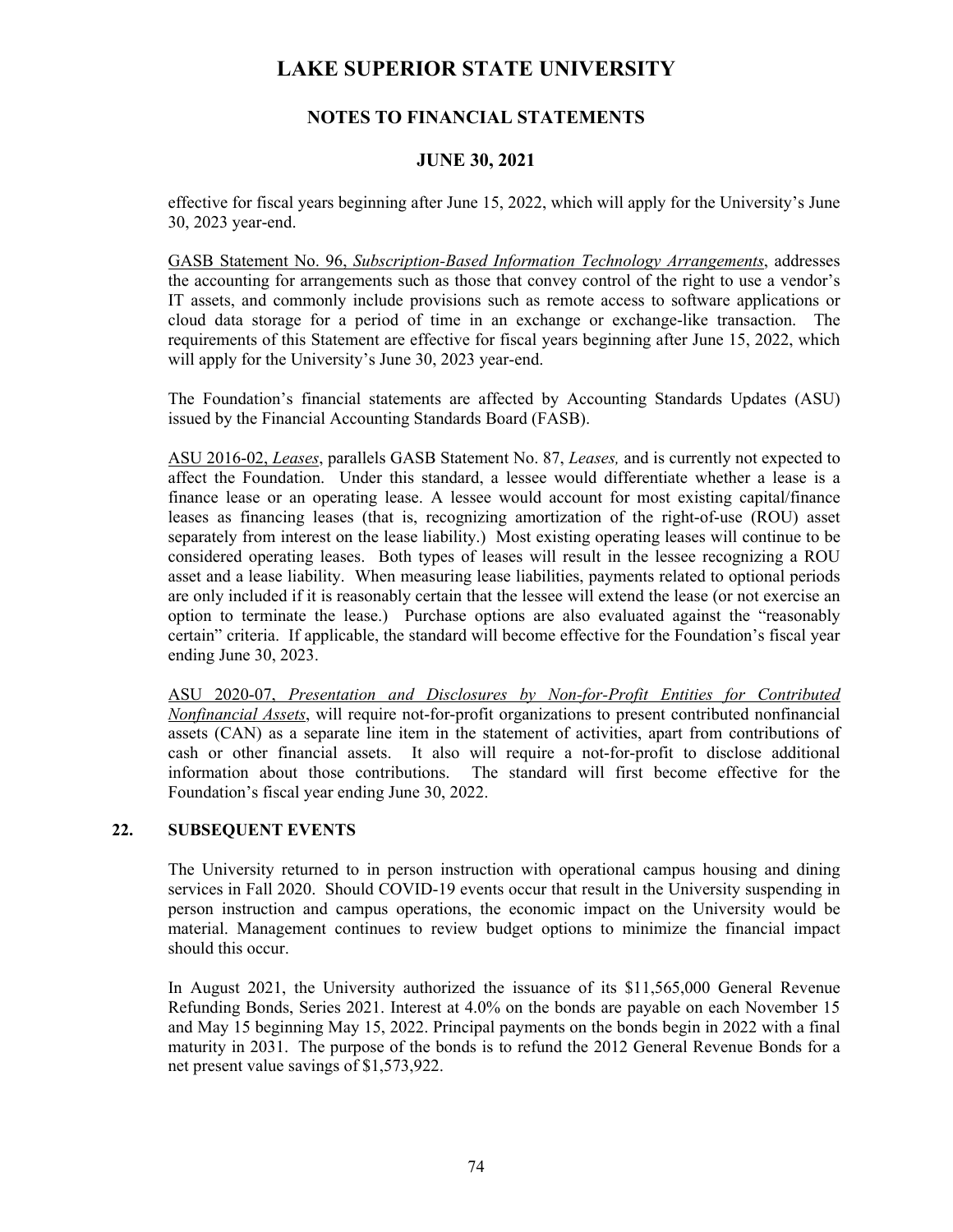## **REQUIRED SUPPLEMENTARY INFORMATION**

## **JUNE 30, 2021**

### **Schedule of the University's Proportionate Share of the Net Pension Liability (amounts determined as of 9/30 of the fiscal year)**

|                                                                                                                                      | 2021                      | 2020         | 2019                      | 2018         | 2017            | 2016         | 2015         |
|--------------------------------------------------------------------------------------------------------------------------------------|---------------------------|--------------|---------------------------|--------------|-----------------|--------------|--------------|
| University's<br>proportionate<br>share of the net<br>pension liability                                                               |                           |              |                           |              |                 |              |              |
| As a percentage                                                                                                                      | 3.01459%                  | 2.99202%     | 2.98699%                  | 3.03438%     | 3.04194%        | 3.13198%     | 2.89703%     |
| As an amount                                                                                                                         | \$20,590.273              | \$20,034,283 | \$19,087,979              | \$17,455,598 | \$17,042,144    | \$17,182,038 | \$10,866,926 |
| University's covered<br>payroll                                                                                                      | 6,781,000<br>$\mathbb{S}$ | \$6,518,000  | 6,389,927<br>$\mathbb{S}$ | \$6,484,275  | 6,265,000<br>\$ | \$2,025,982  | \$2,259,143  |
| University's<br>proportionate share<br>of the net pension<br>liability, as a<br>percentage of the<br>University's<br>covered payroll | 303.65%                   | 307.37%      | 298.72%                   | 269.20%      | 272.02%         | 848.08%      | 481.02%      |
| <b>MPSERS</b> fiduciary<br>net position as a<br>percentage of the<br>total pension                                                   |                           |              |                           |              |                 |              |              |
| liability                                                                                                                            | 43.07%                    | 44.24%       | 45.87%                    | 47.42%       | 46.77%          | 47.45%       | 63.00%       |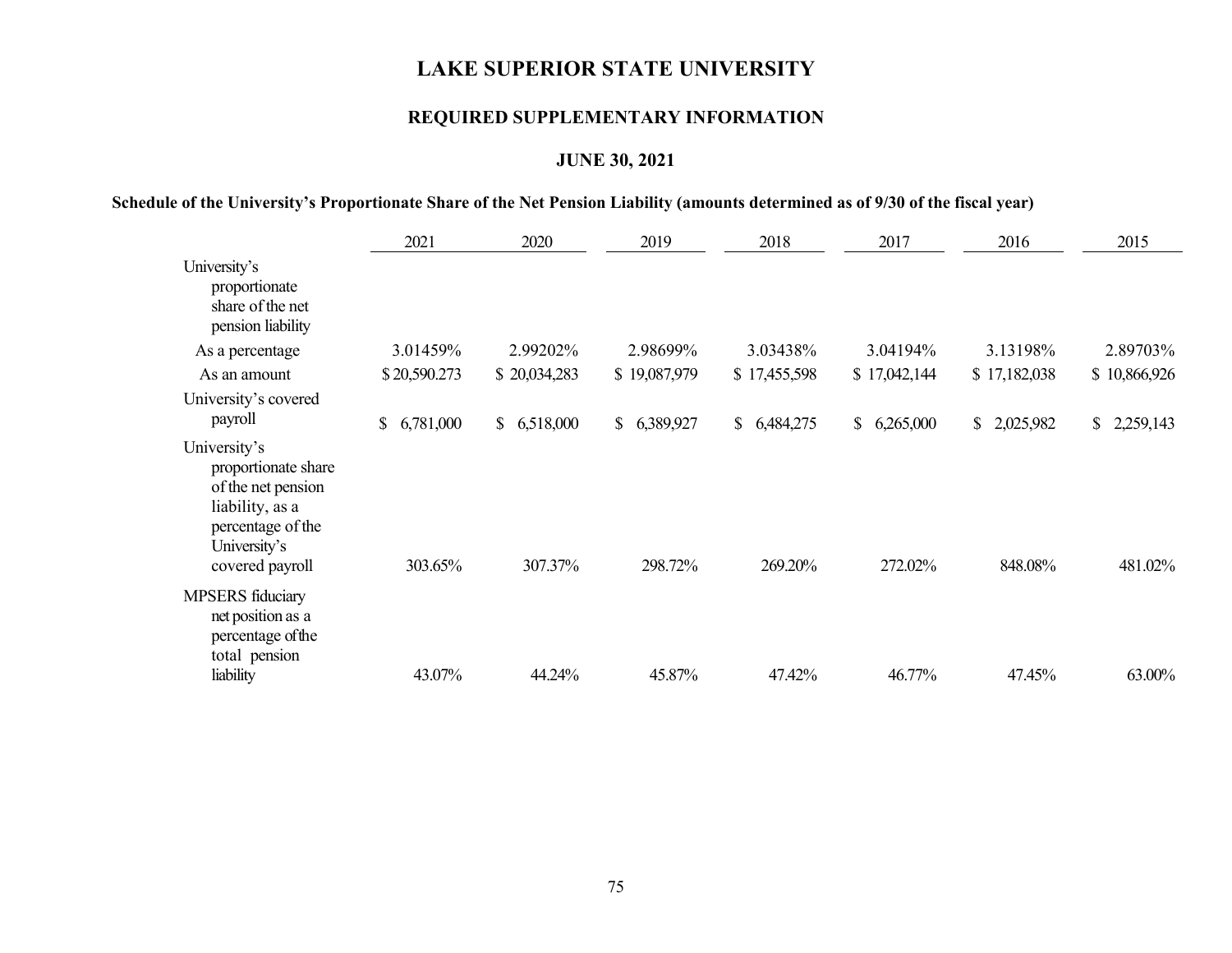### **REQUIRED SUPPLEMENTARY INFORMATION**

### **JUNE 30, 2021**

#### **Schedule of University's Pension Contributions (amounts determined as of 6/30 of the fiscal year)**

|                                                                                                              | 2021           |    | 2020      |                | 2019      | 2018            |    | 2017        |                | 2016        | 2015            |
|--------------------------------------------------------------------------------------------------------------|----------------|----|-----------|----------------|-----------|-----------------|----|-------------|----------------|-------------|-----------------|
| Statutorily required pension<br>contribution                                                                 | \$<br>,527,081 | S. | 1,495,401 | $\mathbb{S}^-$ | 1,510,362 | \$<br>,423,206  | \$ | 1,321,334   | $\mathbb{S}^-$ | 1,074,692   | 936,883         |
| Pension contributions in<br>relation to the actuarially<br>determined contractually<br>required contribution | ,694,306       |    | ,430,168  |                | 1,487,609 | ,480,554        |    | 1,550,979   |                | .888,294    | 1,720,135       |
| Pension contribution excess                                                                                  | \$<br>167,225  |    | (65,233)  | \$             | (22, 753) | \$<br>57,348    | S  | 229,645     | \$             | 813,602     | 783,252         |
| University's covered payroll                                                                                 | \$6,747,720    | S. | 6,615,770 | S.             | 6,485,982 | \$<br>6,413,500 |    | \$6,265,000 |                | \$2,025,982 | \$<br>2,259,143 |
| Pension contributions as a<br>percentage of covered payroll                                                  | 25.11%         |    | 21.62%    |                | 22.94%    | 23.08%          |    | 24.76%      |                | 93.20%      | 76.14%          |

#### **Notes to Required Pension Supplementary Information**

There were no changes of benefit terms from October 1, 2014 through September 30, 2020. The assumed discount rate remained at 6.80 percent for the September 30, 2020 valuation. The discount rate was reduced to 6.80 percent for the September 30, 2019 valuation from the 7.05 percent at September 30, 2018. In addition, the September 30, 2017 discount rate of 7.50 percent was reduced from 8.00 percent which was the discount rate for the years ended September 30, 2016, 2015, and 2014.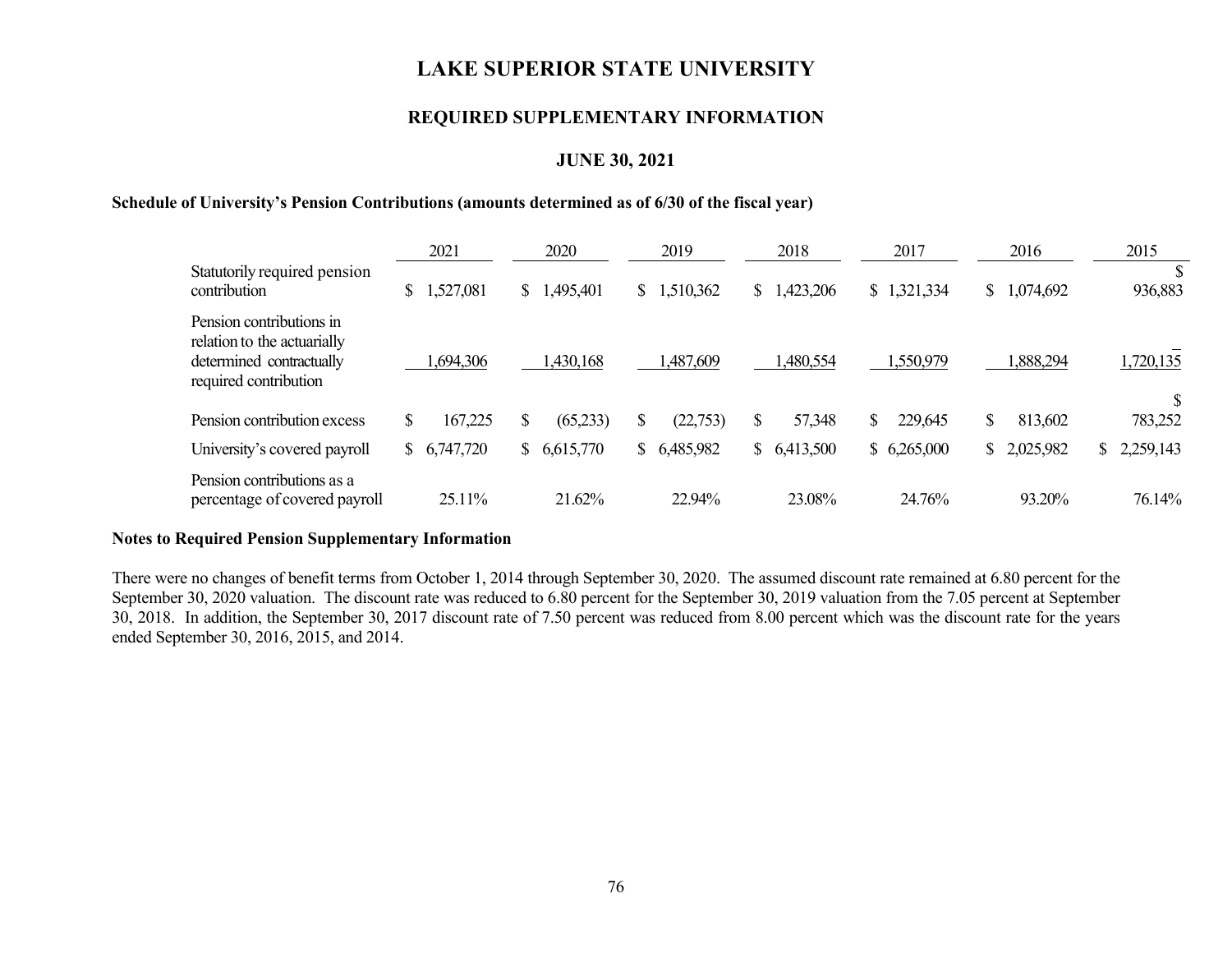## **REQUIRED SUPPLEMENTARY INFORMATION**

## **JUNE 30, 2021**

### **Schedule of the University's Proportionate Share of the Net OPEB Liability (amounts determined as of 9/30 of the fiscal year)**

|                                                                                                                          | 2021            |                 | 2019            | 2018            |
|--------------------------------------------------------------------------------------------------------------------------|-----------------|-----------------|-----------------|-----------------|
| University's proportionate share<br>of the net OPEB liability                                                            |                 |                 |                 |                 |
| As a percentage                                                                                                          | 3.04614%        | 3.04502%        | 3.04790\%       | 3.06216%        |
| As an amount                                                                                                             | 1,287,123<br>\$ | \$2,794,718     | \$<br>3,616,044 | 4,357,498<br>S. |
| University's covered payroll                                                                                             | 6,781,000<br>S  | \$<br>6,518,000 | \$<br>6,389,927 | S<br>6,484,275  |
| University's proportionate share<br>of the net OPEB liability, as a<br>percentage of the University's<br>covered payroll | 18.98%          | 42.88%          | 56.59%          | 67.20%          |
| MPSERS fiduciary net position as<br>a percentage of the total                                                            |                 |                 |                 |                 |
| <b>OPEB</b> liability                                                                                                    | 80.04%          | 61.07%          | 51.90%          | 44.11%          |